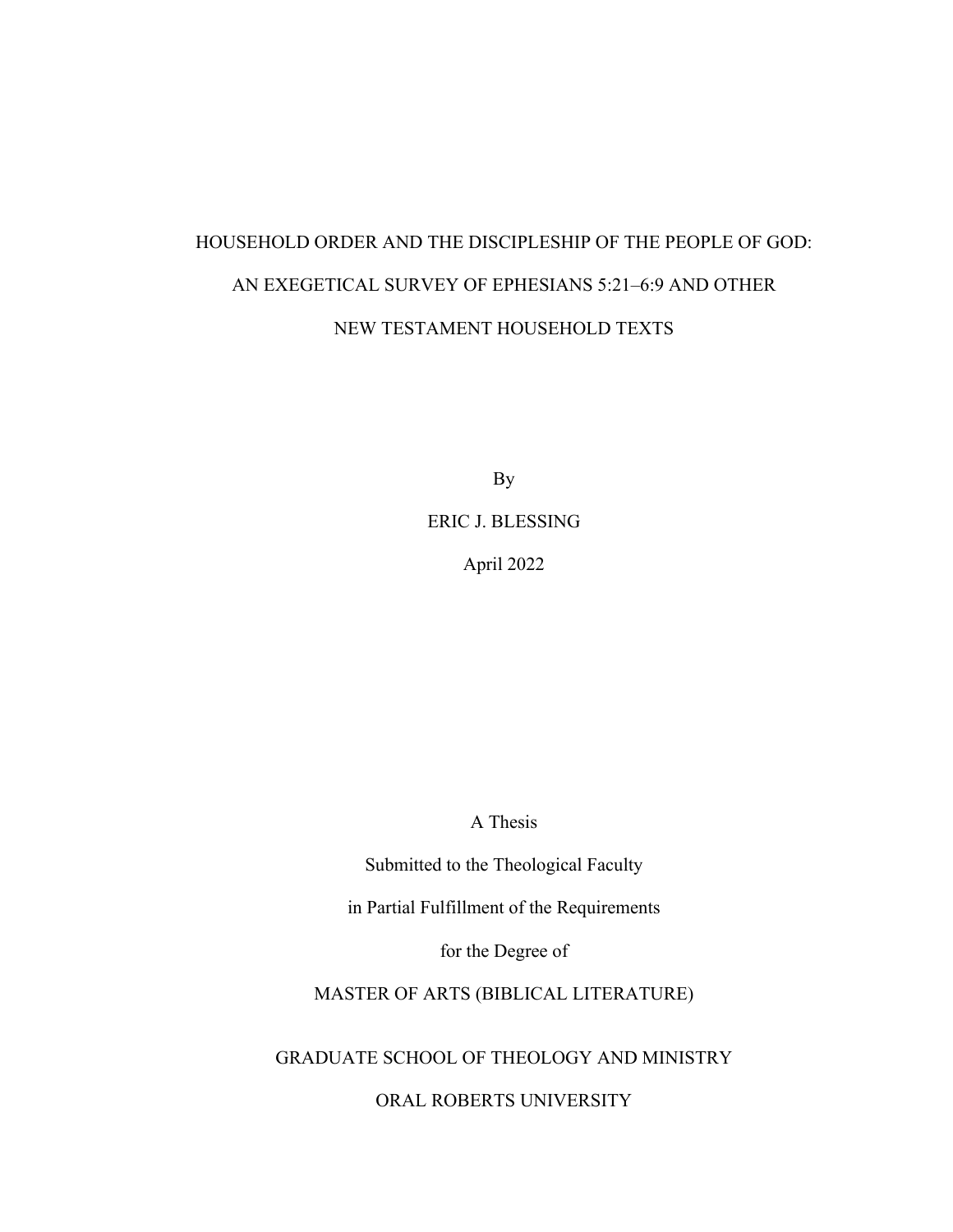## DISCLAIMER

The beliefs and conclusions presented in this thesis are not necessarily those of the administration of Oral Roberts University, the Graduate School of Theology and Ministry, or the faculty.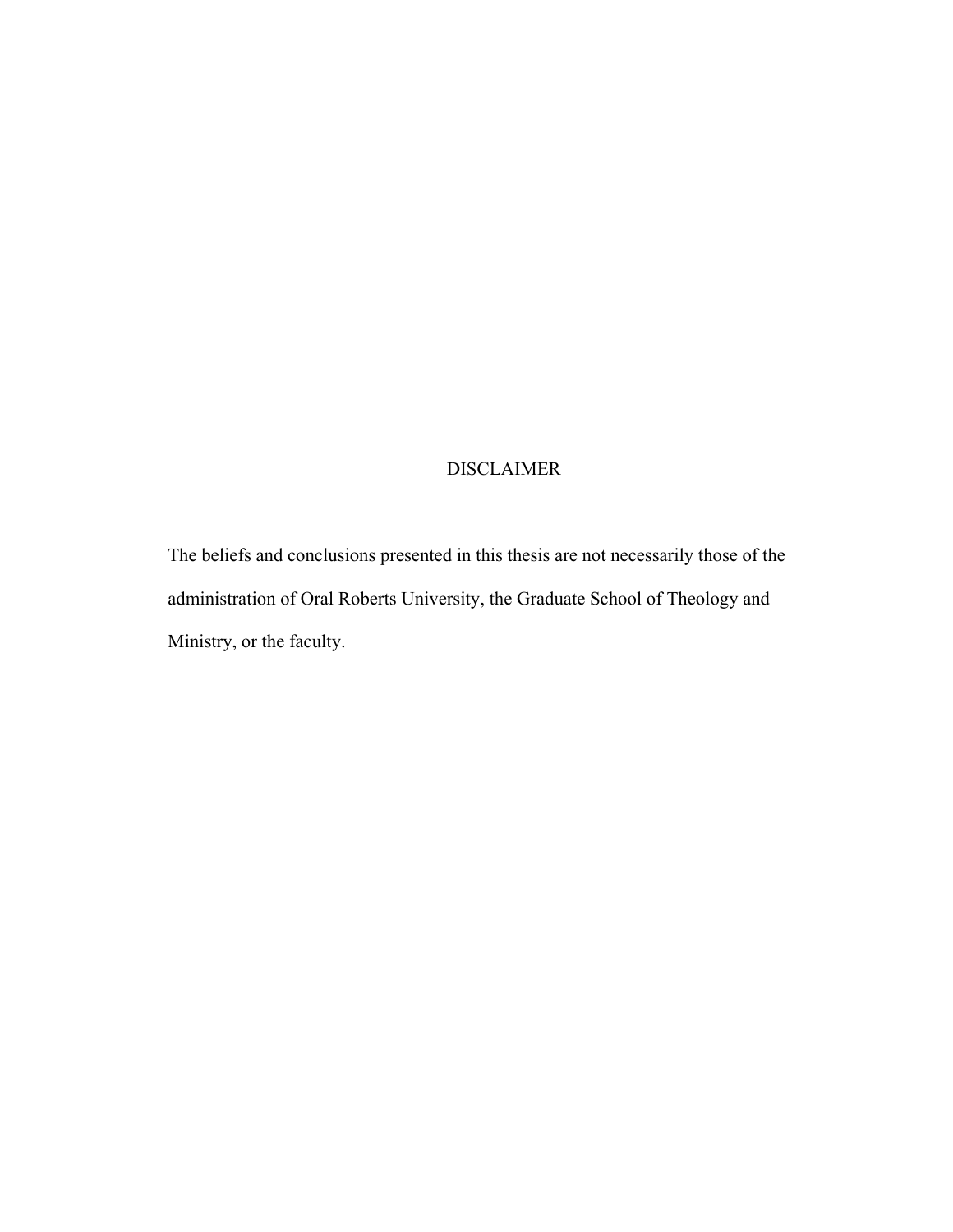# HOUSEHOLD ORDER AND THE DISCIPLESHIP OF THE PEOPLE OF GOD: AN EXEGETICAL SURVEY OF EPHESIANS 5:21–6:9 AND OTHER NEW TESTAMENT HOUSEHOLD TEXTS

By

ERIC J. BLESSING

APPROVED BY

Edward Watson, Ph.D. Thesis Reader

David K. Hebert, Th.D. Thesis Supervisor ORU Graduate School of Theology and Ministry

\_\_\_\_\_\_\_\_\_\_\_\_\_\_\_\_\_\_\_\_\_\_\_\_\_\_\_\_\_\_\_\_\_\_\_\_\_\_\_\_\_\_\_\_\_\_\_\_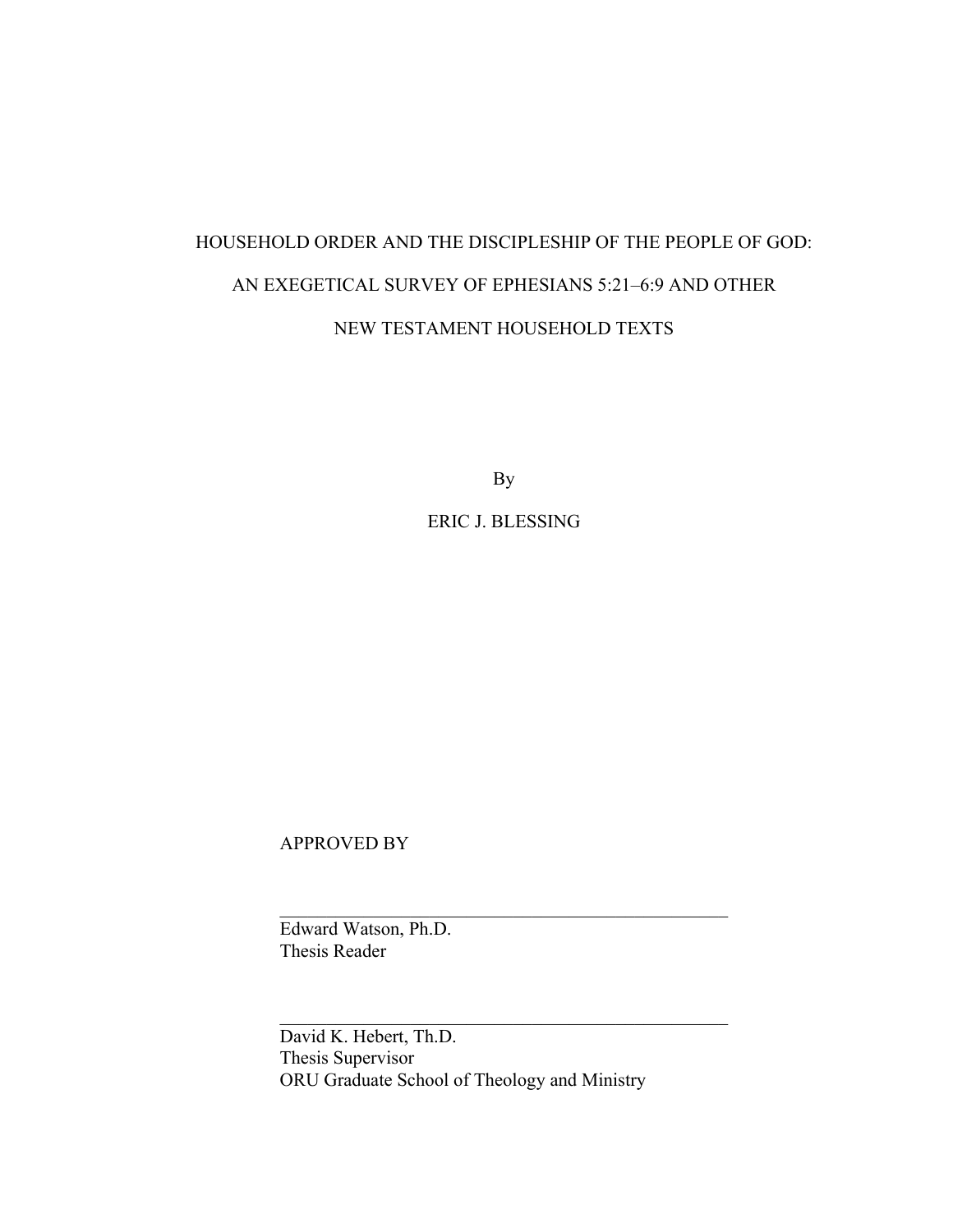#### ABSTRACT

Eric J. Blessing, Master of Arts (Biblical Literature)

Household Order and the Discipleship of the People of God: An Exegetical Survey of Ephesians 5:21–6:9 and Other New Testament Household Texts

Edward Watson, Ph.D.

This thesis aims to observe instructions given to families in the Pauline corpus and how said instructions contributed to the apostle's theology of the Church. In Greco-Roman times, the household was commonly considered to be the building block of government. Perhaps God intends to use households to function similarly as the building block of the Church. The introductory chapter created the framework for the thesis as a whole. It presented the issues around these passages, defined key terms, such as Household Codes, presented aims and objectives, and set the stage for the exegesis of Ephesians 5:21–6:9. Chapter 2 exegeted the said passage, observing Paul's instructions to wives and husbands, children and fathers, and masters and slaves. Chapter 3 took the principles of the Ephesian Household Code and applied them to Paul's instructions to Timothy in 1 Timothy 3:1–16 about establishing church leaders and formed an understanding of church communities as a family of families. The concluding chapter summarized the research presented in the thesis and gleaned pastoral insight for households today.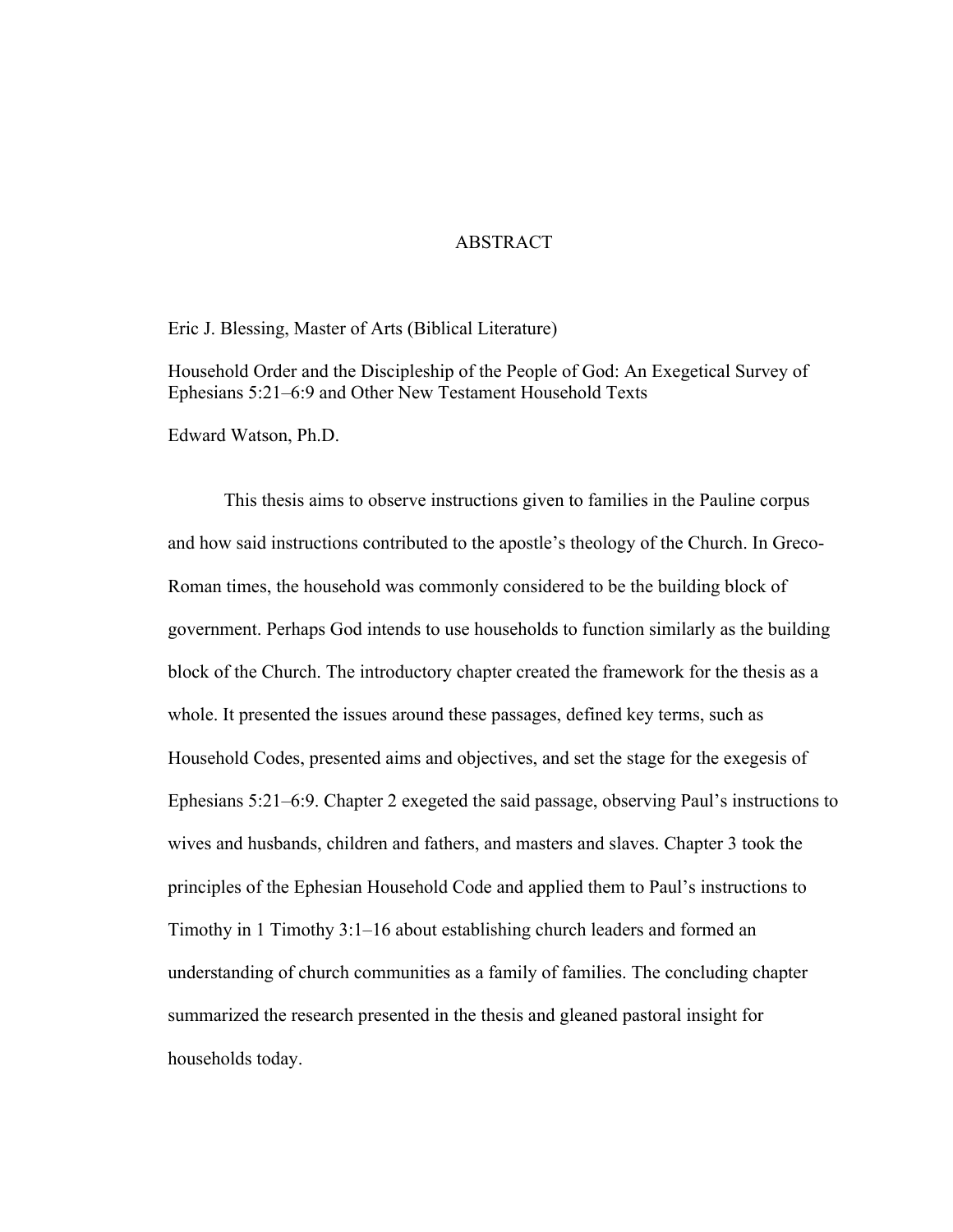All rights on this project are reserved by the author and nothing herein is to be used for publication without the express agreement of the author or the Dean of the College of Theology and Ministry at Oral Roberts University.

Copyright ©2022 by Eric J. Blessing

All rights reserved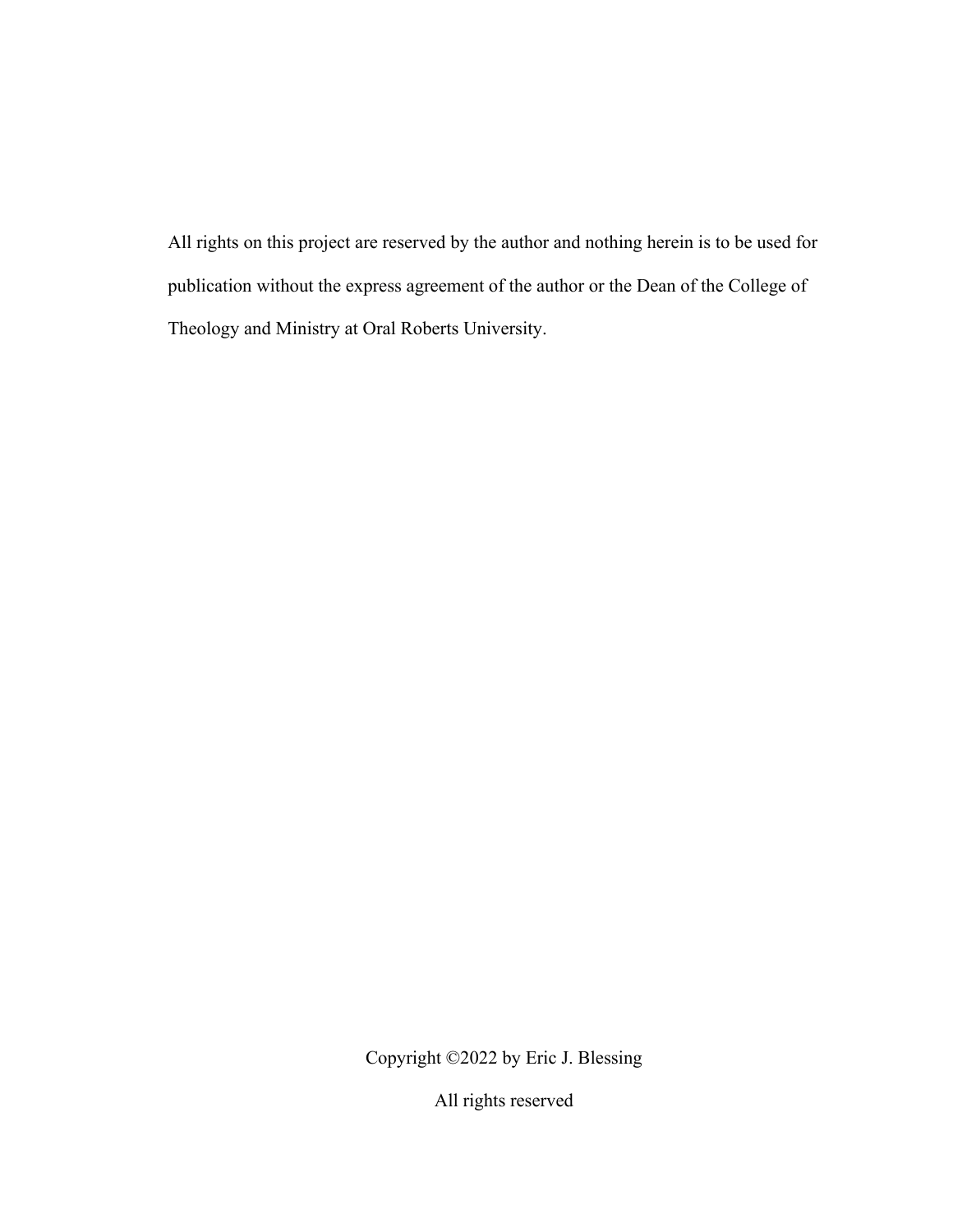## DEDICATION

This thesis is dedicated to Hartley, for your endless support throughout my academic journey. This thesis would have no bearing on my life if it were not for the family that we have with each other.

This thesis also is dedicated to Parish Network, where the idea for this thesis was birthed. May the Lord's Church be rooted in healthy families that have a vision for the next generation of His kingdom.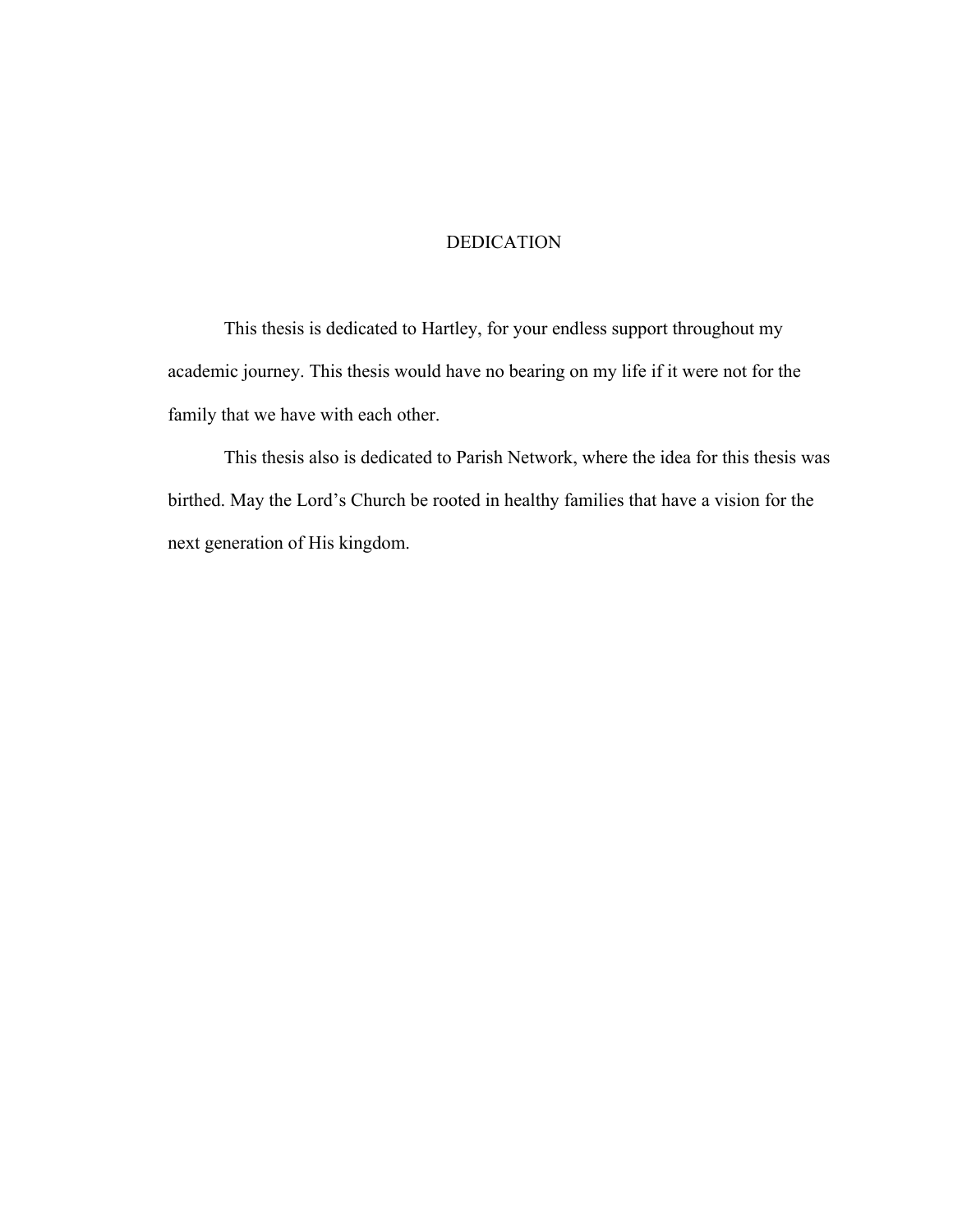#### PREFACE

The relationship between the Church and individual families is close to my heart. As a child of divorced parents, I can personally testify to the pain and malice that a decayed marriage creates. As a "millennial" who was raised in the "Bible-belt," I have witnessed countless friends and family members walk away from Jesus—not because of who Jesus is, but rather, by his portrayal from churches that were wrapped in business models. As a pastor, I have seen too many marriages face hardship because of false understandings of the meaning of marriage. A friend recently said to me that it seems as though Americans' deepest wounds come from family and churches. Perhaps this thesis makes the connection between the two parties. There is a stark disconnect between the theologized God-talk of Sunday, and the everyday talk of life on a given Thursday evening. Spiritual leadership in the household often times is reduced to tithing and to making sure that wives and children attend church gatherings. I contend that Paul had a role for families in his work of church planting. This thesis simply begins to ask questions regarding the family's role in God's grand strategy to proclaim the Gospel of Jesus. Countless more research could be done on Jesus' own teaching about marriage and parenting. However, I firmly believe that if we are to see renewal in a post-Christian America, then families will first need to be re-centered around Christ's self-sacrificial love, with those families forming small churches.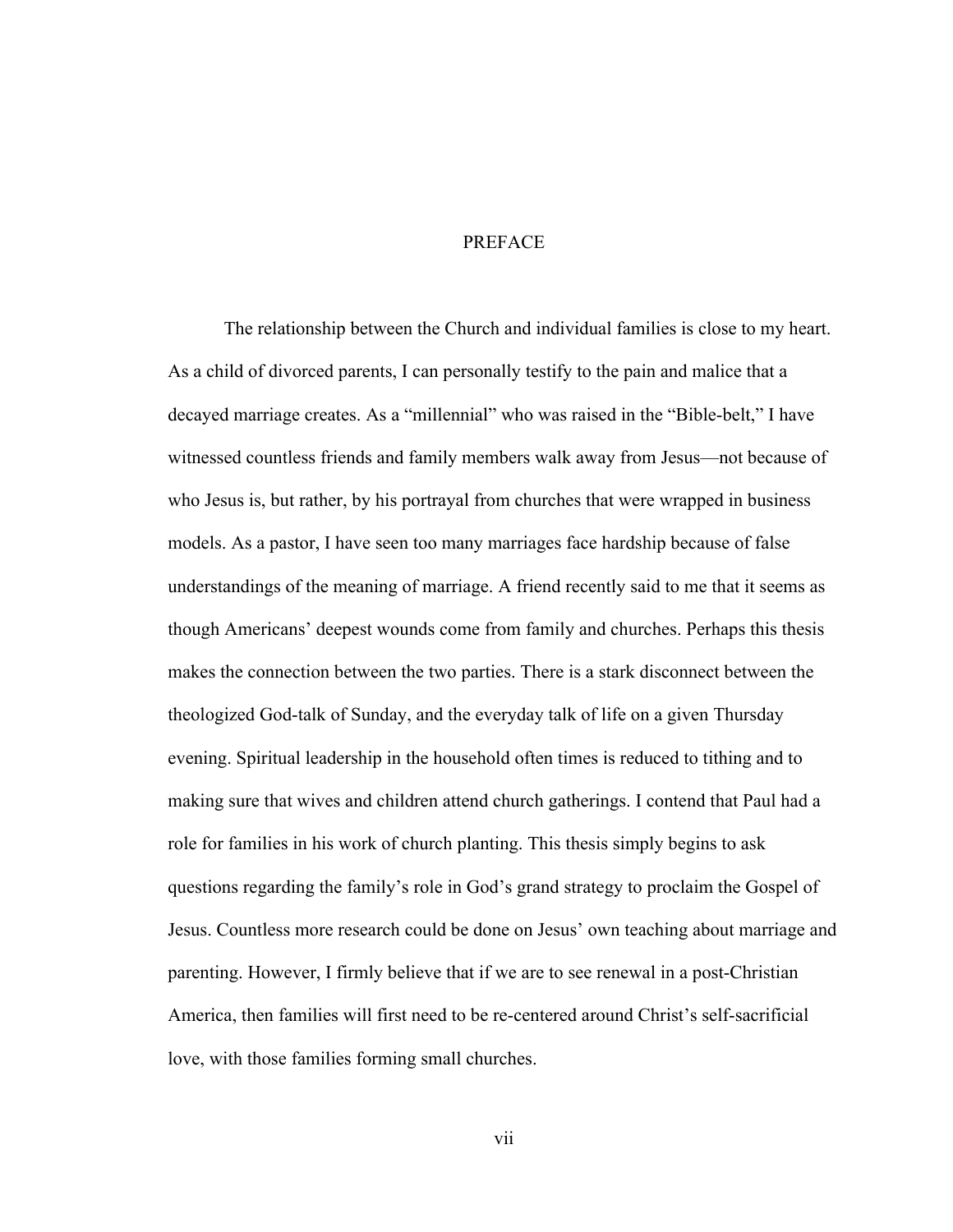#### ACKNOWLEDGEMENTS

I express my sincerest thanks to the people who have, in one way or another, influenced my faith and studies. Thank you Hartley for being my best friend and wife, for enduring through many long nights of studying, for supporting me, and for believing that I am capable of doing quality work. Thank you Daniel McIntosh and the rest of Parish Network for mentoring and establishing me in the faith, for challenging me to grow in maturity, and for allowing me the opportunity to teach and establish others. Thank you Luke Wagner and Lemuel Godinez for being colleagues who mutually challenge each other both in academic excellence and in devotion to the Lord. Thanks to my professors at Oral Roberts University for challenging me to expand my mind and for teaching me to worship Jesus sincerely with my mind. Thanks to all my family and friends for refusing to give up on me, for listening, and for providing support where it has been given. Most of all, I express gratitude to the Holy Spirit for placing all these people in my life, and for patiently guiding me to where I am and to where I am going.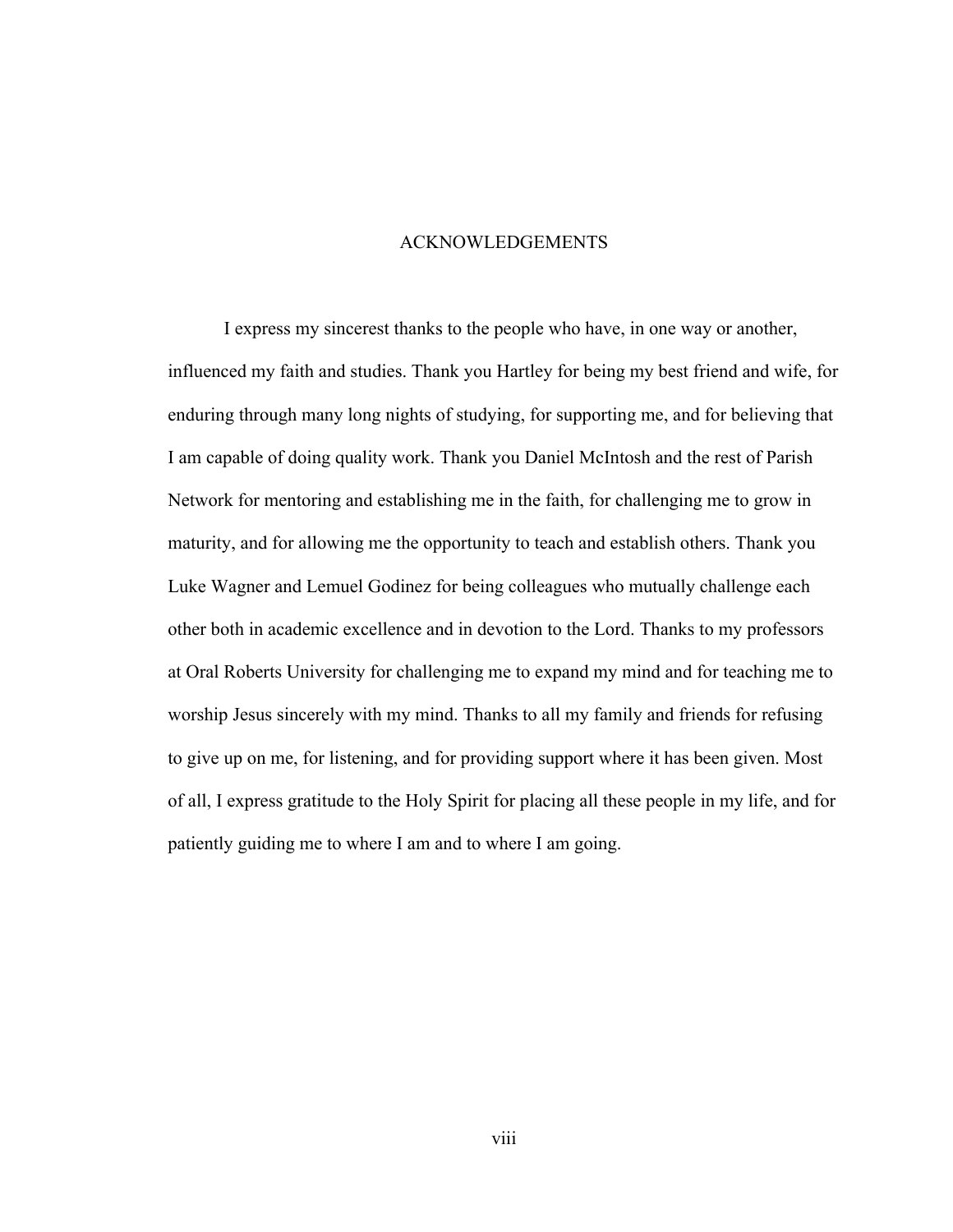# TABLE OF CONTENTS

|                                                               | vii            |
|---------------------------------------------------------------|----------------|
|                                                               | viii           |
| Chapter                                                       |                |
| THE TASK OF STUDYING NEW TESTAMENT HOUSEHOLD CODES<br>1.      | $\mathbf{1}$   |
|                                                               | $\mathbf{1}$   |
|                                                               | $\overline{2}$ |
|                                                               | 5              |
| The Problem: Redeeming Texts from Poor Hermeneutics           | 5              |
|                                                               | 6              |
|                                                               | $8\,$          |
| Household Codes in Fresh Perspective: Methodology and Purpose | 9              |
|                                                               | 12             |
|                                                               | 13             |
| PAUL'S HOUSEHOLD CODE TO THE EPHESIAN CHURCH: AN<br>2         | 15             |
|                                                               | 15             |
| Putting the Household Text into Context: Looking at Ephesians | 15             |
|                                                               | 16             |
|                                                               | 21             |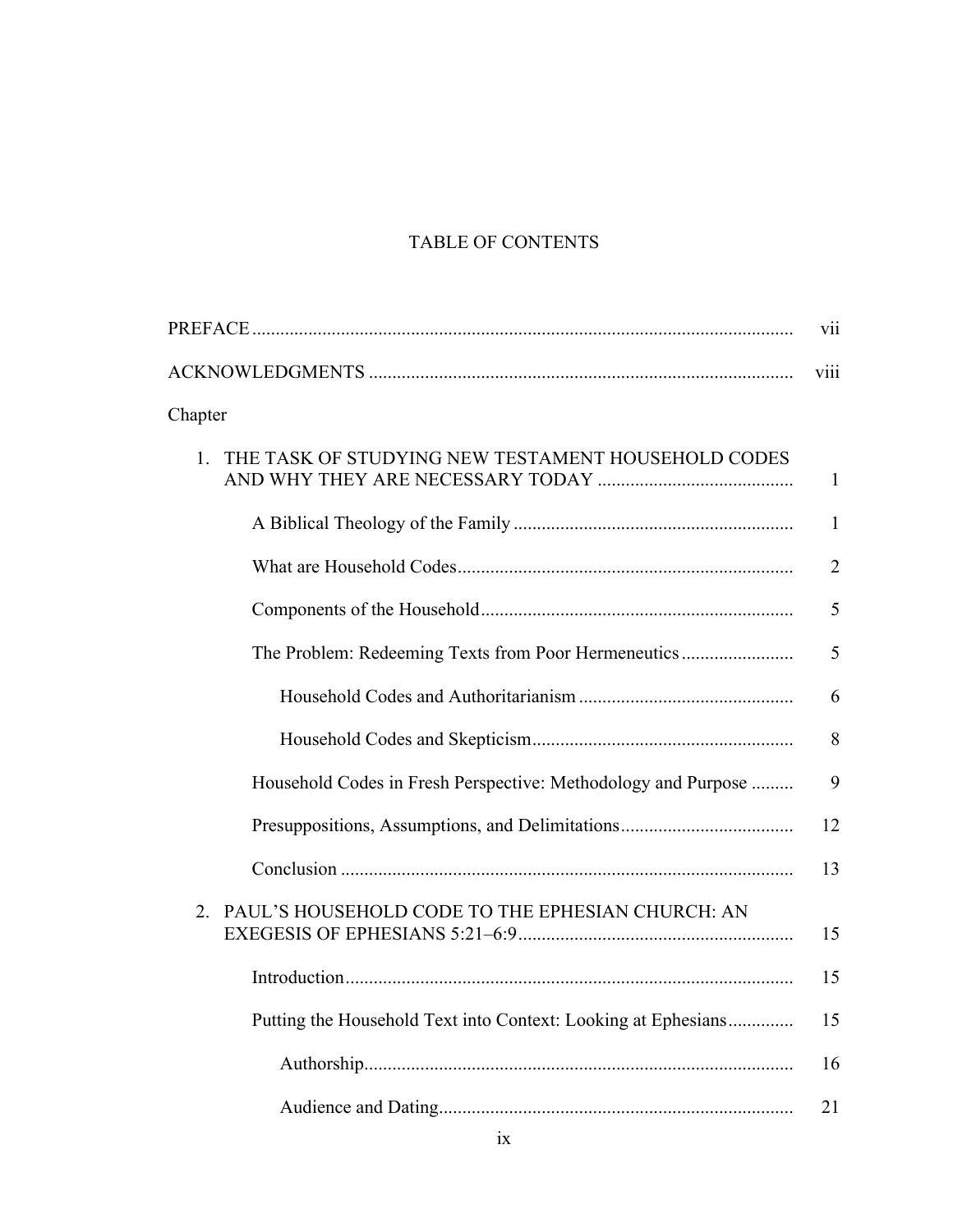# Chapter

|                                                                 | 23 |
|-----------------------------------------------------------------|----|
| Households Within God's Household: The Ephesians Household Code | 24 |
|                                                                 | 26 |
|                                                                 | 26 |
| The Issue of Submission: Paul's Address to Wives in Context     | 28 |
|                                                                 | 34 |
|                                                                 | 38 |
|                                                                 | 40 |
|                                                                 | 40 |
|                                                                 | 44 |
|                                                                 | 49 |
|                                                                 | 52 |
|                                                                 | 52 |
|                                                                 | 52 |
|                                                                 | 54 |
|                                                                 | 56 |
|                                                                 | 57 |
|                                                                 | 57 |
|                                                                 | 59 |
|                                                                 | 60 |
| The Implications of Household Codes and the Gospel              | 61 |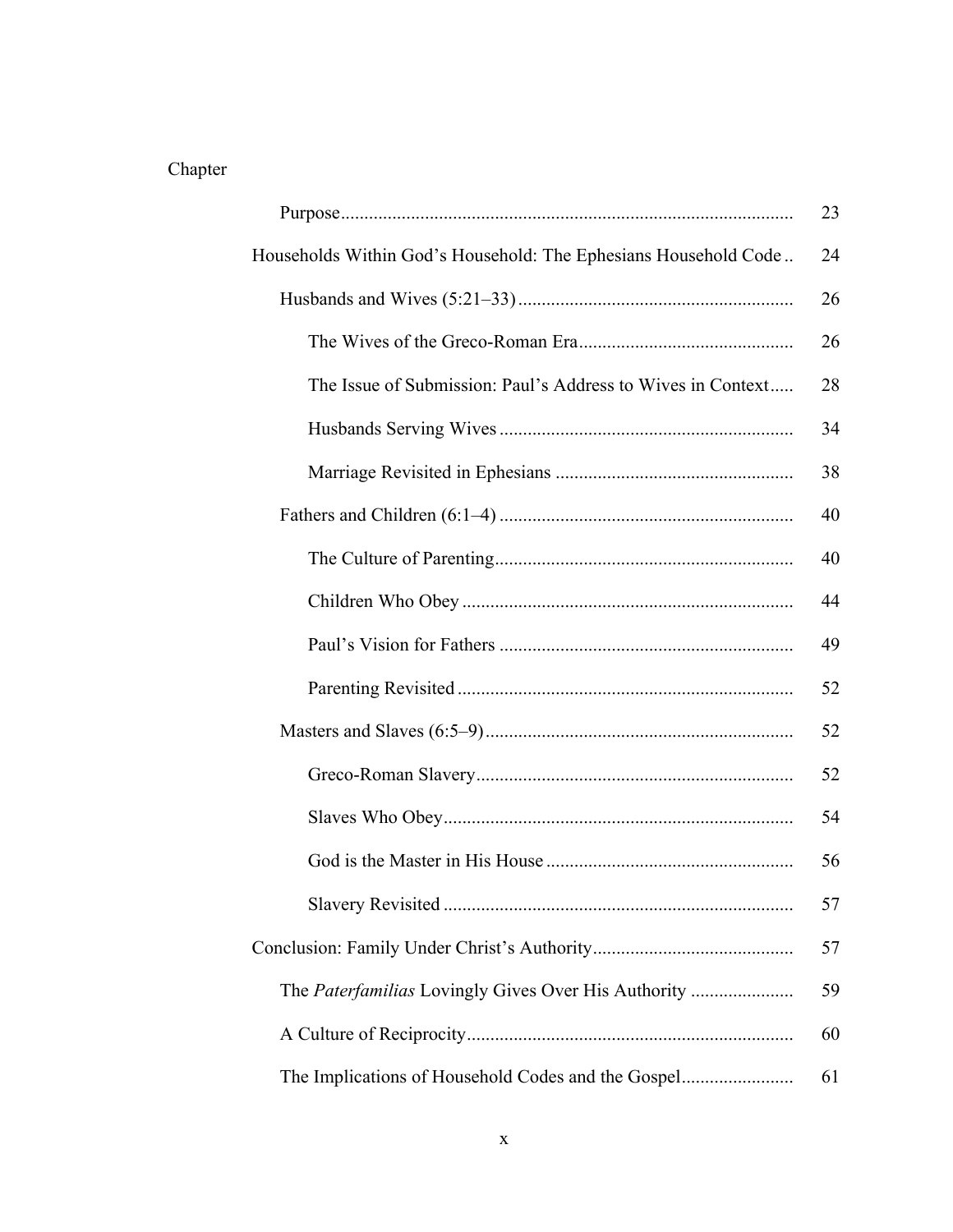# Chapter

|    |                                                                                                             | 61 |
|----|-------------------------------------------------------------------------------------------------------------|----|
|    |                                                                                                             | 62 |
| 3. | A FAMILY OF FAMILIES: CREATING A BIBLICAL ECCLESIOLOGY                                                      | 63 |
|    |                                                                                                             | 63 |
|    | A Household Code in God's Households: 1 Timothy                                                             | 64 |
|    |                                                                                                             | 64 |
|    |                                                                                                             | 65 |
|    | Household Order as a Qualification for Leadership in 1 Timothy                                              | 67 |
|    |                                                                                                             | 67 |
|    |                                                                                                             | 72 |
|    |                                                                                                             | 73 |
|    |                                                                                                             | 74 |
|    |                                                                                                             | 74 |
|    |                                                                                                             | 76 |
|    | How One Ought to Behave As a Member of God's Household                                                      | 78 |
|    |                                                                                                             | 79 |
|    |                                                                                                             | 80 |
|    | 4. A BIBLICAL THEOLOGY OF FAMILIES: HOW HOUSEHOLD CODES<br>REVEAL PAUL'S UNDERSTANDING OF CHURCH AND FAMILY | 82 |
|    |                                                                                                             | 82 |
|    | A Biblical Theology of Families: Individual Homes to Global                                                 | 82 |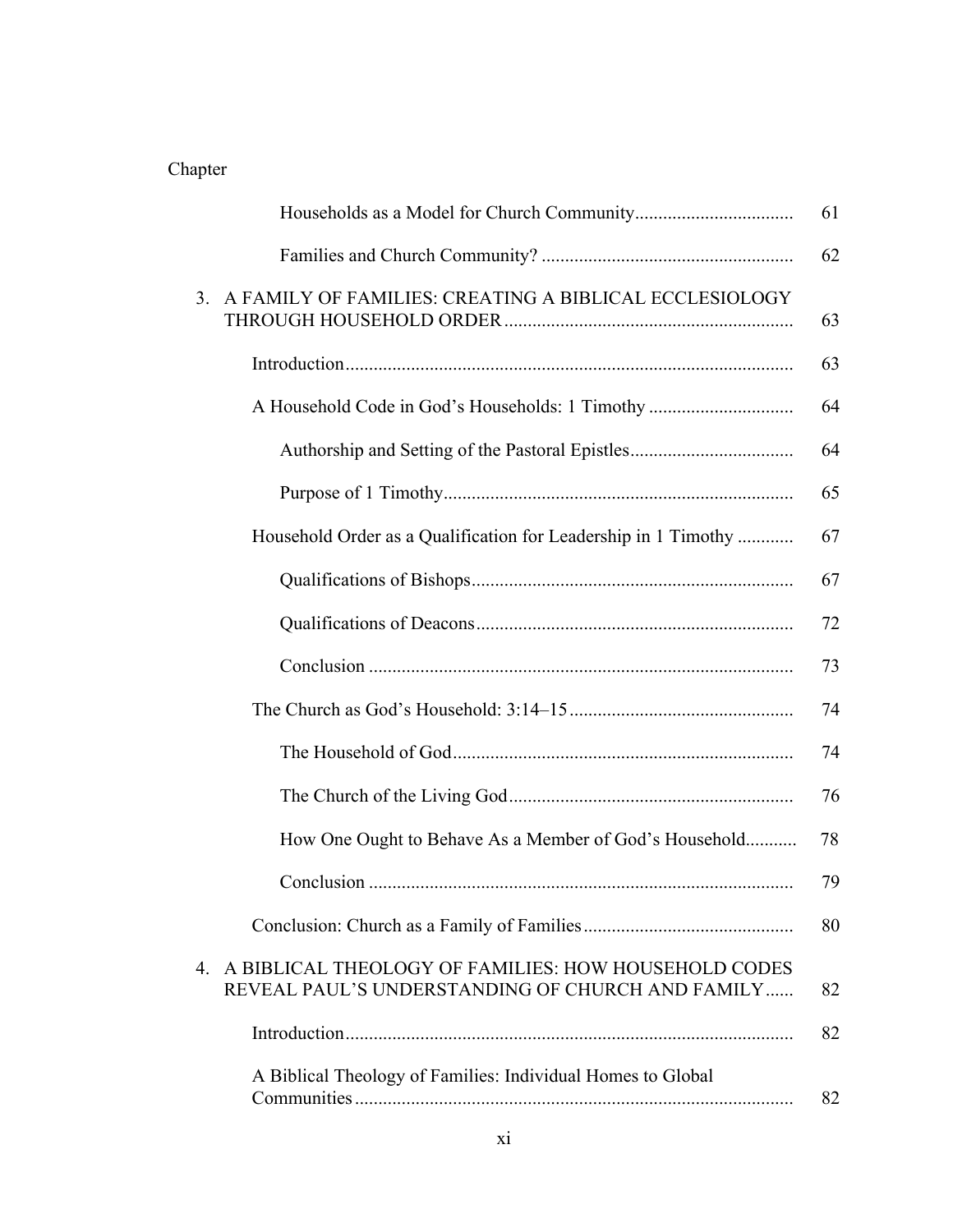# Chapter

|                                                    | 86 |
|----------------------------------------------------|----|
|                                                    | 87 |
| Family of Families as a Culture of Interdependence | 90 |
|                                                    | 92 |
|                                                    | 94 |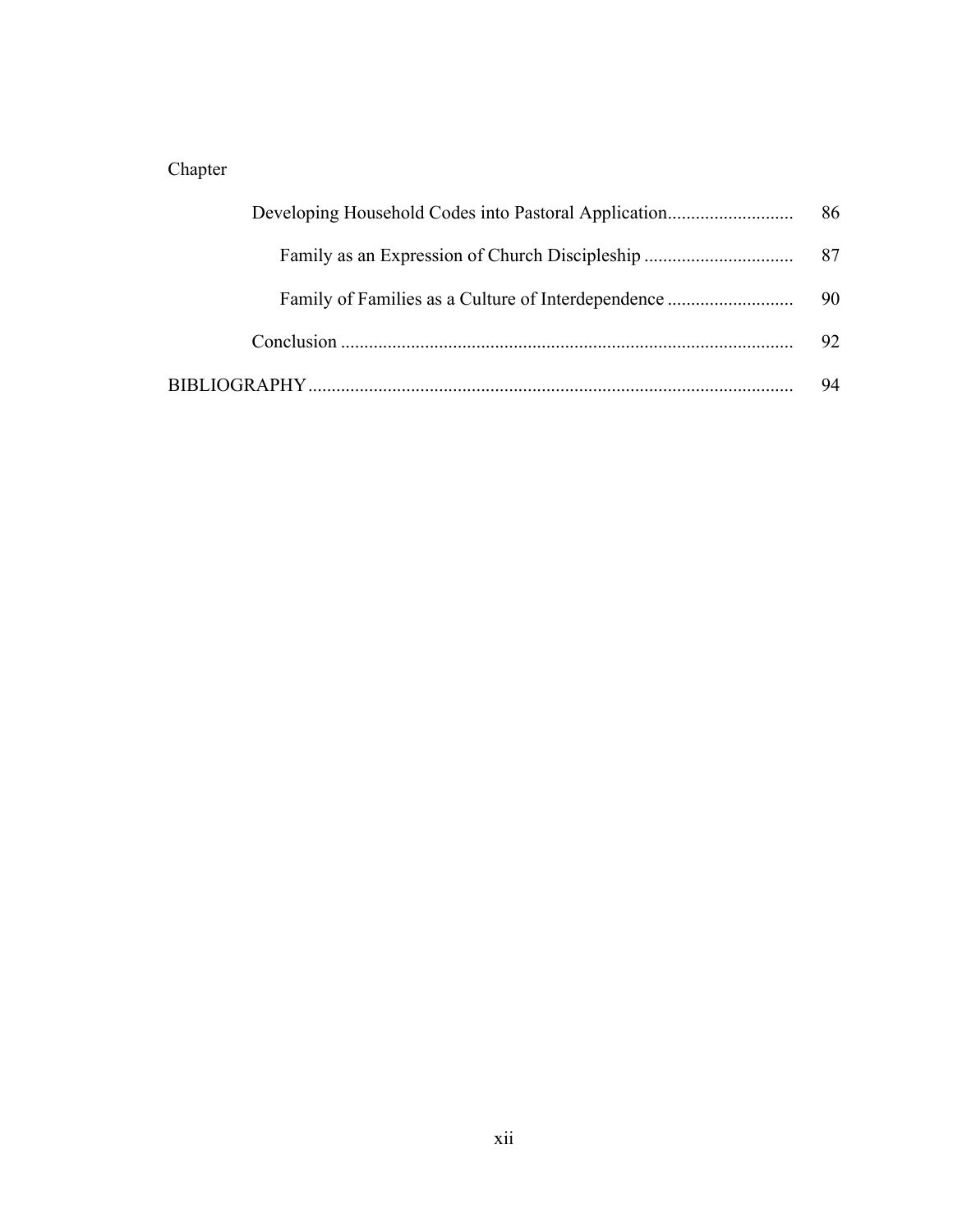#### CHAPTER 1

## THE TASK OF STUDYING NEW TESTAMENT HOUSEHOLD CODES AND WHY THEY ARE NECESSARY TODAY

#### A Biblical Theology of the Family

The apostle Paul had a clear theology around the family, as presented by Ephesians 5:21–6:9 and similar Household Codes in his epistles, demonstrating his understanding of how families function as an outflow of the Gospel and how they play into the formation of local churches. His letters unfold vital teachings about how relationships in the family are to function, and that these functions are integral to the health of local churches and their mission to spread the Gospel. However, these teachings are only evident when read within their proper context, a task that the modern Western Church generally has failed to do for some time.

This thesis will examine Ephesians 5:21–6:4 to discover if Paul's instructions are isolated commands to the Ephesians, or if he intended to extend his teachings to all Christian families, and if so, how this teaching functions as part of his overall mission. The passage will be exegeted in light of its Greco-Roman background and by examining the rhetorical structure of the Greek text. This thesis then will use the Ephesians Household Code as a hermeneutical lens for reading Paul's instructions to Timothy concerning local church leadership in the Ephesian area (1 Tim 3:1–16) in order to see

1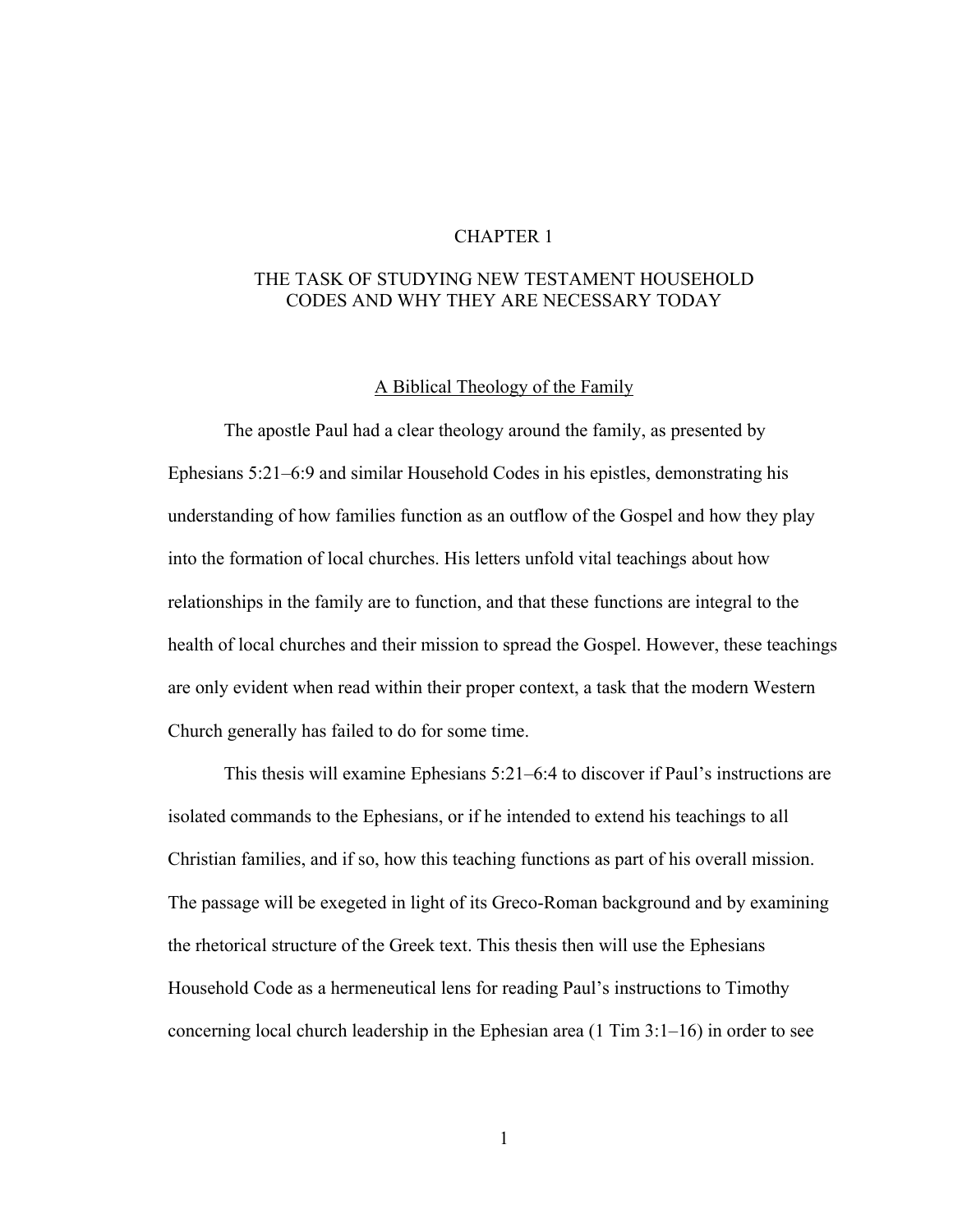how families shape Pauline churches. Before addressing this subject matter, or why the study is significant, it is best to define "Household Codes."

#### What are Household Codes

Ephesians 5:21–6:9 is one of several passages in the New Testament epistles where the author instructs his audience on how to live out the ways of Jesus in a family setting (e.g., Col 3:18–4:1; 1 Tim 2:8–25; 6:1–2; Titus 2:1–10). These texts often address a specific demographic of the household and give instructions involving their relationship with a counterpart grouping (e.g., husbands and wives). Similar instructions for family behavior are found in multiple texts from the Apostolic Fathers (e.g., *1 Clem* 21:6–16; *Didache* 4:9–11; *Barnabas* 19:5–7; *Ig Poly* 4:1–5:2; *Poly Phil* 4:2–3).1

James D. G. Dunn states that these passages have come to be commonly referred to as the New Testament "Household Codes," which he explains are used to describe the basic household rules in Pauline Christianity.2 Philip H. Towner originates the term's theological use back to the German word *Haustafel* ("house table"), which was first used by Martin Luther.3 According to Moisés Silva, "Household Codes" can be dated further

<sup>&</sup>lt;sup>1</sup>All Apostolic Fathers references are from Michael W. Holmes, ed. and trans, *The Apostolic Fathers: Greek Text and English Translations*, 3rd rev. (Grand Rapids, MI: Baker, 2007). This assumed list is based on the author's observations of these texts against the criteria for Household Code noted in this section.

<sup>2</sup> James D. G. Dunn, *The Theology of Paul the Apostle* (Grand Rapids, MI: Eerdmans, 1998), 665.

<sup>3</sup> Philip H. Towner, "Household Codes," *Dictionary of the Later New Testament and Its Development*, ed. Ralph P. Martin and Peter H. Davids (Downers Grove, IL: InterVarsity Press, 1997), 513. For the purpose of this thesis, *Haustafel/Haustafeln* will be capitalized in order to be consistent with the capitalization of Household Code(s).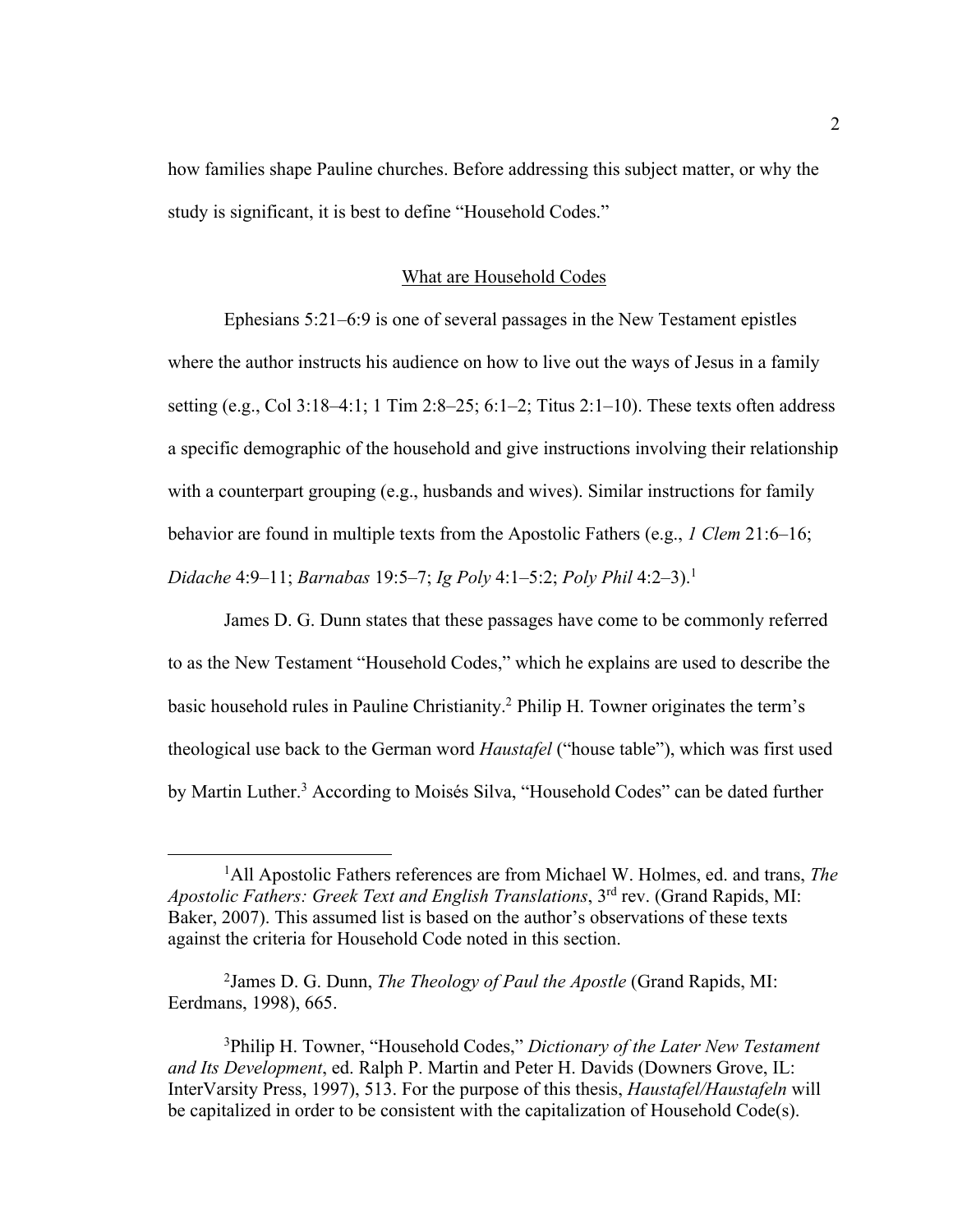back to the Greek οἰκονομία, which is a compound of the noun οἶκος for "house" and the verb νέμω for "household management."4 In essence, a Household Code describes the relationships and functions of the Christian household in light of the Gospel.

Yet, the concept of household order is not inherently Christian. The household was commonly seen as the starting point of government in Greco-Roman society. In a similar way that the body is comprised of organs that are made of tissues that are made of individual cells, people in the first century generally thought that larger political entities derived their authority from smaller ones—from the ruler of the empire to the leader of each house. Lynn H. Cohick argues that Paul and other New Testament authors adapted their teachings on the household from the popular philosophies of their time.<sup>5</sup> The two largest influencers of these philosophies date back to the fourth and fifth centuries BCE with two of the fathers of philosophy itself, Plato and Aristotle.

From Plato's point of view, the strong have the right to rule over the weak, whether in larger cities or within a family, including parents over children, masters over slaves, and the old over the young.<sup>6</sup> Within this paradigm, women are typically placed

<sup>4</sup> Moisés Silva, ed., "οἰκονομία," *The New International Dictionary of New Testament Theology and Exegesis*, vol. 3 (Grand Rapids, MI: Zondervan, 2014), 466.

<sup>5</sup> Lynn H. Cohick, *The Letter to the Ephesians*, The New International Commentary on the New Testament (Grand Rapids, MI: Eerdmans, 2020), 344. (c.f. Towner, 515).

<sup>6</sup> Plato, *Laws*, trans. Benjamin Jowett, Great Books of the Western World, vol. 7 (Chicago: University of Chicago, 1990), 3.690a–b.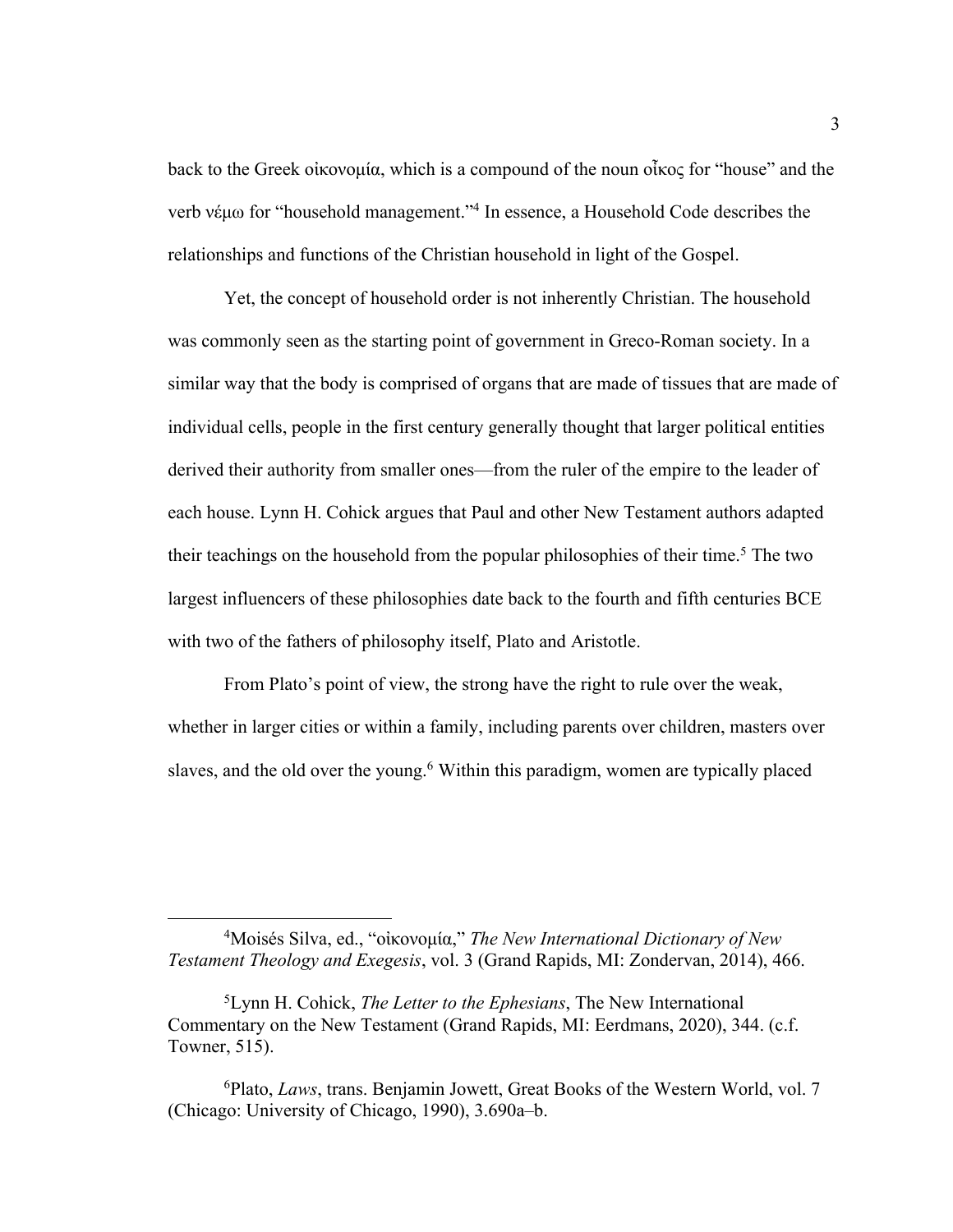under the "rule" of men.7 Cohick describes Plato's household law as one that "relies on reciprocity," as the obligations of one grouping directly interact with the responsibilities of the other.<sup>8</sup>

Directly after Plato comes his student, Aristotle, who builds off the work of his teacher. According to Aristotle, the family was viewed as the basic unit of government within the larger society, making the larger governing authorities a reflection of the delegated authority in the individual house.<sup>9</sup> Essentially, the state could only function in an orderly manner when the individual families that reside in it live in such ways. According to Cohick, the largest difference between Plato's and Aristotle's views on the house is that Aristotle grounds his principle on the ruler's virtue.<sup>10</sup> While more could be said about various nuances of household philosophies, comparisons between Gentile texts and that which Paul writes in Ephesians will be discussed at length in Chapter 2. Now that the concept of Household Codes has been introduced, it is time to examine the components of the Household.

10Cohick, *The Letter to the Ephesians*, 345.

<sup>7</sup> Plato, *The Republic*, trans. Benjamin Jowett, Great Books of the Western World, vol. 7 (Chicago: University of Chicago, 1990), 5.455c–e.

<sup>8</sup> Cohick, *The Letter to the Ephesians*, 344.

<sup>9</sup> Aristotle, *Politics*, trans. Benjamin Jowett (Stilwell, KS: Digireads.com Publishing, 2017), Kindle Electronic Edition, 1.12.1–14.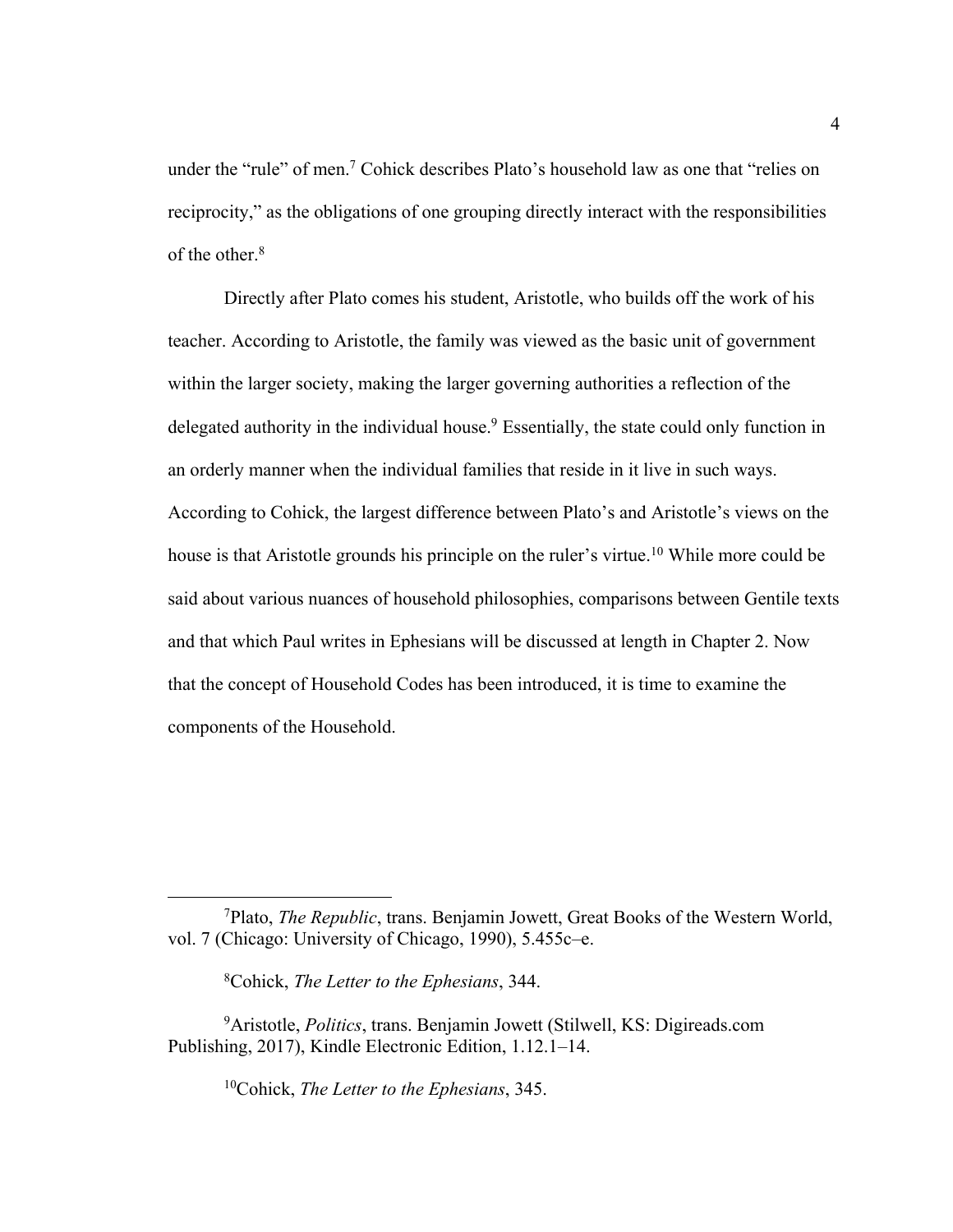#### Components of the Household

The Greco-Roman household, while not entirely different from the modern Western family, requires some definition as well. James S. Jeffers breaks down the structure of the typical Greco-Roman household into three general relationships: between husband and wife, between father and children, and between master and slave.<sup>11</sup> While the individual household contained nuanced dynamics, these three general categories will serve as the household framework for this thesis. Jeffers also explains that the leading male in the house, the *Paterfamilias* in Latin, was sometimes given the authority of life and death over his wife and children.<sup>12</sup>

#### The Problem: Redeeming Texts from Poor Hermeneutics

As previously stated, Paul's theology of the family can be life-giving, and it offers instructions that set a roadmap for multi-generational church growth. However, like all other New Testament teachings, the Household Codes can only do so if they are read in their proper contexts. Unfortunately, these texts have endured a heritage of poor hermeneutics that have left their readers exposed to two different general groups of thought, neither of which do justice to reveal Paul's intentions, but boldly display the agendas of Western thought. A general overview will be provided to define what the researcher will call a hermeneutic of authoritarianism and a hermeneutic of skepticism.

<sup>11</sup>James S. Jeffers, *The Greco-Roman World of the New Testament Era: Exploring the Background of Early Christianity* (Downers Grove, IL: InterVarsity Press, 1999), 341.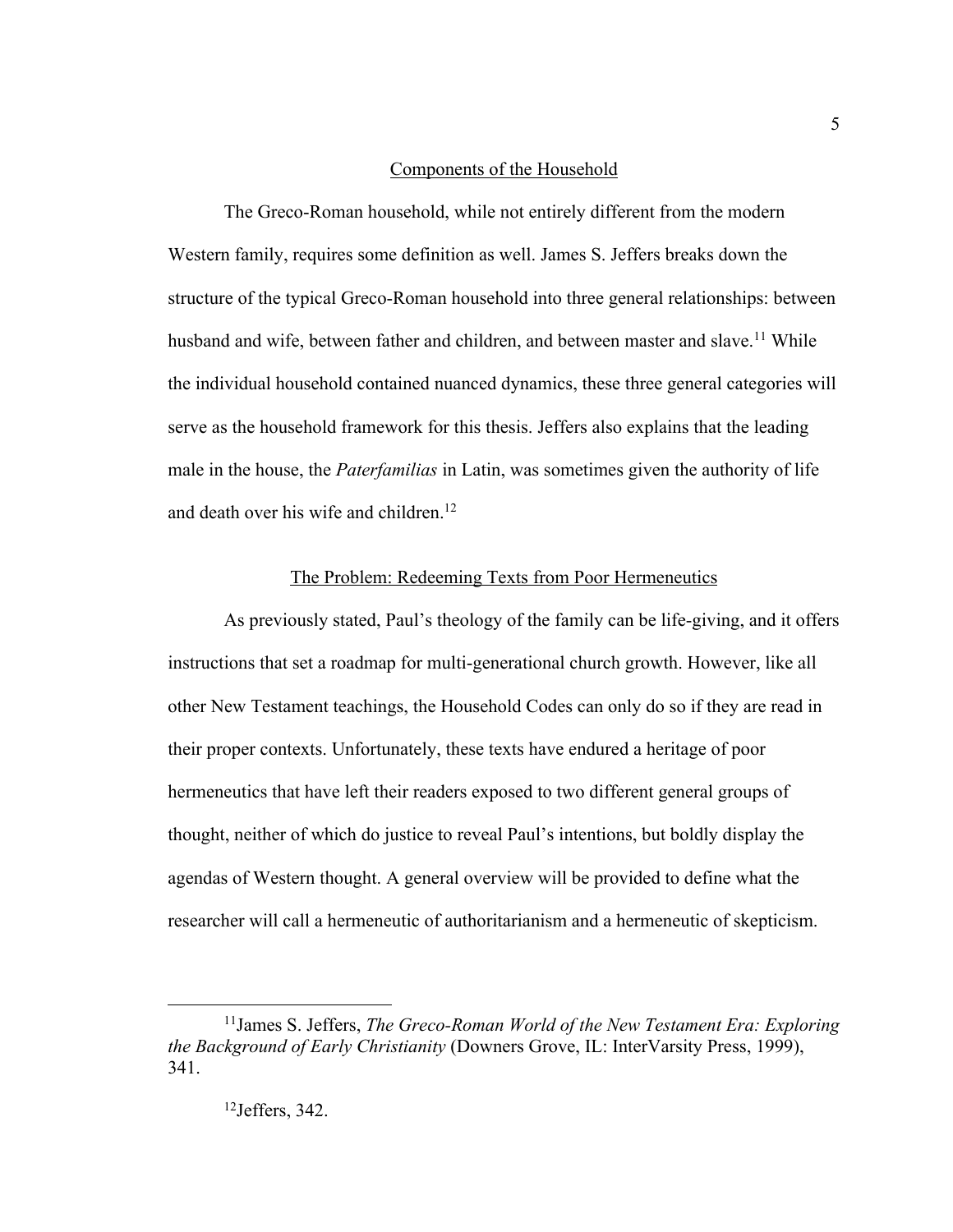#### Household Codes and Authoritarianism

The first way in which the Household Codes have been mistreated is by a hermeneutic of authoritarianism. Seeing that the Pauline Household Codes address women and slaves with the vocabulary of submission, it is, unfortunately, no surprise that those in power have used these Codes to create systematic dogmas that have limited the freedoms of these demographics. Those in the Church who seek to justify oppression and the abuse of authority cannot ignore the words of scripture wholesale; however, they can tear the life-giving Word of God from its context.

Unfortunately, the Household Codes historically have been used as scriptural proof-texts to silence women. In the introduction to her commentary on Ephesians, Elisabeth Schüssler Fiorenza states that the section of the Ephesian Household Code that addresses women (Eph 5:22–24) is the "most-quoted passage in the letter" and, therefore, is a focus for much feminist New Testament scholarship. She claims that the words of Ephesians have been manipulated to support "andro/kyriocentric [i.e., male-/Lordcentered] mind-sets" that present women with "second-class status" among Christians.<sup>13</sup> Fiorenza's concern that the Household Codes are used to demote women is not baseless. For example, in an article that examines a Household Code found in 1 Timothy 2:11–15, Douglas J. Moo concludes that, regardless of time or context, "[w]omen are not to teach men nor have authority over men because such activity would violate the structure of

<sup>13</sup>Elisabeth Schüssler Fiorenza, *Ephesians*, ed. Linda M. Maloney, Wisdom Commentary, vol. 50 (Collegeville, MN: Liturgical Press, 2017), xlv.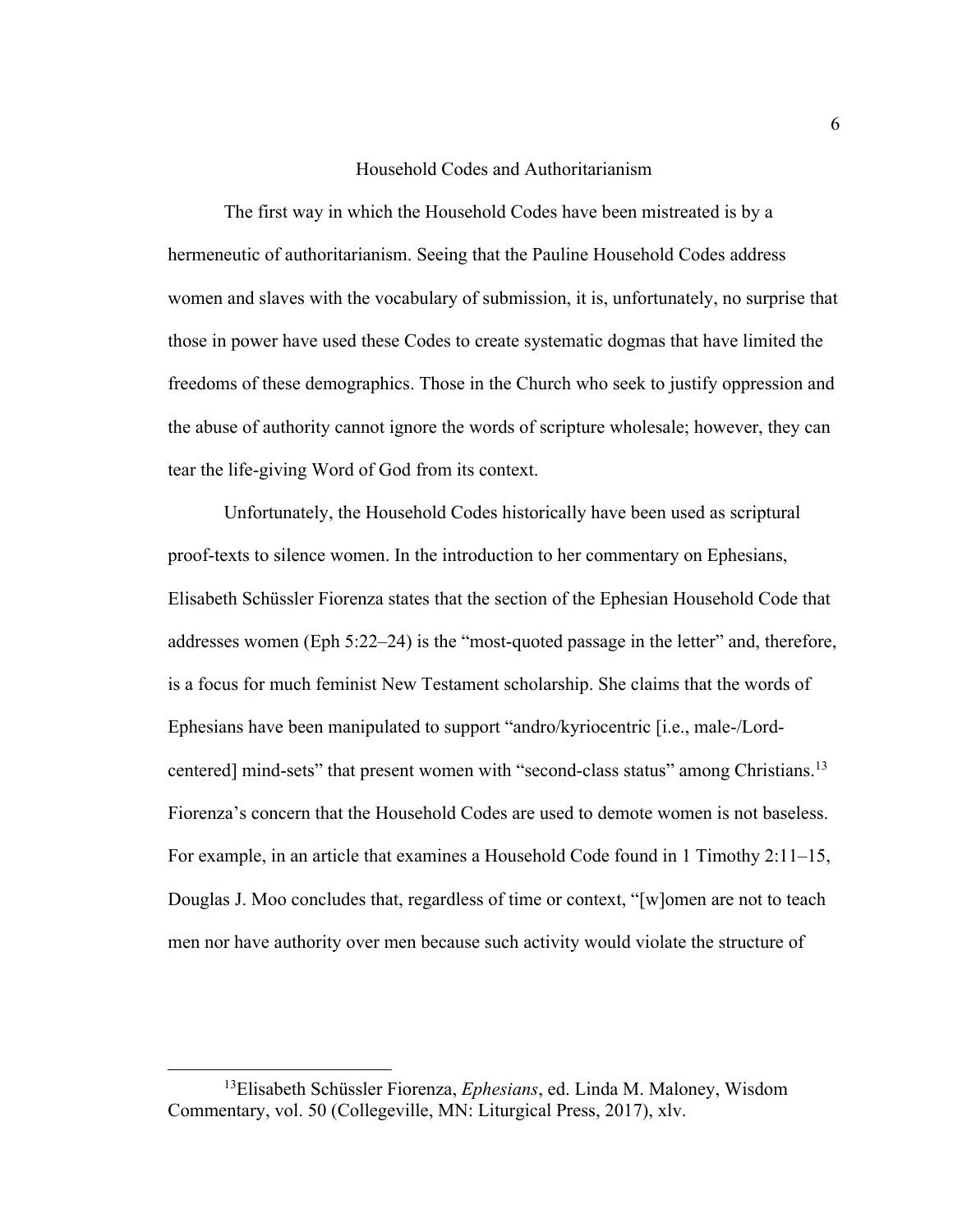created sexual relationships and would involve the woman in something for which she is not suited."<sup>14</sup>

Another way in which the Pauline Household Codes have been used as a tool of oppression, specifically in the American Church, has been its weaponization against Black communities to endorse slavery. Jemar Tisby lays out a comprehensive history of the American Church and its relationship to racial injustice. He notes that in 1701 CE, the Society for the Propagation of the Gospel in Foreign Parts compromised the Gospel for the sake of evangelism by stating that Christianity was able to save one's soul "but not break one's chain."15 To appease slaveowners of their fear of rebellion, many missionaries in America emphasized a Gospel that was separate from liberation.<sup>16</sup> Therefore, passages in the New Testament that addressed slavery, such as the Household Codes, were utilized prescriptively to teach slaves obedience, foregoing the due diligence that comes with historical exegesis. <sup>17</sup> Esau McCaulley relates that Household Codes such as 1 Timothy 6:1–3 have been used as "a tool of oppression" to justify American racebased slavery.18

 $16$ Tisby, 39.

 $17$ Tisby, 45.

<sup>14</sup>Douglas J. Moo, "1 Timothy 2:11-15: Meaning and Significance," *Trinity Journal* 1, no. 1 (1980): 82, *AtlaSerialsPLUS®*, EBSCOhost (20 May 2021).

<sup>15</sup>Jemar Tisby, *The Color of Compromise: The Truth About the American Church's Complicity in Racism* (Grand Rapids, MI: Zondervan, 2019), 38.

<sup>18</sup>Esau McCaulley, *Reading While Black: African American Biblical Interpretation as an Exercise in Hope* (Downers Grove, IL: InterVarsity Press, 2020), 138.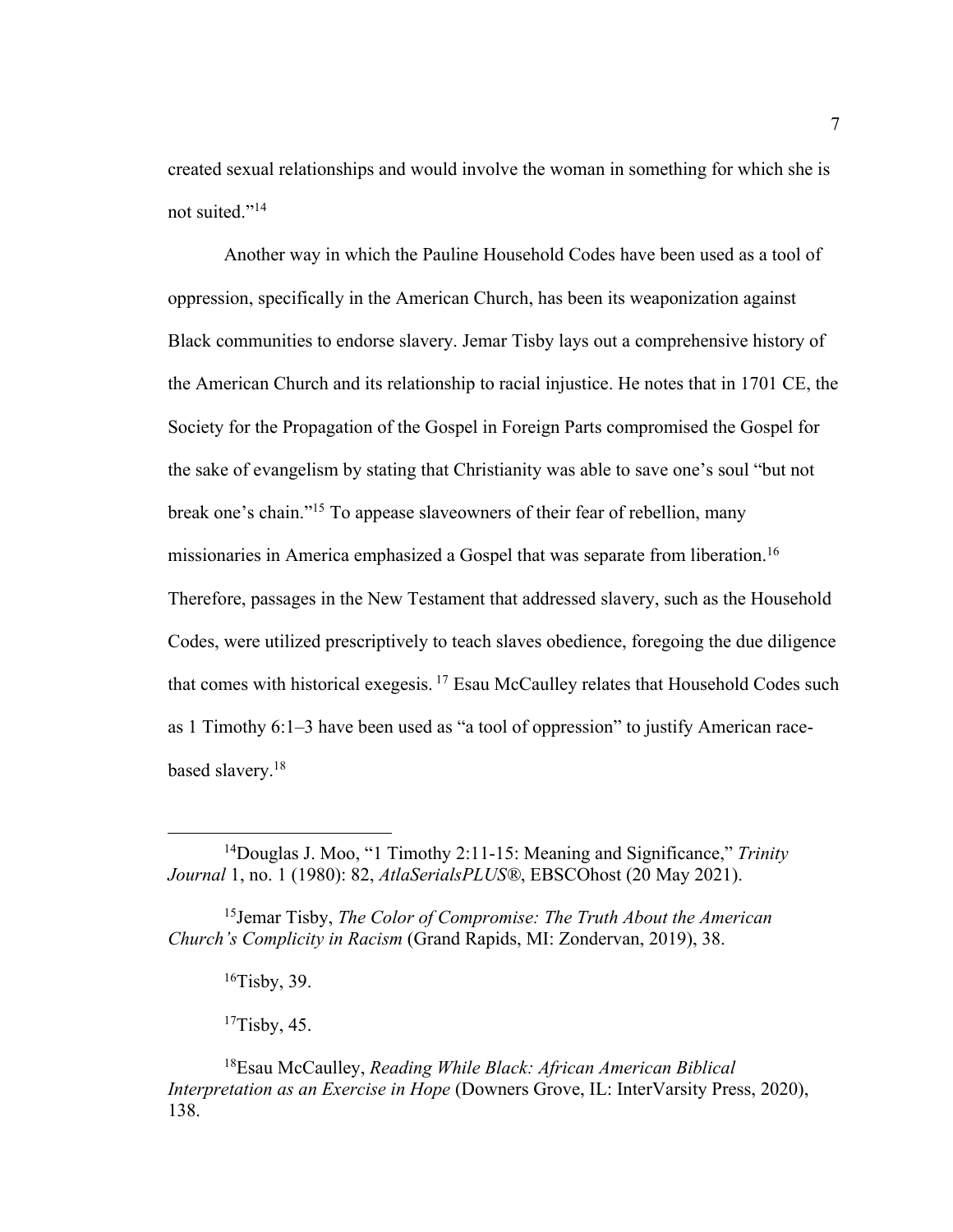#### Household Codes and Skepticism

In a pendulum-swinging reaction to the results of authoritarian interpretations of Pauline Household Codes, a movement has arisen of treating these passages with a hermeneutic of skepticism. This method of interpretation functions by shaping the context of the passage on some level, thereby arriving at an attenuated meaning in order to combat the idea that Paul would be anti-women and pro-slave. However, the result is that the Household Codes have little to no meaning outside their fabricated context.

An exemplary instance of this hermeneutic can be found in Angela Standhartinger's treatment of the Colossian Household Code (Col 3:18–4:1). First, she finds that the Household Code is void of context within the rest of Colossians, as the epistle fails to mention everyday life of the household elsewhere and can be read without a logical gap if the pericope was omitted.<sup>19</sup> She concludes by stating that Colossians is written in a post-Pauline context, and it can be read as an adaptation of the larger Christian culture.<sup>20</sup> A similar argument can be made about the Ephesians pericope. However, this point will be disputed throughout this thesis, contending that the Household Codes of Colossians, as well as Ephesians, find a significant portion of their meaning because of how they play into the rhetorical flow of their respective epistles.

Other less astonishing examples of skepticism can be found even among evangelical scholars who uphold Pauline authorship of these texts. For example, Craig S.

<sup>&</sup>lt;sup>19</sup>Angela Standhartinger, "The Origin and Intention of the Household Code in the Letter to the Colossians," *Journal for the Study of the New Testament* 23, no. 79 (September 2000): 123–25, *AtlaSerialsPLUS®*, EBSCOhost (15 March 2021).

<sup>20</sup>Standhartinger, 130.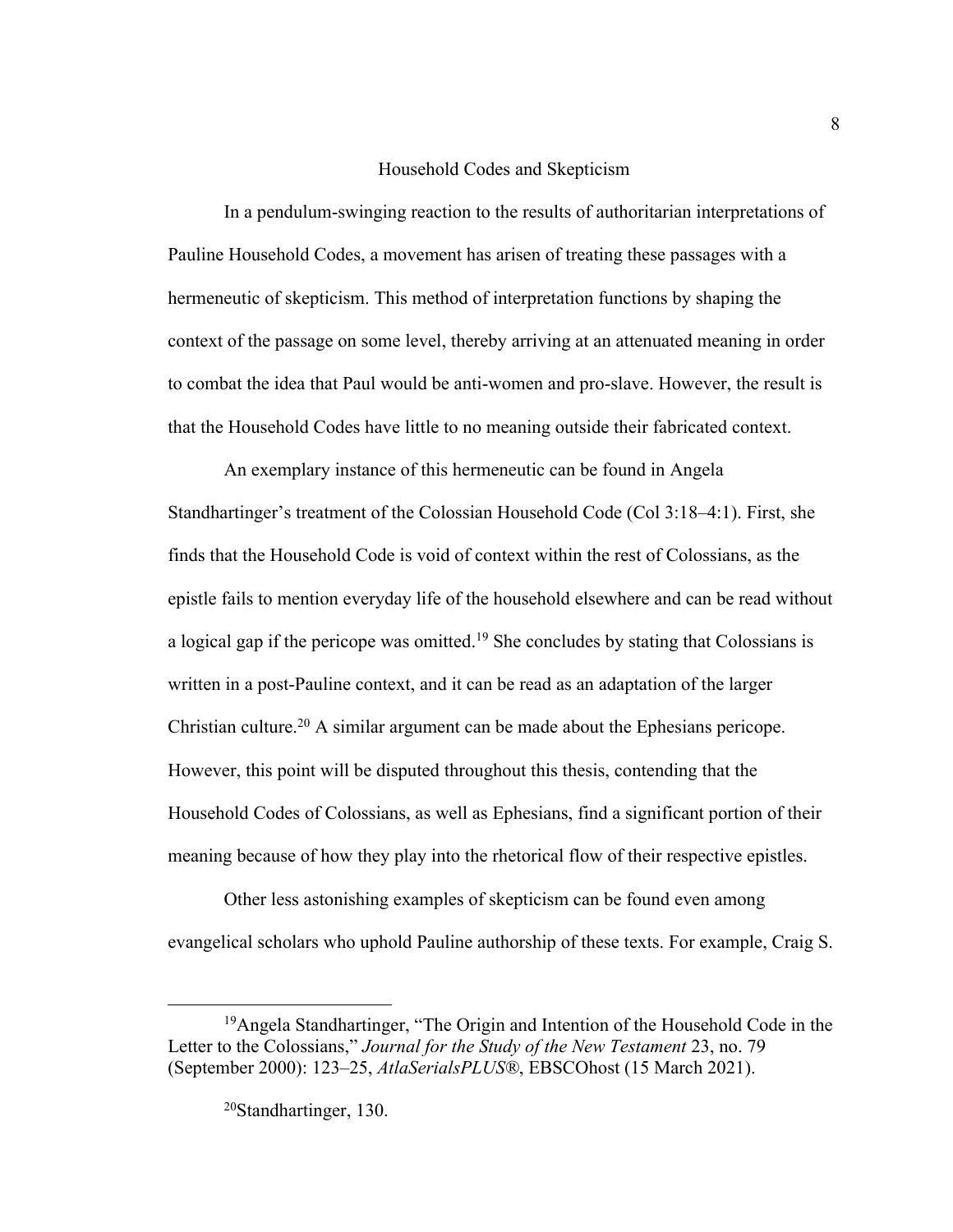Keener, while presenting an extraordinary and insightful exegesis, concludes that the Ephesians Household Code can be understood by readers today as little more than a firstcentury apologetic for upholding the Church's public appearance to Rome.<sup>21</sup> Similarly, Scot McKnight finds that the Colossian code has little-to-no application for Christian families today.<sup>22</sup> Such interpretations, while maintaining the scripture's authorial integrity and pondering the *sitz im leben* of the individual epistles, shy away from sorting out Paul's overall purpose in creating such instructions, as well as how they can provide insight into the practicing Church throughout all times. Reducing parts of the scripture to mere apologetic is equally a skeptic reaction to the authoritative abuses that base themselves in New Testament Household Codes.

#### Household Codes in Fresh Perspective: Methodology and Purpose

This thesis intends to pave a different path for understanding the Pauline Household Codes—a way which, hopefully, redeems Paul's original purpose, as well as presents a fresh way to understand him today. The intended goal is to present a biblical theology of families and their role in Paul's strategy for church planting. This study will defend the authority of scripture, yet will wrestle with the hard cultural questions that it presents, both in the first century as well as the twenty-first century.

<sup>21</sup>Craig S. Keener, *Paul, Women and Wives: Marriage and Women's Ministry in the Letters of Paul* (Grand Rapids, MI: Baker, 1992), 147.

<sup>22</sup>Scot McKnight, *The Letter to the Colossians*, The New International Commentary on the New Testament (Grand Rapids, MI: Eerdmans, 2018), 343–344.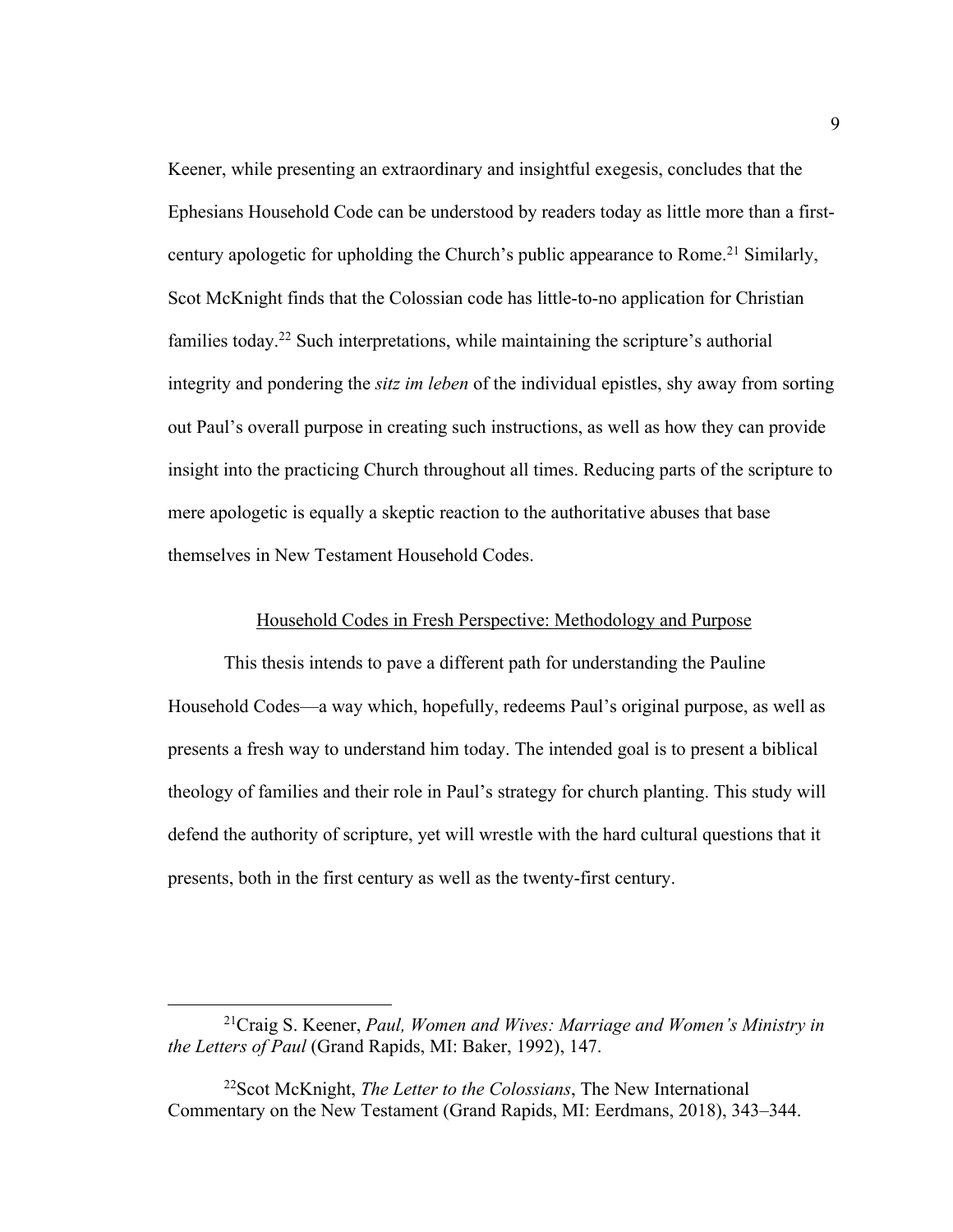The purpose of this thesis is to look at the Household Code in Ephesians 5:21–6:4 and to discover whether these instructions are isolated commands to the Ephesian church or are a template of how Paul intended Christian families to live out their faith. This objective will be reached by exegeting the passage in light of its Greco-Roman background and by examining the rhetorical structure of the Greek text. The thesis will then compare the Ephesians text against 1 Timothy 3:1–16 to see how Paul's understanding of family life influences local church communities. Finally, pastoral insight will be given for how to live the proposed principles of the Household Codes can shape church communities in today's post-Christian culture of non-discipleship.

N. T. Wright contends that the connecting literary theme throughout the Pauline corpus was not solely salvation or justification, but a contended unity in the Church, which represented the renewed unity between God and humanity in and through the resurrection of Jesus.<sup>23</sup> This unity represents the salvation and eschatology of God's people lived out on full display, thereby painting a portrait of Christ's relationship with the Father and humanity to neighboring pagans.<sup>24</sup> Unity and ethical behavior of Christian communities are imperative if the communities wish to accurately worship Jesus and represent his life, death, and resurrection to a watching world. This unity transforms the Christian body from another cultic community to a distinctive people.

<sup>23</sup>N. T. Wright, "Paul and Missional Hermeneutics," in *The Apostle Paul and the Christian Life: Ethical and Missional Implications of the New Perspectiv*e, ed. Scot McKnight and Joseph B. Modica (Grand Rapids, MI: Baker, 2016), 183.

<sup>24</sup>N. T. Wright, "Paul and Missional Hermeneutics," 183.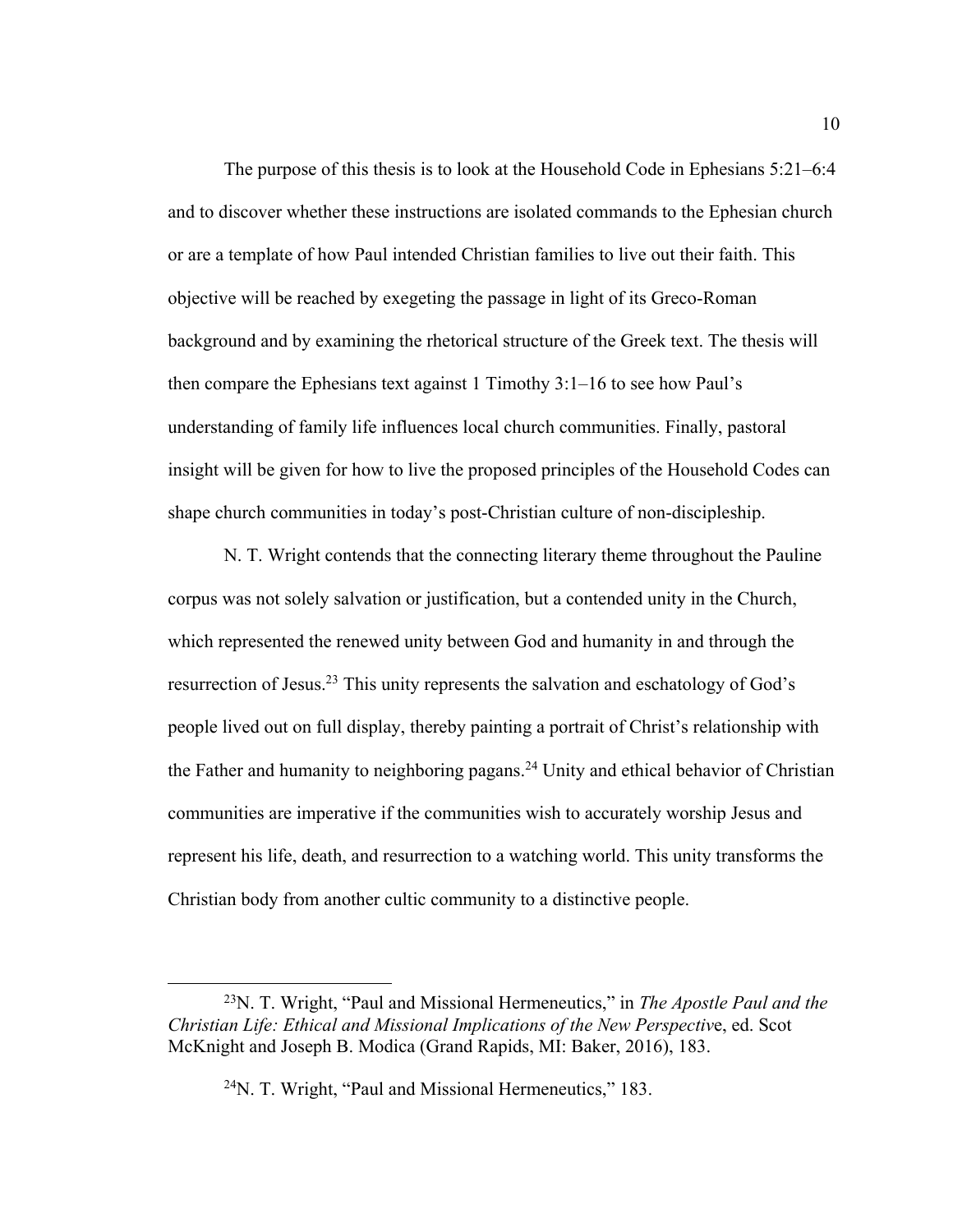At the heart of this unity within the Church, one should find the family—the household. As the Church represents the kingdom of God as the Christian's true governmental authority at large, so the household represents the Church in a microcosm. Concerning the role of families in the Roman empire, Dunn says that "As part of the state's good ordering, therefore, it was necessary to deal with the house's basic relationship—that is, of husband to wife, father to children, and master to slave."25 The house was the building block of the Roman state. In a similar manner, this thesis will seek to discover whether families functioned as the building blocks of the Church, according to Paul's epistles. In Jesus' final moments, He vehemently contended that his disciples would be unified and that such unity is found in mirroring his self-giving love (John 13:34–35; 17:20–24). It is then a fair assumption that the apostles of the Church had meaningful guidelines to live out their Christo-centric and unifying love for one another, starting with the smallest unit of the community.

The academic value of this is that it will help reclaim a biblical ecclesiology that is not bound to any denomination. By surveying the Household Codes in the Pauline corpus, hopefully one can argue that household order was essential to the apostle's mission of establishing and growing the Church. Ideally, the heart of this thesis will serve the practicing Church and all Christians who wish to see their faith passed on to future generations. This thesis is for those who want to see their churches filled with healthy marriages, with young adults established in their faith, and with people set in a unified enterprise to see the Gospel lived out in every context. These healthy churches will

<sup>25</sup>Dunn, *The Theology of Paul the Apostle*, 667.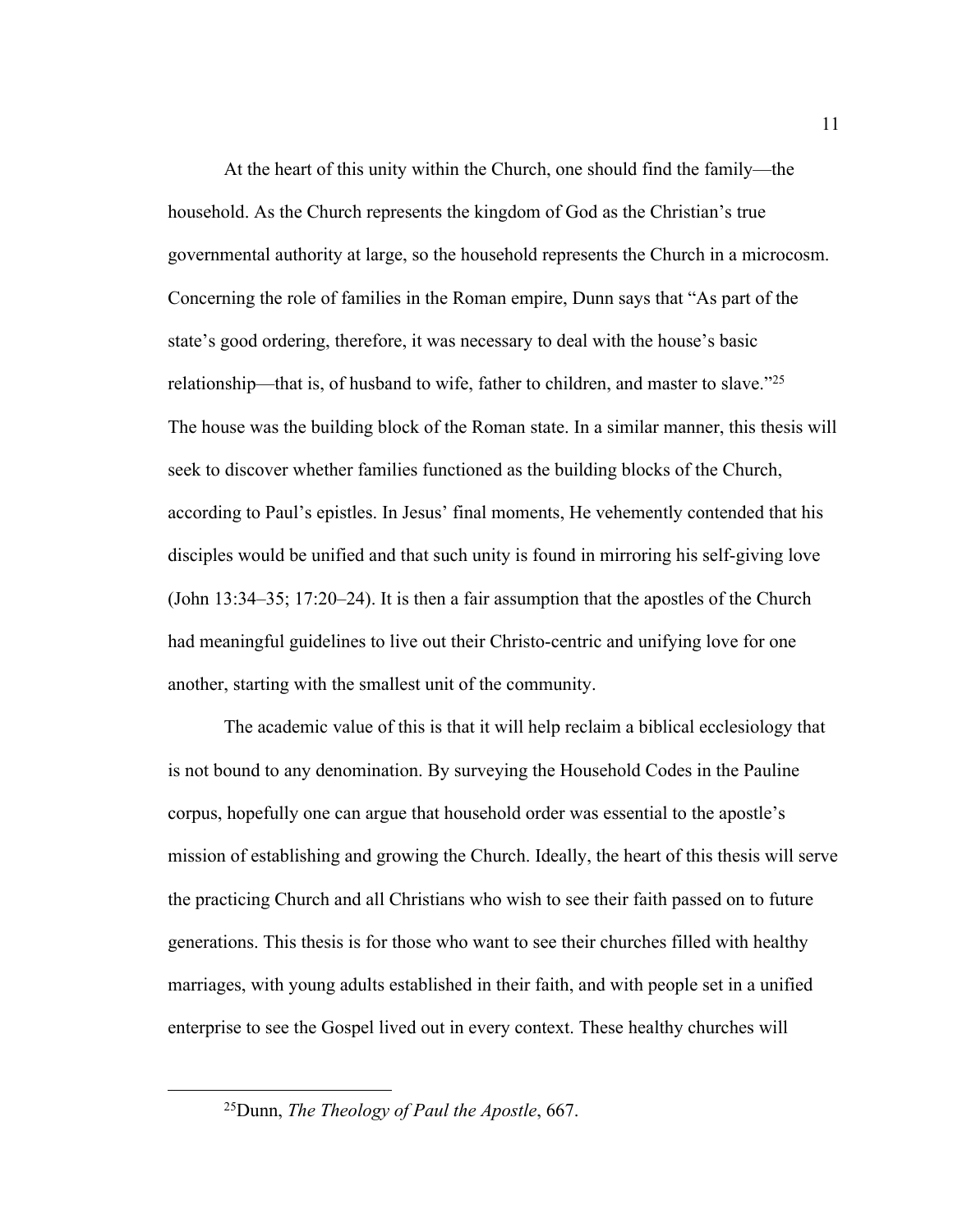hopefully multiply, thereby helping to form a Church of churches that is being made by a family of families.

#### Presuppositions, Assumptions, and Delimitations

This thesis assumes a basic framework that the scripture is God's Word and is the primary means of God revealing himself to humanity. However, these words that reveal who God is were written by specific human hands with specific readers in mind. While the Lord's Spirit can use the Bible to reveal God to humanity further today, the words found in scripture addressed certain people in a specific context. The reader's goal is to discern the context of scripture and to listen better to the Holy Spirit's guidance, having a sharper understanding of what that scripture means. Furthermore, this thesis assumes that the books of Ephesians, Colossians, 1 and 2 Timothy, and Titus were written by the Apostle Paul, as they have been historically attributed.<sup>26</sup>

For the sake of thorough investigation and exegesis, this thesis will primarily focus its attention on the Greco-Roman backgrounds while being sensitive to what insights Second Temple Judaism has to offer. In her recent commentary, Cohick explains that while Paul was a pharisaical Jewish man full of zeal, and he saw God and his mission in this worldview, the audience of Ephesians probably was comprised primarily of Gentile readers.<sup>27</sup> Hence, many of those reading the letter saw that the culture of marriage

<sup>26</sup>For Ephesians and Colossians: Cohick, *The Letter to the Ephesians*, 24. For the Pastoral Epistles: William D. Mounce, *Pastoral Epistles*, Word Bible Commentary, vol. 46 (Nashville: Thomas Nelson, 2000), ixxxvi.

<sup>27</sup>Cohick, *The Letter to the Ephesians*, 25–26.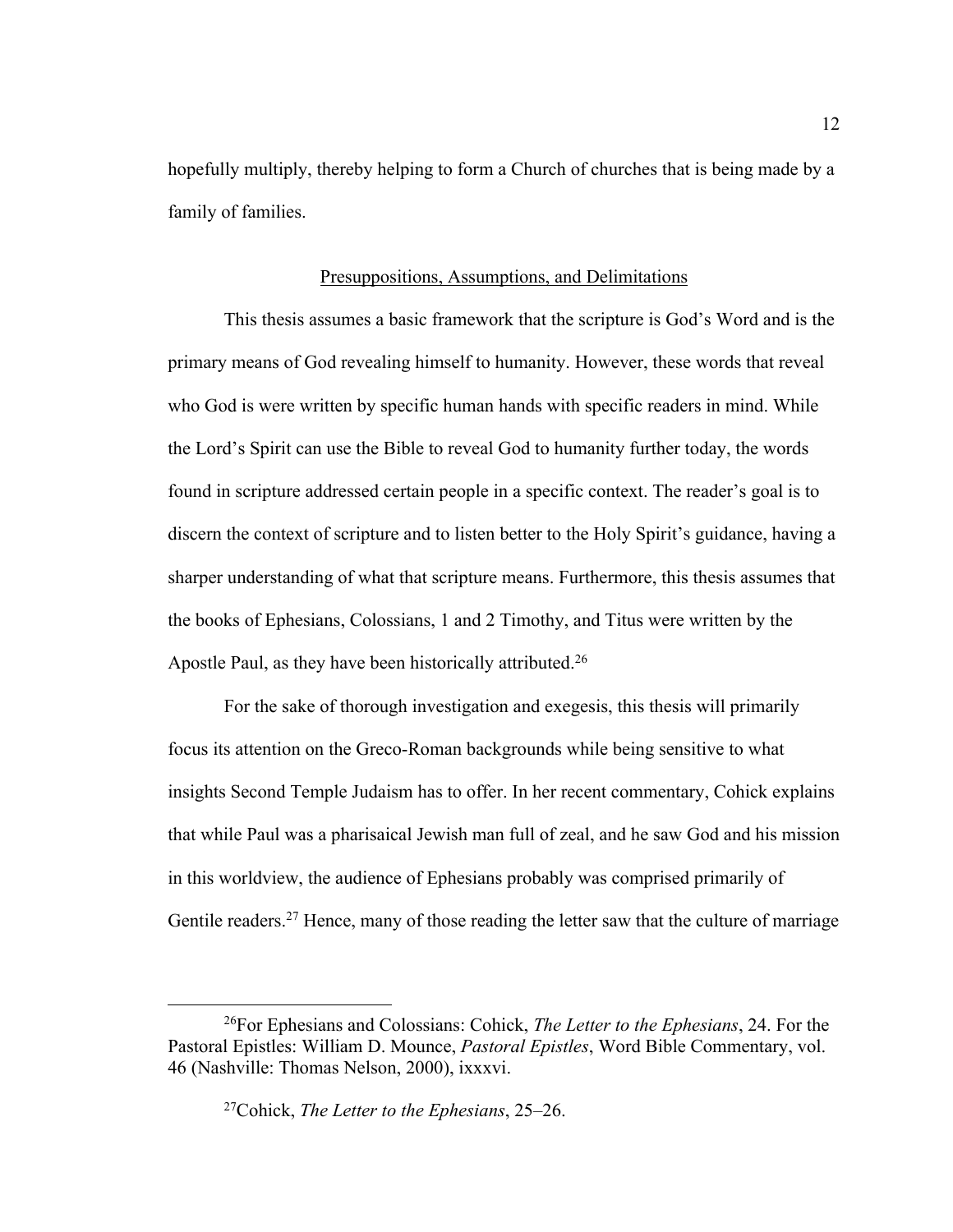would be shaped more from a Greco-Roman standpoint than from Second Temple Judaism. The passage being surveyed does quote the Torah (Eph 5:32; 6:2–3). Therefore, this thesis, at times, will look at Philo, Qumran, and other Jewish sources for the sake of composing a well-rounded exegesis. However, the primary focus of background studies will be on Greco-Roman backgrounds.

While the heart behind this thesis is to help reshape how family and local church discipleship look in a post-Christian culture, this thesis primarily will engage with the family dynamics of the first century CE. The hope is that the meaning of scripture in the first century CE will inform the significance in the twenty-first century. The role of Household Codes in America would be a whole new research study apart from this thesis. The final chapter of this thesis will provide some pastoral insights into the significance of these passages regarding church planting and family establishment.

#### Conclusion

This thesis will proceed to unveil the importance of the family's role in Paul's overall mission. Such a study will find that Household Codes were written with Paul's apostolic authority, as well as his pastoral sensitivity and wit. It is due time that these texts are read not only in the context of their correlating epistles, but also with Paul's grand strategy in mind: the Household Codes serving as a guide for churches to live as a family of families centered on Christ's self-giving love. This study will be accomplished by a survey method, overviewing Paul's instructions to families in his epistles and how they compare to the popular philosophies of his day. With this aim, key concepts of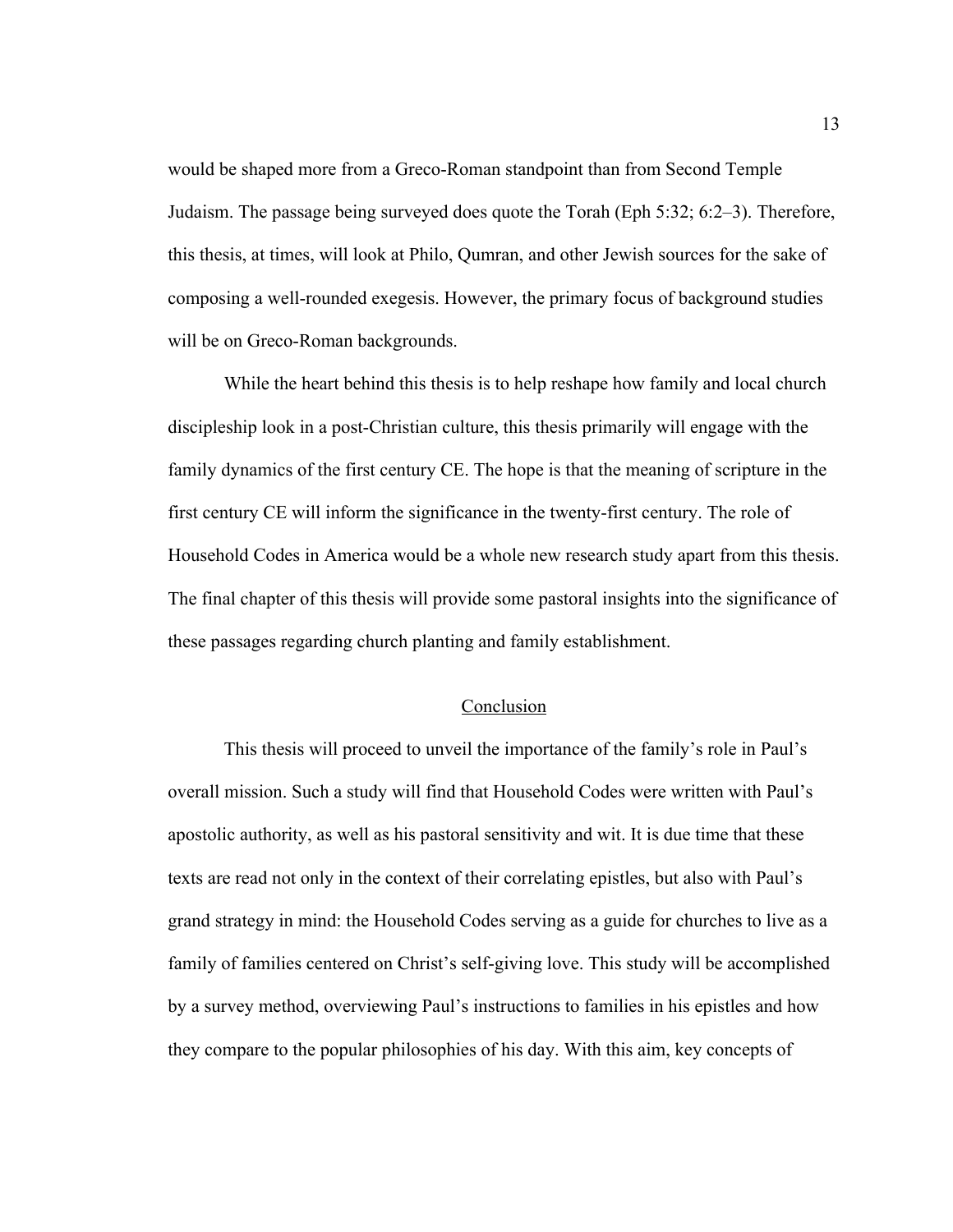Household Codes will be defined, the framework for the family will be set, and some of the leading philosophies concerning family around the early Church will be identified.

It is now time to observe the Pauline Household Codes in an exegetical study to understand the apostle's reasoning behind them. The next chapter will focus on one of the most extensive codes in the New Testament: Ephesians 5:21–6:9. The authorship, dating, and reason for writing the letter will be established to form a contextual foil to read the pericope. The bulk of the exegesis will be divided by the three relationships presented in the text considering the Roman *Paterfamilias*—the husband/wife, father/son, and master/slave—with dedicated attention given to the first two units. The objective will be to have this household text serve as the basic structure for household texts in Christian literature, which will be used to survey a similar passage in Chapter 3.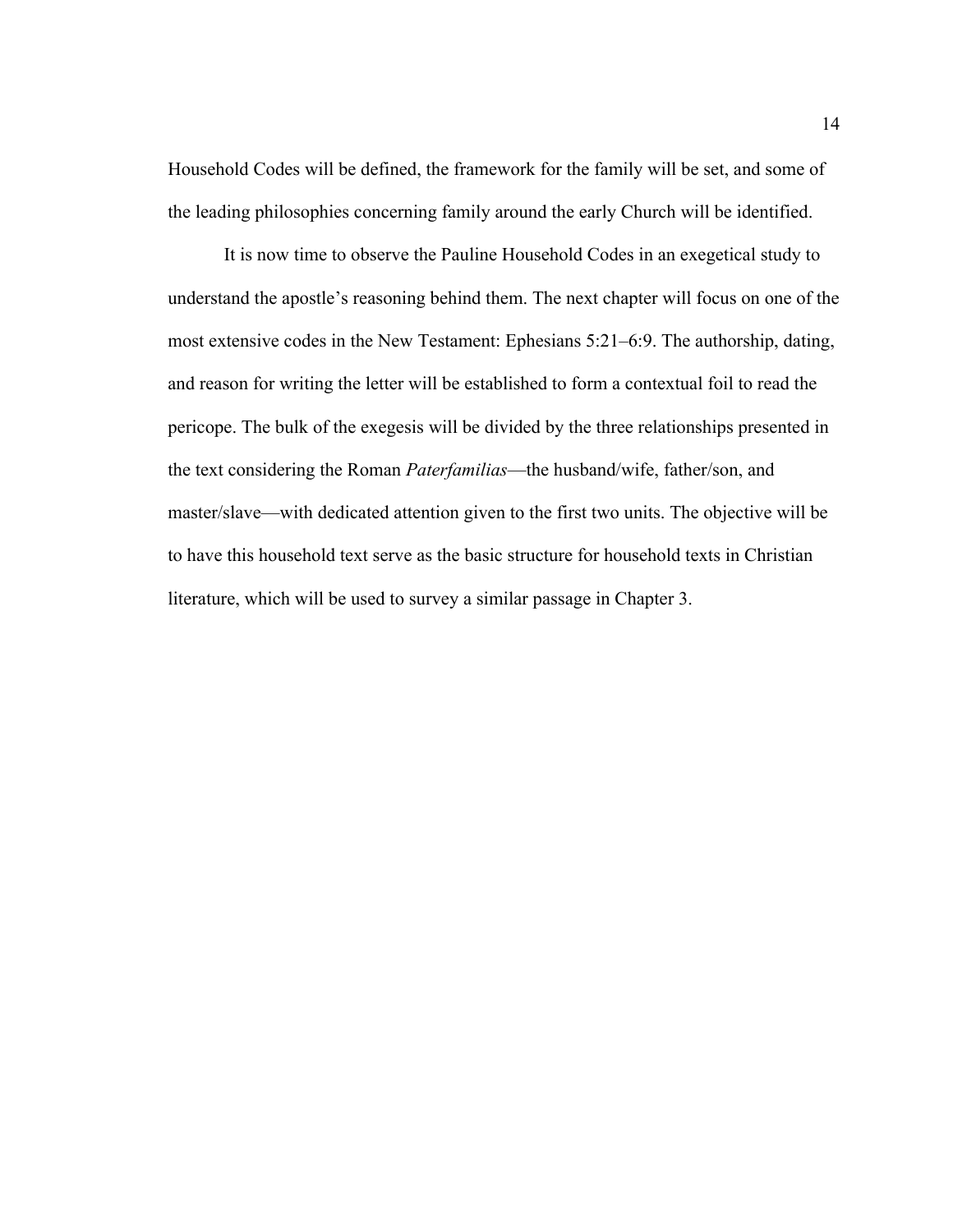## CHAPTER 2

## PAUL'S HOUSEHOLD CODE TO THE EPHESIAN CHURCH: AN EXEGESIS OF EPHESIANS 5:21–6:9

#### Introduction

Chapter one briefly surveyed the concept and origins of Household Codes. Now the task is to exegete one of the primary household texts not only in the Pauline corpus but also in the entirety of the New Testament: Ephesians 5:21–6:9. The purpose of this exegesis is two-fold: first, to compare the philosophy of Jesus concerning family (as presented by Paul) with those of the Greco-Roman culture surrounding this epistle, and second, to glean how Paul's instructions play into the overall purpose of the epistle. A vast corpus of work has been composed on New Testament *Haustafeln*, but little has been said about how they play into the mission of the Early Church.

#### Putting the Household Text into Context: Looking at Ephesians

Before exegeting the household text in Ephesians, the context of the letter must be examined. This context includes clarifying the authorship, date, audience, and purpose, as well as a brief synopsis, leading up to the pericope. In this task, the exegesis will yield itself not to picking apart random verses to create doctrine, but to revealing its role in the larger narrative of scripture.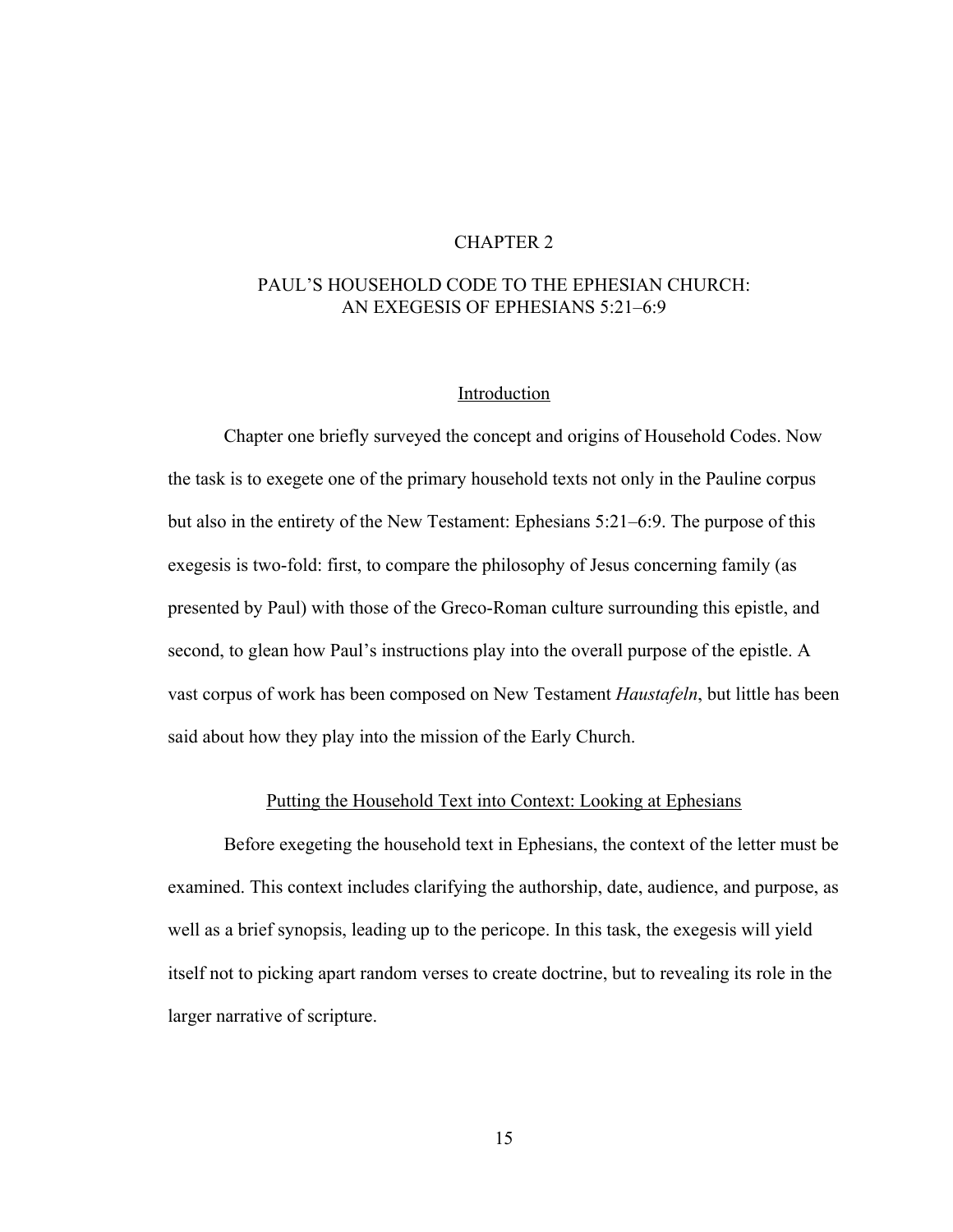#### Authorship

The quest for building a context for Ephesians begins with the epistle's authorship. Once it can be deduced who wrote the letter, then the task of dating and placing it within its historical context should be easier. As stated briefly in the last chapter, this thesis will defend the notion that Ephesians was written by Paul.

Ephesians is often categorized as one of the six disputed letters in the Pauline corpus. In his commentary, Harold W. Hoehner surveys the history of published academic opinions, from 1519–2001, regarding the epistle's Pauline authorship. Hoehner's findings show that affirmation of Ephesians' Pauline authorship has dropped in scholarship, going from near-unanimous to less than half as the twenty-first century dawned.1 The basis for this non-Pauline claim is rooted in Ephesians' heightened theology and unique vocabulary.

The first claim against Ephesians' Pauline authorship is due to its theological teachings. Andrew T. Lincoln comments that the author of Ephesians avoids subjects that are found in the undisputed letters, such as the theological doctrine of justification, the equality of Gentile believers, and the hardships that Paul endured throughout his ministry.2 Meanwhile, Margaret Y. MacDonald states that epistles such as Romans and Galatians engage with such discussions at length. She also takes an issue with the letter's

<sup>&</sup>lt;sup>1</sup>Harold W. Hoehner, *Ephesians: An Exegetical Commentary* (Grand Rapids, MI: Baker, 2002), 6–20.

<sup>2</sup> Andrew T. Lincoln, *Ephesians*, Word Biblical Commentary, vol. 42 (Dallas: Word Books, 1990), lxiii.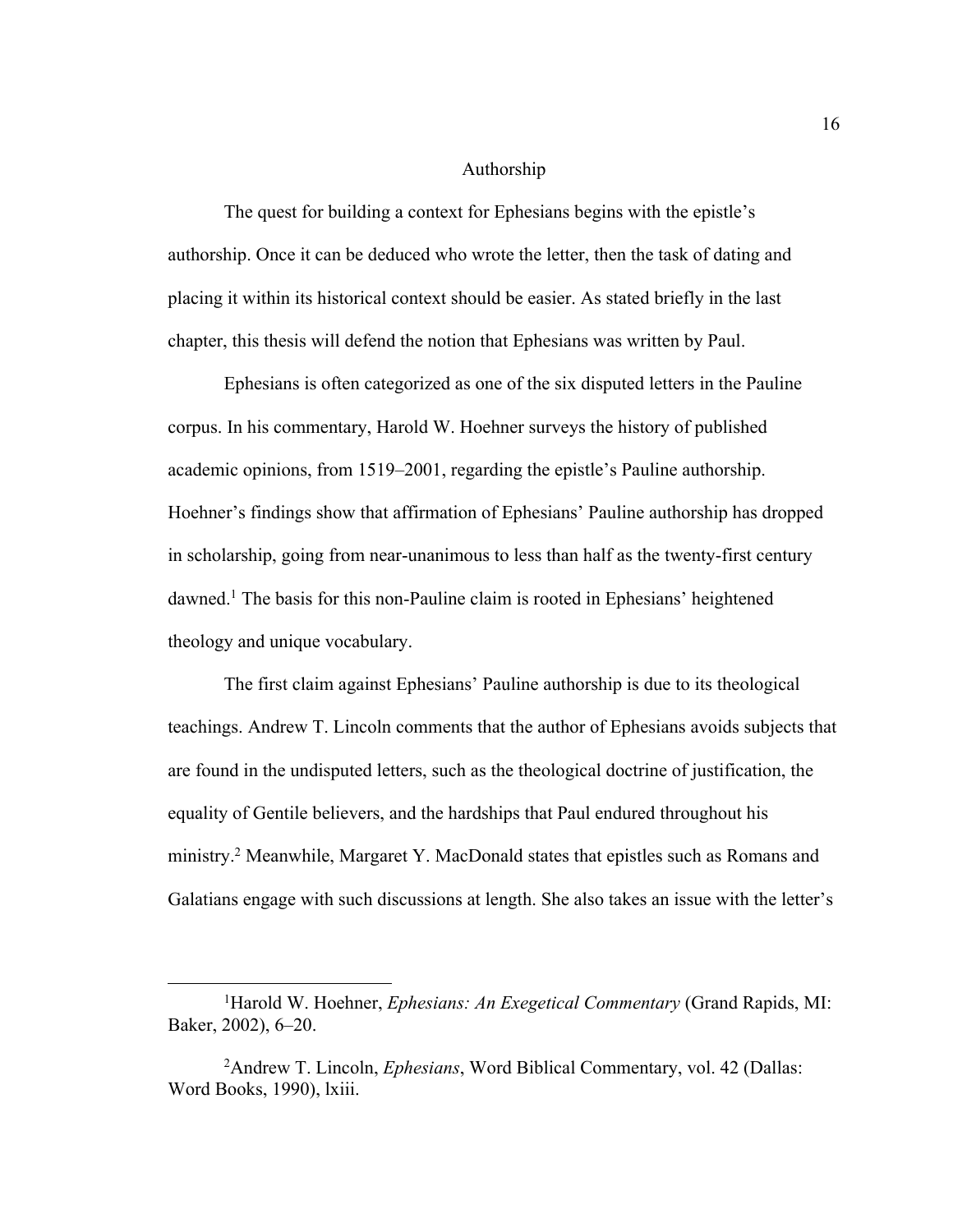ecclesiology, finding that it tends to refer only to the universal Church and not to a specific congregation.<sup>3</sup> Compared with such letters as 1 Corinthians, which is full of personal matters of the local community (1 Cor 1:10–17; 5:1–2), Ephesians' universal ecclesiology feels as though it were written by someone other than the pastoral Paul.

However, basing the historical Paul around the theologies that are derived from his letter is a counter-productive task. Timothy Gombis strongly emphasizes that reading an epistle as a "doctrinal treatise" removes its context, thereby blinding the reader from what the author intended to say.<sup>4</sup> Wright finds that Ephesians' lofty Christology and cosmology portray a comprehensive "cosmic soteriology," rooted in Paul's Jewish heritage, which serves as a framework for the apostle's larger discourses about justification and inclusion of Gentiles in other epistles.<sup>5</sup> The theology espoused in Ephesians is not contradictory to Paul's other letters; rather, they add to one another, thereby showing that he can think theologically on a vast array of issues.

Another issue taken up against Ephesians' Pauline authenticity is its unique style and vocabulary. Lincoln observes that the tone of Ephesians feels impersonal and reads like a document that was intended to honor a "revered figure." This hollow tone is striking when one considers Paul's passionate voice that expresses frustration and joy in

<sup>3</sup> Margaret Y. MacDonald, *Colossians and Ephesians*, Sacra Pagina (Collegeville, MN: Liturgical Press, 2000), 16.

<sup>4</sup> Timothy G. Gombis, *The Drama of Ephesians: Participating in the Triumph of God* (Downers Grove, IL: InterVarsity Press, 2010), 15.

<sup>5</sup> N. T. Wright, *Justification: God's Plan and Paul's Vision* (Downers Grove, IL: InterVarsity Press, 2009), 40.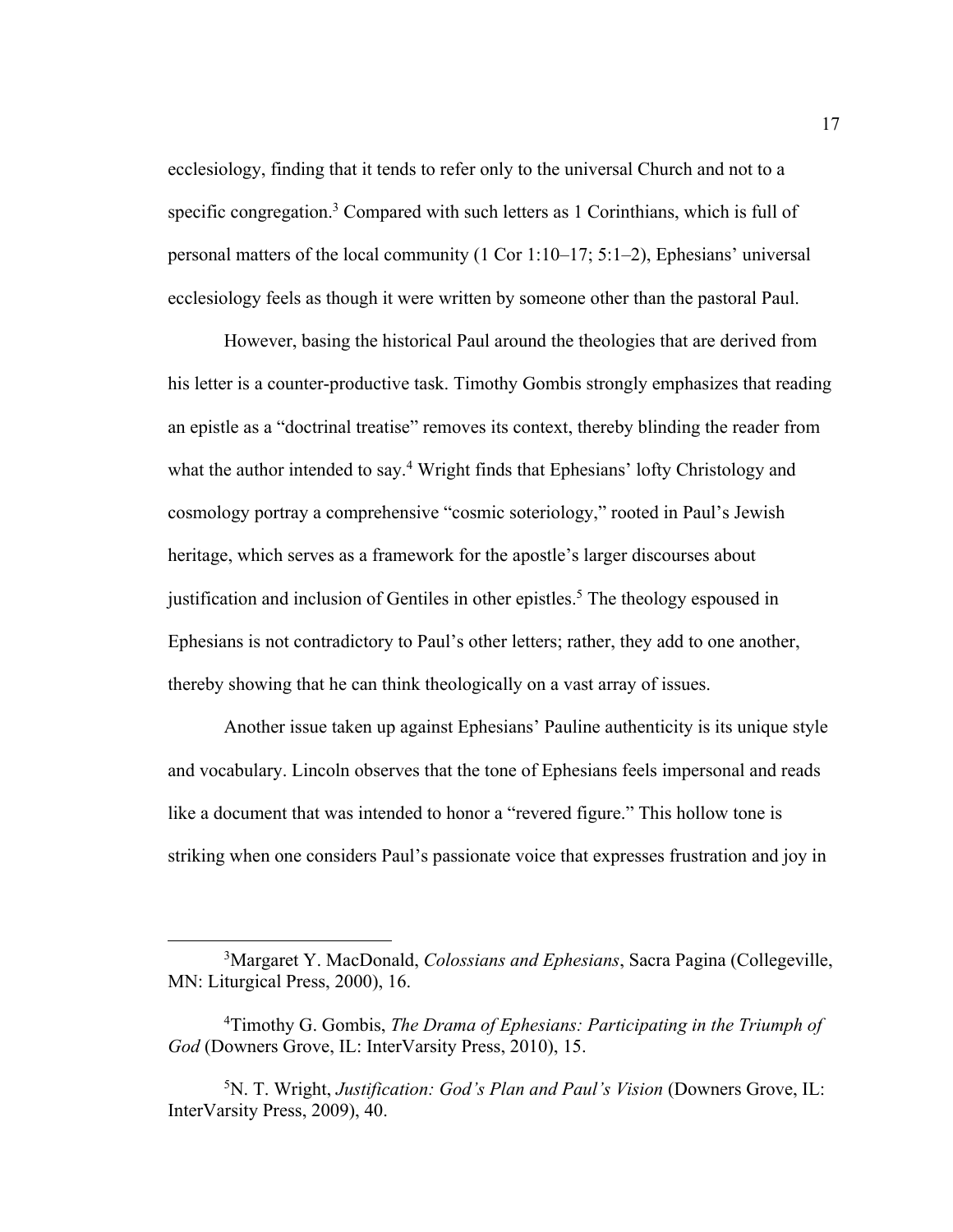other Pauline letters (Gal 1:6–9; 3:1; 1 Thess  $3:1-7$ ).<sup>6</sup> MacDonald explains that, unlike other epistles, Ephesians is filled with long and repetitive sentences, and it uses distinct phraseology, such as "heavenly places" (Eph 1:3, 20; 2:6; 3:10; 6:12).<sup>7</sup> Regarding these run-on sentences, John B. Polhill admits that sentences such as 1:3–14 in Greek are typically divided into smaller English sentences. He also notes the use of ἐν, around 115 times, is noticeably high compared to Paul's other letters, and notes the pleonastic tone in such passages as  $6:10$  that use three synonyms for strength.<sup>8</sup>

However, to discredit Paul's hand in Ephesians based on style and vocabulary is a shallow assumption. These differences reveal that over the career of his ministry, Paul can address different churches that require a vast array of pastoral needs. John R. W. Stott rightly declares that separate letters to various audiences require different tones and phrases, because they inevitably focus on different themes. Stott further explains that if Paul is the great mind that the Church holds him to be, then he should not have a narrow limit of theological focus and vocabulary.<sup>9</sup> In addition to considering different audiences and situations, David B. Capes, Rodney Reeves, and E. Randolph Richards propose that Paul's use of co-writers and secretaries helps explain the literary differences in Ephesians. Paul operated as the leader of his missional team, and although his name is

8 John B. Polhill, *Paul and His Letters* (Nashville: Broadman & Holman, 1999), 356.

9 John R. W. Stott, *The Message of Ephesians: God's New Society*, rev. ed., The Bible Speaks Today (Downers Grove, IL: InterVarsity Press, 2020), 17.

<sup>6</sup> Lincoln, lxiii.

<sup>7</sup> MacDonald, *Colossians and Ephesians*, 15–16.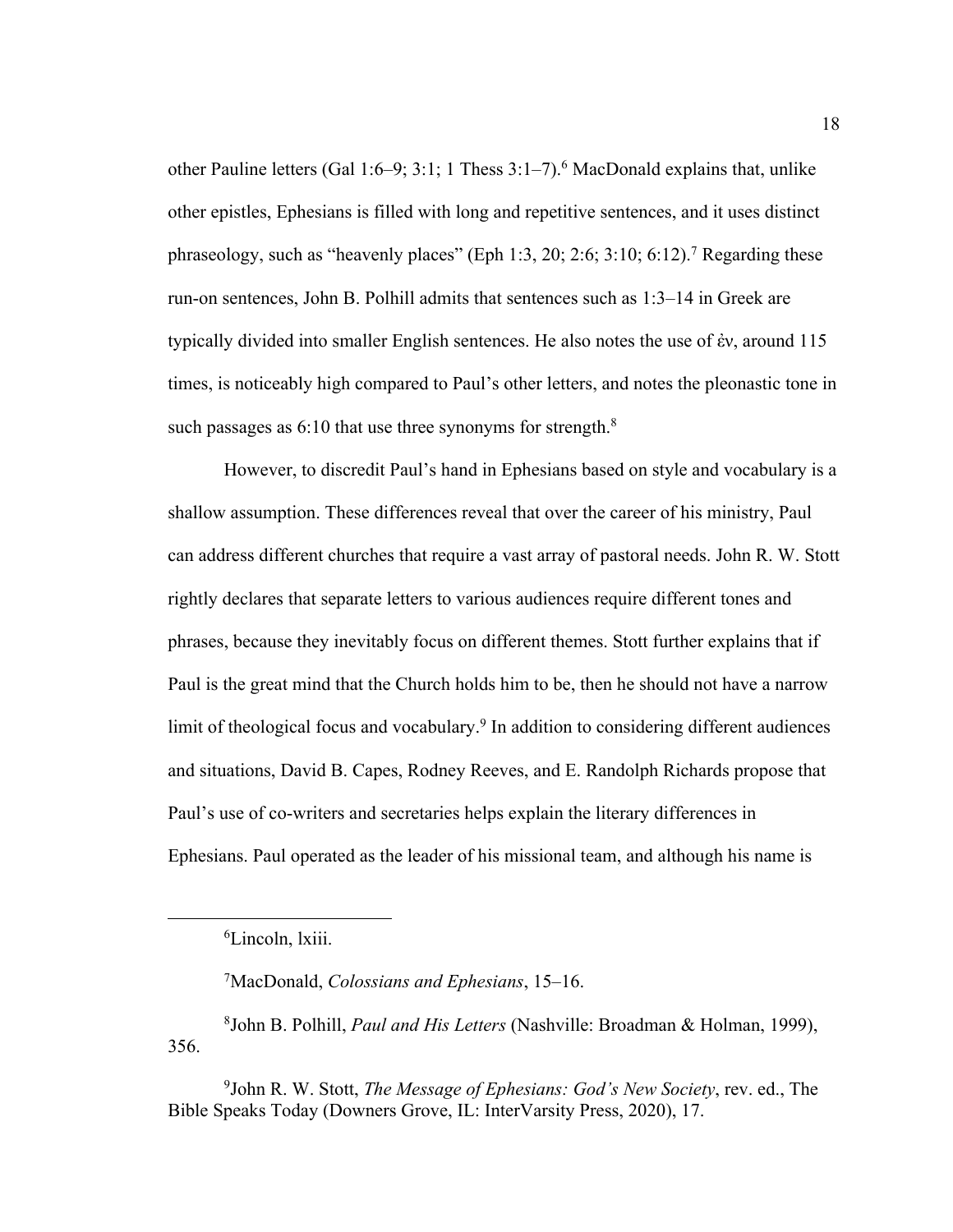accredited to each epistle, often he is the reprehensive mind behind someone else's hand.<sup>10</sup> The use of co-authorship explains how Ephesians can sound similar to Paul in thought, but separate from Paul in style. As a craftsman in the art of writing, Paul has the right to grow in his craft.

19

While there are claims that Ephesians is too unique to be Pauline, there are also allegations that it is too much like Colossians to be genuine. The two epistles are remarkably close to each other, to the point where Lincoln says they rival the Synoptic Gospels in terms of New Testament texts with similarities.<sup>11</sup> The two epistles contain an almost mirrored appearance in structures and style, with thirty-four percent of Colossians' vocabulary being used in Ephesians. These observations led Lincoln to believe that the writer of Ephesians was dependent upon a pre-existing Colossians (which he also sees as Deutero-Pauline) as a source—seeing that the former is less personal and elongated.12 This claim historically views Colossians as source material for a later author.

Still, the similarities between Ephesians and Colossians should point readers towards Paul's authorship rather than towards pseudepigraphy. Polhill finds that while Ephesians is similar to one-third of Colossians, few parts contain complete parallels for more than a few words—the exception being the reference to Tychicus (Eph 6:21–22; Col 4:7–8). Polhill concludes that Paul is the author of both epistles, addressing similar

<sup>10</sup>David B. Capes, Rodney Reeves, and E. Randolph Richards, *Rediscovering Paul: An Introduction to His World, Letters and Theology, 2<sup>nd</sup> ed. (Downers Grove, IL:* InterVarsity Press, 2017), 273.

<sup>&</sup>lt;sup>11</sup>Lincoln, xlvii.

<sup>12</sup>Lincoln, xlviii–liv.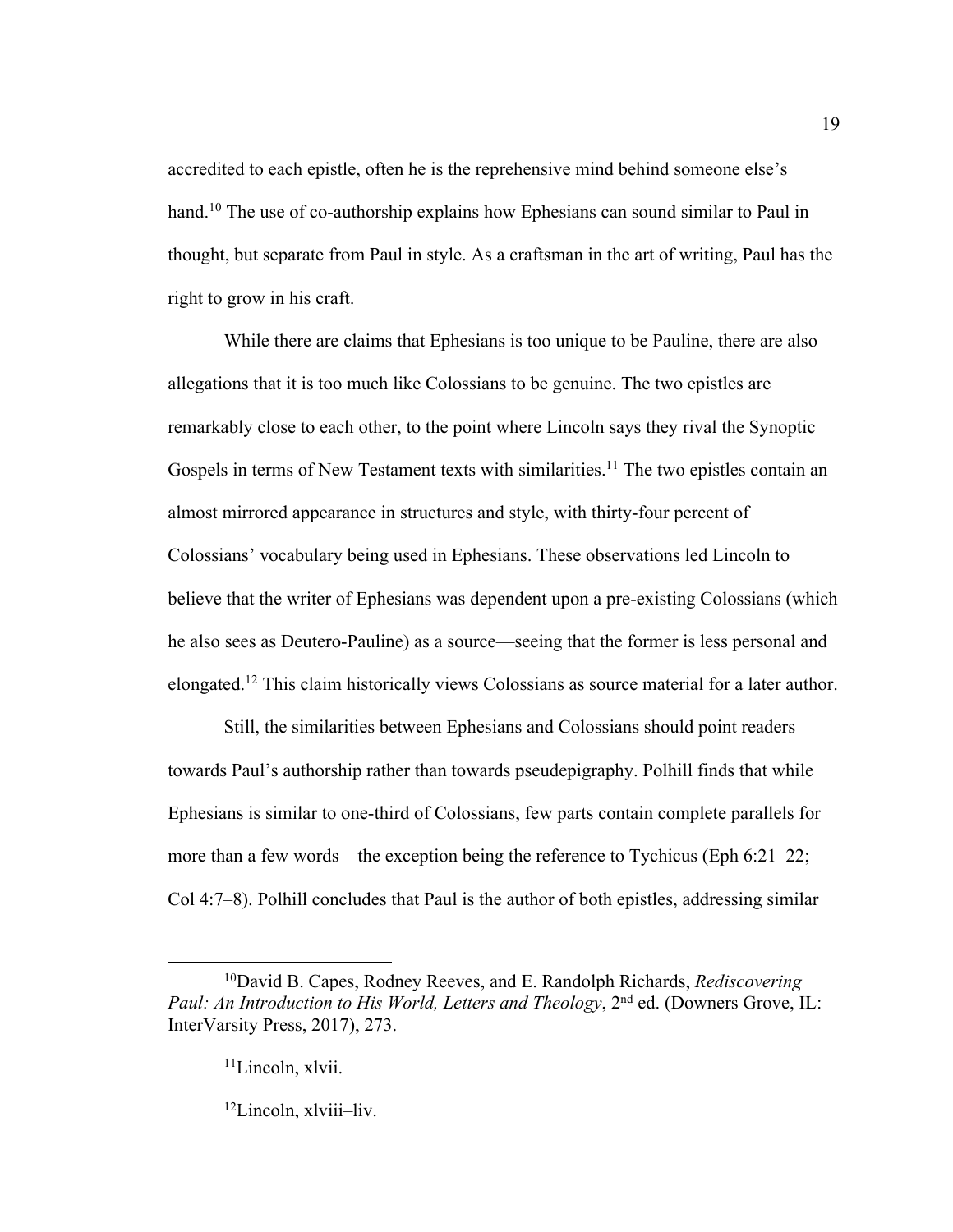topics in differing ways for the intended purposes of each audience.<sup>13</sup> Agreeing with Polhill, similarities in addressed topics and vocabulary should show continuity in the epistles.

The best solution concerning the original recipients comes from Clinton E. Arnold. He proposes that έν Έφέσω is authentic, but it functions as a circulatory epistle.<sup>14</sup> This proposition fits well with Paul's history in Acts. One must remember that the apostle and his team spent about three years in the Ephesian area (Acts 19:10; 20:31), longer than any other location recorded in Acts. During this time, the Gospel rapidly grew in that region to the point where an idol craftsman instigated riots over the loss of work (Acts 19:23–41). On his way up to Jerusalem, Paul gathered the elders of the Ephesian churches in the neighboring city of Miletus to say farewell and to charge them to watch over their churches (Acts 20:17–38). Arnold considers that Paul's long-standing ministry in a sizeable city like Ephesus resulted in expanding new churches in surrounding cities in Asia Minor, including Miletus, Laodicea, and Colossae.15 That being said, it makes logical sense that the epistle was circulated not only among the possibly high volume of house churches in Ephesus, but in other areas of Asia Minor as well. Ephesians being a circuit letter also would explain its impersonal tone, considering that it was intended to reach a trans-local audience.

15Arnold, 29.

<sup>13</sup>Polhill, 357.

<sup>14</sup>Clinton E. Arnold, *Ephesians*, Zondervan Exegetical Commentary on the New Testament (Grand Rapids, MI: Zondervan, 2010), 29.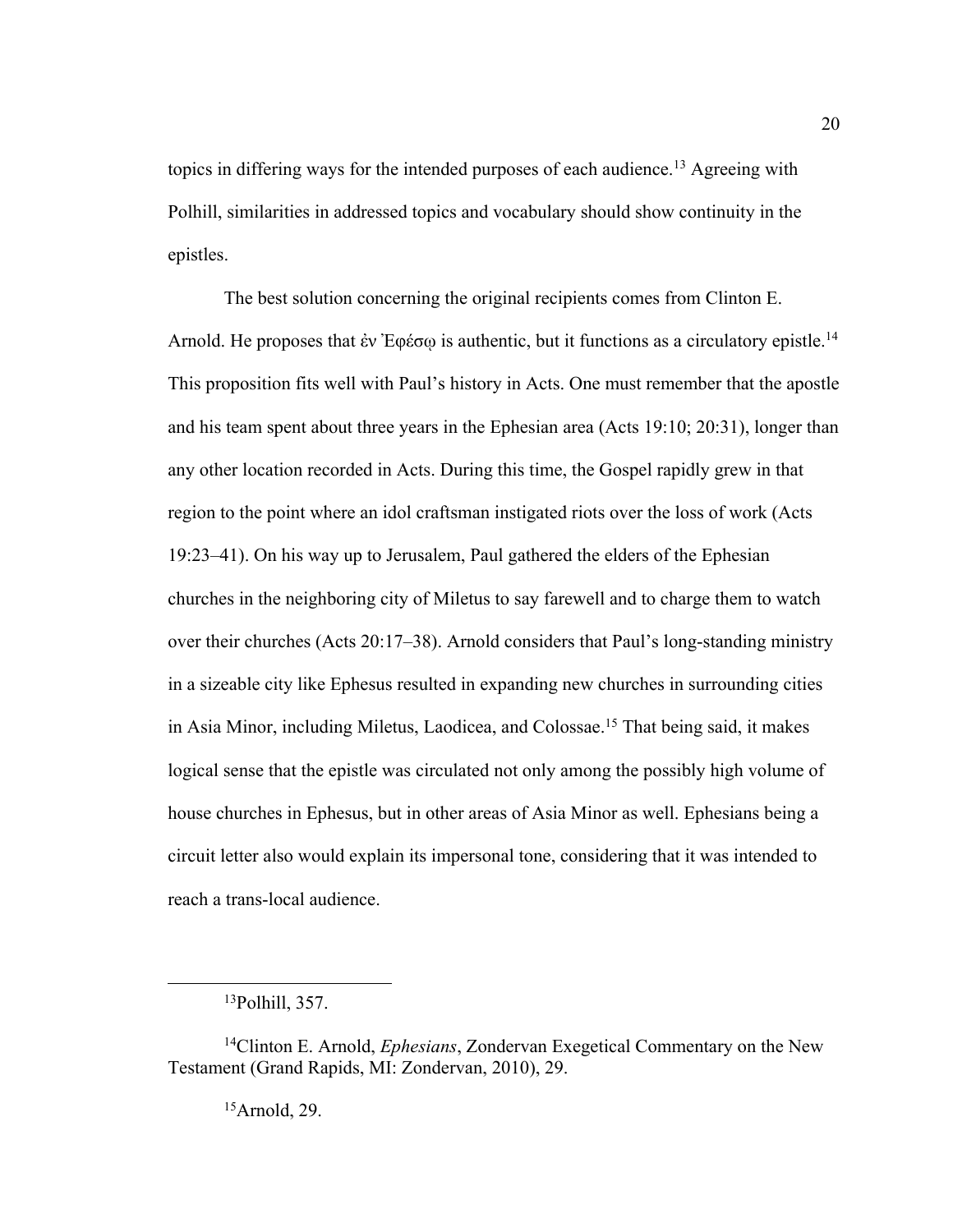#### Audience and Dating

Now that the Pauline authorship of Ephesians has been established, the next step is to discover to whom Paul wrote Ephesians, and approximately when he wrote it. It can be assumed that Paul wrote this epistle to the Christians in and around Ephesus from Rome about 60–62 CE. The evidence for this dating largely will be established from what is known about the apostle and his relationship with the Ephesian church from Luke's historical account in Acts, as well as by observing some contextual data.

Tracing this epistle to Ephesus is a tricky task. Polhill notes that some of the earliest, and typically deemed most reliable, manuscripts omit ἐν Ἐφέσῳ in the critical standard Greek New Testament,<sup>16</sup> which creates suspicion relating to its origin. Polhill believes that it is most probable to assume that Ephesians is written to a different audience, or is perhaps a general letter which was later given its current name.<sup>17</sup> Frank Thielman argues that even though some early manuscripts omit the reception, reading Ephesus as original creates a smoother reading.18 Cohick also sees Ephesus as the designated recipient, finding that it best explains the similarities to Colossians, as two cities in close proximity would share common pastoral concerns.19

19Cohick, *The Letter to the Ephesians*, 30.

<sup>&</sup>lt;sup>16</sup>All Greek references are from *The Greek New Testament*, 5<sup>th</sup> rev. ed., ed. Barbara Aland et al. (Stuttgart: United Bible Societies, 2014).

<sup>17</sup>Polhill, 355.

<sup>18</sup>Frank Thielman, *Ephesians*, Baker Exegetical Commentary on the New Testament (Grand Rapids, MI: Baker, 2010), 16.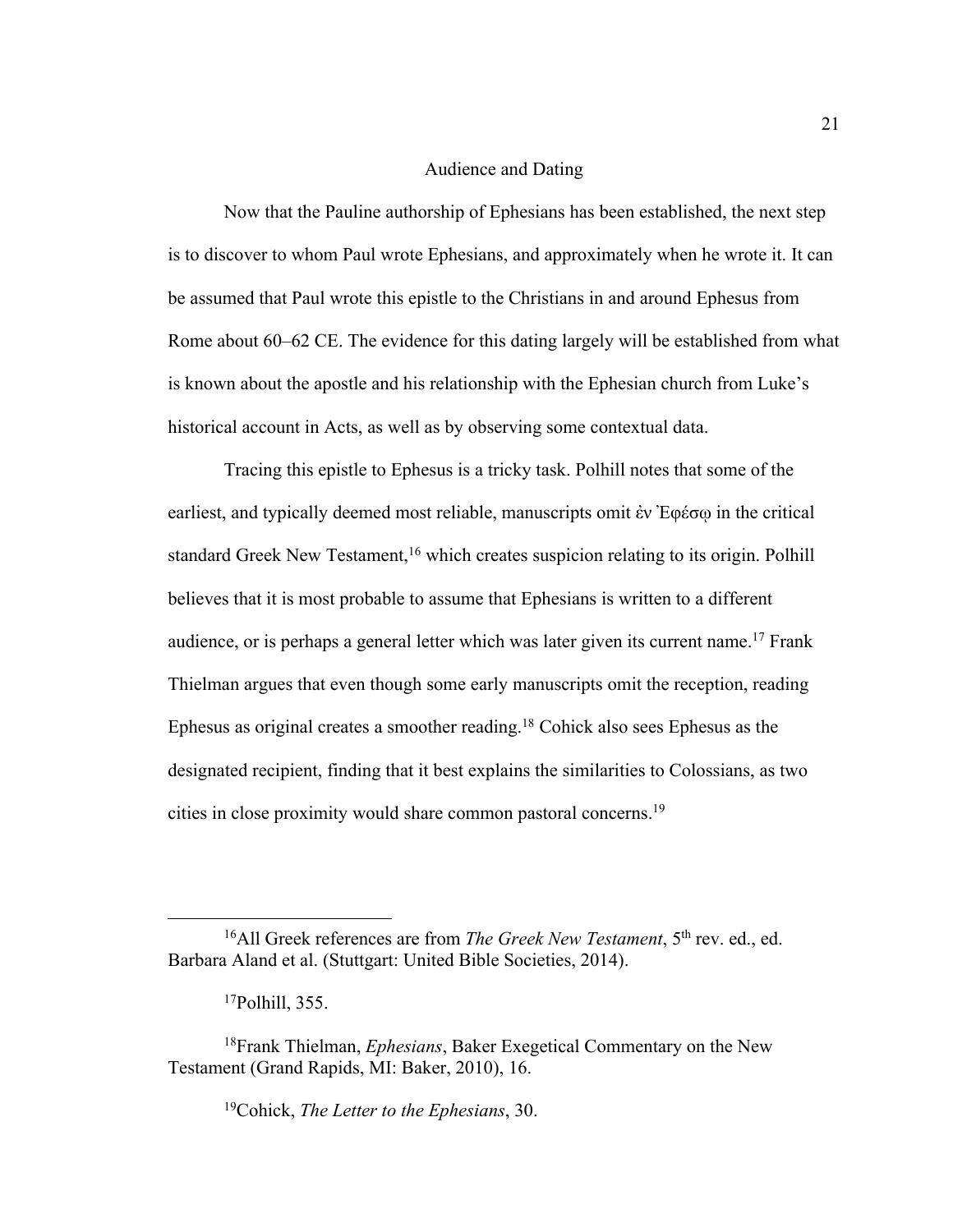Paul's relationship with the Ephesian church in the book of Acts might help build a framework for dating the epistle. According to Acts 19, Paul arrives at Ephesus, where he "for three months spoke out boldly, and argued persuasively about the kingdom of God" (Acts 19:8).<sup>20</sup> After that time, Paul went to the lecture hall of Tyrannus for about two years. Over the course of that time, the Greek and Jewish people in the province of Asia heard the Gospel (Acts 19:9–10). According to Luke, the Gospel spread so much in that region that an idol craftsman rioted over the loss of work (Acts 19:23–41). Later, on his way up to Jerusalem, Paul arranged to meet with the elders of the Ephesian churches in Miletus to tell them where he was going, and he charged them to watch over their flocks because savage wolves would appear after he was gone (Acts 20:17–38). Years later, Paul sent his disciple Timothy to the Ephesian area to "instruct certain people not to teach any different doctrine" (1 Tim 1:3). The question facing us is how the Acts timeline aligns with the letter to the Ephesians.

The best possible answer is that Paul wrote Ephesians during his Roman imprisonment (Acts 28:30–31), somewhere between 60–62 CE. According to Cohick, the reason for this dating is found in the description of Paul's imprisonment in Acts 28:30– 31. She also finds that Paul's description of his visitors in Colossians 4:7–14 matches Ephesians and Philemon. Moreover, the similarities between the letters also suggest that

<sup>20</sup>Unless otherwise indicated all English Bible references in this thesis are to the New Revised Standard Version (NRSV) (Grand Rapids, MI: Zondervan, 1989).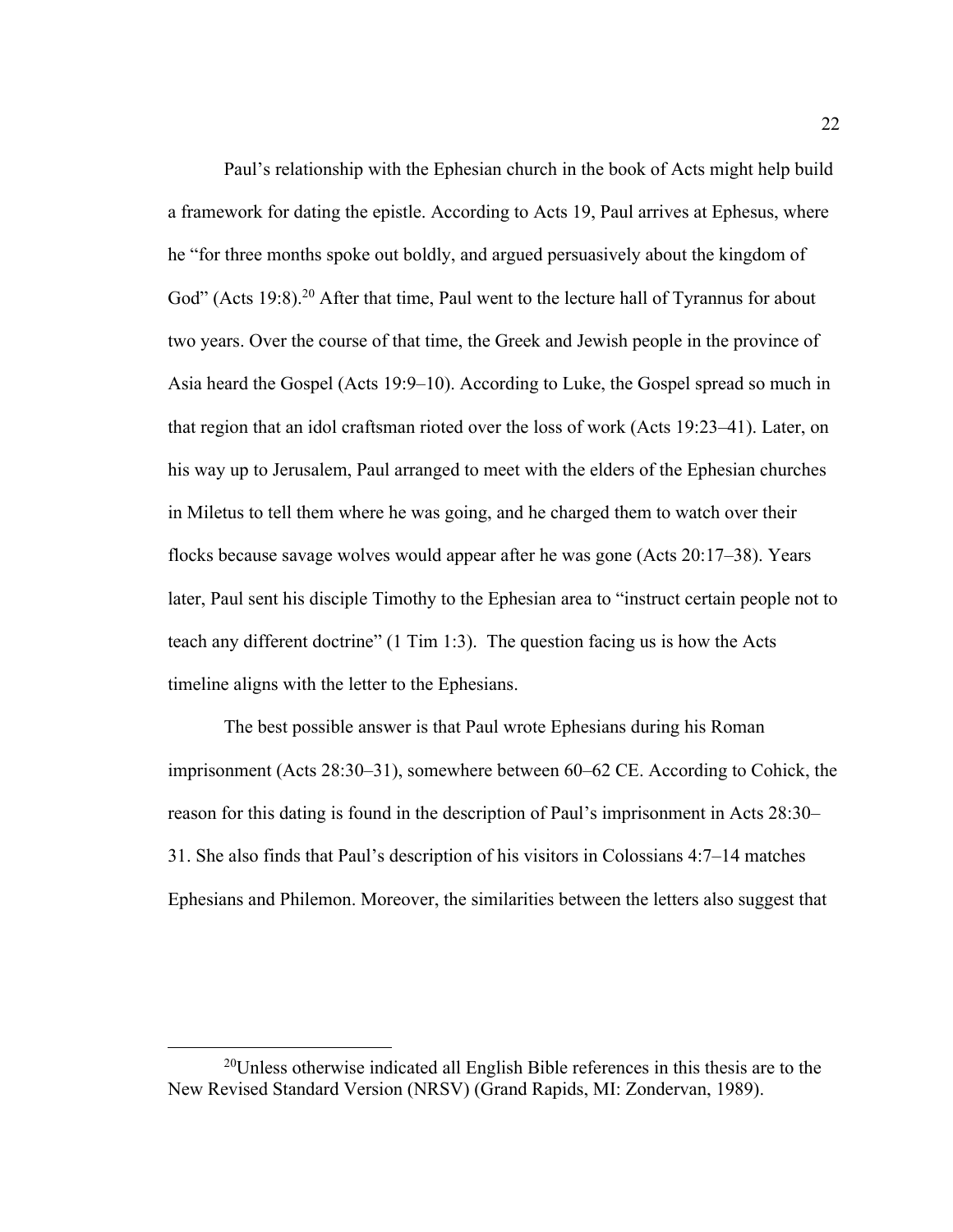they were likely being delivered at the same time. Those going to Colossae from Rome would go through Ephesus on their journey.<sup>21</sup>

#### Purpose

With the above issues surrounding Ephesians made clear, the purpose of the letter can now be addressed. Paul's purpose can be seen when the full letter is viewed. The following paragraph will argue that Paul wrote the epistle to the Ephesians in order that the next generation of church communities might be established and unified through the Spirit as Jesus is revealed to have dominion over all things.

Paul's intent for writing to the Ephesians is seen throughout the epistle. Gombis writes that Ephesians is "concerned mainly with the internal life of new creation communities" and how the churches in Ephesus are to live in response to God's triumph in Jesus.22 Going one step more, Hoehner posits that a central motif in Ephesians is the Church's unity with God and within the community, with an emphasis on self-giving love.<sup>23</sup> Hoehner argues that throughout Acts and his epistles, Paul's ministry to the

21Cohick, *The Letter to the Ephesians*, 47.

 $22$ Timothy G. Gombis, "A Radically New Humanity: The Function of the *Haustafel* in Ephesians," *Journal of the Evangelical Theological Society* 48, no. 2 (June 2005): 318, *AtlaSerialsPLUS®*, EBSCOhost (6 October 2020).

<sup>23</sup>When referring to the concept of the Christian communities as a whole, "the Church" will be capitalized. The use of this term assumes that Paul is addressing his understanding of individual churches as playing into the universal Body of Christ. Finding that Ephesians is a circuit letter to multiple communities and it addresses littleto-no specific problem sets, the author of this thesis assumes that Paul largely is displaying his understanding of the universal Church throughout the epistle. The terms "the churches/communities" and "the community" will be used when specific church communities are the subject.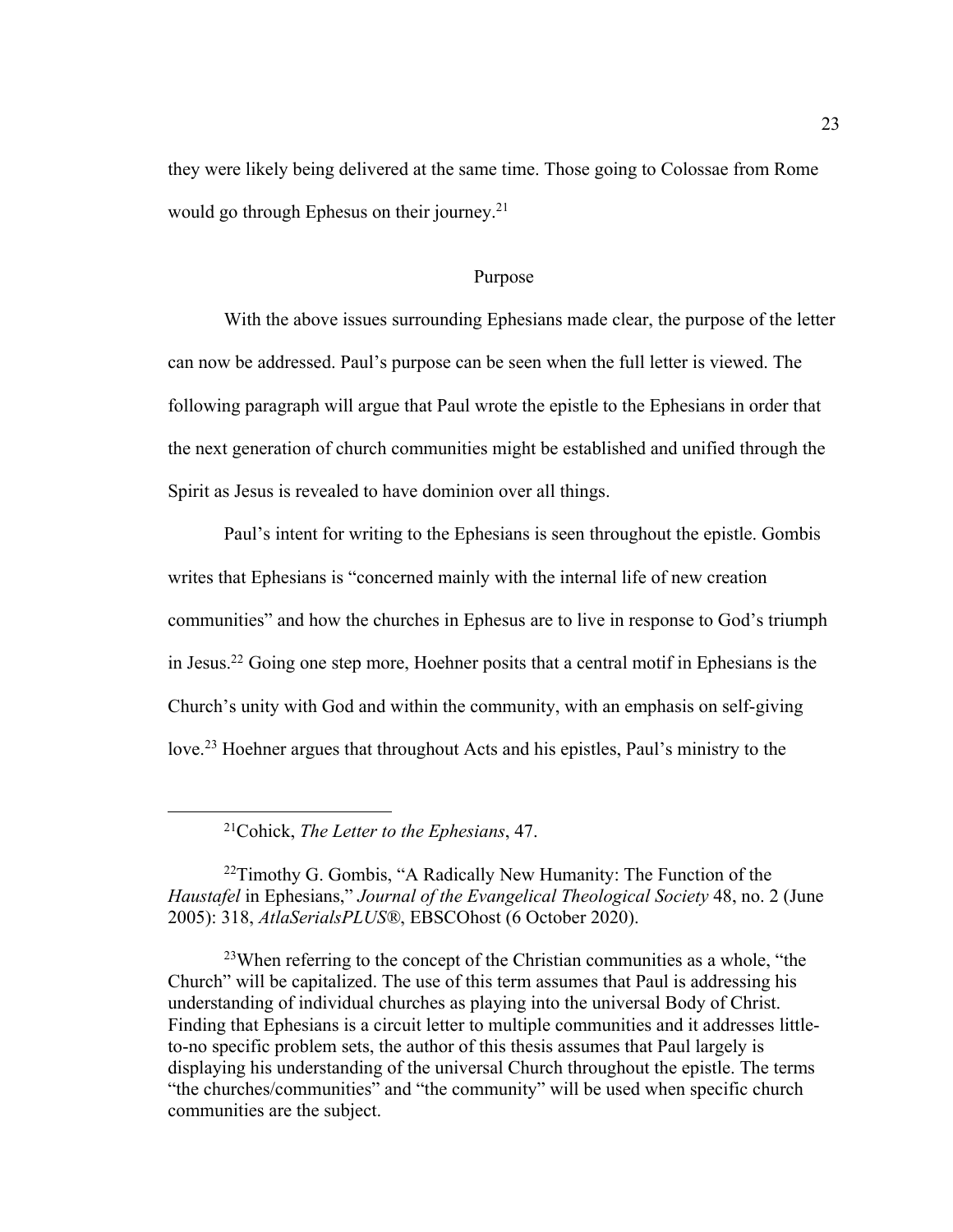Ephesians is summarized by love.<sup>24</sup> Lisa Marie Belz sheds light on the emphasis on love in Ephesians by citing that the verb ἀγάπη and its noun counterpart ἀγαπάω can be found twenty times in the epistle.<sup>25</sup>

### Households Within God's Household: The Ephesians Household Code

Ephesians 5:21–6:9 is not meant to be read in isolation, but rather within the context of the whole epistle. Elna Mouton breaks Ephesians into four central units: a greeting  $(1:1-2)$ , two sections that compose the main body of the letter  $(1:3-3:21; 4:1-$ 6:20), and a farewell statement  $(6:21-24)$ .<sup>26</sup> The first section is a declaration of Christology. In 1:10, Paul declares that in the fulness of time, God has summed up all things through Jesus (ἀνακεφαλαιώσασθαι τὰ πάντα ἐν τῷ Χριστῷ). Cohick reveals that κεφαλή, the root of ἀνακεφαλαιώσασθαι in 1:10 which is used to describe the "summing up" of all things, is seen once again in 4:15, where Paul charges the congregation to grow in every way toward Christ, "who is the head."27 The word imagery of Christ as the head

24Hoehner, 102–105.

25Lisa Marie Belz, "The Rhetoric of Gender in the Household of God: Ephesians 5:21–33 and Its Place in Pauline Tradition" (Ph.D. diss., Loyola University Chicago, 2013), 133, *ProQuest Dissertations & These Global* (16 October 2020).

<sup>26</sup>Elna Mouton, "Reimagining Ancient Household Ethos? On the Implied Rhetorical Effect of Ephesians 5:21-33," *Neotestamentica* 48, no. 1 (2014): 169, *AtlaSerialsPLUS®*, EBSCOhost (15 October 2020).

27Lynn H. Cohick, "The New Perspective and the Christian Life in Paul's Letter to the Ephesians," in *The Apostle Paul and the Christian Life: Ethical and Missional Implications of the New Perspectiv*e, ed. Scot McKnight and Joseph B. Modica (Grand Rapids, MI: Baker, 2016), 37.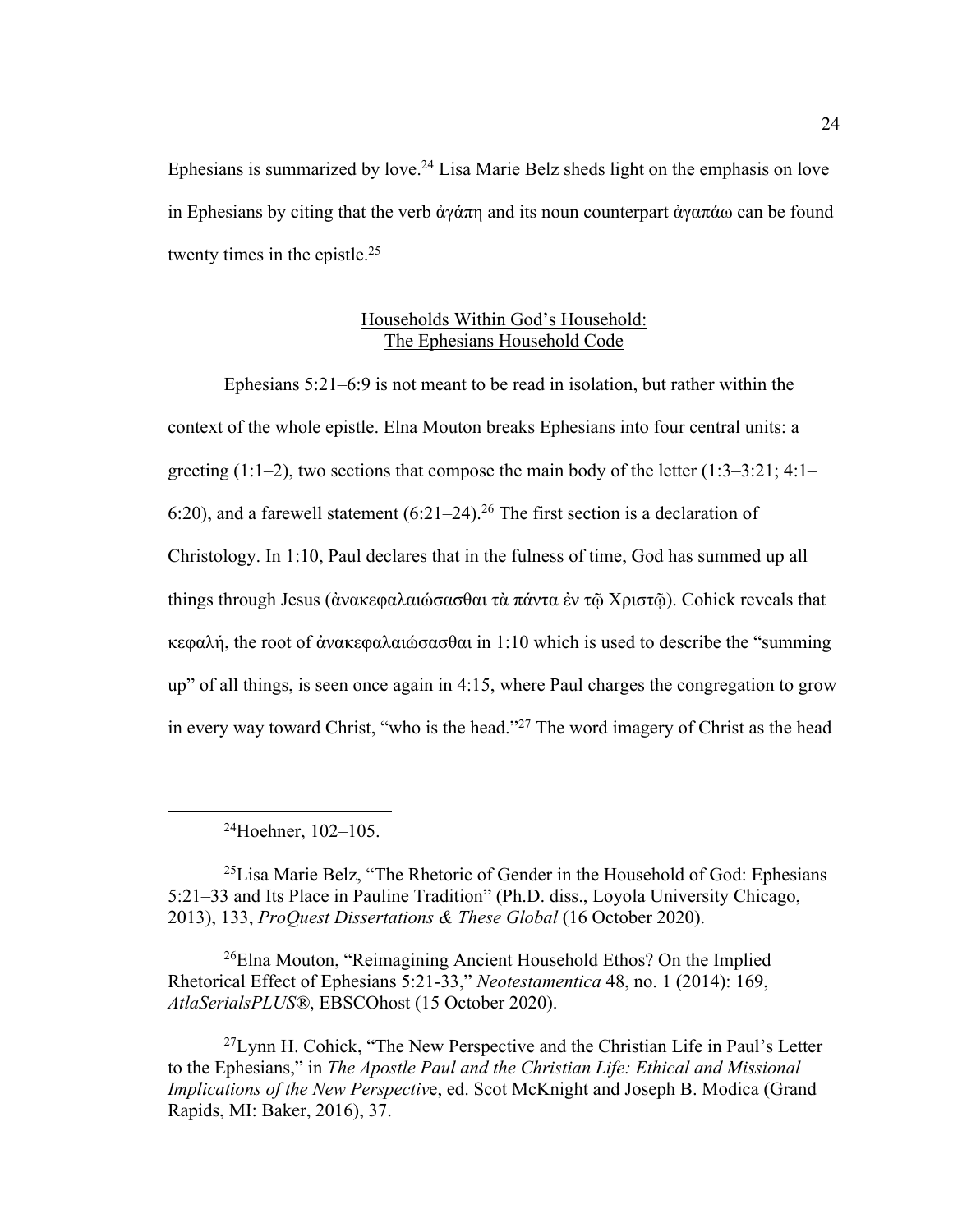is also seen in 1:22 and 5:23. According to Gombis, Paul declares throughout the rest of the first half of Ephesians that the once-divided humanity has been renewed and unified in and through Jesus, and that through His victory over death, Christ is building a new temple that consists of the renewed people of God  $(2:11–22).^{28}$ 

In the second half of the epistle, Paul expounds on the implications of Christ's victory and how it is to be lived out in the Christian community. Gombis submits that Paul is inviting the Ephesians to play their "role in the drama of redemption" to reveal God's glory in Christ (3:21).<sup>29</sup> After reminding his readers of the Gospel, Paul moves into an exhortation to "lead a life worthy of the calling to which you have been called" (4:1), which is reaffirmed by the call to "no longer live as the Gentiles live" (4:17). Paul's audience is called "to be imitators of God, as beloved children, and live in love" in light of Christ's love for them (5:1–2). Paul presents a new way of life for those in Christ, and those in Christ must live out this new way. Mouton suggests that the reason for living out the ways of Jesus is due to Lord's "transforming power" through the Spirit that is "qualified by his humility as a sacrificial love," setting the model for Christian discipleship.30

It is within this context of the declaration of God's Gospel and the exhortation to participate in the expansion of the Church that the Household Code in 5:21–6:9 is to be read. For the sake of space, the exegesis of this passage will devote most of its attention

<sup>28</sup>Gombis, "A Radically New Humanity," 319.

<sup>29</sup>Gombis, *The Drama of Ephesians*, 135.

<sup>30</sup>Mouton, 170.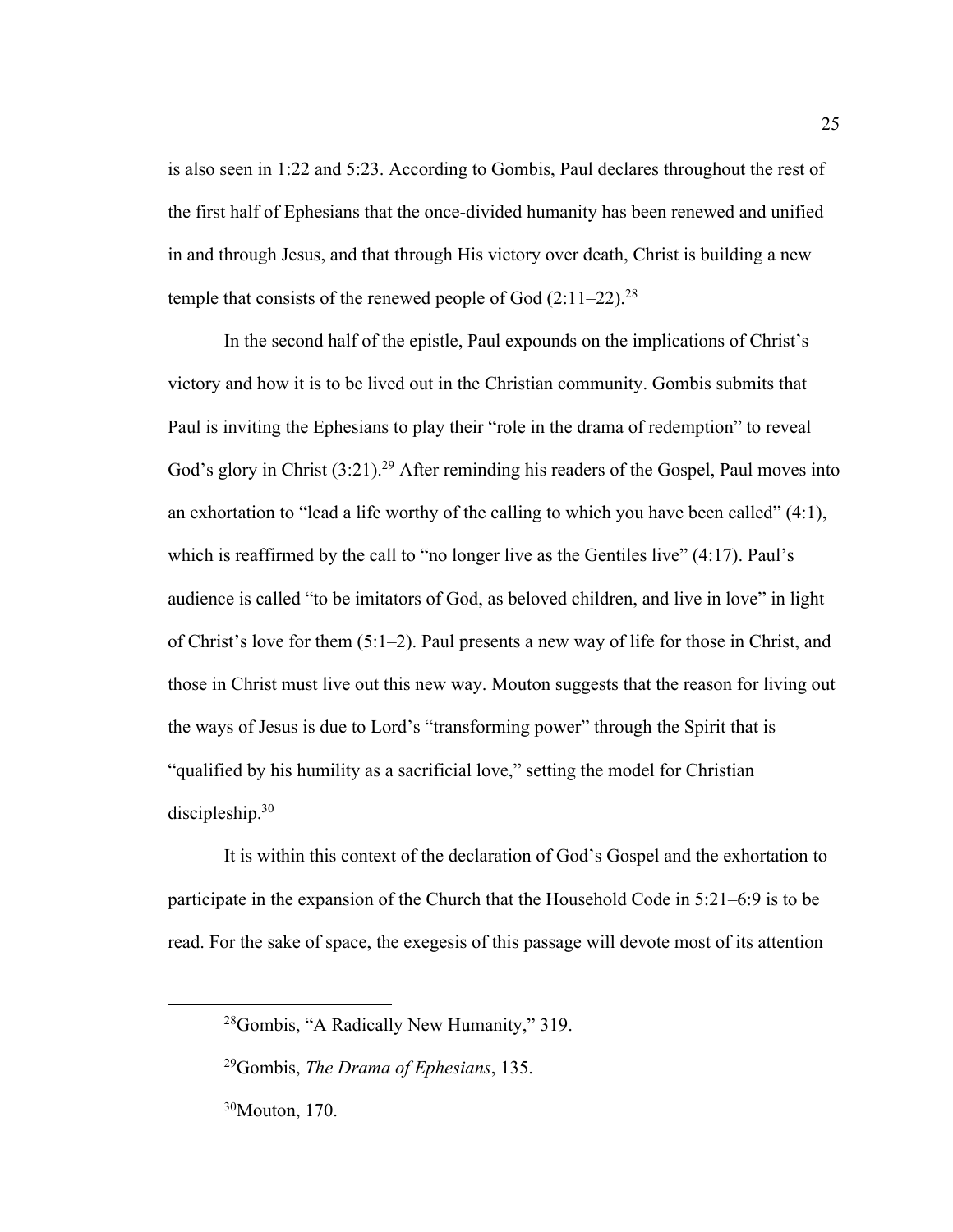to the first two parts of the Ephesian Household Code, the marriage and parental relationships, because these relationships are still in practice today.<sup>31</sup> All of these relationships will be treated more closely in Chapter 3. This section will look at the various parts of Paul's instructions and compare them with the popular philosophies of the family of his time. It should become clear that Paul is calling his readers to live lives that showcases the Gospel, even in the most primal relationships.

## Husbands and Wives (5:21–33)

## The Wives of the Greco-Roman Era

In much the same manner as today's Western society, marriage was one of the primal core relationships in Greco-Roman culture. Jeffers points out that only unions where both the man and the woman had Roman citizenship were considered legally valid in the eyes of the government.<sup>32</sup> However, that is not to say that these marriages were not strong or loveless. Roughly a century before Paul wrote Ephesians, Cicero considered the bond between husband and wife to be nature's strongest bond.<sup>33</sup>

 $31$ The issue of slavery in the Bible and its influence on the institution of slavery in America can be a study in its own right. However, the purpose of this thesis is to develop a theology of the household and to see how the Pauline Household Codes can shape the way that Christians today look at family, where slavery has been abolished for the better. However, the uniting principle of the household texts should still be found in Paul's address to slaves and masters. Therefore, it will be exegeted in brief to find the uniting principle.

<sup>32</sup>Jeffers, 238.

<sup>33</sup>Cicero, *De Officiis*, trans. Walter Miller, Loeb Classical Library (Cambridge, MA: Harvard University Press, 1961), 1.1.54.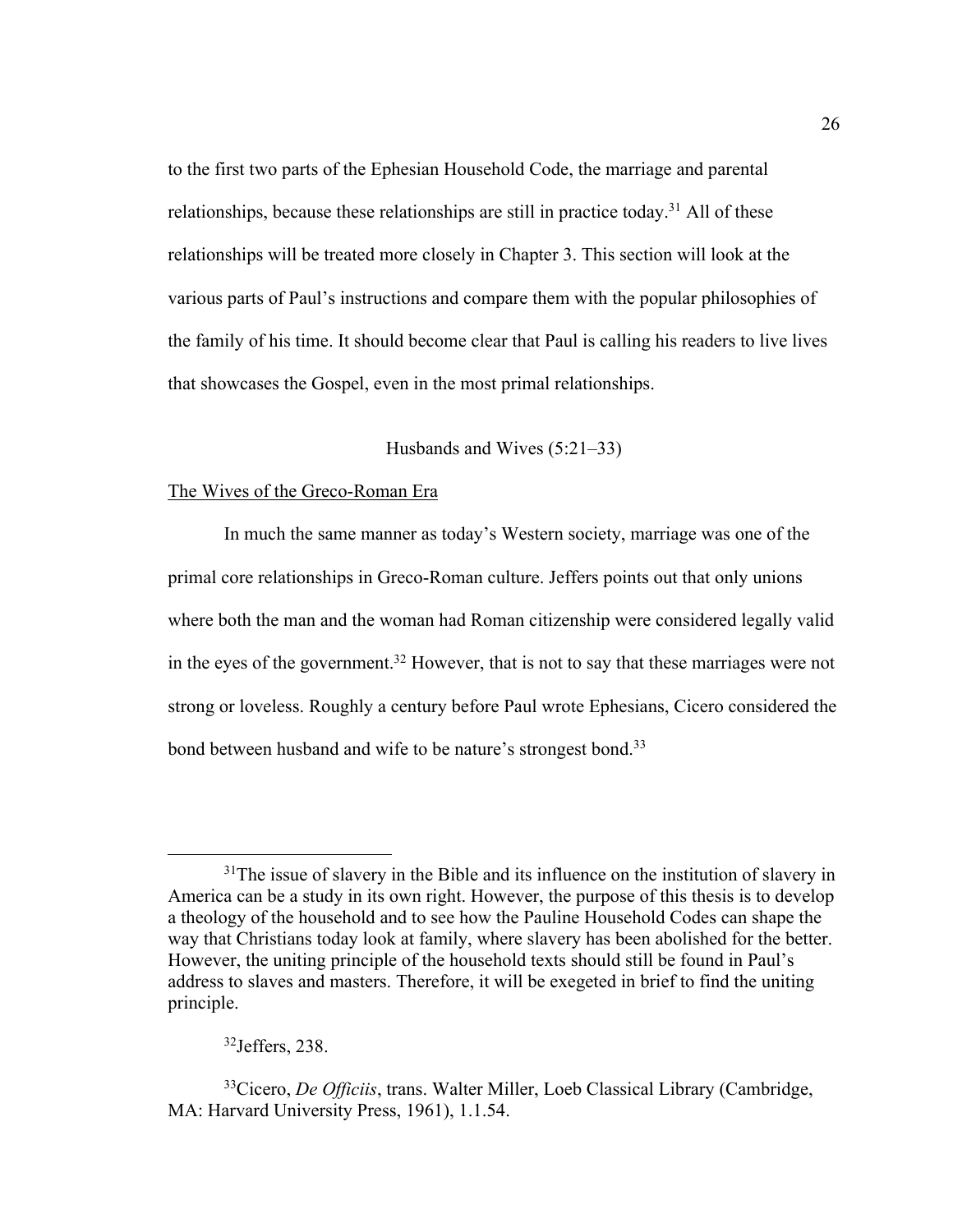By looking at the Household Codes of the time, one can see that the marriage relationship between husbands and wives was less than ideal. Between the fourth and fifth century BCE, Xenophon saw the training the wife and the instructing of her in her household duties to be the duty of the husband.<sup>34</sup> To Xenophon, the husband was only responsible for his wife's behavior if he did not properly instruct her. Xenophon also notes that, on occasion, wives were given some household tasks that were deemed harder than those of the servants of the house, since the wives were closer to the one who owned the property.<sup>35</sup> Closer to Paul's time in the first century CE, Plutarch held that a wife would be rewarded if she subordinated herself to her husband. He also says that it is the husband's job to control his wife and to make the rules for their house.<sup>36</sup> The Greco-Roman husband was culturally erected to be his wife's superior.

Women in Greco-Roman marriages did not have the same civic liberties that women have in modern Western culture. In all the Household Codes that concern marriage, John Howard Yoder points out that women are never directly addressed but are given their roles via the instructions presented to their husbands. This rhetoric carries

<sup>34</sup>Xenophon, *Oeconomicus*, trans. B. J. Hayes, The Tutorial Series (Cambridge, UK: University Correspondence College Office, 1890), 3.11–14; 7.4–9.

 $35$ Xenophon, 9.16.

<sup>36</sup>Plutarch, "Advice to the Bride and Groom," in *Moralia*, vol. 2, ed. and trans. Frank Cole Babbit, Loeb Classical Library (Cambridge, MA: Harvard University Press, 1928), 33.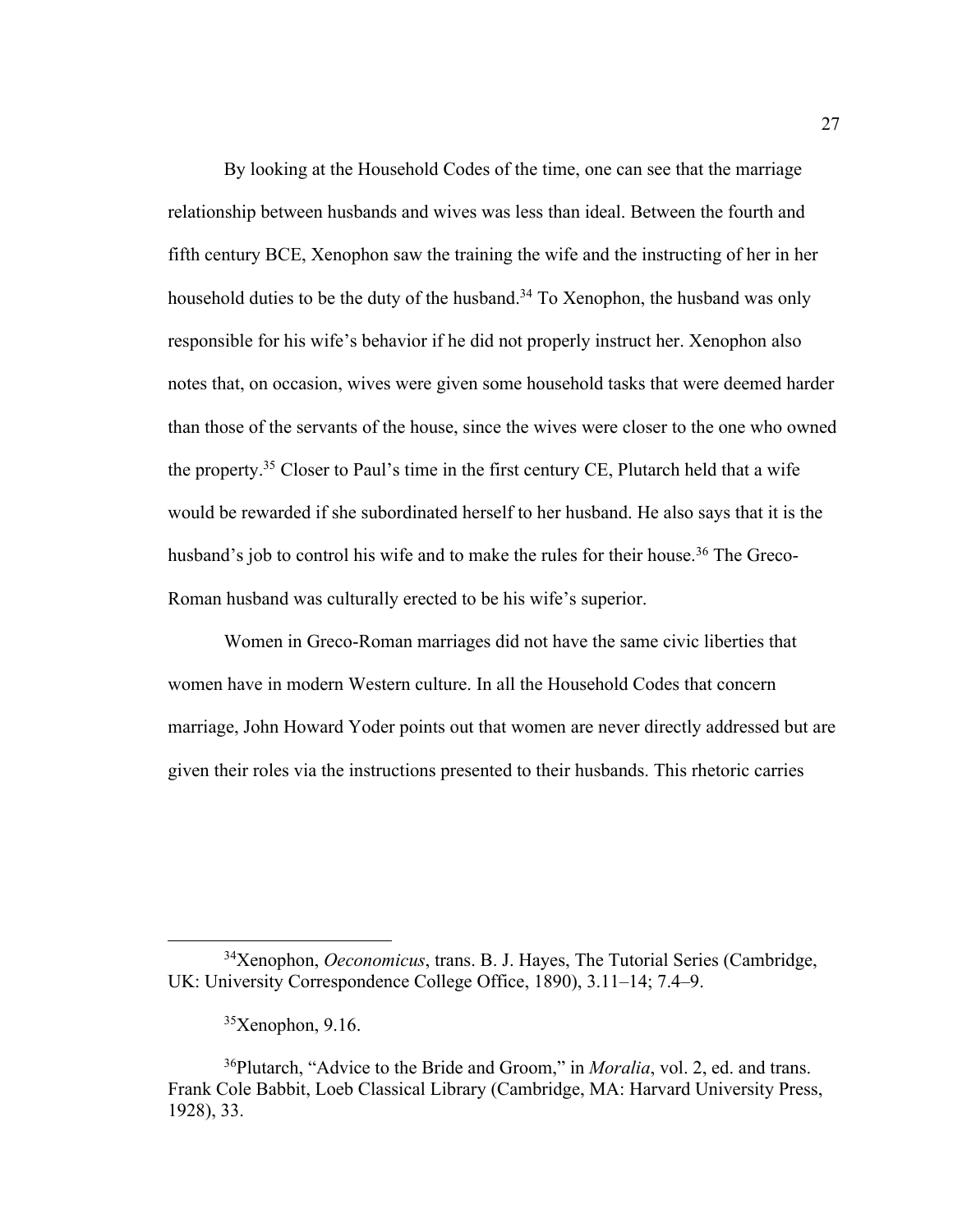over to the child's and the slave's roles as well.<sup>37</sup> While the rule of a husband was labeled constitutional, where both parties are equal in human worth, Aristotle saw women as less fit to utilize authority, whereas the control of one's wife was considered a virtue.<sup>38</sup> According to Jeffers, at the height of Roman rule, the *Paterfamilias* had complete authority over his wife and children.<sup>39</sup> One noticeable difference mentioned by Jeffers, between marriages in the modern West and in Paul's day, is that only the husband could file for divorce against his wife in the first century, whereas either party is able to end the marriage today. This situation solidified the wife's marital status, no matter how abusive or unhealthy the union.<sup>40</sup> Although marriages in the Greco-Roman culture were common and long-lasting, it is easy to see that these marriages did not necessarily create a household culture of honor, happiness, health or security for the wives.

28

## The Issue of Submission: Paul's Address to Wives in Context

Looking at the role of women in Greco-Roman Household Codes and in immediately reading Ephesians 5:22, several problems present themselves. What does it mean when the NRSV, as well as similar English translations, say "[w]ives, be subject to your husbands," and how does Paul's teaching and vision for marriage differ from those

<sup>37</sup>John Howard Yoder, *The Politics of Jesus*, 2nd ed. (Grand Rapids, MI: Eerdmans, 1994), 171–172. Yoder's observation makes the *Haustafel* in Ephesians all the more striking, as Paul always addresses the person in the subordinate position with that person's role in the household before the *Paterfamilias*.

<sup>38</sup>Aristotle, 1.12; 1.13.

<sup>39</sup>Jeffers, 241–42.

 $40$  Jeffers, 242.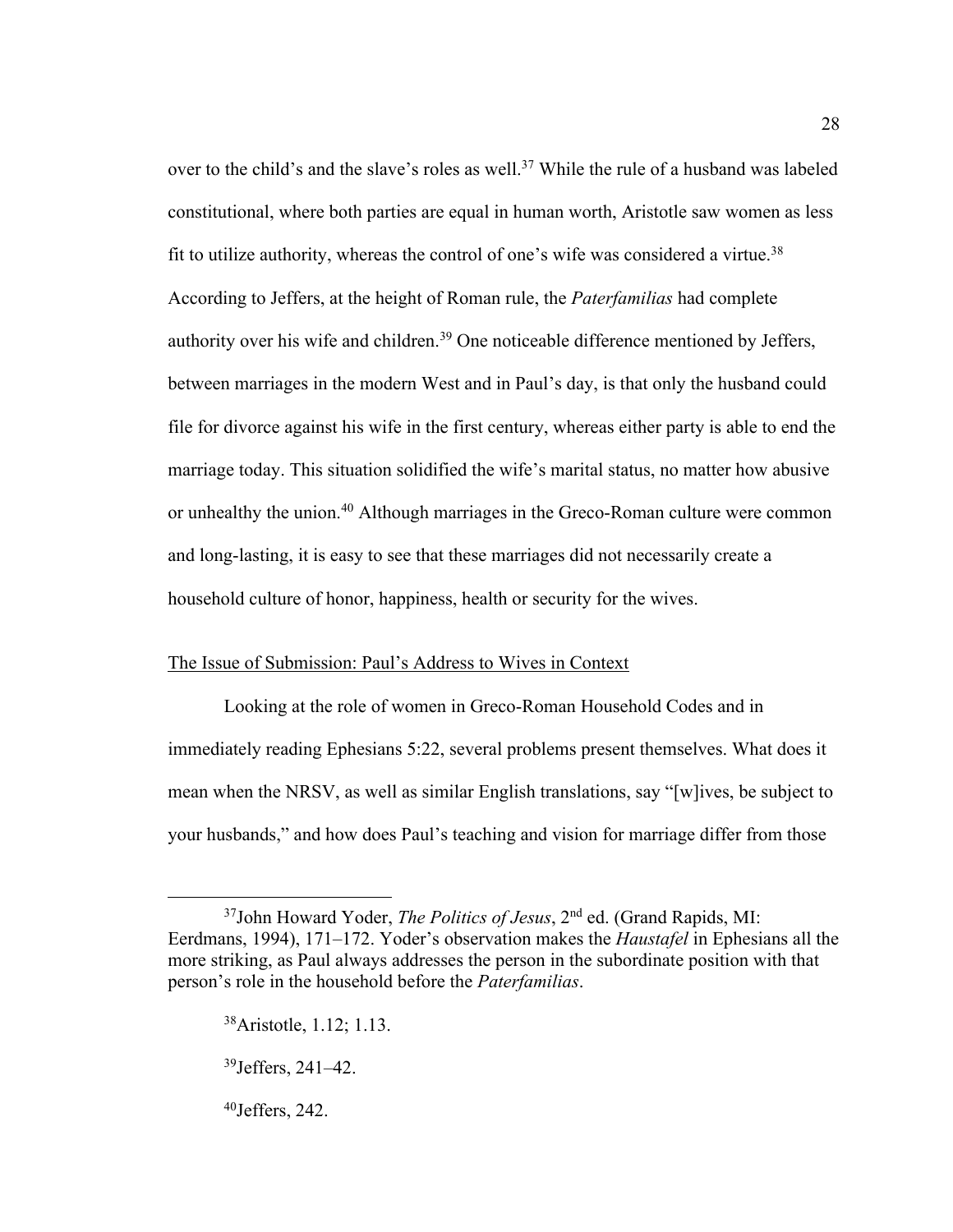viewed above? The immediate task is to trace the use of "submission" as found in Ephesians 5 and to determine how best to define ὑποτάσσω in this pericope.

As stated above, the NRSV reading of 5:22 contains an explicit imperative command for wives to "be subject" to their husbands. The ESV and the NIV similarly start with a call to "submit." However, these English translations are implying a verb from the participle 'υποτασσόμενοι in 5:21, which reads, "submitting to each another out of reverence to Christ." While some manuscripts include a repeated ὑποτάσσω in the imperative form, the critical Greek text contains no verb in 5:22, as it finds the shorter reading to match better with the overall style of Ephesians.<sup>41</sup>

The use of the participle ties the Household Code to the rest of the rhetorical structure of Ephesians. Gordon D. Fee points out the rhetorical placement of the Household Code, pointing back to 5:1–2, where Paul starts a long string of imperative exhortations about being imitators of God who love each other in reaction to Christ's love for them, which is a point that Paul parallels in verse  $25<sup>42</sup>$  Elsewhere, Fee ties this string of logic back to 4:17, where the Ephesians are instructed to "no longer live as the Gentiles live,"<sup>43</sup> which is the stark opposite of imitating Christ. Within this long string of

<sup>41</sup>Roger L. Omanson, *A Textual Guide to the Greek New Testament: An Adaptation of Bruce M. Metzger's Textual Commentary for the Needs of Translators*, corr. ed. (Stuttgart: Deutsche Bibelgesellschaft, 2012), 398.

<sup>42</sup>Gordon D. Fee, "The Cultural Context of Ephesians 5:18–6:9," *Priscilla Papers*  31, no. 4 (2017): 4, *AtlaSerialsPLUS®*, EBSCOhost (27 September 2020).

<sup>43</sup>Gordon D. Fee, *God's Empowering Presence: The Holy Spirit in the Letters of Paul* (Peabody, MA: Hendrickson, 1994), 718–19.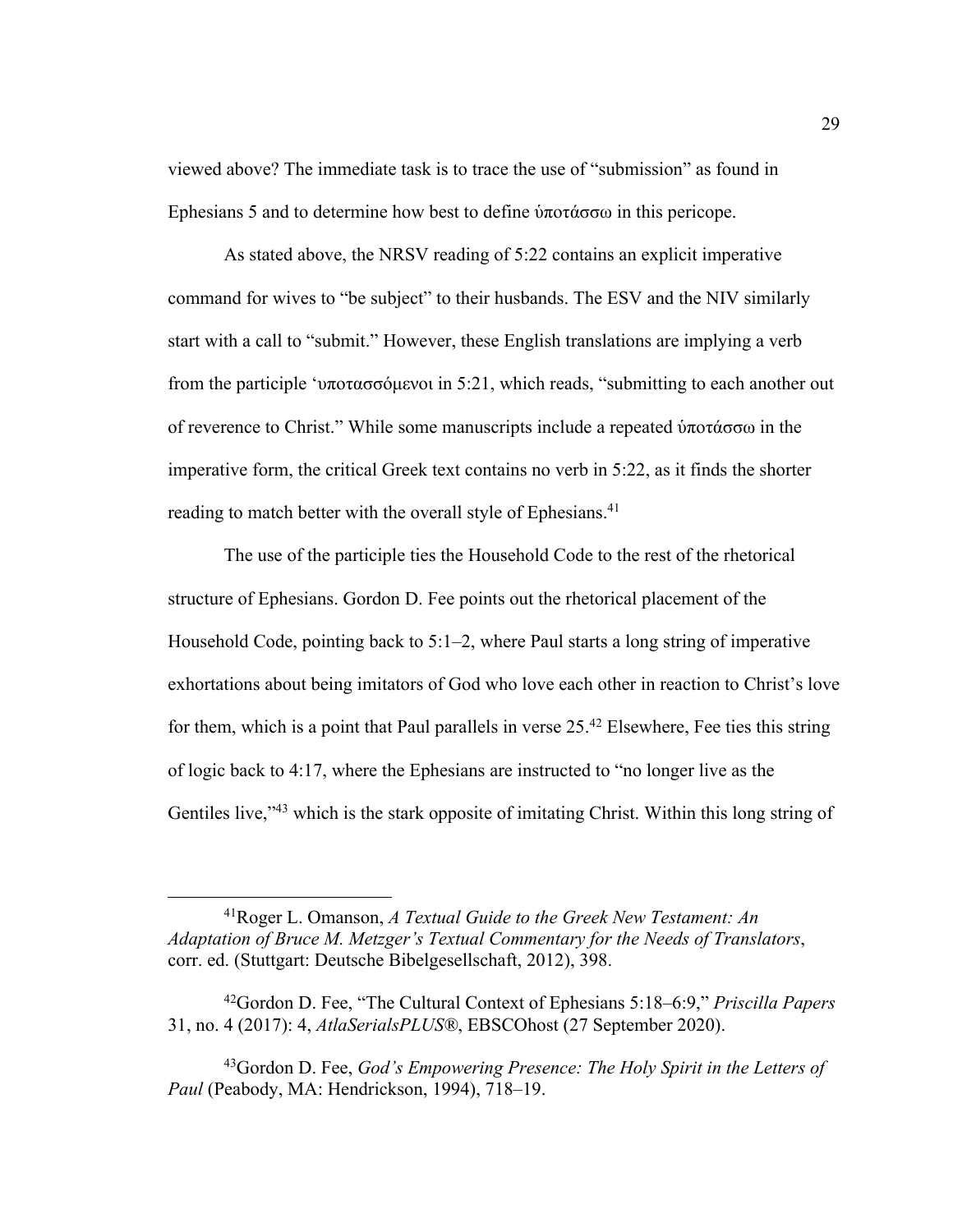imperatives, Paul tells his readers in 5:18 not to be "drunk on wine" but to "be filled with the Spirit" (πληροῦσθε ἐν πνεύματι), a command that Keener notes is expounded upon by a chain of four participles that close the sentence in 5:24. Life filled by the Holy Spirit is described by people who present (λαλοῦντες) each other with psalms/hymns/spiritual songs, who are singing ( $\alpha\delta$  over  $\alpha$ ) worship to the Lord, who are giving thanks (εὐχαριστοῦντες) to God, and who are submitting to one another.<sup>44</sup> While the three qualifications describe life in the Spirit in terms of corporate worship, submitting to one another out of reverence for Christ takes place within the home.

It is apparent that the wife's role of submission to her husband in Ephesians is seen in light of members within the community submitting to one another as part of the Spirit-filled lifestyle. Verses 21–22 should read: "submitting yourself to one another out of reverence to the Lord—wives, to your own husbands in the same manner as to the Lord."<sup>45</sup> Keener suggests that the wife's submission to her husband is presented as one "particular example" of what all believers submitting to one another looks like in practice.46 It is important to note that Paul never uses an imperative command in describing the wife's role in marriage. Even when ὑποτάσσω appears again in 5:24, Cohick pays special attention to the fact that it is in the indicative case, used to depict the

<sup>44</sup>Keener, 158. He also argues here that this depiction of corporate worship pairs well with Paul's ideal vision in 1 Corinthians 14:26. Note that the syntax of these descriptive participles in 5:18–21 is all actions directed towards a direct object. (c.f. Fee, *God's Empowering Presence*, 719).

<sup>45</sup>Unless otherwise stated, all English translations of Ephesians 5:21–6:9 will be the author's translation.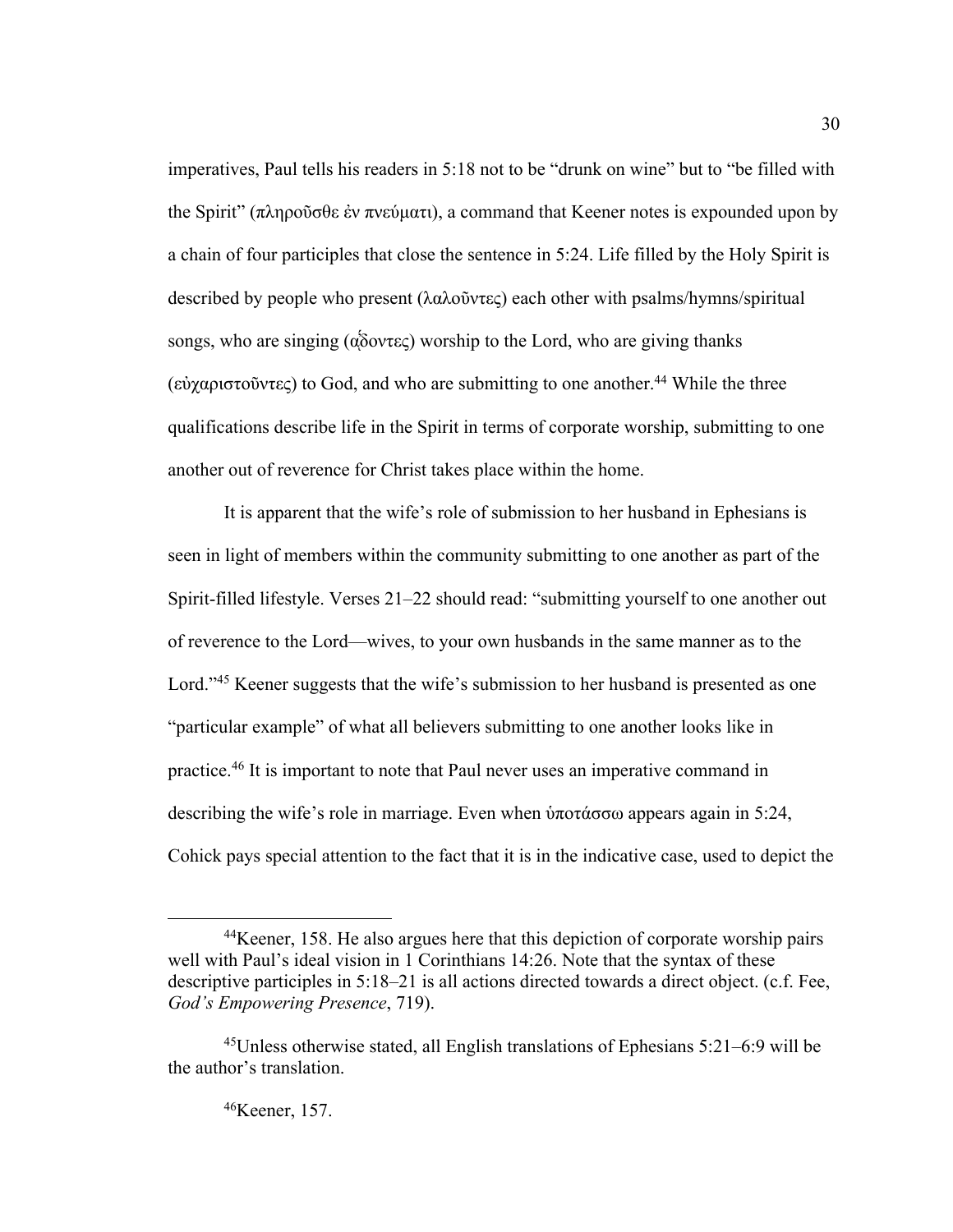Church's submission to Christ, emphatically implying that this role is already being carried out.47

However, what does Paul mean when he writes to wives to submit to their husbands (ὑποτασσόμενοι . . . γυναῖκες τοῖς ἰδίοις ἀνδράσιν)? Stephen B. Clark understands ὑποτάσσω as "subordination" directed "to the one he or she should be subordinate to."<sup>48</sup> He later states that "subordination" implies that wives were expected to obey their husbands, drawing on the comparison that Paul draws with the marriage relationship and the Church's relationship with Christ.<sup>49</sup> However, in response to Clark, Hoehner stresses that "subordination" may not be the best interpretation as it infers that wives are inferior to their spouses. Hoehner reasonably advocates using the term "submission," expressing that it brings out the mutual aspect of ἀλλήλοις in 5:21.<sup>50</sup>

Agreeing with Hoehner's rebuke to Clark, "submission" might be the best way to understand the wife's role in the Ephesian *Haustafel*. Hoehner further argues that "submission" fits better with the middle voice of ὑποτασσόμενοι, considering that the three preceding participles utilize an active voice and express aspects of "cooperation" and free agency, whereas the "subjection" of wives denotes passivity.<sup>51</sup> Hoehner also

<sup>47</sup>Cohick, *The Letter to the Ephesians*, 358.

<sup>48</sup>Stephen B. Clark, *Man and Woman in Christ: An Examination of the Roles of Men and Women in Light of Scripture and the Social Sciences* (Ann Arbor, MI: Servant Books, 1980), 74.

 $49$ Clark, 84.

<sup>50</sup>Hoehner, 716.

<sup>51</sup>Hoehner, 717.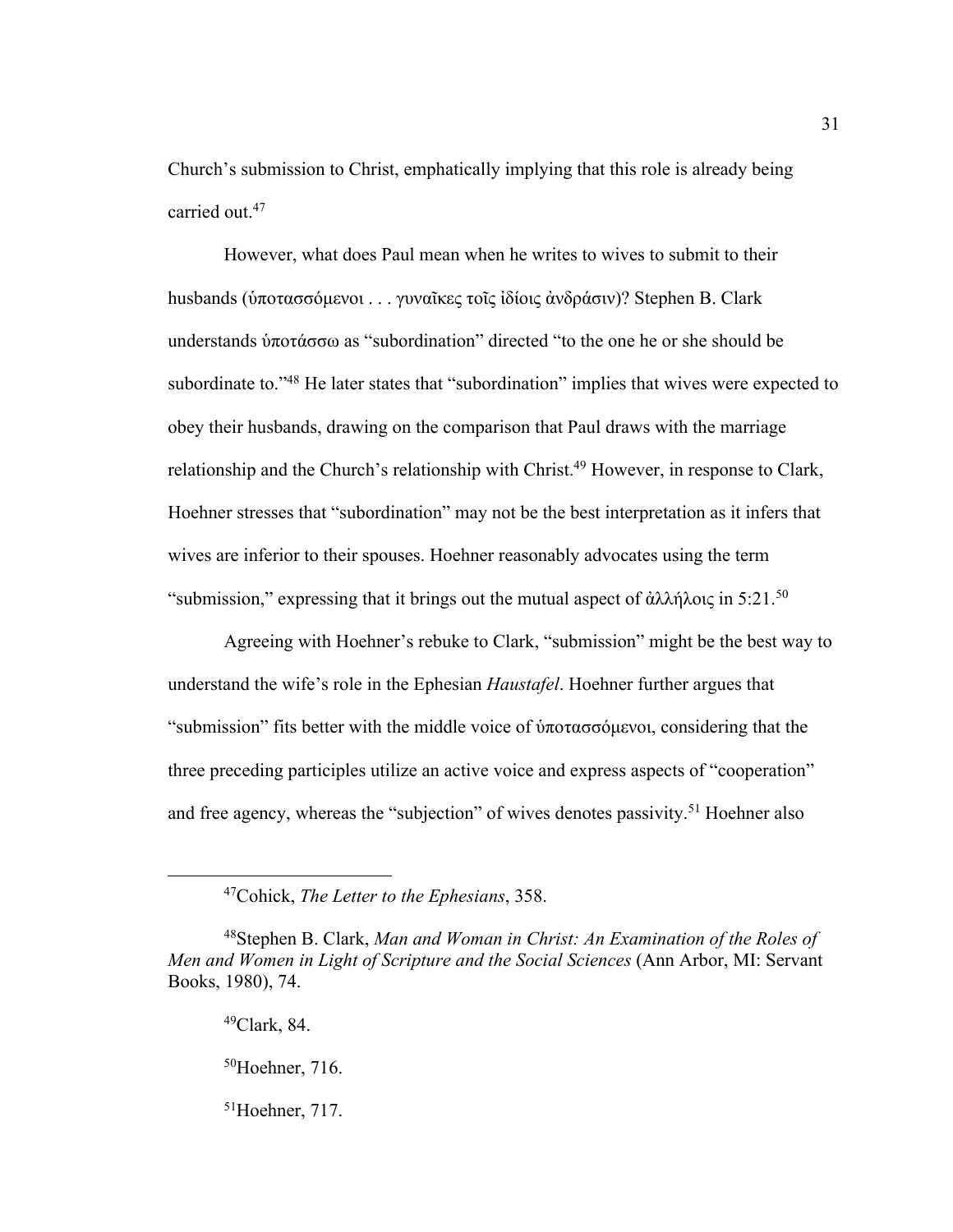emphasizes this point in his observation in 5:24, where Paul contrasts the wife's role with the Church's role, saying, ἀλλ̓ὡς ἡ ἐκκλησία ὑποτάσσεται τῷ Χριστῷ (in the same way the Church submits to Christ). Here, ὑποτάσσω takes the form of a present, middle/passive, indicative. The Church's relational role with Jesus is not a passive lifestyle, otherwise it would be perplexing that Paul would go to such lengths to exhort readers throughout his epistles to live rightly as Christ instructed them. Hoehner's point is that if the Church's submission to Christ is not a passive action, then there is no reason to assume passivity into the parallel relationship.52

Understanding the use of ὑποτάσσω in 5:22–24 as "submission" still feels like it is at risk of carrying negative connotations in the eyes of the post-modern reader who may have seen the words of Paul wielded in unhealthy marriages against the wife, or the female gender. Perhaps the term "submission" needs to be clarified and refined further in order to point to the passage's heart. It should promptly be stated, as Thielman articulates, that Paul is speaking about wives in relation to their own husbands, τοῖς ἰδίοις  $\alpha$ νδράσιν (5:22), not to the male gender as a whole.<sup>53</sup> Nor does the role of submission mean that Paul is imploring women to *obey* their husbands. Frederick W. Danker expounds on the submission defined by ὑποτάσσω, expressing a "recognition of an ordered structure" that is directed towards an entity to whom "appropriate respect is

<sup>52</sup>Hoehner, 731–32.

<sup>53</sup>Thielman, 375.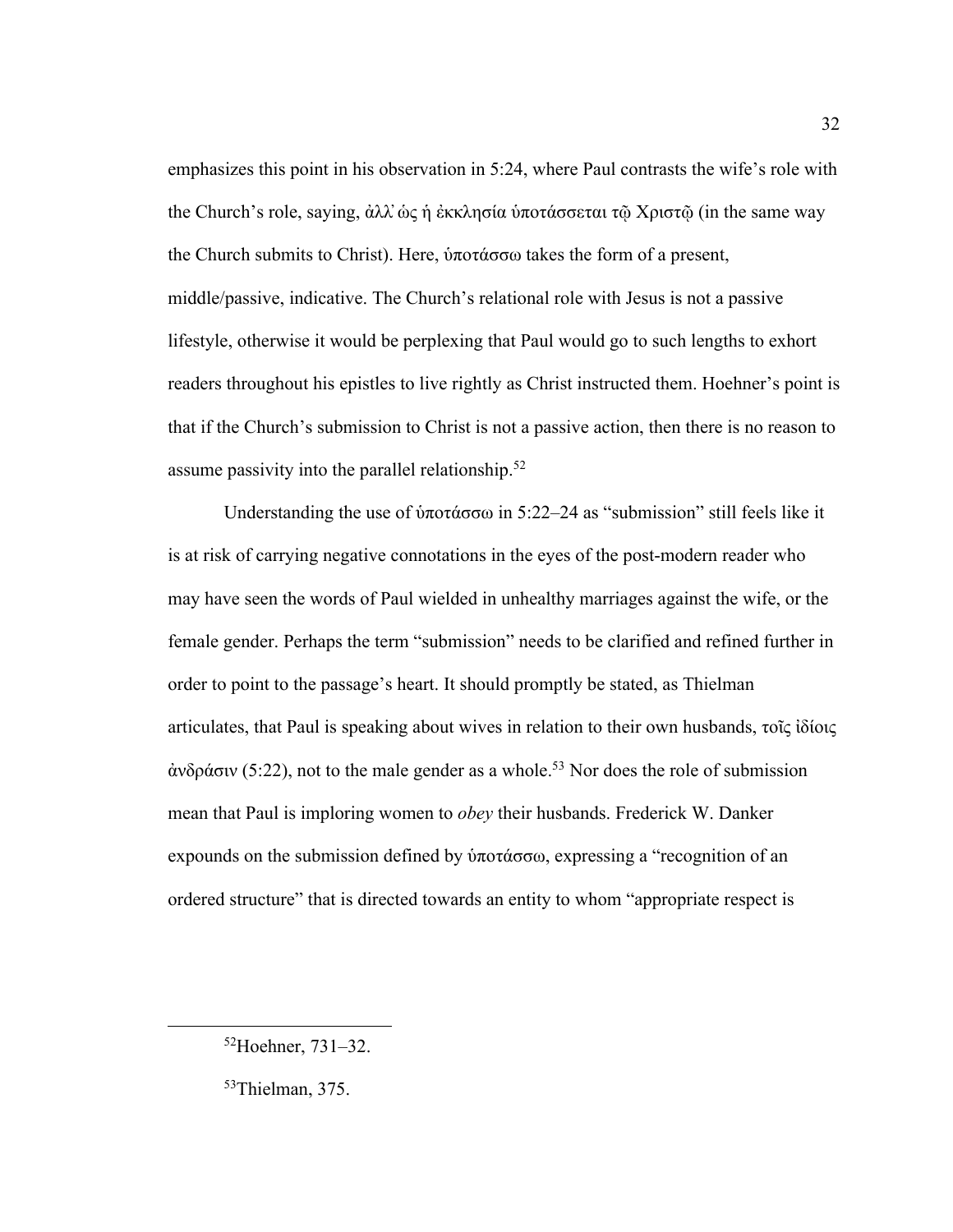shown."54 Cohick suggests that Paul is not even instructing wives to submit to their husbands, but Paul invites them to submit "in the same manner as to the Lord" out of an invitation to view marriage as a reflection of the relationship between Christ and His Church.55 Likewise, Keener articulates that submission should not be synonymous with obedience, but rather it communicates the image of cooperation on the wife's behalf.<sup>56</sup>

Structurally, in the same way that the Lord is recognized as having authority over His Church, the husband is recognized by his wife as having authority in the household. However, Cohick rightly emphasizes that this reflection is not to be read as a "one-to-one correspondence," and that Paul does not view the husband as the "lord of his wife."57 She goes on to argue that in 5:23, Paul is juxtaposing the images of "head" and "savior" to point forward to the upcoming instructions to the husband.<sup>58</sup> It is important to stress that nowhere in this pericope does Paul exalt the husband as being equal to the Lord Jesus. Nevertheless, Yoder presents a hard point by stating that while husbands and wives are equal in terms of human worth, which is presented by Paul in Galatians 3:28, this does not mean that their identities in roles are equal.<sup>59</sup> The identity of role as a spouse does not

56Keener, 168.

57Cohick, *The Letter to the Ephesians*, 353.

58Cohick, *The Letter to the Ephesians*, 355.

59Yoder, 177.

<sup>54</sup>Frederick W. Danker, ed., "ὑποτάσσω," *A Greek-English Lexicon of the New Testament and Other Early Christian Literature*, 3<sup>rd</sup> ed. (Chicago: University of Chicago Press, 2000), 1042.

<sup>55</sup>Cohick, *The Letter to the Ephesians*, 352–53.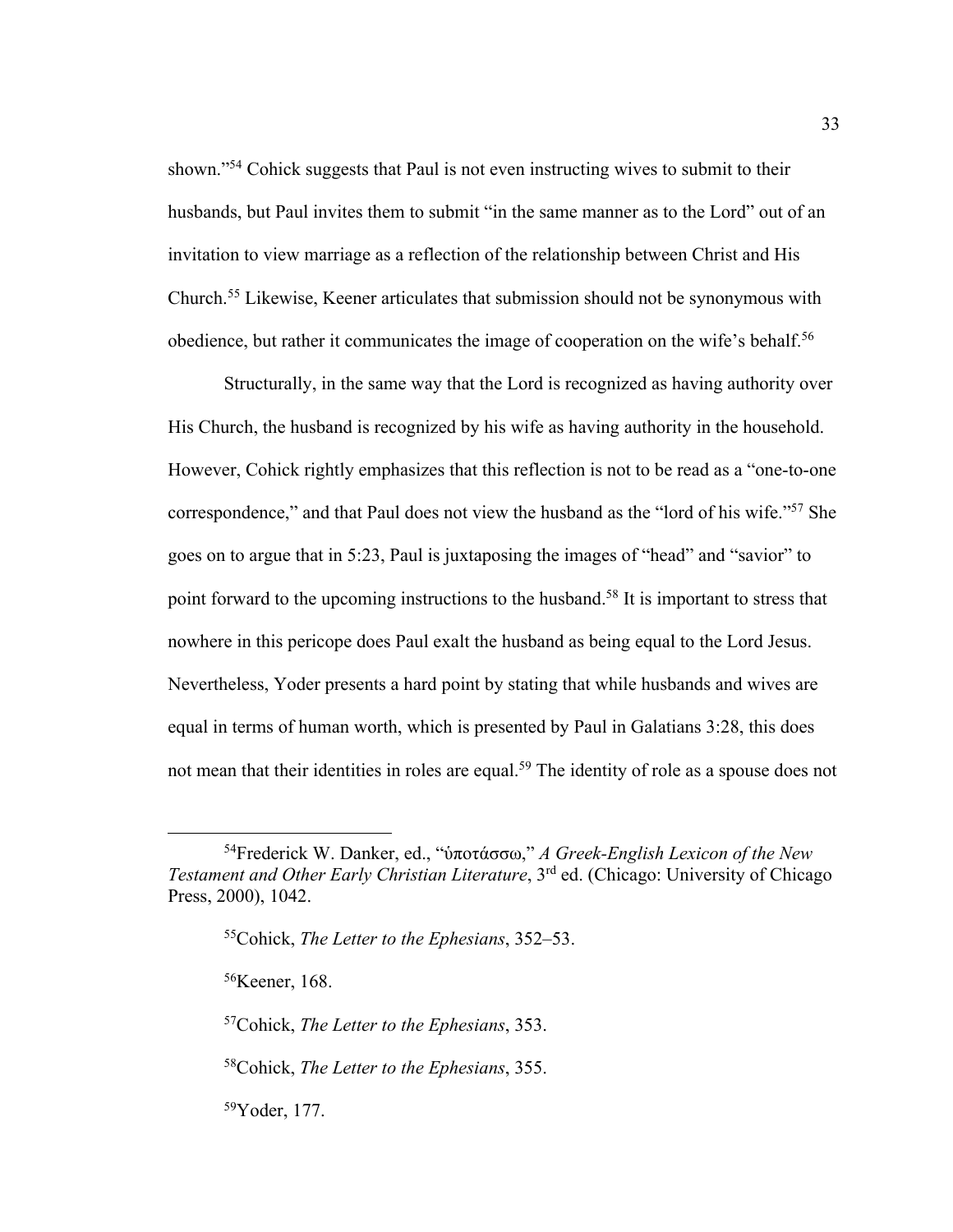negate the role in other aspects of society. A woman should be able to recognize the authority given to her husband and should still be able to pastor a community wherein she is recognized as having authority over the congregation. $60$ 

### Husbands Serving Wives

Verses 5:21–24 tied the *Haustafel* in Ephesians with Paul's wider purpose of living in the reality of God's new Spirit-filled humanity, and how part of that reality involves the wife's role of submitting to her husband. Now it is time to observe the husband's role as instructed by Paul and how it reframes the way that authority ought to be utilized. By looking at verses 25–33, it should become clear how the Pauline Household Code models a different family philosophy than those seen in his time.

Whereas Paul did not refer to the wives in the imperative tense, he does so to the husbands in 5:25, telling them: "love your wives since Christ loved the Church and gave himself up for her." Within 5:25–33, Paul uses the verb ἀγαπάω three times: twice in the imperative voice (5:25, 33), and once as a complimentary infinitive to  $\delta \varphi \in \mathfrak{so} (5:28)$ . Thielman addresses the fact that Paul is not instructing husbands to control their wives, which has been normative as seen above. The reasoning is that Christ did not control His Church but reconciled her to God.<sup>61</sup> The model shaped around Christ presents something entirely different.

 $60$ The role of women in church leadership will be addressed in further detail in the next chapter.

<sup>61</sup>Thielman, 378.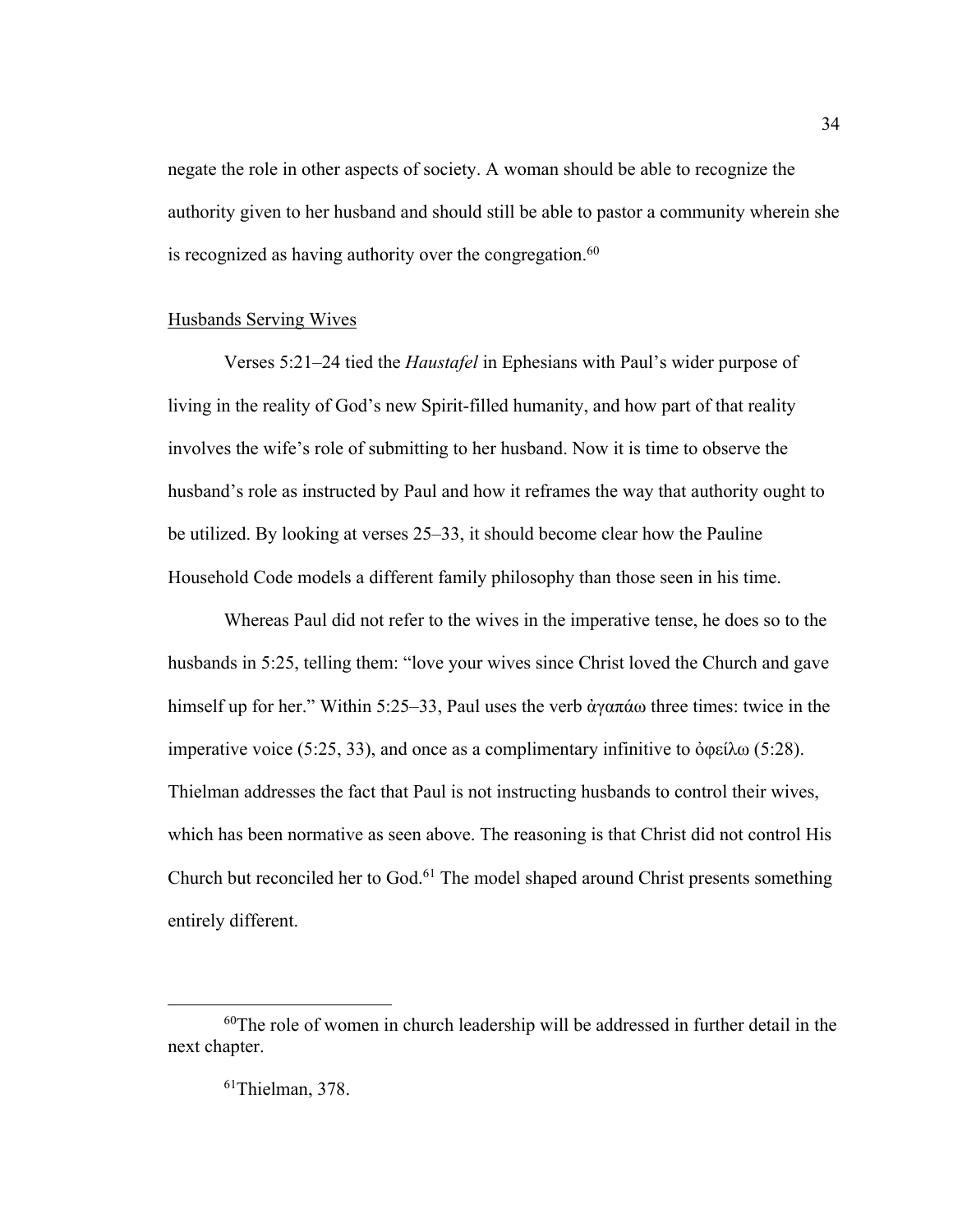Instead, Paul directs the reader's attention to the love of Christ as the reason for husbands loving their wives, as is the rhetorical thrust of the epistle. At the epicenter of this love, Christ gave himself away for the Church. In defining the verb παραδίδωμι, Silva points out that the giving of one's body is always qualified by love in the New Testament (1 Cor 13:3; Eph 5:2).<sup>62</sup> On top of being qualified by love, Belz perceives παραδίδωμι as playing into Paul's language for depicting Christ's death (Rom 4:25; 8:32; Gal  $2:20$ ).  $63$ 

The passage is contextualized by biblical imagery and early Christian tradition. Stott surveys the typology of using marriage as a metaphor between God and His people throughout the Old Testament (Isa  $54:5-8$ ; Jer  $2:1-3$ ;  $31:31-32$ ; Ezek  $23$ ; Hos  $1-3$ ) to the point where Jesus alluded to himself as the bridegroom (Mark 2:18–20; John 3:29).<sup>64</sup> Cohick pulls on two descriptions from the Gospels concerning to how the bridegroom acted towards his bride, citing the action of Jesus washing the disciples' feet (John 13) and His saying that He came "not to be served but to serve, and to give his life a ransom for many" (Mark 10:45; Matt 20:28).65 These Gospel allusions to Jesus being the bridegroom of the Church could show that there was an early Christian understanding of the marriage metaphor in practice.

 $62$ Silva, "παραδίδωμι," vol. 3, 624.

<sup>63</sup>Belz, 125.

<sup>64</sup>Stott, 226.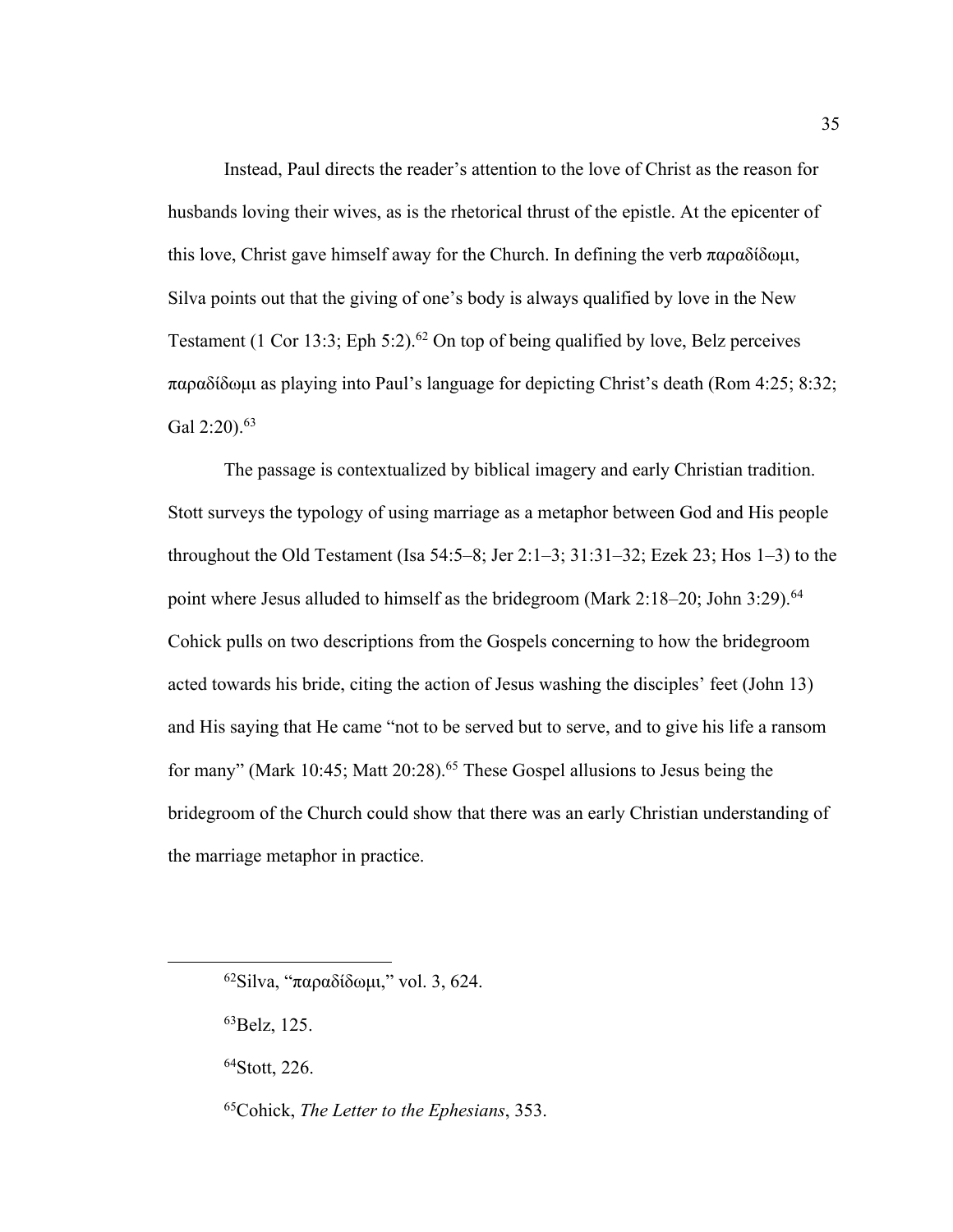Verses 26–27 explain why Jesus gave Himself up for His Church, "in order that she might be made holy through cleansing her by the washing of the water with the word, so that he might place her at His side as an honorable Church, without having a spot or a wrinkle of any kind, so that she might be found holy and without blame." Belz signifies that there are three "*iva* subjunctive clauses found in these two verses: that Christ's selfgiving love might sanctify the Church (ἵνα αὐτὴν ἁγιάσῃ), might present her with honor ("vα παραστήση αὐτὸς ἑαυτῶ ἔνδοξον), and that the Church would be found holy (να  $\overline{\mathbf{u}}$ ͂ άγία).<sup>66</sup> Stephen E. Fowl claims that the cleansing action found here is a reference to Ezekiel 16,<sup>67</sup> where God cleansed Jerusalem from her blood and adorned her in fine garments (16:9–13), even though the rest of the chapter discusses her adultery with other gods, of which Paul makes no mention. Arnold also pulls on the imagery of Ezekiel, finding it to refer to the imputation of the Holy Spirit, as God said, "I will sprinkle clean water upon you, and you shall be clean from all your uncleannesses . . . and a new spirit I will put within you" (Ezek  $36:25-26$ ).<sup>68</sup>

Cohick contends that this image of washing denotes that Paul saw Christ taking on household tasks that were given to women, creating a contrast between the Christian husband and the culture around him.<sup>69</sup> Earlier, Cohick argues that by telling husbands to

68Arnold, 388.

69Cohick, *The Letter to the Ephesians*, 364.

<sup>66</sup>Belz, 127.

<sup>67</sup>Stephen E. Fowl, *Ephesians: A Commentary*, The New Testament Library (Louisville: Westminster John Knox, 2012), 190.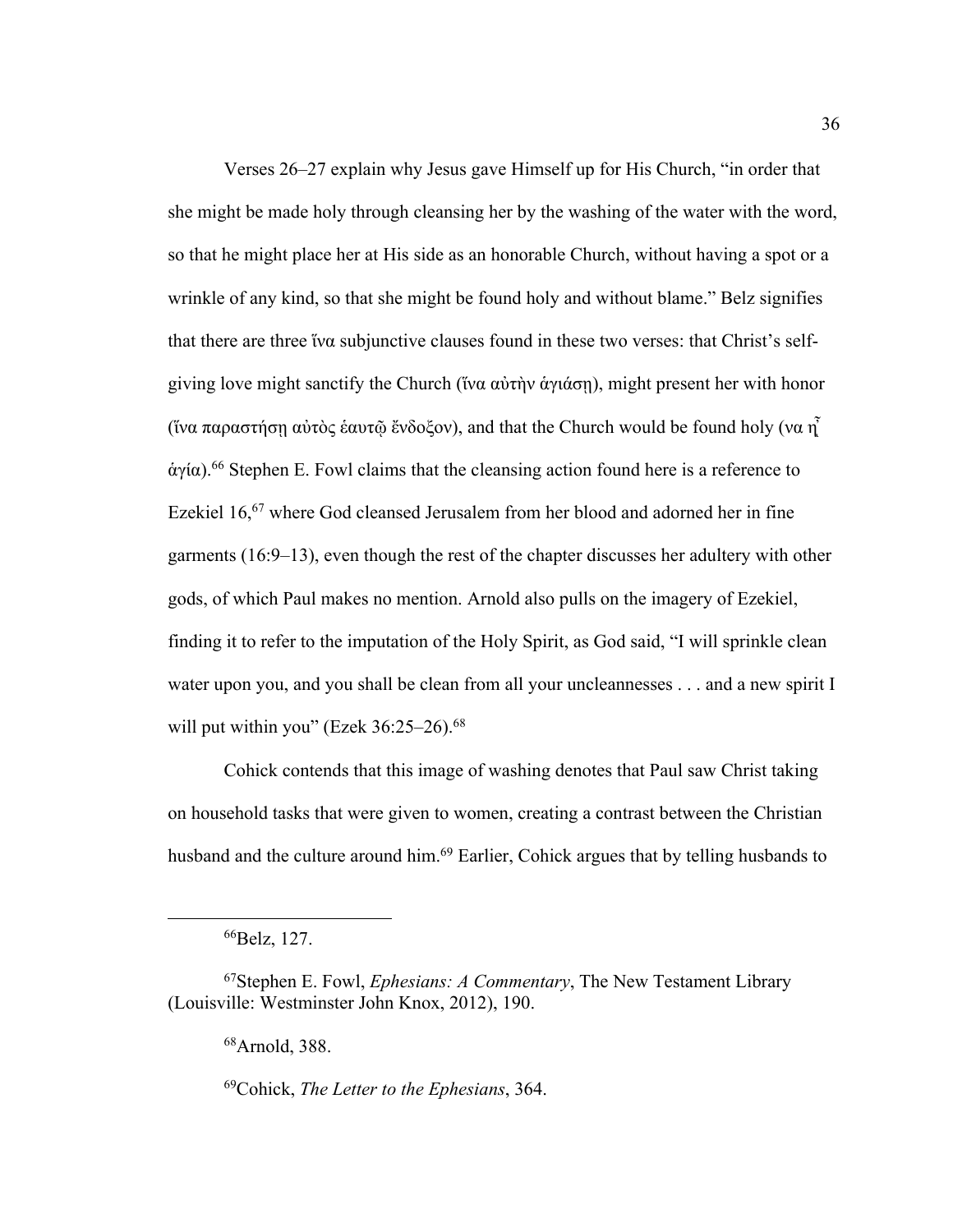love their wives as Christ loved the Church, Paul "challenges conventional definitions of masculinity," citing that masculinity was equated with authority in the Roman empire. In this situation, Jesus would have had both His masculinity and His authority taken away by His crucifixion. $70$ 

If loving one's wife as a reflection of Christ's self-giving love for the Church is not enough reason for husbands, then Paul tells them, in verses 5:28–33, to "love their wives as they do their own bodies" (5:28). The apostle drives this point across in 5:29, writing that since no one hates his own body, then why should he hate his wife? Furthermore, "we are all members of his body" and Christ has served the Church (5:30). Reading with the husband as being the head of his wife in 5:23 in mind, Kelvin F. Mutter finds a contrast with Paul and the stoic view of the body. Whereas the body was something for the head to rule over in popular Greco-Roman mindsets, Paul is saying that the body is something to nurture and love.<sup>71</sup> The husband is no longer to treat his wife as a subject to wield authority over, but as a part of himself.

There is a revolutionary implication found within this passage. Gombis proposes that by saying that the husband must treat his wife as himself, Paul is elevating the wife's cultural value to being equal to that of her husband.<sup>72</sup> Expounding on this aspect of elevating love, Cohick argues that Paul unveils a subtle internal freedom from God,

<sup>70</sup>Cohick, *The Letter to the Ephesians*, 361.

<sup>71</sup>Kelvin F. Mutter, "Ephesians 5:21-33 as Christian Alternative Discourse," *Trinity Journal* 39, no. 1 (2018): 16, *AtlaSerialsPLUS®*, EBSCOhost (21 September 2020).

<sup>72</sup>Gombis, "A Radically New Humanity," 327.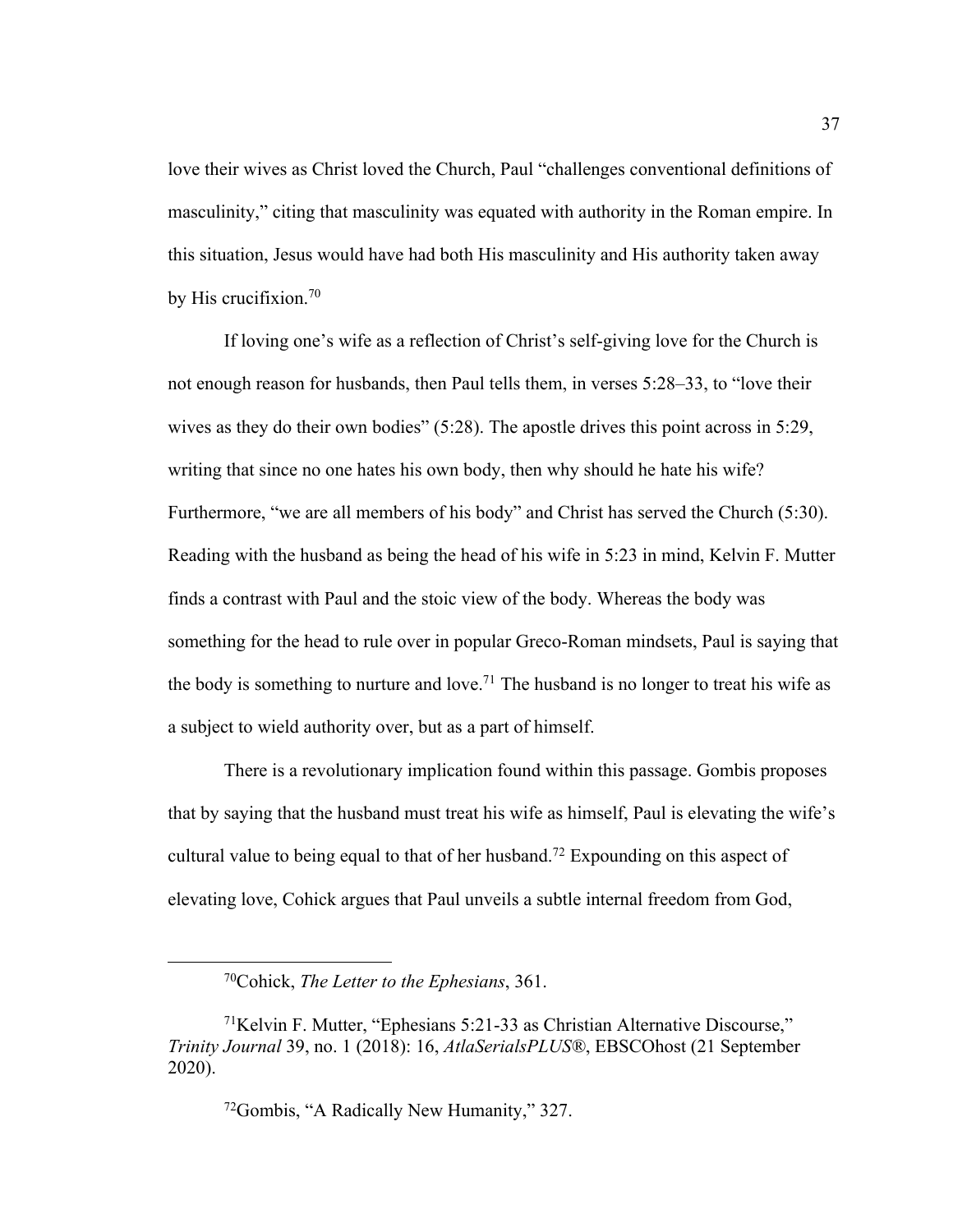allowing a woman to be her own person which is tied closely to Paul's call for women to be celibate in 1 Corinthians 7:40.<sup>73</sup> This elevating love that the husband presents sheds light on the equality of human worth, despite functioning in different household roles.

In 5:31, Paul alludes to a Greek form of Genesis 2:24, which says, "therefore, a man will leave behind his father and mother and will be united with his wife, and the two shall become one flesh." In making this reference to the marriage of Adam and Eve, Belz finds that the apostle is taking the practical statement of husbands loving their wives as themselves and making it a theological statement, adding weight to his charge with a reference to the first example of marriage.<sup>74</sup> C. Mack Roark finds that Paul is expressing God's unifying intentions in the institution of marriage, and Paul points to how Christ's relationship with humanity creates the ultimate example of such unification.<sup>75</sup> Paul's exhortation to act in self-giving love is not only backed by practicality, but also is supported by the example set in the Law and, more importantly, by Christ.

# Marriage Revisited in Ephesians

Does Paul ask the husbands to submit to their wives? The answer is an upfront "no," but also a subtle "yes." Keener suggests that the wife's submission to her husband is presented as one "particular example" of what all believers submitting to one another

74Belz, 125.

<sup>73</sup>Cohick, *The Letter to the Ephesians*, 367.

<sup>75</sup>C. Mack Roark, "Interpreting Ephesians 4–6: God's People in a Walk Worthy of His Calling," *Southwestern Journal of Theology* 39, no. 1 (Fall 1996): 40, *AtlaSerialsPLUS®*, EBSCOhost (21 September 2020).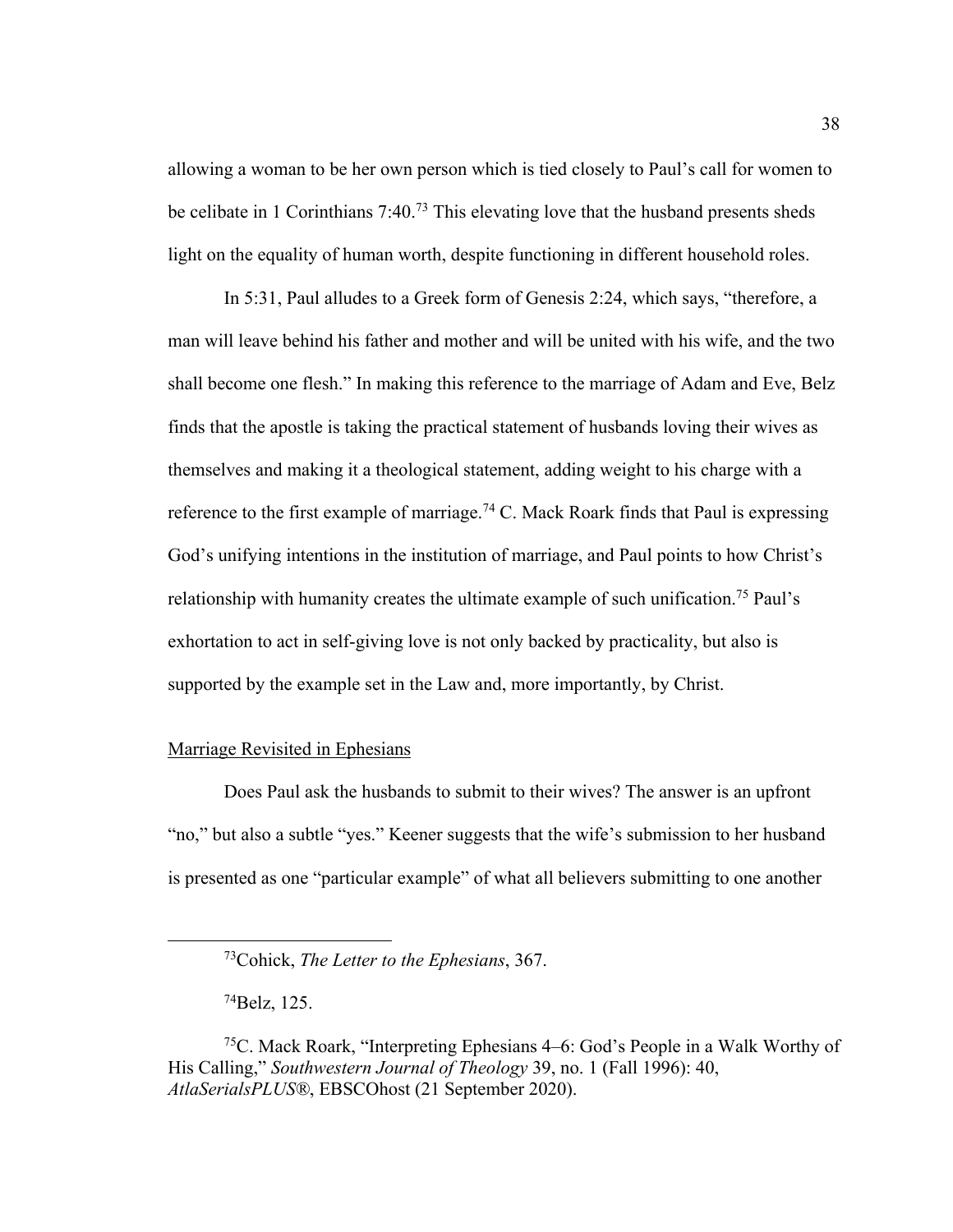looks like in practice.<sup>76</sup> Hoehner draws out the point that "specific roles of submission are related to certain lines of authority."<sup>77</sup> If wives are to submit to their husbands because the Church submits to Christ, then a problem occurs when the roles are reversed as Christ does not submit to the Church. Referring once again to Yoder's idea about the equality of worth is not equal to the identity of role and authority, one must recognize that the *Paterfamilias* has been given authority over his wife. However, Stott warns that authority should also not be equated with tyranny, but with responsibility. Ultimately, the one with authority will answer not only to God, but also to the one whom for whom he has been entrusted to care by God.78

The concept of a wife submitting to her husband was nothing new to the Christians in Ephesus, as it was more than likely a cultural expectation. What was revolutionary was the idea of a husband laying down his authority for the sake of his wife. It is exactly this revolutionary idea that one uncovers when reading Paul's instructions in Ephesians 5:25–33, as he ties marital roles to his understanding of the person of Christ.

It would have been next to impossible for Paul to tell the *Paterfamilias* to give up his authority. Even if it were possible within the Church, the larger culture would not recognize the wife's authority. However, Belz suggests that Paul is inviting the husband

<sup>76</sup>Keener, 157.

<sup>77</sup>Hoehner, 732–33.

<sup>78</sup>Stott, 219–20.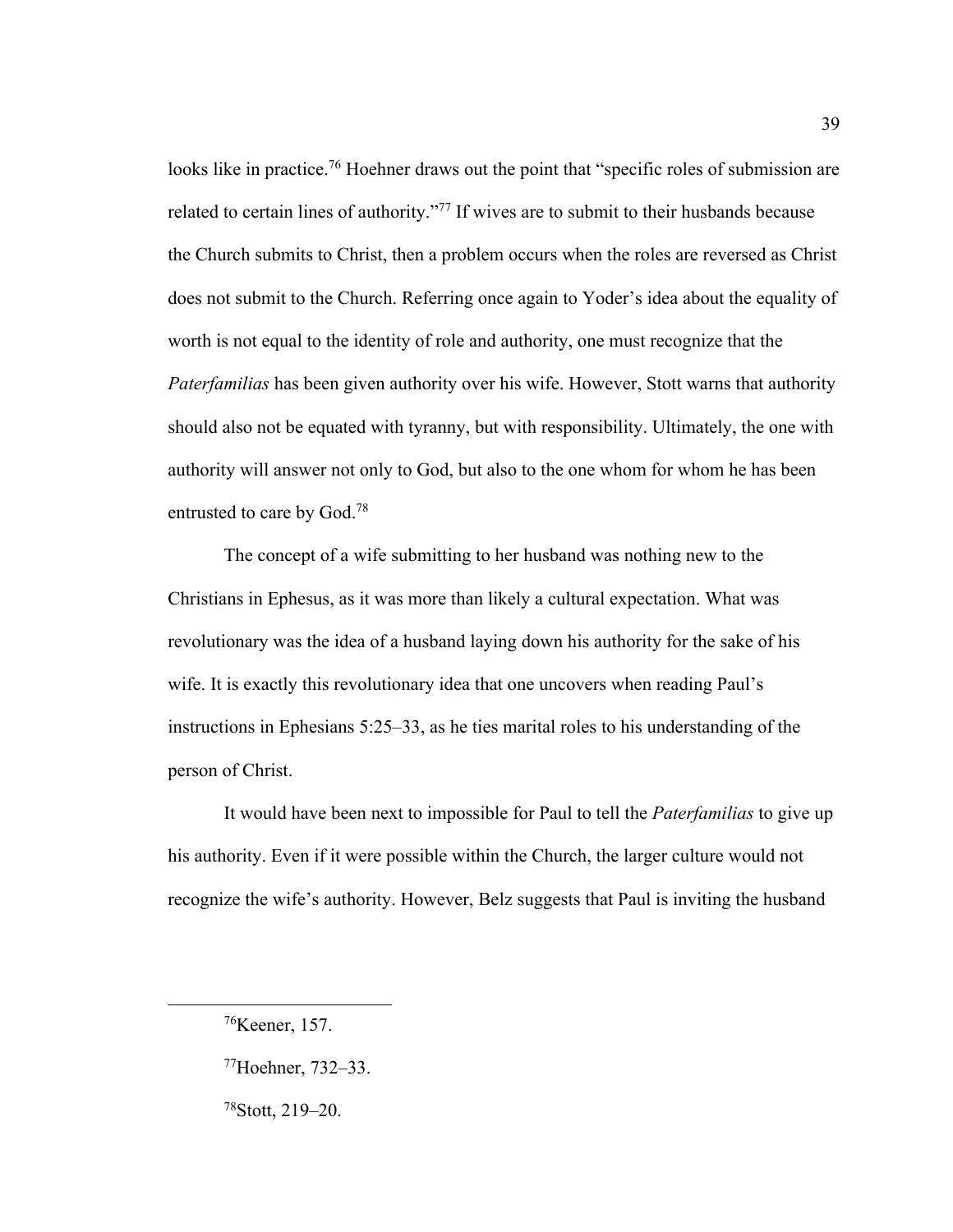to use his authority in order that he might humanize his wife by meeting her needs.79 The husband is able to empower the wife to use her full potential in the same way that Jesus empowers the disciples to be the humanity that God intended them to be through Jesus' death and the giving of the Holy Spirit. Thielman presents a comparison from Plutarch's view of marriage and Paul's view in the Household Code. Whereas Plutarch advocates for the wife's role of submission out of practicality, Paul's view of her role is formed from Christology when he calls the husband to serve his wife.<sup>80</sup> The apostle's vision of marriage is shaped by his re-imagining of humanity being renewed in Christ.

The household text addressed to husbands and wives revealed Paul's vision for healthy marriages. Unlike the other Household Codes provided by Greco-Roman culture, Paul personally addresses women, calls on husbands to provide self-giving love to their wives, and ties their duty to their understanding of Christ rather than to mere practicality. As the exegesis moves forward with the other two relationships, which are shorter in textual length, similar themes will be revealed regarding what the apostle says to the *Paterfamilias*, as well as the intention behind these texts.

# Fathers and Children (6:1–4)

#### The Culture of Parenting

Today, young parents will consult books on child rearing and will seek advice from those who are experienced in order to figure out how best to raise a child. There is a

<sup>79</sup>Belz, 263–64.

<sup>80</sup>Thielman, 378.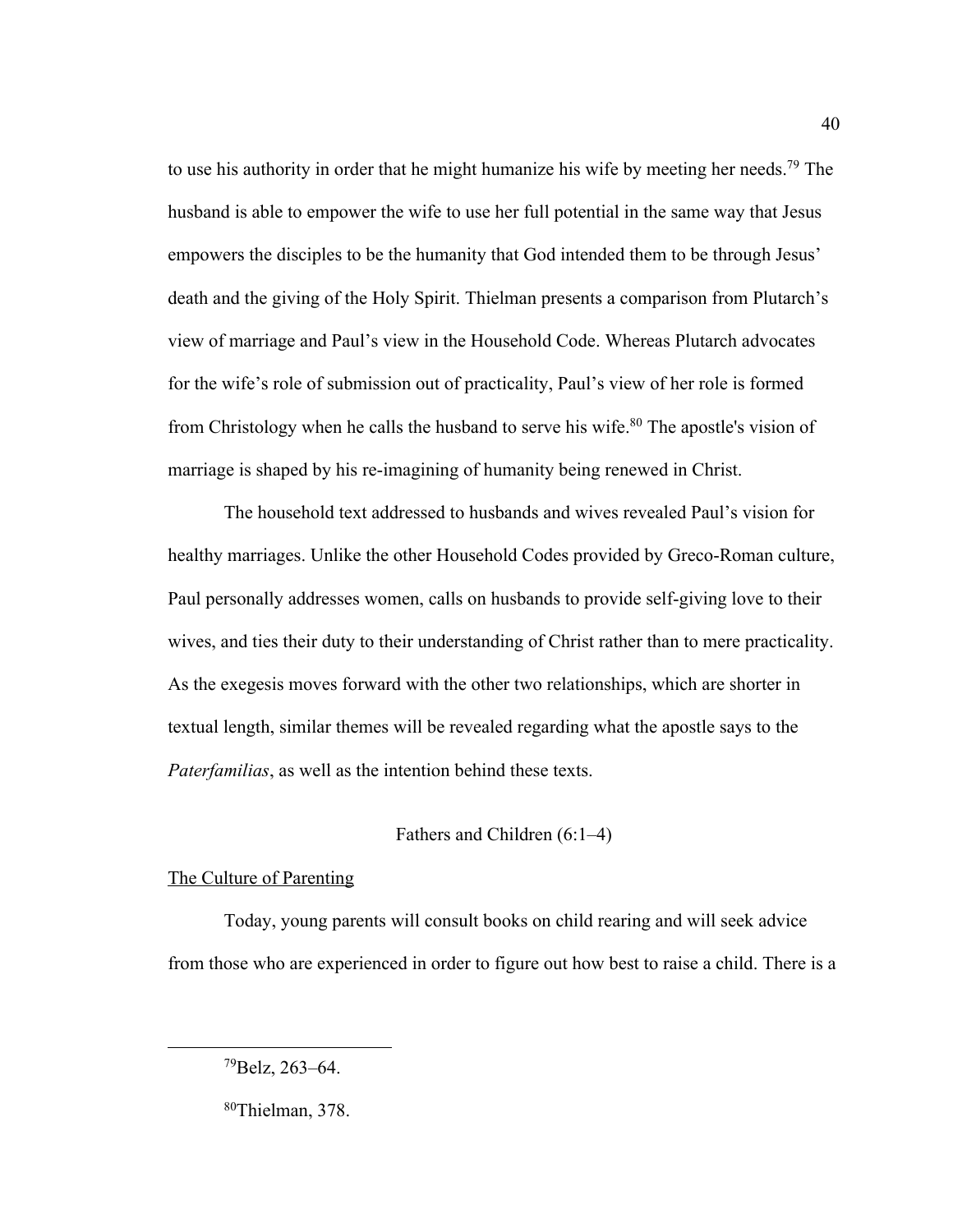good sum of opinions when it comes to philosophies and strategies on how to be a quality parent. The quest of parenting in the Greco-Roman era was no exception, which influenced the world in which Paul wrote Ephesians  $6:1-4$ <sup>81</sup>

The Household Codes involving children can be dated as far back as Plato and Aristotle. In his *Laws*, Plato compares mindless sheep without a shepherd to a child without someone to educate him. Plato describes children as crafty and only semirational, which is why they need to be instructed on how to be proper humans.<sup>82</sup> In Plato's eyes, children were something to be controlled. Aristotle's view of parenting was more rational. He compared the father disciplining his child to a king ruling over his subjects. Nevertheless, Aristotle recognized that the king is similar in his humanity to his subjects, as the child is similar to his father.<sup>83</sup> Eventually, the son will become the father of his own children, thereby taking up the role of the king over his subjects. In the same passage, Aristotle commends Homer for describing Zeus as a father to both humanity and the other gods as a designation for his kingship. $84$  It is clear that, while reinforcing the idea of authority over children, nevertheless, Aristotle saw children as being equally human as the father.

<sup>81</sup>Similar to the Household Codes on marriage, it is primarily the *Paterfamilias* who is addressed in regards to tending to his children, not the mother. The focus here will be on the role of fathers, as they are singled out by Paul in 6:4.

<sup>82</sup>Plato, *Laws*, 7.808.

<sup>83</sup>Aristotle, 1.1259.

<sup>84</sup>Aristotle, 1.1259.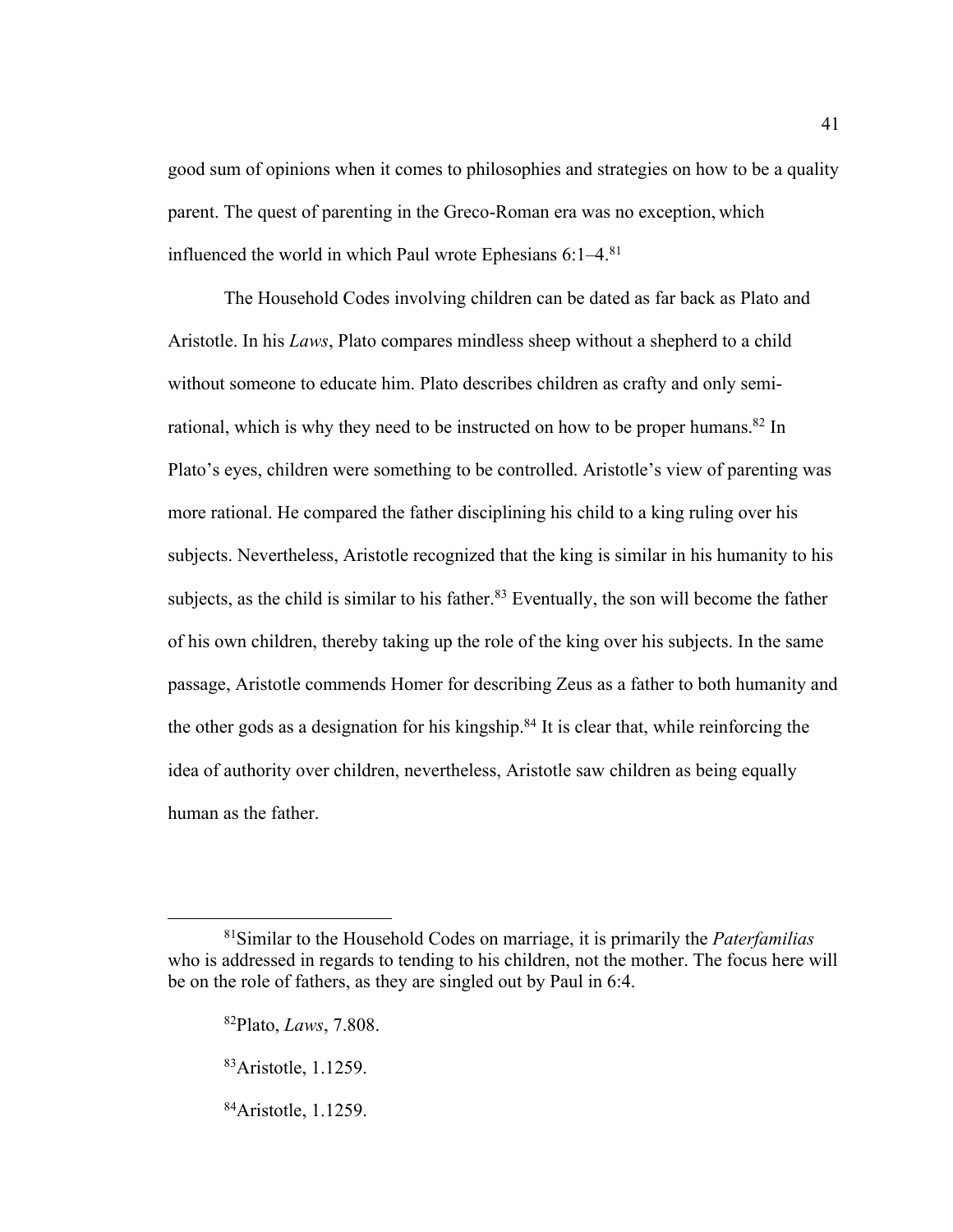Mortality played a big factor in the relationship between parents and children. Cohick states that roughly half of the children born in the Roman empire died before the age of ten.<sup>85</sup> MacDonald notices that in the first century CE, roughly one of four children would have lost their fathers by the age of fifteen.<sup>86</sup> These combined statistics create a large pool of mortality within the Roman household. However, in cases where both the parent and child survive through the years, Cohick states that the adult child was expected to look after his parents when they were elderly.<sup>87</sup>

The Roman era depicts a harsh tone in terms of the father-child relationship. Joe E. Trull states that during the peak of the Roman empire, the *Paterfamilias* had absolute power over his children, to the degree that they could be sold as slaves or put to death.<sup>88</sup> While the *Paterfamilias* could only sell a slave once, Dionysius of Halicarnassus said that if a Roman child was sold into slavery by his father and attained his freedom, then his father could turn around and sell him again, until freedom was attained three times.<sup>89</sup> However, while this might have been the legal norm, the relationship between the *Paterfamilias* and his child served a utilitarian purpose.

85Cohick, *The Letter to the Ephesians*, 376.

86Margaret Y. MacDonald, *The Power of Children: The Construction of Christian Families in the Greco-Roman World* (Waco: Baylor University Press, 2014), 72.

87Cohick, *The Letter to the Ephesians*, 377.

88Joe E. Trull, "Is the Head of the House at Home? (Eph 5:21–6:9)," in *The Theological Educator* 54 (Fall 1996): 86, *AtlaSerialsPLUS®*, EBSCOhost (15 October 2020).

89Dionysius of Halicarnassus, *Roman Antiquities*, vol. 1, trans. Ernest Cary, Loeb Classical Library (Cambridge, MA: Harvard University Press, 1937), 2.27.1–3.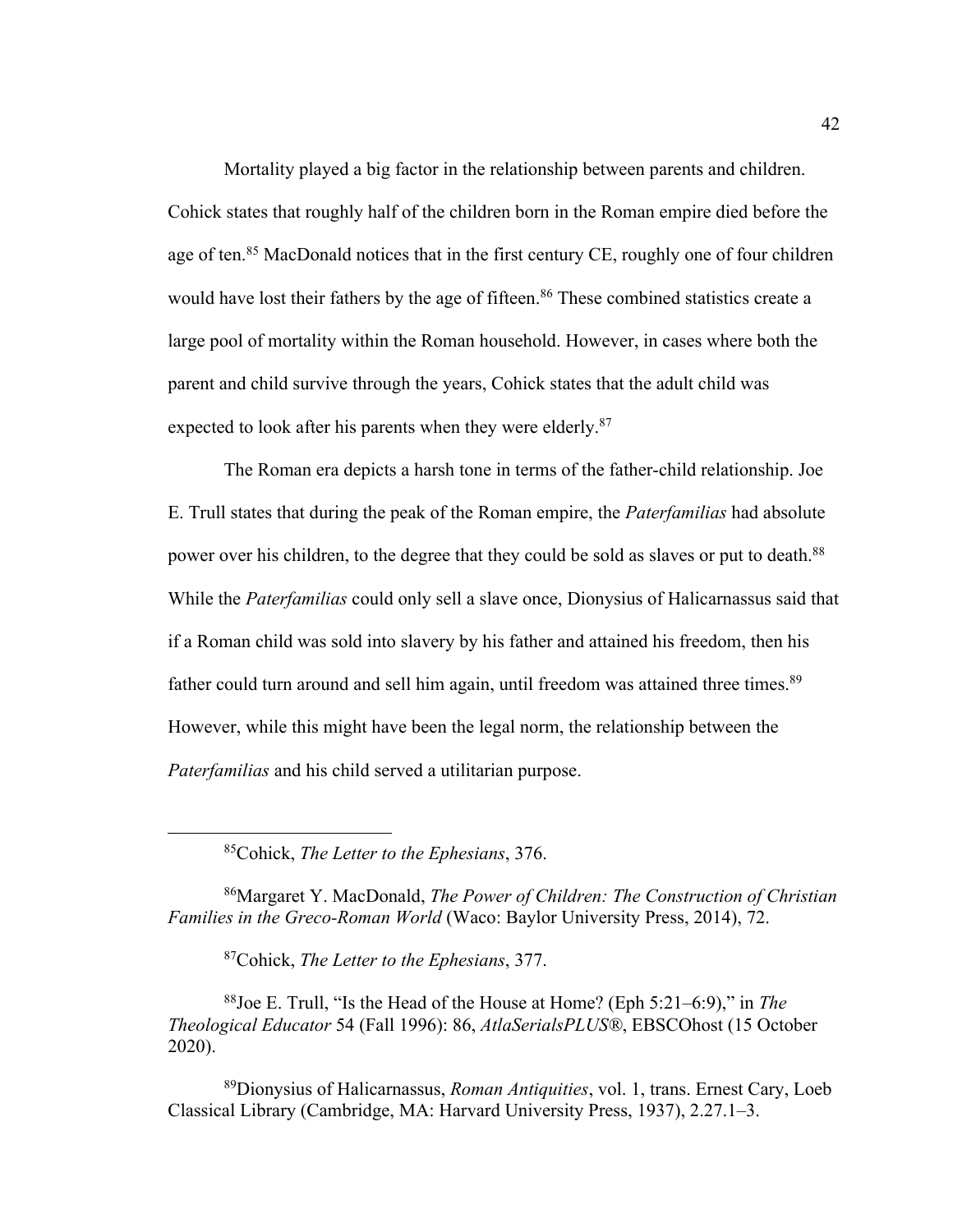Similar to Aristotle's image of a king guiding his heir, the *Paterfamilias*, with the help of a tutor on occasion, was responsible for overseeing his children's education. Jeffers describes Roman fathers as strict, instilling their children with structure and discipline to keep them productive and not idle.<sup>90</sup> This process of instilling discipline could take the form of physical force. According to Mark J. Keown, this responsibility was focused primarily on sons who were between the ages of seven and sixteen.<sup>91</sup> The Roman philosopher Seneca instructs parents to "subject the still malleable characters of their children to what will do them good," and to "instill liberal culture" into the children. This process can be done "by means of terror" if the child is not quick to obey.<sup>92</sup>

Roman fathers also could be seen as caring toward their sons. In his biography of Cato the Elder, Plutarch gives an account of how the Roman senator went to great lengths to provide a quality education for his descendant. Cato held that a man who would strike his child "laid violent hands on the holiest of holy things."<sup>93</sup> Not finding it fit to see his son under the authority of a slave tutor, he taught the child in reading, law, athletics, and how to be a proper solider.<sup>94</sup> Plutarch's account can testify that, much like today, fathers provided invested interest in their sons' upbringing.

<sup>91</sup>Mark J. Keown, "Paul's Vision of a New Masculinity (Eph 5:21–6:9)," *Colloquium* 48, no. 1 (May 2016): 56, *AtlaSerialsPLUS®*, EBSCOhost (6 October 2020).

92Seneca, *Moral Epistles*, 47; quoted in Jeffers, 237.

93Plutarch, "Marcus Cato," in *Lives*, vol. 2, trans. Bernadotte Perrin, Loeb Classical Library (Cambridge, MA: Harvard University Press, 1948), 20.2.

94Plutarch, "Marcus Cato," 20.3–4.

<sup>90</sup>Jeffers, 247.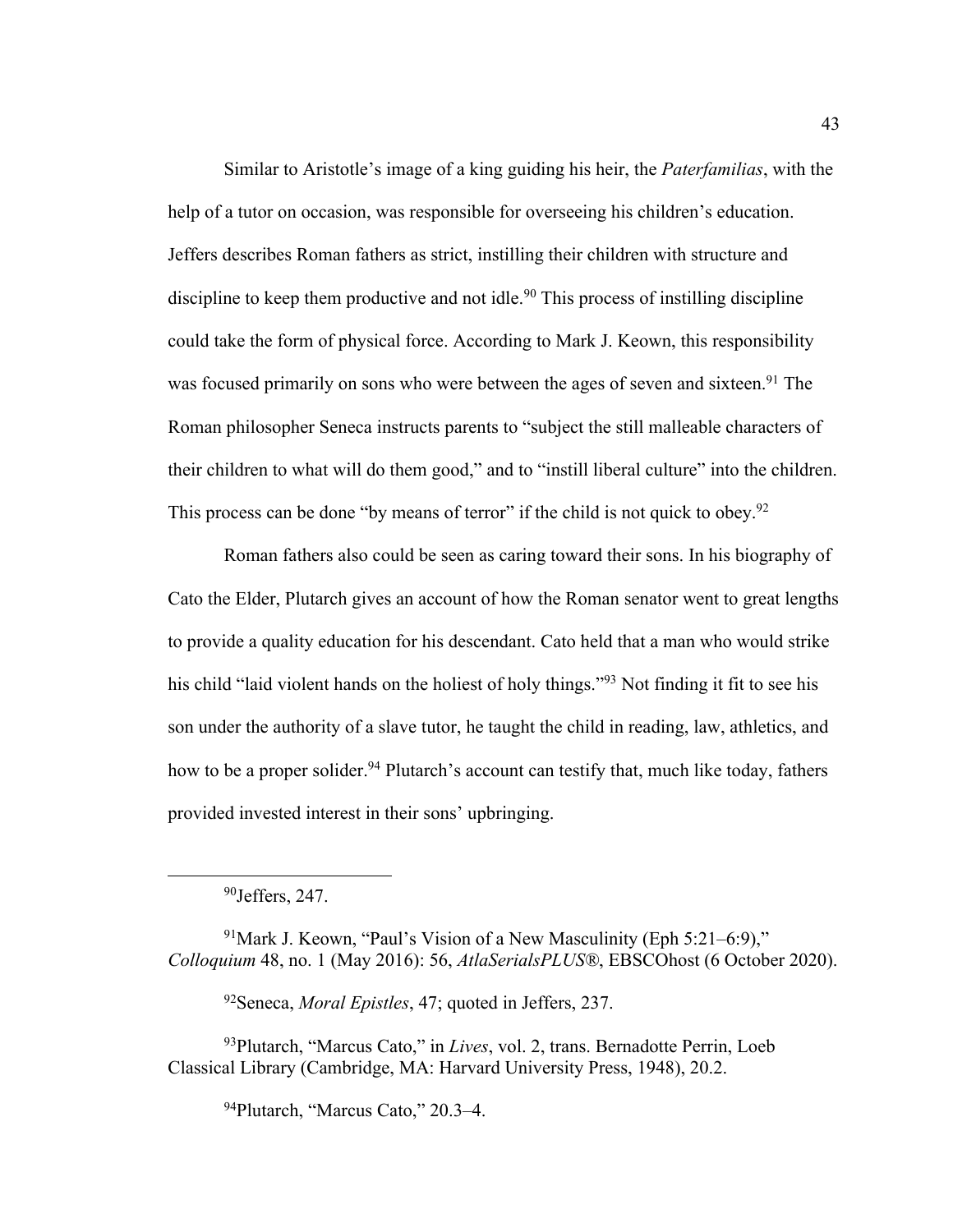However, while the example of Cato the Elder portrays a devoted and loving parent, this is merely one example among a culture of rigorous fatherhood directed towards children. MacDonald asserts that in most cases, the mother would have functioned as the educator for daughters and younger boys in the house, but under supervision of the *Paterfamilias*. <sup>95</sup> The general consensus is that children were seen as malleable and that the father's role was to provide them with structure, whether it be personally or facilitated through others.

## Children Who Obey

In Ephesians 6:1, Paul specifically addresses the children in the community, saying, "Children, listen to your parents in the Lord, for this is just." Upon hearing "children," the English reader might be tempted to read this word in terms of young children before puberty. However, what age range was Paul addressing in his instructions to the "children?" The Greek word τέκνα has a broader meaning than merely young prepubescent children.

When was a child recognized as an adult in Roman society? According to Beryl Rawson, the age at which a child fully transitioned to adulthood in Roman culture is unclear, as the marking of adulthood was based on the development of the individual

<sup>&</sup>lt;sup>95</sup>Margaret Y. MacDonald, "Reading the New Testament Household Codes in Light of New Research on Children and Childhood in the Roman World," *Studies in Religion* 41, no. 3 (2012): 383, https://journals-sagepub-com.oralroberts.idm.oclc.org/doi/ pdf/10.1177/0008429812441340/ (15 October 2020).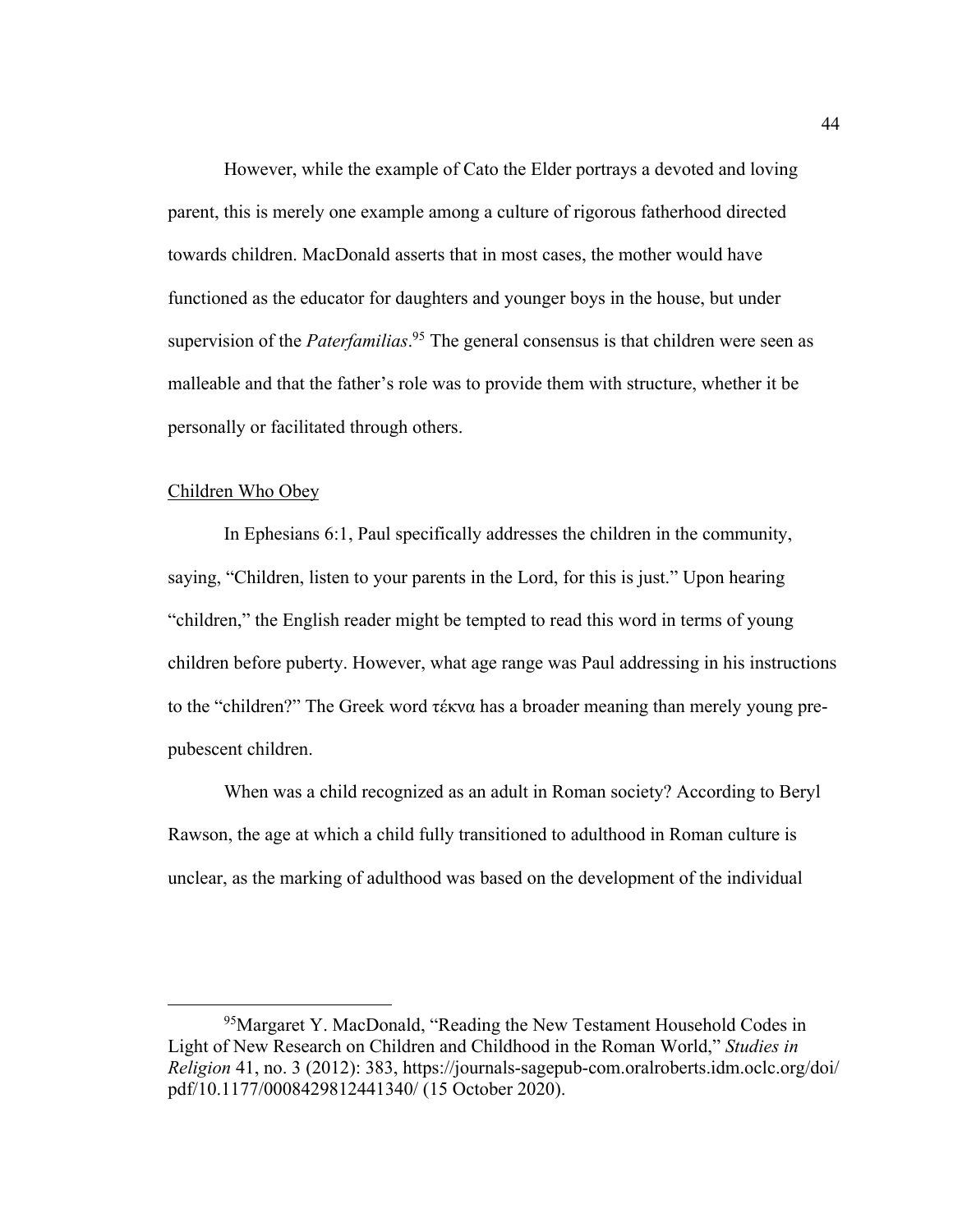child and not on a specific age marker.<sup>96</sup> She further finds that a son did not start taking on economic responsibilities until his mid-twenties, and he was not trained in military duties until seventeen. Nevertheless, a son who was between the ages of thirteen and eighteen could go through a ceremony of adulthood if his father deemed him worthy of such honor.<sup>97</sup> Meanwhile, the closest coming-of-age event for daughters was marriage, which could start as early as twelve.<sup>98</sup> Rawson's account of the stages of childhood in Roman culture shows that there are blurred lines when defining who is a child, since that stage could carry well into someone's mid-twenties with no clear marker.

Now that the range of childhood in Rome has been established, it is time to establish who would have been addressed as children in this pericope. MacDonald argues that while they might be included, this section of the *Haustafel* should not be solely understood as addressing younger children, but rather it is likely that the development and training of adult children could be in Paul's mind.<sup>99</sup> This argument fits well with the literary context of this passage, as Paul calls on the congregation to be imitators of God, as they are beloved children ( $\&$ ς τέκνα άγαπητά, 5:1).

From this point, the apostle begins to give the readers a new list of instructions. Silva finds that the discipleship of the Church matches the way children should obey their

<sup>96</sup>Beryl Rawson, *Children and Childhood in Roman Italy* (New York: Oxford, 2003), 135–36 (E-book accessed on 20 February 2021, from ProQuest Ebook Central).

<sup>97</sup>Rawson, 138–42.

<sup>98</sup>Rawson, 145.

 $99$ MacDonald, "Reading the New Testament Household Codes," 385.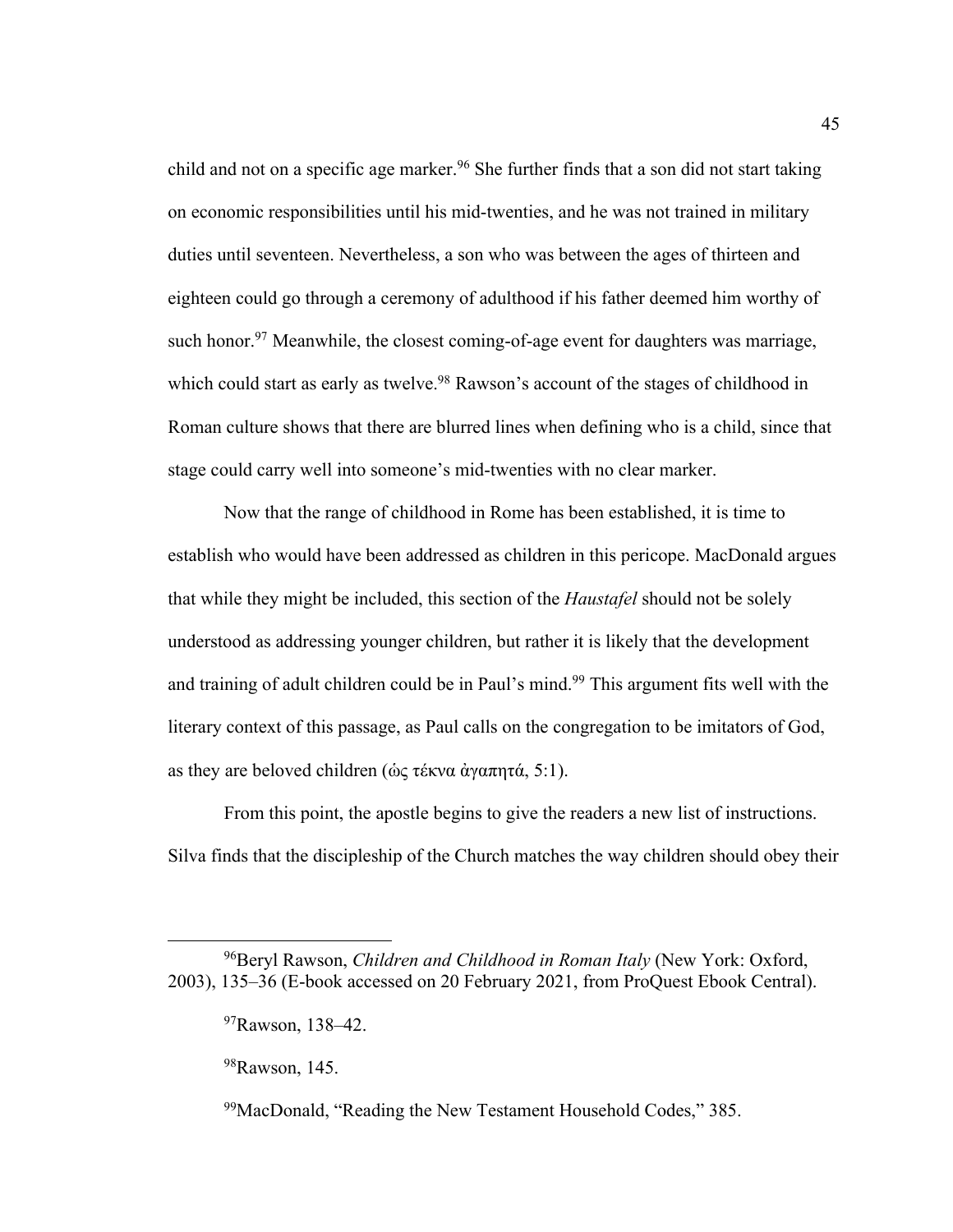parents.100 In some way, the collective readers of this epistle are children who are being disciplined in the ways of the Lord. Lincoln presents the best range of age here, as he considers the fact that they need to be old enough to comprehend Paul's exhortation as well as their relationship with the Lord, yet young enough that they still require discipline.<sup>101</sup> Based on Lincoln's observation, it might be best to judge that the τέκνα refers to boys and girls in the community who range roughly from ages ten to twenty-six.

The instruction presented to the children is that they should listen to their parents. Notice that unlike Paul's previous address to wives, the children are addressed with the imperative tense of ὑπακούω. Ben Witherington III draws on the fact that to obey (ὑπακούω) is more "all-encompassing" than to submit (ὑποτάσσω), which is why the imperative is used in  $6:1.^{102}$  Paul is calling on children to do more than place themselves under their parents' authority, but to follow through with their instructions. This command might have had gravitas with Jewish children in the community, as Benjamin Sear notes that ὑπακούω, and its root ἀκούω, often were the Greek translations for the Hebrew verb for listening and obeying **(** שָׁמַע ( in the Septuagint (LXX).103 Sear's observation might add a rhetorical allusion to the Shema of Deuteronomy (Deut 6:4–9),

102Ben Witherington III, *The Letters to Philemon, the Colossians, and the Ephesians: A Socio-Rhetorical Commentary on the Captivity Epistles* (Grand Rapids, MI: Eerdmans, 2007), 335–36.

<sup>103</sup>Benjamin Sear, "The Role of Fathers in the Purposes of God: An Investigation and Application of the Instructions in Ephesians 6:1-4," *Churchman* 131, no. 1 (2017): 59, *AtlaSerialsPLUS®*, EBSCOhost (15 October 2020).

<sup>100</sup>Silva, "τέκνον," vol. 4, 466.

 $101$ Lincoln, 403.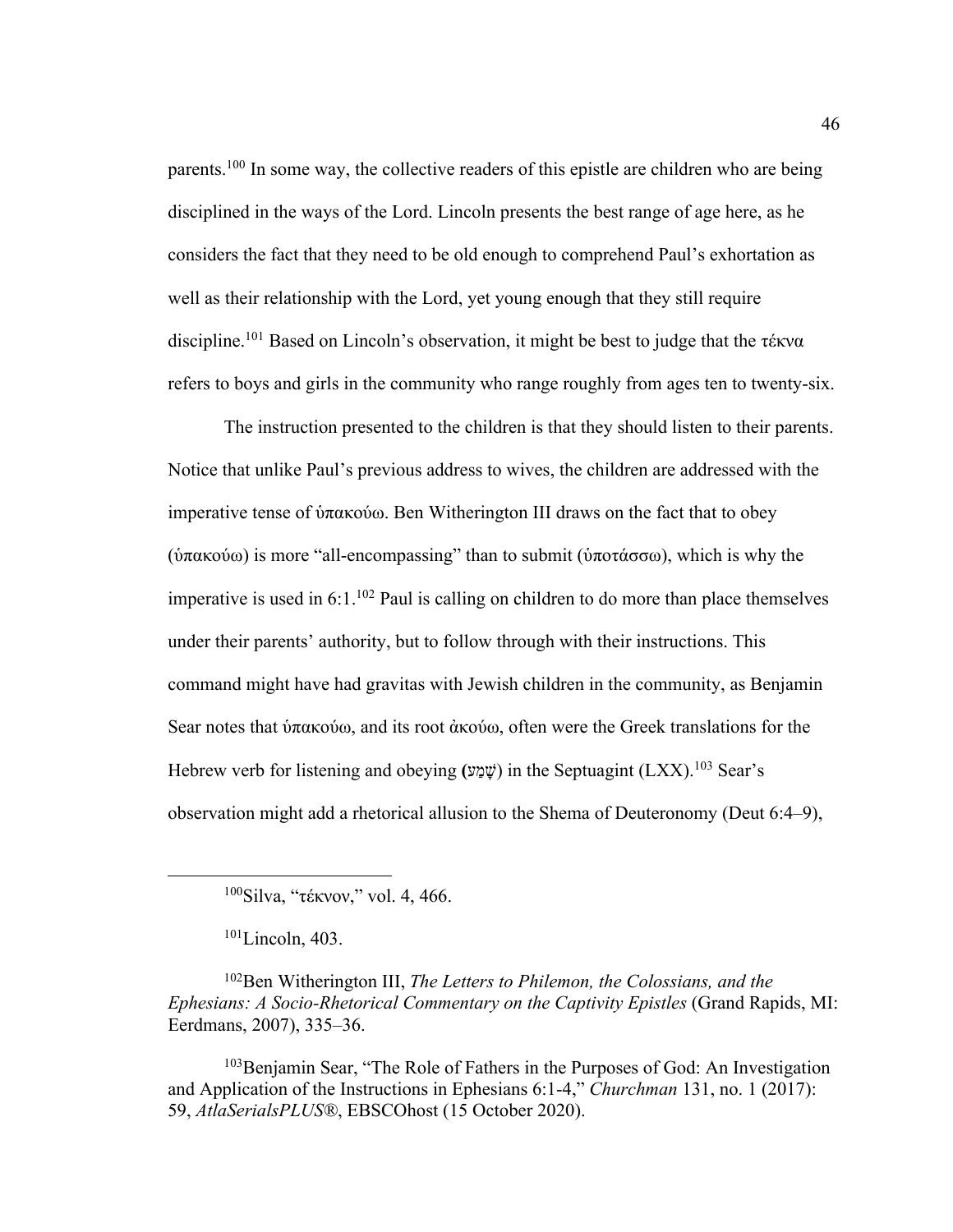with Paul placing the divine will of God into his command. For this reason, the above translation reads ὑπακούετε as "listen," but with the understanding that it is a listening that requires a responsive obedience.

Paul qualifies his instruction to listen with the phrase "in the Lord." Roger L. Omanson notes that the prepositional phrase ἐν κυρίῳ is not found in some early manuscripts or citations from the Church Fathers, but suggests that if the phrase was a later addition, then it would look closer to the parallel in 5:23.<sup>104</sup> MacDonald distinguishes the qualifier here with that in the Colossians *Haustafel* commands to "listen" to parents in 3:20, which is qualified with κατὰ πάντα (in everything).<sup>105</sup> Cohick expresses that this preposition modifies the verb rather than the parent, protecting children from abuse by presenting them with the reason for listening.<sup>106</sup> They are to be obedient "in the Lord," meaning that listening to their parents is a reflection of listening to Jesus. If the children's parents place them in a situation that is contrary to the values of Christ's kingdom, then they are first to be obedient to Jesus. Hoehner states that the last phrase in 6:1 reinforces the idea that it is proper "listen" to one's parents.107 The command to listen to one's parents is to also listen to God. Silva adds that obedience in

<sup>104</sup>Omanson, 398–99.

<sup>105</sup>MacDonald, *The Power of Children*, 68.

<sup>106</sup>Cohick, *The Letter to the Ephesians*, 374, 380.

<sup>107</sup>Hoehner, 787.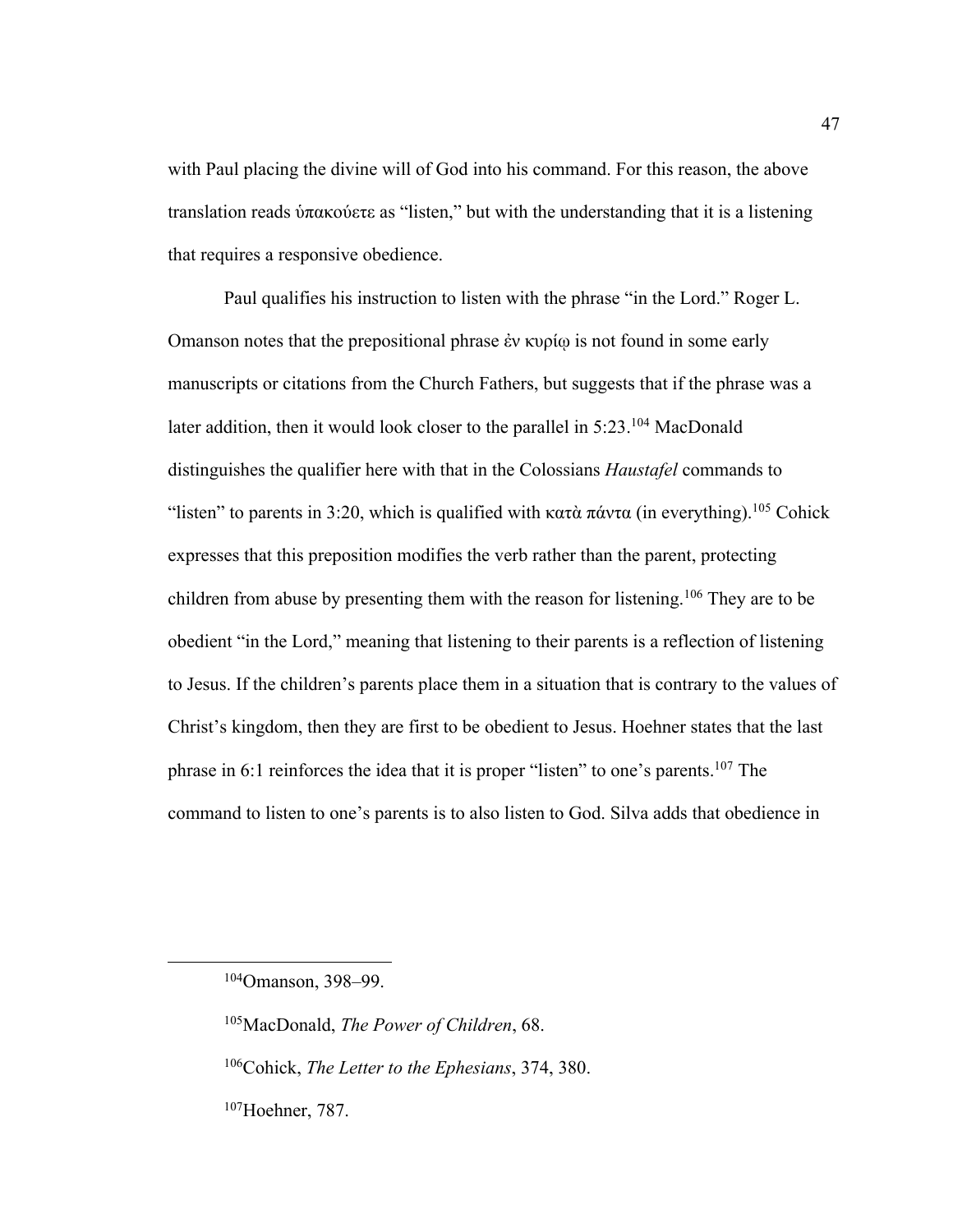the Lord cannot be "separated from his messengers and from the message they proclaim."<sup>108</sup>

In verses 2–3, Paul develops his instruction to the children, saying, "Honor your father and mother." Here, Paul is expounding on the command in verse 1 by undergirding it with a slightly altered version of the Decalogue in the LXX (Exod 20:12; Deut 5:16). Hoehner finds that obedience and honor hold synonymous functions in the Old Testament, with severe consequences for those who disobey and dishonor their parents (Exod 21:15, 17; Deut 21:18–21; 27:16).<sup>109</sup> Arnold states that this command is also reiterated in wisdom literature (Sir 3:8; 7:27; Prov 19:26; 20:20).110 Being Jewish, Paul would have taken the Decalogue seriously.

The reason that Paul expounds on 6:1 is multi-faceted and points to the heart of his ethics. Hoehner suggests a long-term objective, finding that instilling obedience to and honor for one's parents is vital for learning to honor and obey the Lord.<sup>111</sup> Younger children who learn discipline from their parents are likely to become well-adjusted followers of Christ as adults. MacDonald argues that Paul's double command, in the tradition of the Torah, points towards the idea that adult children would care for their aging parents (Exod 21:15; Prov 19:26; Matt 15:4–6; Mark 7:9–13).<sup>112</sup> This objective

- 110Arnold, 416.
- 111Hoehner, 788–789.

112MacDonald, "Reading the New Testament Household Codes," 382–383.

<sup>108</sup>Silva, "ὑπακούω, vol. 4, 550.

<sup>109</sup>Hoehner, 788.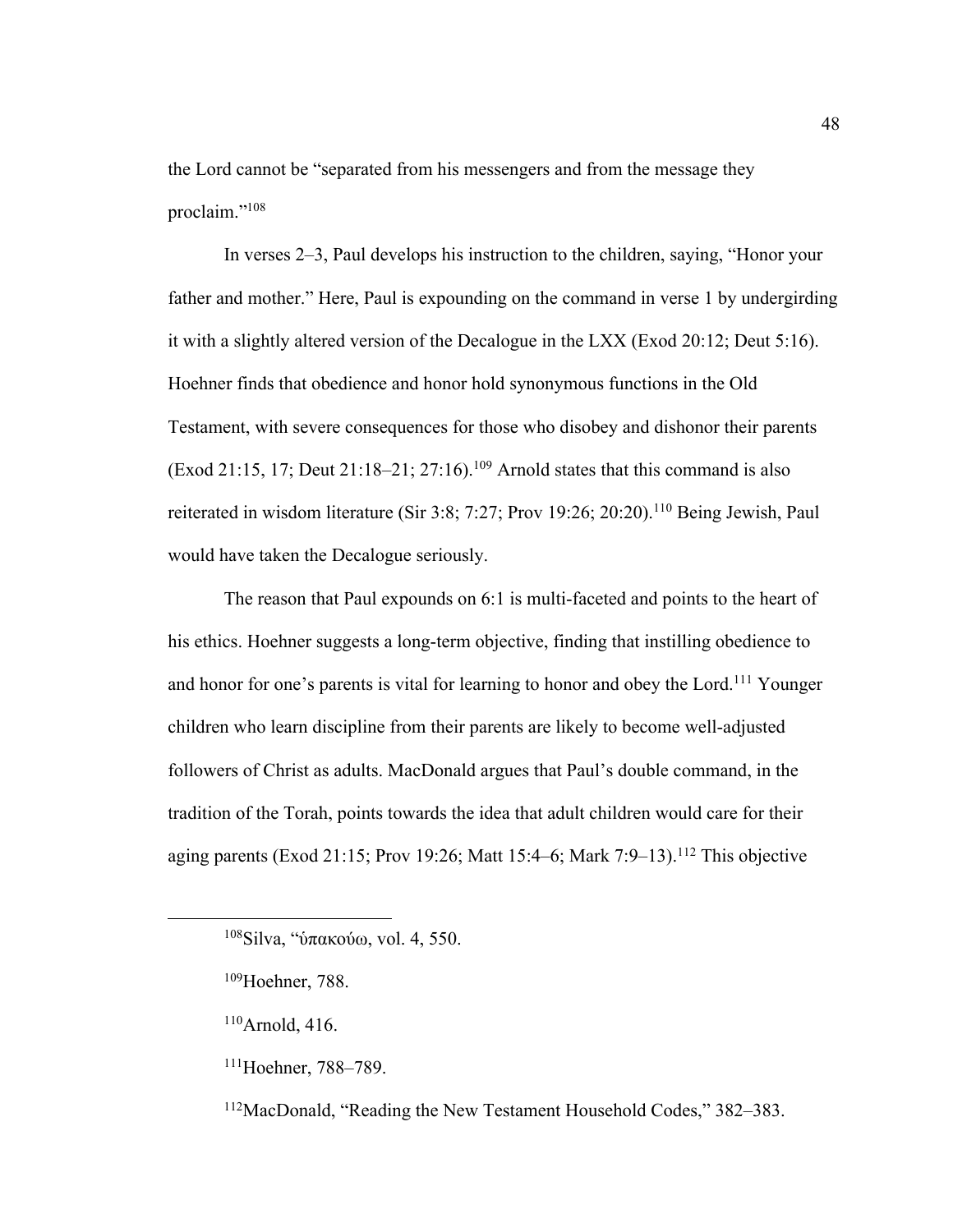would be geared towards the adult children in the community, who no longer are directly under the authority of their parents yet are still tied to their households.

The reason given directly in the text is that the command comes with a promise: "in order that it may go well for you and you will have a long life in the land" (6:3). This statement is not about the absence of suffering, as Cohick notes, because Paul himself was a prisoner for the Gospel (3:1; 4:1) and he prepares his readers to endure suffering  $(6:10-13)$ . Rather, she suggests that the text is referring to the quality of life.<sup>113</sup> Arnold agrees with this idea, finding that the phrase does not point to eternal life, but rather is in the line of Wisdom Tradition and the expectation, hence "in the land." Arnold also notes that Paul omits the part in the LXX about the land being the given promised land, allowing this instruction to apply to both Jewish and Gentile readers.<sup>114</sup> This clause applies the household role for children to both young children and adult children in the audience, and finds itself lending to both Hoehner's and MacDonald's reasons for application. The desire for a good life, centered around honoring parents in the Lord, develops the younger children into God-fearing adults and leads the older children to take care of their parents in the hope that their children also will honor them with care.

### Paul's Vision for Fathers

In 6:4, Paul instructs the *Paterfamilias* with how to fulfill the role of parenting in the Christian community: "And fathers, do not exacerbate your children to anger, but

114Arnold, 417.

<sup>113</sup>Cohick, *The Letter to the Ephesians*, 375.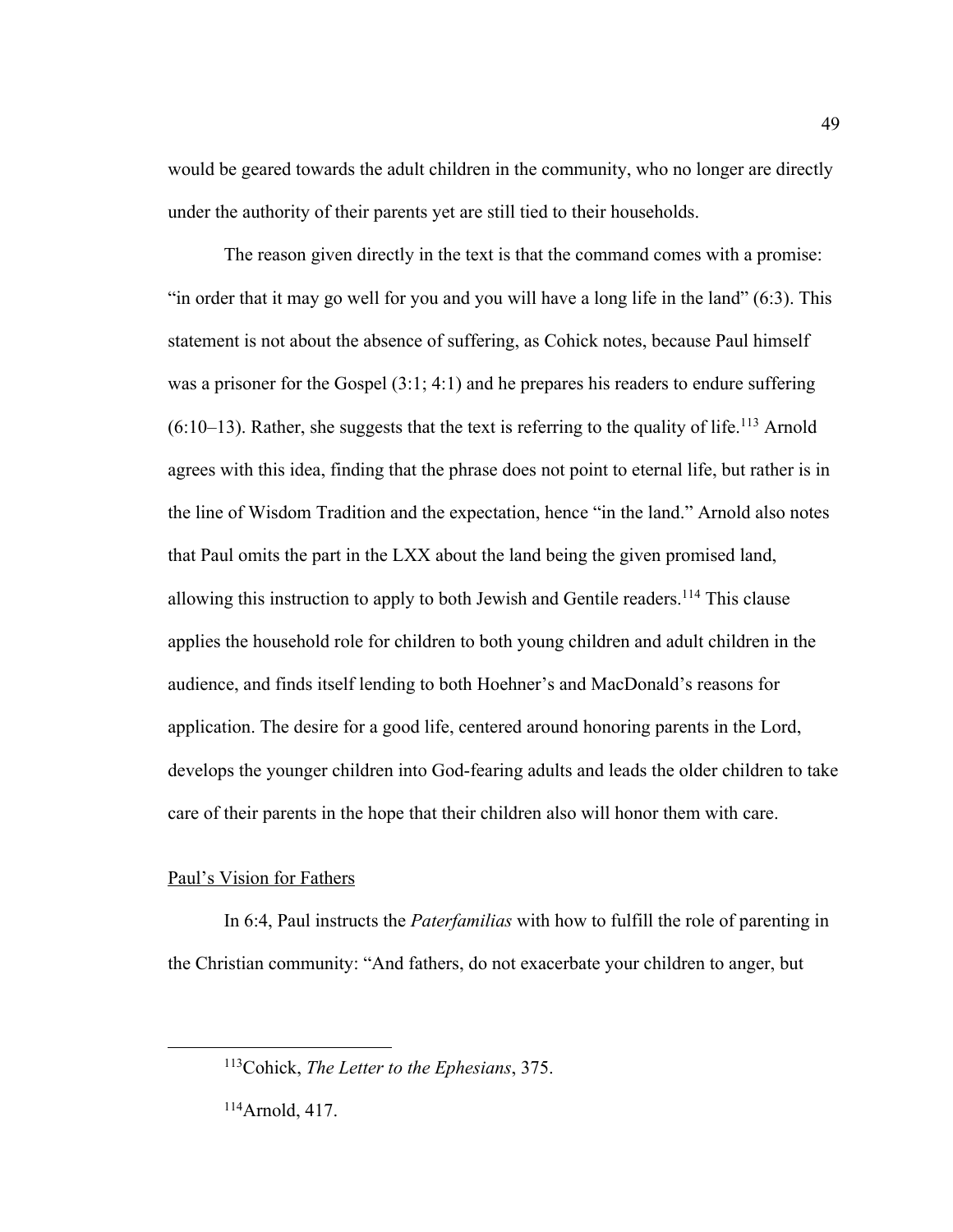nourish them in discipline and in the instructions of the Lord." Gombis recognizes that Paul switches his vocabulary from "parents" (τοῖς γονεῦσιν) in 6:1 to "fathers" (οἱ πατέρες) in 6:4, showing that he is addressing the authority that the father has been given in the house.115 Lincoln also holds this view, considering that the mother had no true legal power over her children compared to the *Paterfamilias*. <sup>116</sup> A similar observation is brought up by Keown, who highlights that it is the same children (τέκνα) in 6:1 who are the object of the father's actions here, and not exclusively sons (υἱοὺς). This observation would suggest that the father is personally responsible for the development of all his children, regardless of their gender. This is a blatant contrast to the average Greco-Roman father who only found himself being responsible for his sons from ages seven to sixteen.<sup>117</sup>

50

Unlike the advice found earlier in Seneca's *Moral Epistles*, which involves father's being instructed to develop their children by pragmatic use of terror, Paul has something else in mind for the Ephesian fathers. They are told not to provoke their children to anger. Sear suggests that the reason for this prohibition is that instilling anger in them would promote a lifestyle that is counter to Christ's lordship, as earlier stated in

 $117$ Keown, 56.

<sup>115</sup>Gombis, "A Radically New Humanity," 328. Also note that both mothers and fathers were addressed in Paul's LXX quotation in 6:2. If mothers were the focus of 6:4, then he would have used either of the above inclusive ways.

 $116$ Lincoln, 399.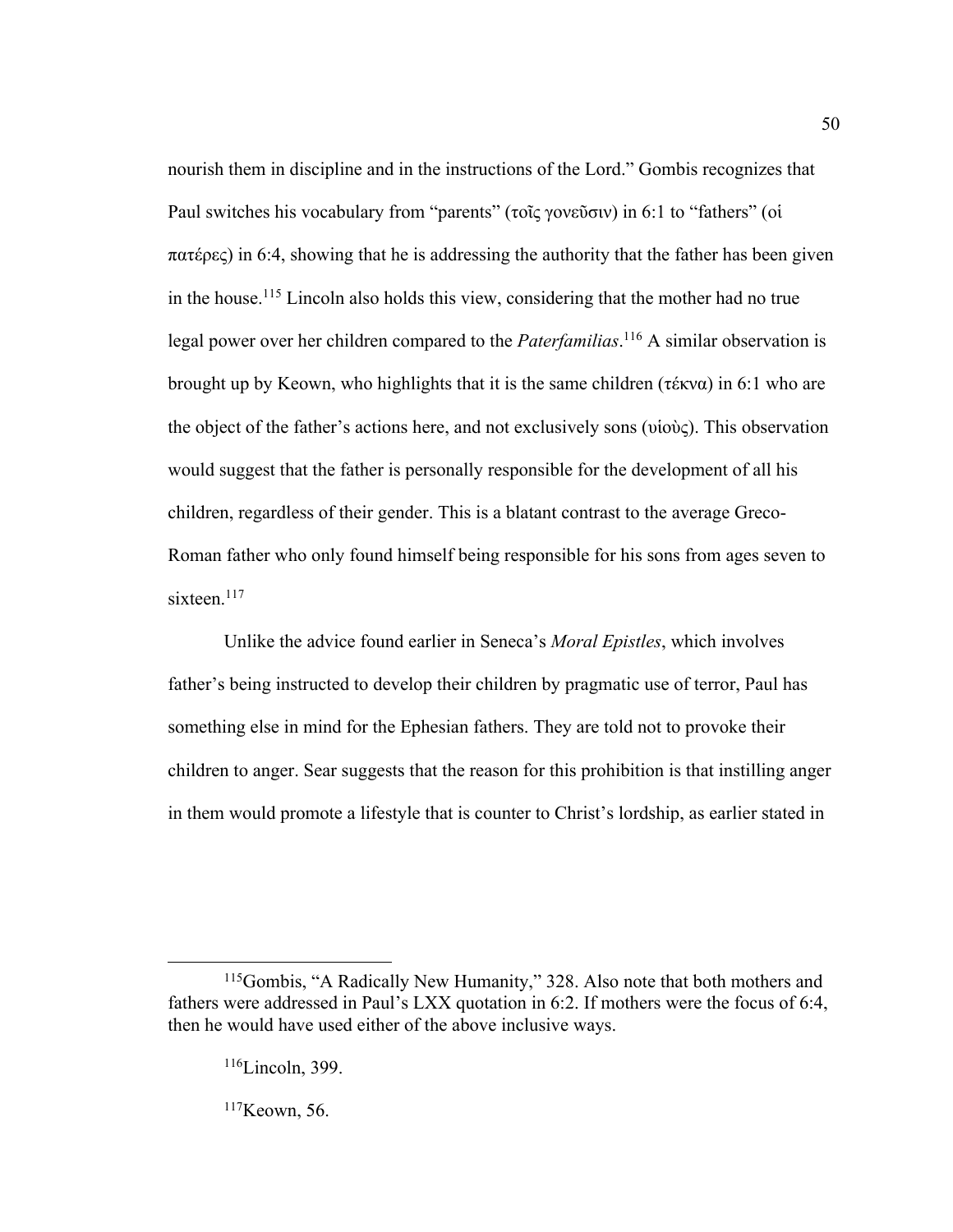the epistle  $(4:26; 31)$ .<sup>118</sup> If Paul is warning the Ephesians to put away their bitterness and not to sin in anger, then the father should avoid any encouragement of such things.

The text shows that the fathers' role is to develop and teach their children. The only place where the Greek ἐκτρέφω, "nourish," is found in the New Testament is Ephesians 5:29, where Paul explains that the husband is to take care of his wife as he does his own body. According to Danker, the verb implies the upbringing and nurturing of the cherished object to which it is directed, $119$  that being the children of the *Paterfamilias* in 6:4. He is to nourish them "in discipline and the instructions of the Lord." MacDonald argues that the phrase ἐν παιδείᾳ, "in discipline," does not merely include a small child's upbringing in strictness, but also points to the "formation of an adult" in older children. This formation is found in the ways that the children's discipline is united with "instructions of the Lord" (νουθεσία κυρίου).<sup>120</sup> The father is called not only to cultivate his children's development, but to make sure that they are being formed around Christ's teachings. Jewish fathers would know that part of the Shema, as Sear notes, which involved children having their parents recite the Law to them, and the incorporation of the Law into the regularities of life (Deut  $6:4-9$ ).<sup>121</sup> In teaching his children discipline and the teachings of the Lord, the father is equipping them to be obedient children of God.

<sup>118</sup>Sear, 62.

<sup>119</sup> Danker, "ἐκτρέφω," 311.

<sup>120</sup>MacDonald, "Reading the New Testament Household Codes," 384. 121Sear, 52.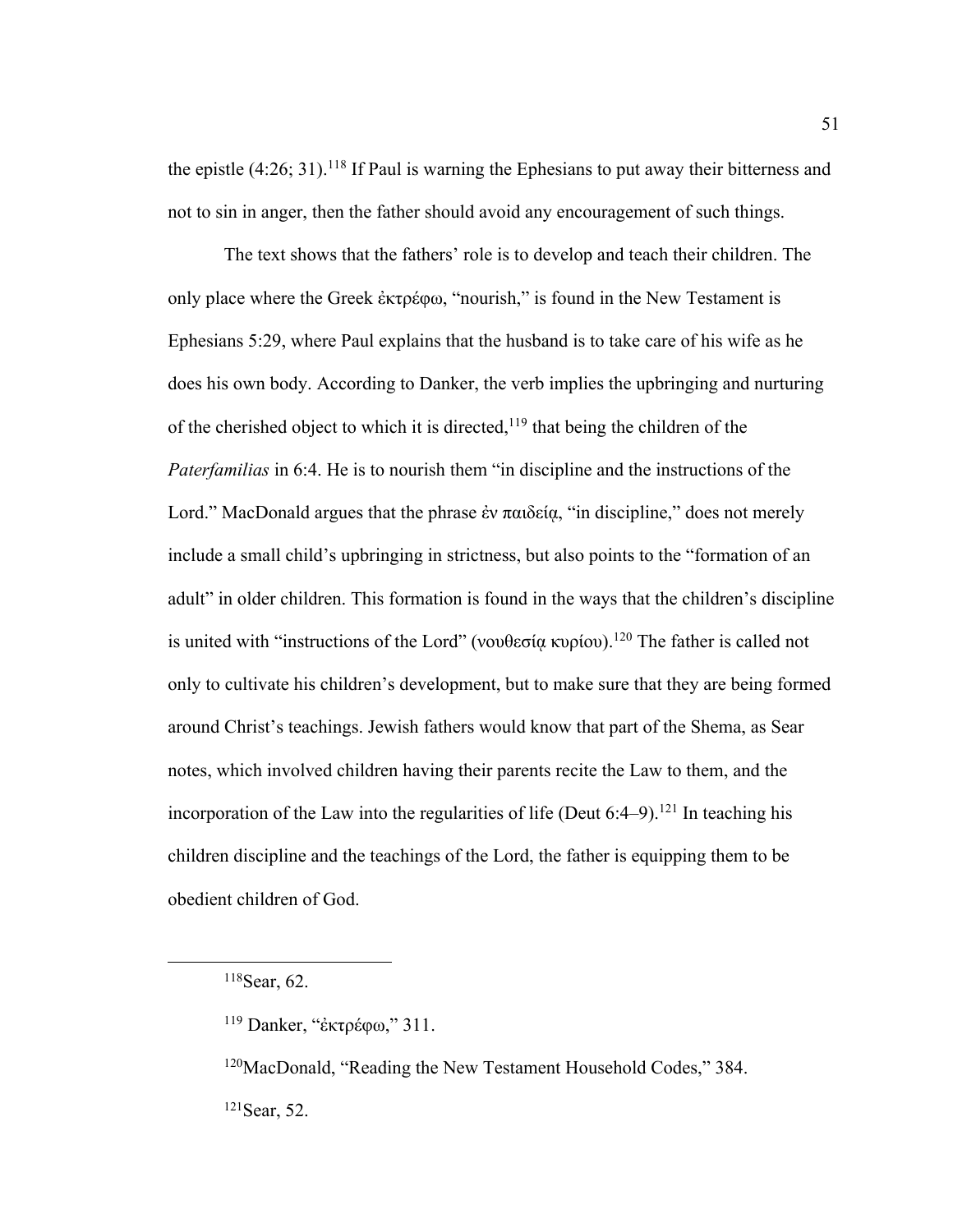#### Parenting Revisited

Much like the relationship between husbands and wives, the principle of mutual self-giving love can be found here in the instructions to fathers and children. Although not explicitly stated in this pericope, Hoehner finds that the best model for children, according to Paul, is a set of parents who are obedient the Lord (Rom 1:5; 6:17; 15:18; 2 Cor 10:5; Phil 2:12; 2 Thess 1:8; 3:14).<sup>122</sup> The father is to teach his children the ways of Christ, passing down the Christian faith from one generation to the next, and the father is to do so without provoking anger in them so as to not create a false depiction of the Father. The image is of a father who is rooted in the Gospel and is discipling his children to be likewise, which can happen only when the father himself is obedient to God. The future hope is that the children will turn around and listen to their parents, as well as honor them by taking care of them in their old age.

### Masters and Slaves (6:5–9)

### Greco-Roman Slavery

The institution of slavery was widespread in Paul's day and, therefore, was included as one of the key elements of the Greco-Roman household. According to John E. Stambaugh and David L. Balch, there were more slaves in the Roman Empire than in any previous recorded era.<sup>123</sup> Slaves comprised a noticeable demographic in Roman

<sup>122</sup>Hoehner, 786.

<sup>123</sup>John E. Stambaugh and David L. Balch, *The New Testament in its Social Environment* (Philadelphia: Westminster Press, 1986), 124.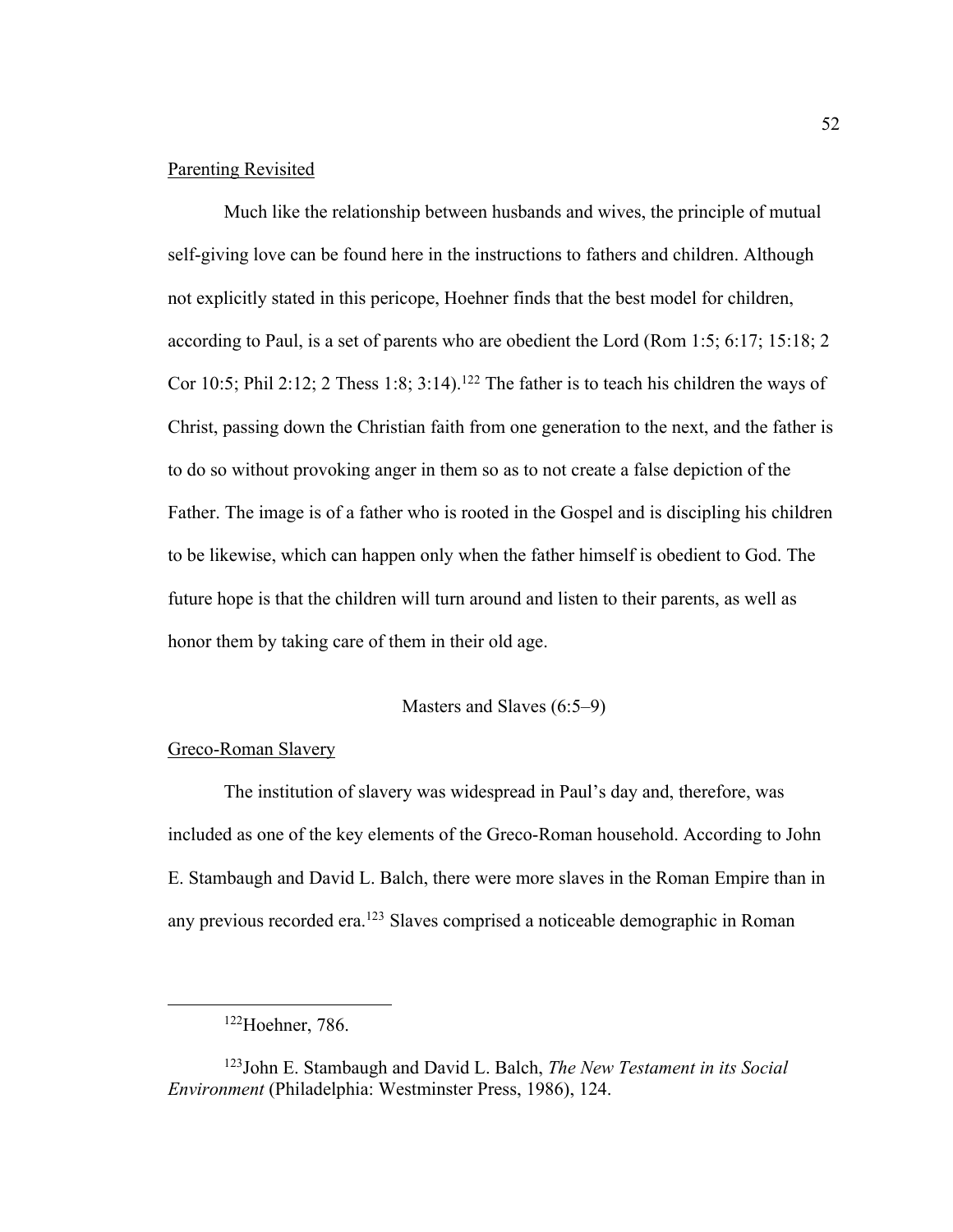society. Cohick reports that in the first century CE, slaves made up ten percent of the population in the entire empire, with a jump to thirty percent of the population in the city of Rome itself.124 According to McKnight, there were around 250,000 slaves reported living in Rome around the first century.125

How were Greco-Roman slaves perceived and treated within the *oikos*? On one hand, Stambaugh and Balch state that there were few, if any, signs of political tension in Rome between slaves and their masters.<sup>126</sup> On the other hand, J. Albert Harris warns against this logic, as the primary evidence of Greco-Roman slavery is hard to come by, and the majority of what has been uncovered is written from the view of the master, giving the slave little to no voice.<sup>127</sup> This scarcity of source material presents a challenge in understanding the context of slavery in Ephesians.

Among the source materials available, two factors stand out for forming a context. In his *Politics*, Aristotle defines the humanity of a slave merely as a "living tool." From the philosopher's perspective, some people were designed to be enslaved and others to enslave.128 However, Seneca the Younger found that slaves and free people comprised

126Stambaugh and Balch, 124.

128Aristotle, 1252a–1256b.

<sup>124</sup>Cohick, *The Letter to the Ephesians*, 391.

<sup>125</sup>Scot McKnight, *The Letter to* Philemon, New International Commentary of the New Testament (Grand Rapids, MI: Eerdmans, 2017), 14.

<sup>127</sup>J. Albert Harris, "Paul and Slavery," in *Paul in the Greco-Roman World: A Handbook*, ed. J. Paul Sampley (Harrisburg, PA: Trinity Press, 2003), 575.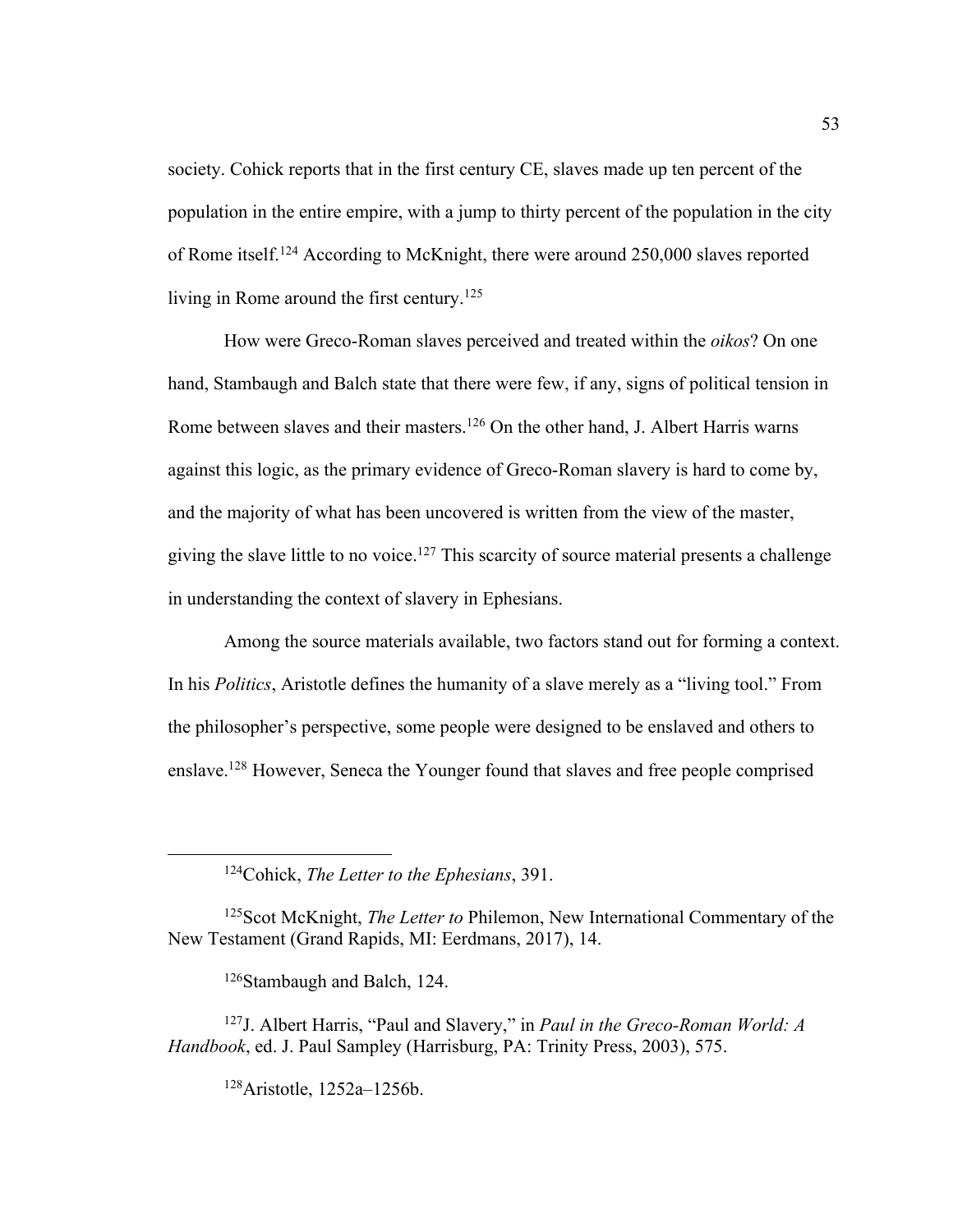the same humanity. The only difference between the two classes is that slaves were unlucky, either by birth or circumstances.<sup>129</sup> The humanity of a slave would still be perceived, but without legal rights or status in society, and thus slaves were totally dependent upon their master for life and liberty.

Roman slaves could attain their "freedom" from their masters. McKnight lists that there were three different types of freedom that could be attained. The first, and least common, type of freedom granted the former slave full citizenship. Second, a slave could be freed, but due to past actions, would not be granted citizenship, and thus were unable to inherit or to establish a will. These types of freedmen could, however, work their way into citizenship. The final type of "freedom" was for slaves who could never truly be citizens.130 Even upon attaining their freedom, most slaves still worked for their former masters, and these freedmen continued to carry the stigma of slavery with them.<sup>131</sup>

# Slaves Who Obey

Once again, the reader finds that those under the authority of the *Paterfamilias*, the slaves, are addressed first. Paul commends slaves to obey their human masters "with fear and trembling," but also with "sincerity of heart" as they obey Christ (6:5). Thielman notes that by describing the master as human or, as Paul says, "fleshly," σάρκα κυρίοις,

<sup>129</sup>Seneca, "Master and Slave," in *Epistles 1–65*, trans. Richard M. Gummere, Loeb Classical Library (Cambridge, MA: Harvard University Press, 1917), 301.

<sup>130</sup>McKnight, *The Letter to Philemon*, 14.

<sup>131</sup>McKnight, *The Letter to Philemon*, 14.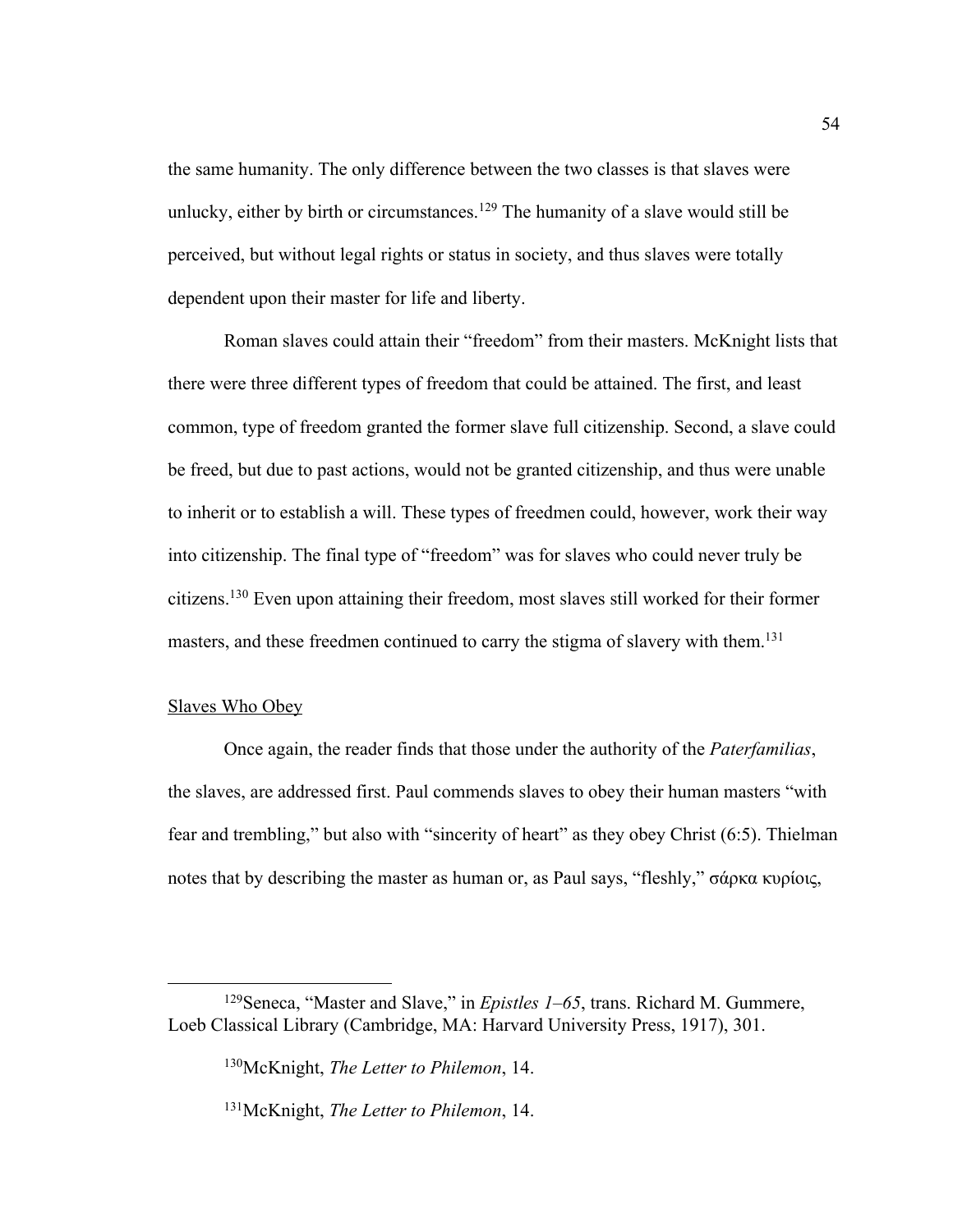Paul implies that there is a better master who is worthy of obedience.<sup>132</sup> In the next verse, Paul calls them "slaves of Christ" (δοῦλοι Χριστοῦ), who are called to do the will of God from their souls (6:6). Lincoln suggests that those who are already slaves are being invited to be slaves to Jesus, and that in serving their human masters, they are serving their true Lord.<sup>133</sup> In creating a contrast between the human master and Christ, Keener explains that Paul "relativizes the real authority of the master" by pointing to Jesus as the direct authority.<sup>134</sup>

What the reader finds in the *Haustafel* is that Paul reevaluates the role of slaves and why they are to be obedient. According to Gombis, the motivation for obeying one's master is no longer to be out of fear or survival, nor is it merely to help contribute to an ordered society. The motivation for obeying is to be found from a desire "to cultivate an eschatological focus" that is centered around Christ, seeking the reward from the true Lord.<sup>135</sup> Trull continues this point, finding that obedience is based in the slaves' "sincerity of heart," with their hope set on God's ultimate justice.<sup>136</sup> The service of the slave in the house is no longer one of utilitarian purpose—the service of a "human tool"—but is one that is pointed to Christ and the building of His kingdom.

134Keener, 205.

<sup>135</sup>Gombis, "A Radically New Humanity," 329.

136Trull, 93.

<sup>132</sup>Thielman, 405.

<sup>133</sup>Lincoln, 420.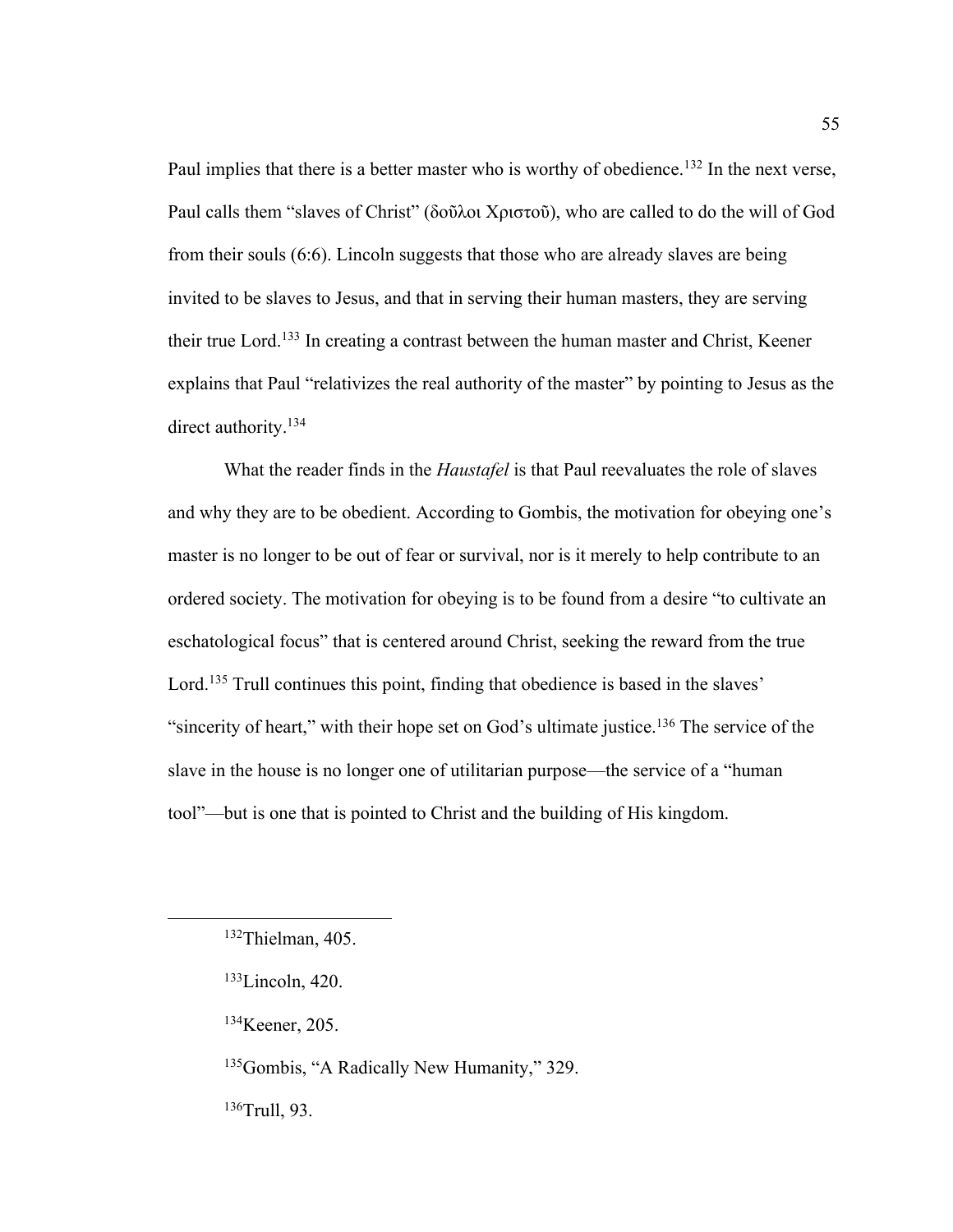## God is the Master in His House

Turning to the slave owners in the community, Paul tells them to "do the same" to those under their service (6:9). Keener suggests that the Greek phrase, τὰ αὐτὰ ποιεῖτε πρὸς αὐτούς, should be a literal reading of "do the same things to them," pointing to mutual submission.<sup>137</sup> While Keener is not wrong in asserting the theme of self-giving love, this translation undermines the role of the authority that masters have over slaves. Hoehner proposes that the phrase is directed at a "general idea" of integrity that is pointed to Jesus. As the slave serves his or her true master, Christ, so too is the earthly master to serve Him.<sup>138</sup> However, if the Household Code has revealed anything, this general idea implies that the human master is called to sacrifice his authority for the sake of the slave; this action mirrors Christ who forsook His authority to serve humanity.

This principle is furthered in the second part of Paul's instruction for slave owners, saying that they are to "cease from threatening them" (6:9). For Paul, the just treatment of the oppressed would be an ethical and personal position. Cohick points out that, being a Jew, the apostle was well aware of Israel's history of slavery and oppression under Egypt, and how God instructed His people not to mirror such behavior (Deut 15:15; 24:17–22).139 According to Keener, the wisdom tradition of Ben Sirach continues this view of slavery, saying that masters are to love slaves, even granting them freedom

<sup>137</sup>Keener, 206.

<sup>138</sup>Hoehner, 813.

<sup>139</sup>Cohick, *The Letter to the Ephesians*, 389.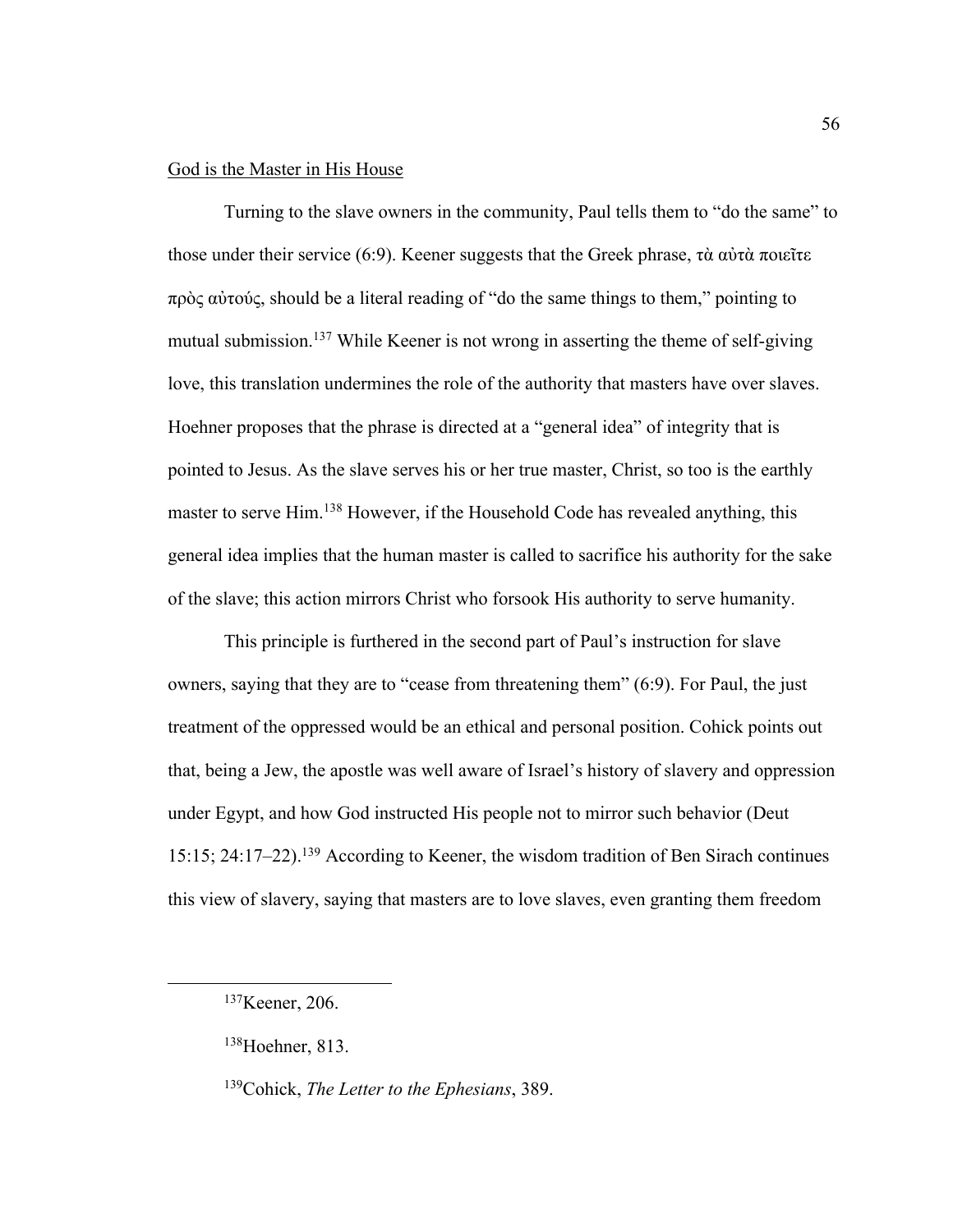(Sir 7:20–21) and treating them with kindness (Sir 10:25; 33:30–31). Slaves are called to be treated like family by their masters.

## Slavery Revisited

Instructing a slave to obey his or her earthly master is not a groundbreaking claim. However, Witherington III finds that this position is no longer the status quo for the households under Christ's authority. The will of the master is still the command, but Paul finds that "the will that must be done, even by the slave is the will of God."140 In this final section of the Household Code, Keener claims that the apostle presents slaves and masters equally in God's eyes, and subtly discards the notion that institutional slavery was part of the Lord's design for humanity.<sup>141</sup> While Paul may not have had the cultural authority—which unknowingly he has today—to attempt to abolish the institution of slavery and the stigma carried by its victims, his Household Code humanizes slaves within the Christian home as a window into the larger cultural reality that is the Lord Jesus' kingdom.

# Conclusion: Family Under Christ's Authority

Paul's intention in writing to the Ephesians is to unfold the administration of God's grace (3:2), so that "through the church the wisdom of God . . . might now be made known to the rulers and authorities in the heavenly places" (3:10). Paul continues

<sup>140</sup>Witherington III, *The Letters to Philemon, the Colossians, and the Ephesians*, 341.

<sup>141</sup>Keener, 205.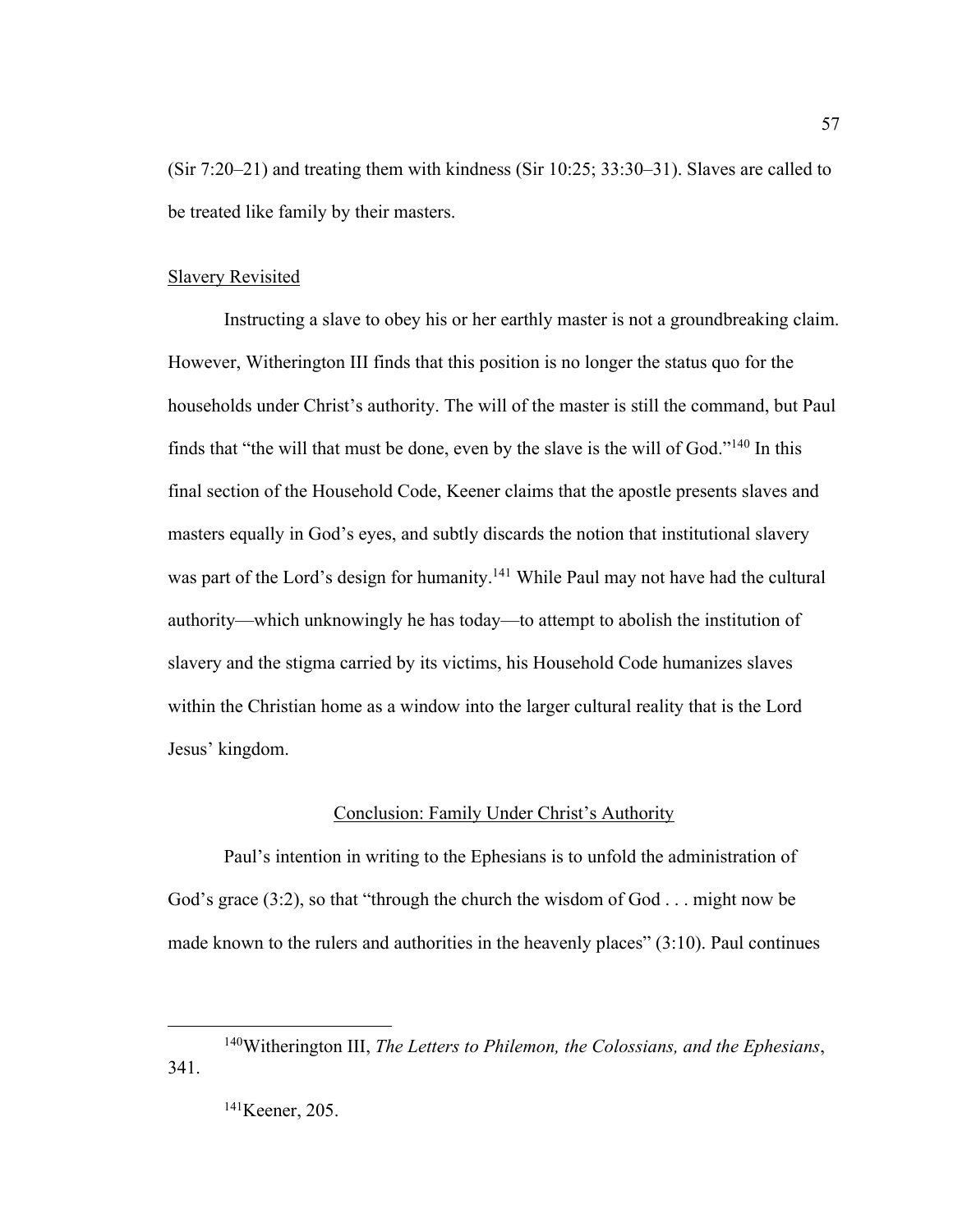by saying that he prays for his readers that the Spirit would empower them, and that Christ would dwell in and be made known in them (3:14–19). Paul is writing these words to those with whom he spent many years during his missionary journeys, strategically equipping churches in a highly populated and trafficked area where those congregations could potentially multiply in order that the Church might grow throughout the region. This growth is to be done for the equipping of "the saints for the work of ministry" by those who are called to lead until everyone comes to "the unity of faith and of knowledge of the Son of God" (4:11–13), thus continuing the work of subjecting all things in Christ  $(1:10)$ .

Throughout the rest of Ephesians, Paul lists how the churches are to live in order to serve this meta-purpose. The central idea is that those in Christ no longer live as Gentiles (4:17), but rather are called to be "imitators of God" and are to live in the example of Jesus (5:1–2). This new lifestyle is seen clearest within the home. As Wright says, the point of the *Haustafel* is not simply to blend in with the social order of the day, but to redefine one's identity in Jesus. This is much deeper than living moral lives. The meaning behind the Household Codes is that, in Paul's vision, home life becomes the "vital context" where "following and imitating the Messiah" are sustainable for the people of God.142 The churches' pursuit to have the ways of Jesus known by and practiced within the larger outside world is done by having these ideals become the cultural center of individual Christian households.

<sup>142</sup>N. T. Wright, *Paul and the Faithfulness of God: Parts 3 and 4*, Christian Origins and the Question of God, vol. 4 (Minneapolis: Fortress Press, 2013), 1108.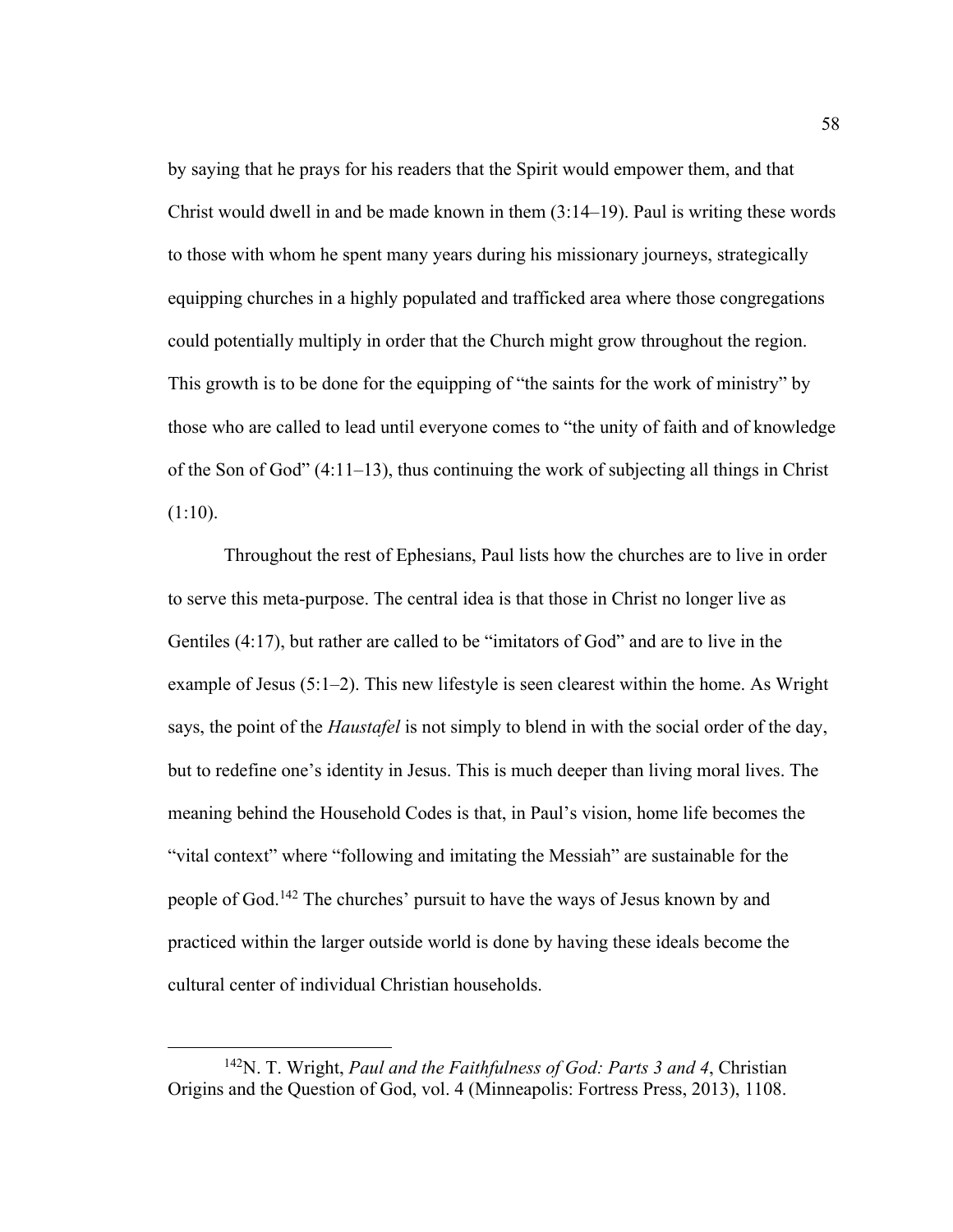In contrast to the philosophies around the apostle, "Paul's political vision is radical in that all members of God's new people enjoy dignity and honor as humans."143 In lieu of Christ's Gospel, God is reshaping humanity anew and, through Paul's vision, is calling that renewed humanity to live out their calling. As Mutter notes, the Household Code found in Ephesians is part of a larger point that is targeted at the community's life "in Christ" (4:1–6:20), with individual households functioning as a "subset to community."144 How then does the Household Code that is found in Ephesians play into the larger narrative, not only of the epistle, but of Paul's missional and ecclesial framework? A few concluding principles will be proposed.

# The *Paterfamilias* Lovingly Gives Over His Authority

The *Paterfamilias* of the household is called to subject himself to the self-giving love of Christ. Being an imitator of Christ means laying down the authority of the *Paterfamilias* to serve his wife, his children, and the slaves in his house, in the same way that Jesus—to whom all authority is given—served humanity and His disciples. The set of roles instructed to the *Paterfamilias* are the most remarkable sections of the Household Code, as they are unexpected in light of the cultural norms. The husband has the legal right to lord over his wife—who has little to no legal rights on her own—yet he is called to serve her by cultivating an environment for her to mature in her identity in Christ. The husband has every right to be passive regarding his children, or he can forcibly bend them

144Mutter, 12.

<sup>143</sup>Gombis, *The Drama of Ephesians*, 176.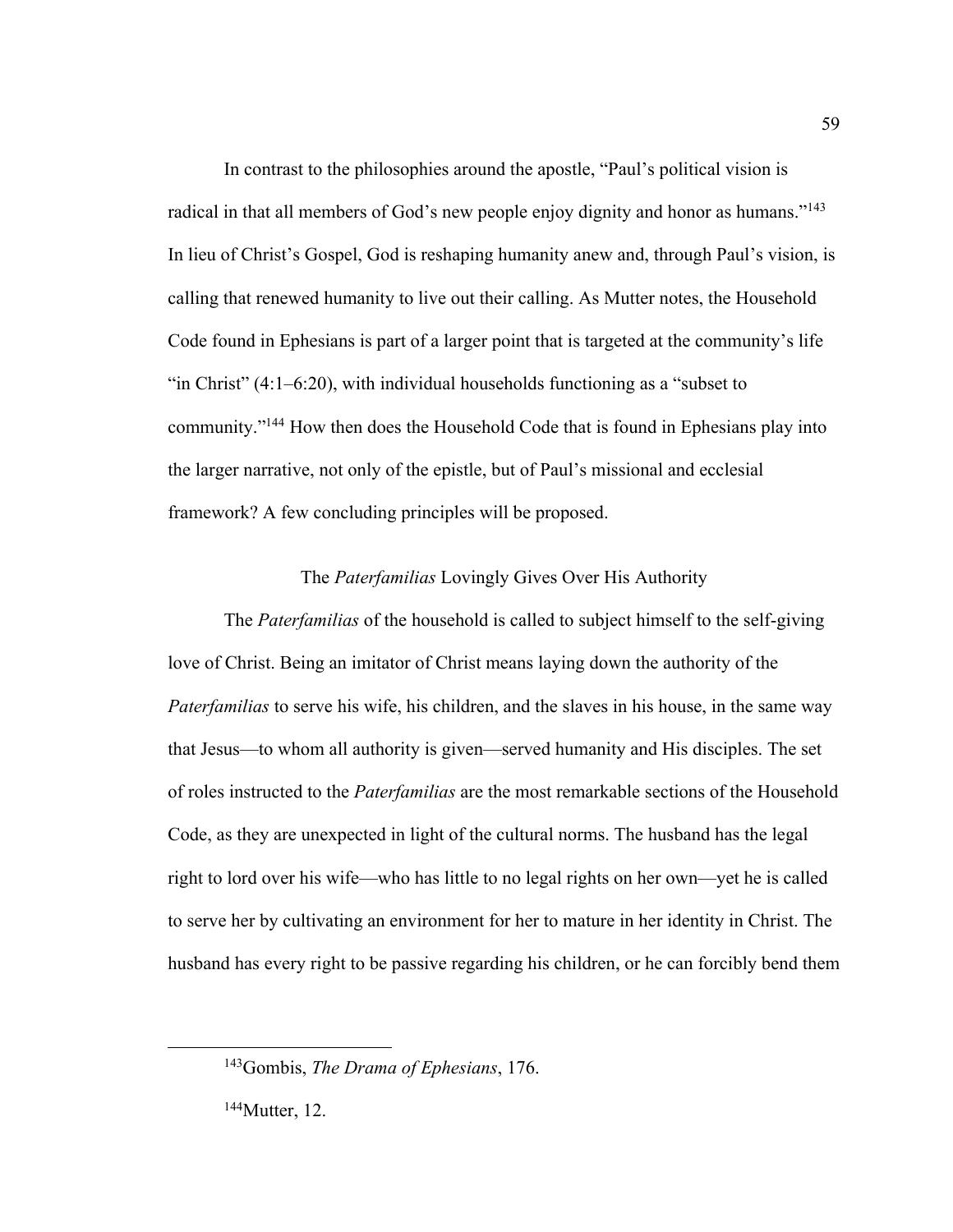to his will; however, he is called to disciple them by instructing them in the Lord and by being patient in his discipline. Being the owner of the slave, the master could extract abuse where he deems fit; nevertheless, he is told to withhold threats and to treat those under his authority with dignity. Once again pointing back to Yoder's role of identity, while the *Paterfamilias* is placed in the role of authority in the house, that authority is to be wielded in a way that elevates the equality of human value in those under his authority. Thus, the *Paterfamilias* should elevate the identity of Christ in the members of the home.

# A Culture of Reciprocity

The Christocentric and self-giving love shown by the *Paterfamilias* ideally should then be reflected by those with less, or completely without, authority. The household roles of wives, children, and slaves already were solidified by cultural expectations. However, instead of these roles pragmatically functioning to create an ordered society, they have been repurposed by the Lord to mirror the way that the Church views authority as a whole. Paul neither sought to eradicate the cultural views of his time, nor was it likely that he could, with his limited influence in a power-driven empire. However, in Christ, Paul sought to reshape the understanding of authority in the lives of believers and the need to dignify those without authority. This culture of Christocentric reciprocity should create several outcomes.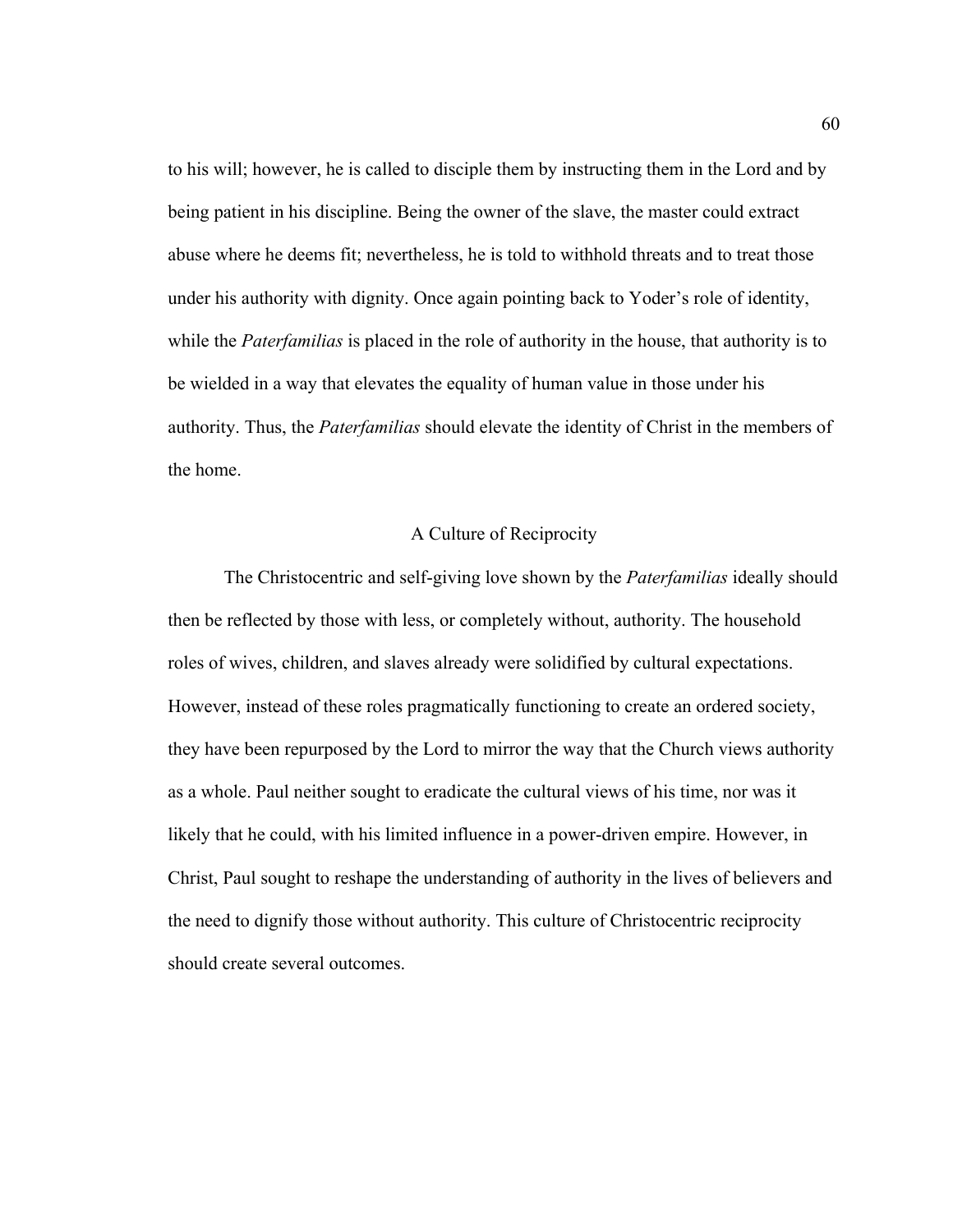The Implications of Household Codes and the Gospel

If the wisdom displayed in Paul's Household Codes are practiced, then every facet of the household should be transformed. Marriages now should reflect the larger narrative of the Gospel. As the husband and wife love each other, they proclaim the selfgiving love that is shown in the relationship between the Lord and His people. Fathers should be found taking on the responsibility of discipling their children in the ways of the Lord. This task is done both implicitly, by openly living out the lifestyle and by loving the children's mother, and explicitly, by passing down the teachings of Jesus. The expansion of the Church, then, is naturally found in passing on the heritage of faith. While slaves may carry the stigma of their status culturally, they are found free in the culture of God's household. These implications of a household culture of mutual submission lead to one final principle to take from the Ephesian Household Code.

#### Households as a Model for Church Community

The combined principles may demonstrate that individual households are to function missionally as small churches within the city, with the Gospel being lived out in the most public and most private places. This chapter has demonstrated how Paul instructs households in his letter to the Ephesians. Authority is to be utilized for the betterment of those under it. The mature are to instruct the immature in wisdom and in the scriptures. A culture is to be maintained where everyone is known and knows the Lord. The structure of life presented in the Household Code is one in which all are unified in the call to live under the Lord Jesus' authority and to grow in their understanding of the Gospel.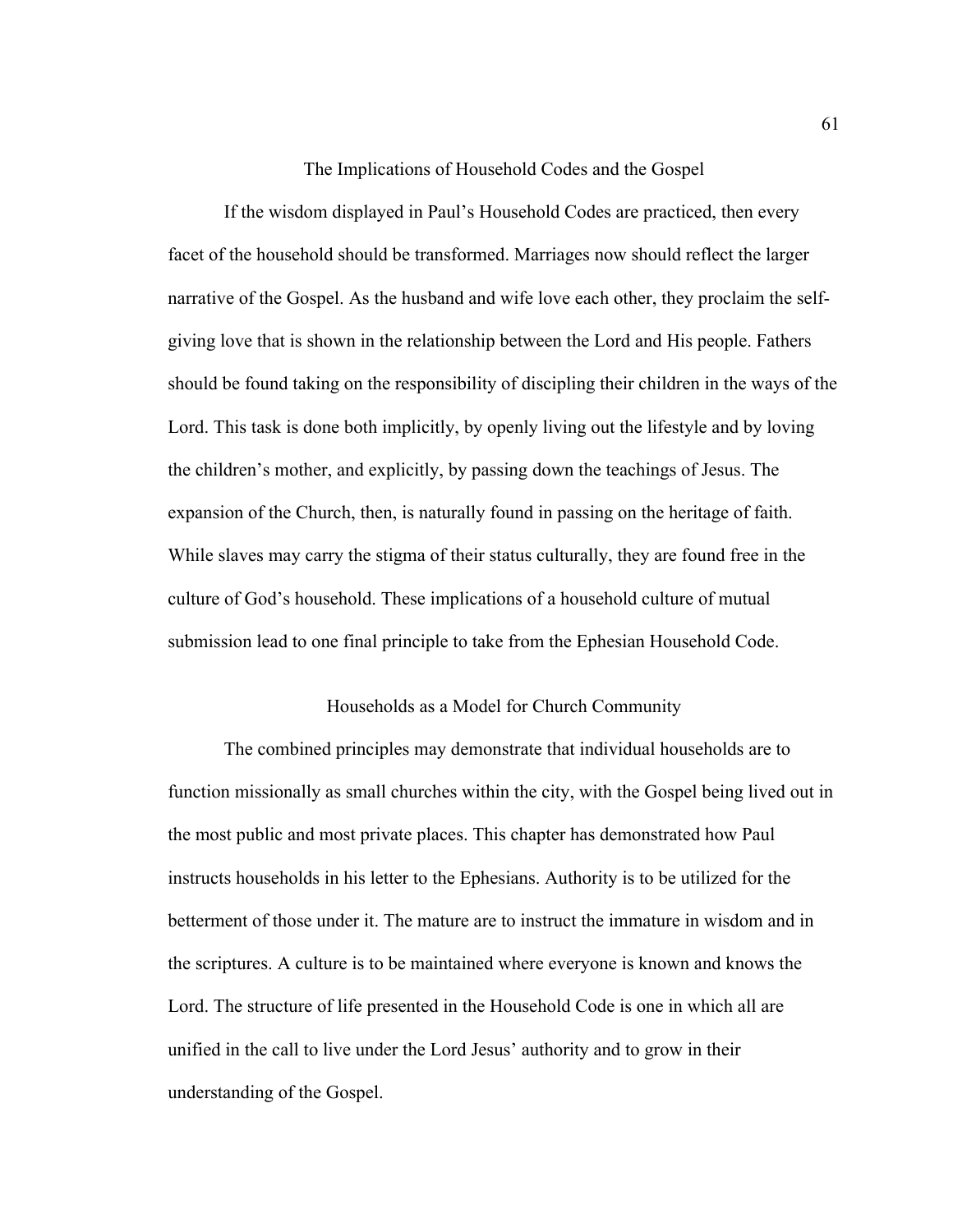Perhaps Paul saw this structure to be a starting point for expanding the Church. As stated in Chapter 1, unity is one of the key themes in the Pauline corpus. The heart behind Ephesians 5:21–6:9 is that families might find themselves unified with each other and with the Lord. As individual households live out these instructions, they could naturally form small church communities of families. This strategy falls in line with Paul's message to the Ephesians and his overall missional vision to plant and establish churches throughout the world.

## Families and Church Community?

This chapter has observed Paul's vision for households to be encompassed by a culture of self-giving love. This culture is one that mirrors the relationship between Christ and His Church, where authority is used to lift up rather than abuse those under it. In a way, the economy of the home becomes similar to that of a small community of Christians. Yet, how exactly does understanding the meaning of the Pauline Household Code inform one's understanding of the structure of church communities and the global Church? The next chapter will answer this question by examining one of Paul's epistles written to his disciple Timothy in Ephesus in order to parse the role families have in the expansion and establishment of the Church.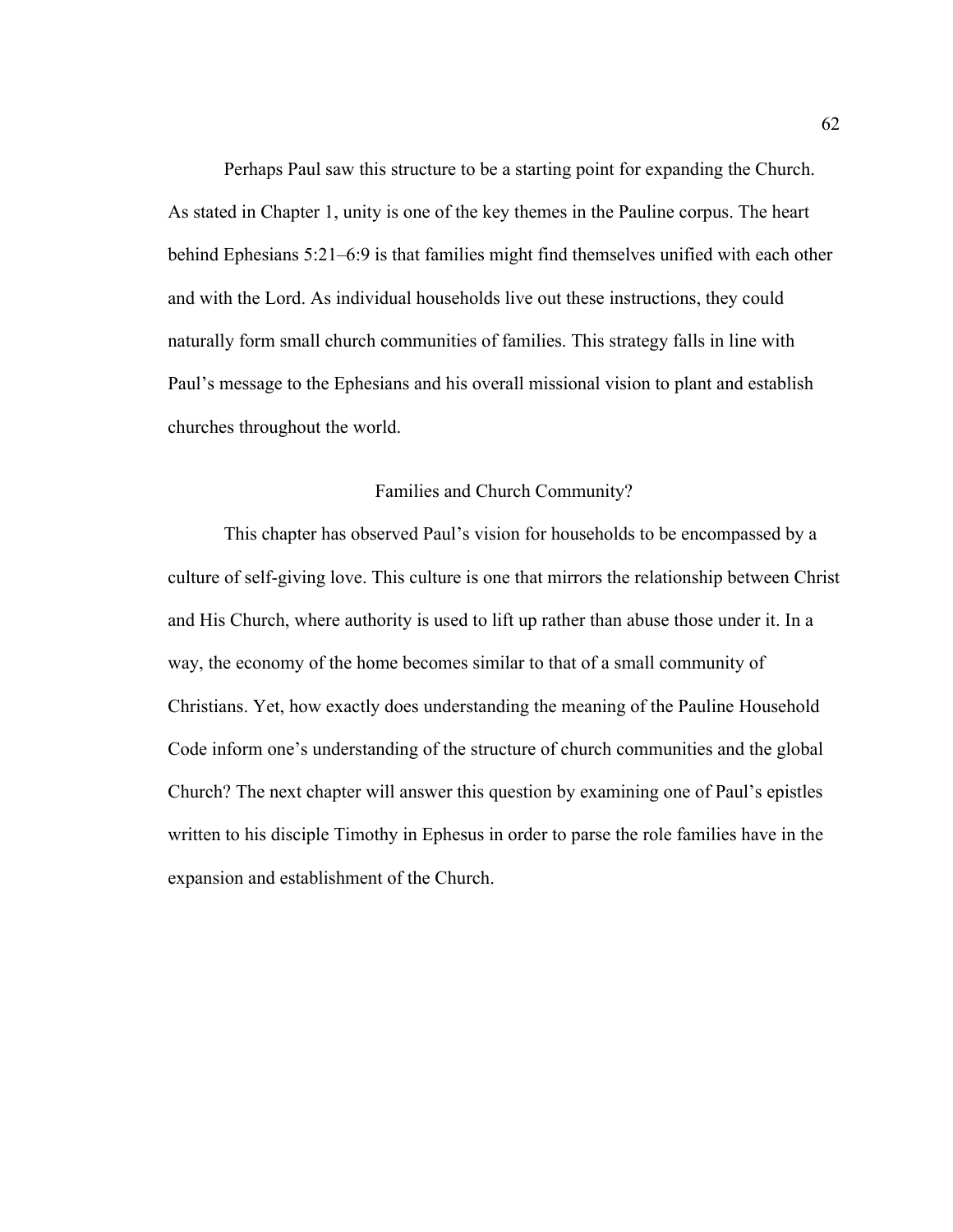# CHAPTER 3

# A FAMILY OF FAMILIES: CREATING A BIBLICAL ECCLESIOLOGY THROUGH HOUSEHOLD ORDER

## Introduction

Chapter 2 exegeted the Household Code found in Ephesians 5:21–6:9, compared it to the household philosophies of Paul's surrounding culture, and derived key principles from the text. It concluded by proposing that Paul desired authority figures of individual households to cultivate a culture of self-giving love that mirrors Jesus and the Gospel. Nevertheless, how does this theology of the family inform Paul's ecclesiology? How do families being centered on the Lordship of Jesus inform how one views Paul's church planting strategy? This chapter's objective is to answer these questions by observing 1 Timothy through the lens of the household. Studying the theology of family found in 1 Timothy will naturally build upon the principles of chapter 2, as the epistle will display Paul's developing concern for the churches in Ephesus.<sup>1</sup>

This chapter will examine Paul's first letter to Timothy, establishing its connection to Ephesus and the continuity of Paul's teachings there. Then the qualifications for leadership in 1 Timothy will be examined, noting the significance for household order as one example. This examination will unfold the image of church communities functioning in the manner of a household. This image then will lead towards

<sup>&</sup>lt;sup>1</sup>The discussion of 1 Timothy's Ephesian audience will be established later.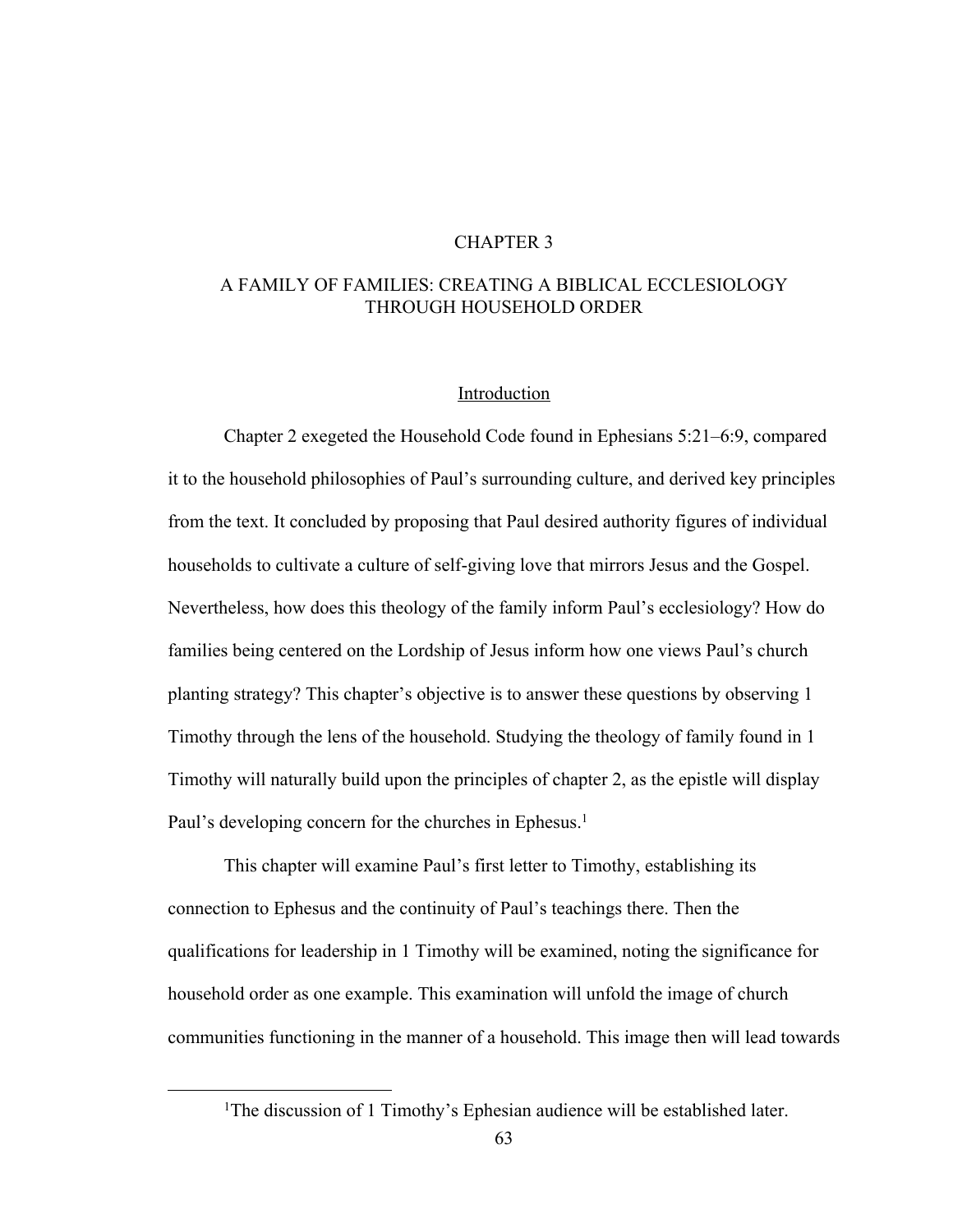reading 1 Timothy as one large Household Code by looking at the terminology of the "household of God" in 3:15. This study will connect the individual household to the local church community, as well as the global Church.

### A Household Code in God's Households: 1 Timothy

First Timothy is the natural place to investigate how families and household order relate to Paul's vision for church communities. The epistle has a robust connection with Ephesians, and it can help extract what Paul was possibly thinking throughout an extended period of time. In examining 1 Timothy, one can potentially gain a firm understanding of the role of the Household Code in Ephesians 5:21–6:9. However, some groundwork must be laid for the epistle in order to engage with it properly.

Authorship and Setting of the Pastoral Epistles

Similar to Ephesians, 1 Timothy has been critically debated regarding its stance as authentically Pauline. These accusations against Pauline authorship are generally presented due to these epistles' vocabulary and theological emphasis, as well as their continuity with the book of Acts. A brief defense now will be given for Paul's authorship of these epistles.

Regarding the Pastorals' unique vocabulary style, Polhill argues that Paul often utilized co-writers and amanuenses to compose his letters. Using different co-writers and secretaries logically would result in a difference in style and vocabulary.<sup>2</sup> Referring back to Chapter 2, Paul was occasionally the mind behind the letter that someone else's hand

<sup>2</sup> Polhill, 400.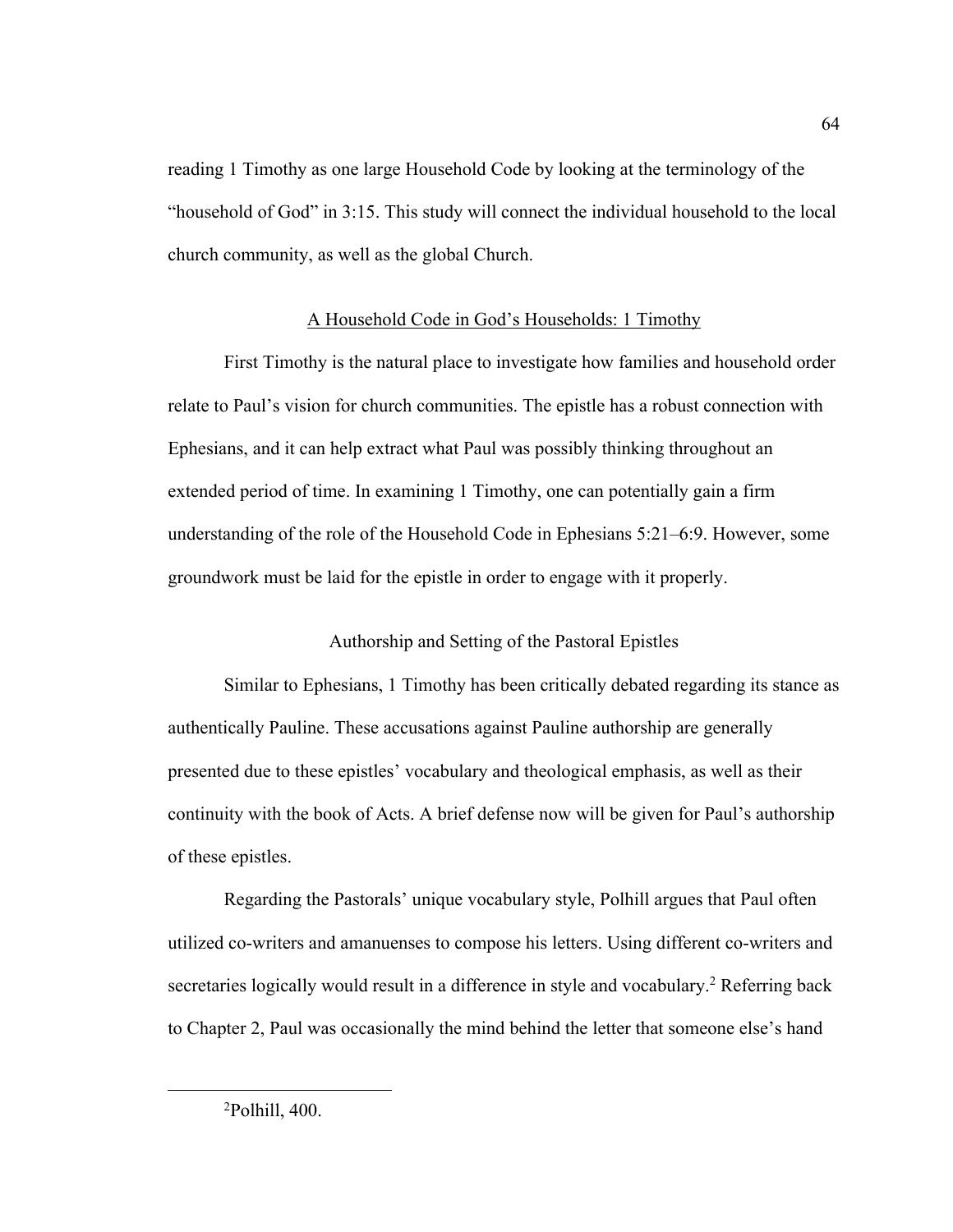wrote.<sup>3</sup> Towner notes that when 1 Timothy is placed next to other "Deutero-Pauline" epistles such as Ephesians—whose authorship was strongly argued for in Chapter 2—the dissimilarities with the rest of the Pauline corpus drop significantly.4 The letters can remain Pauline in thought while being different in style.

One should also not discredit the Pastorals because they do not unescapably align with the chronology found in Acts. Polhill reminds his readers that the book of Acts is open-ended, with Paul in Roman imprisonment. He also states that Acts was not written to be a complete biography of Paul's life, giving room for later Pauline activity upon his release.<sup>5</sup> There is much about Paul's life that is not known before Acts; therefore, it should also be acceptable that there are aspects of his life that are unknown after the account ends. William D. Mounce argues that even though the background of 1 Timothy presents some questions, Pauline authorship still creates a more solid setting than a fabricated authorship developed by later readers.<sup>6</sup>

# Purpose of 1 Timothy

Before examining Paul's understanding of family and church government, it is important first to understand his reason for writing to Timothy. According to Luke Timothy Johnson, Paul is writing to Timothy in response to a crisis that was created by

5 Polhill, 403.

6 Mounce, cxxix.

<sup>&</sup>lt;sup>3</sup>See page 19.

<sup>4</sup> Philip H. Towner, *The Letters to Timothy and Titus*, New International Commentary on the New Testament (Grand Rapids, MI: Eerdmans, 2006), 25.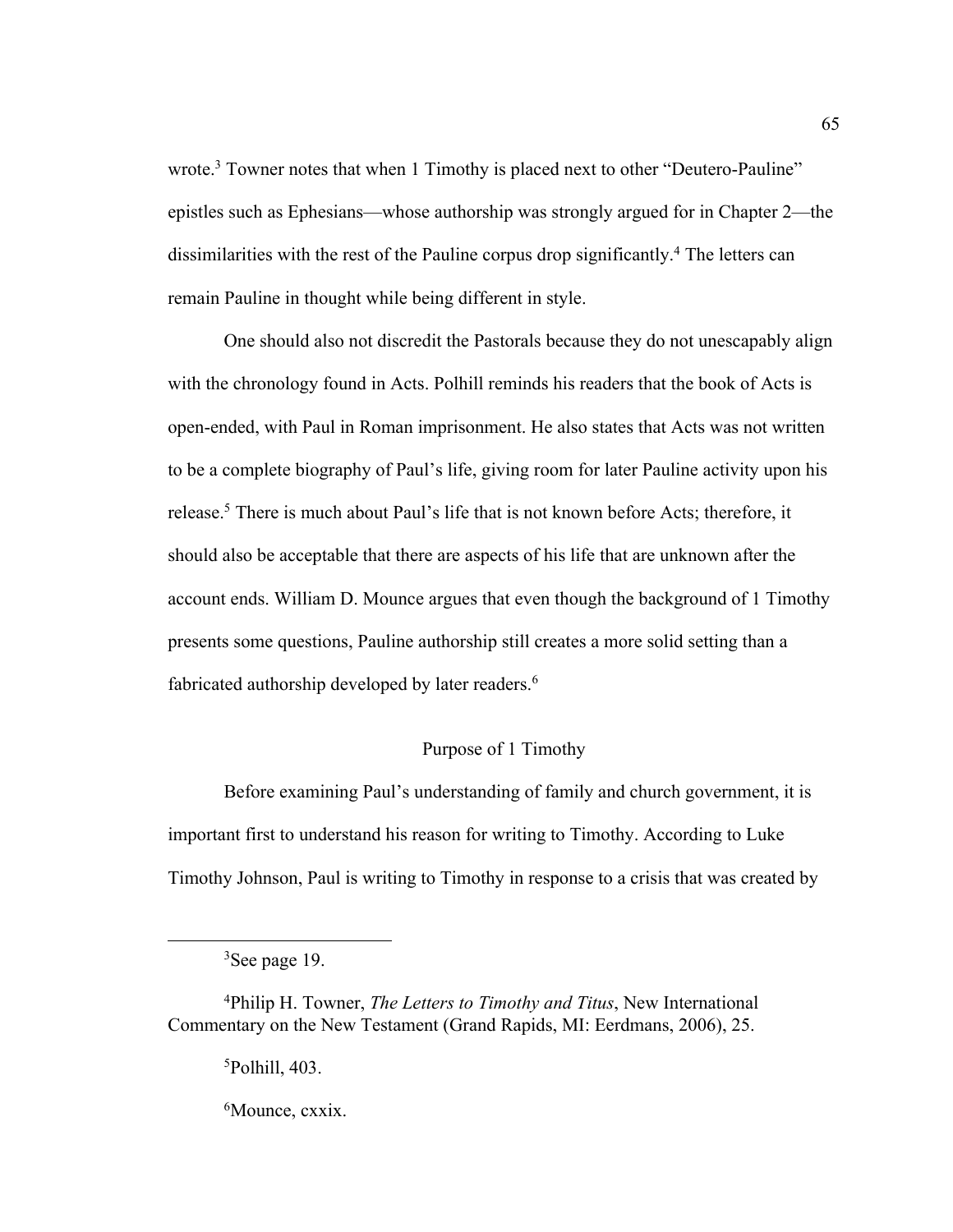weak leadership in local church communities.<sup>7</sup> George W. Knight III further adds that Paul instructs Timothy to correct false teachings in Ephesus (1 Tim 1:3), namely from two heretics called Hymenaeus and Alexander (1 Tim 1:20), and to reclaim orthodoxy through new leadership.<sup>8</sup> From a practical standpoint, 1 Timothy appears to be written as a maintenance guide for churches. However, the reason behind such maintenance is important to address.

There appears to be a theological significance concerning why Paul wants false teachings corrected. According to R. Kent Hughes, the epistle is written to equip Timothy to teach and re-establish "the proper ordering and conduct" or "sound doctrine" in the Ephesian churches.<sup>9</sup> Hughes says that the reason for Timothy to institute sound doctrine is so that "through the church the wisdom of God in its rich variety might now be made known to the rulers and authorities in the heavenly places" (Eph  $3:10$ ).<sup>10</sup> One must remember that Paul is writing to his disciple who is tasked with stabilizing the same geographical group of churches that were addressed in Ephesians. Therefore, the instructions for healthy churches in 1 Timothy to be seen as a sort of follow-up letter. As discussed in Chapter 2, Paul intended the believers in Ephesus to live in a full

 $10$ Hughes, 19.

<sup>7</sup> Luke Timothy Johnson, *The First and Second Letters to Timothy*, Anchor Bible Commentary, vol. 35A (New York: Doubleday, 2001), 148.

<sup>8</sup> George W. Knight III, *The Pastoral Epistles: A Commentary on the Greek Text*, The New International Greek Testament Commentary (Grand Rapids, MI: Eerdmans, 1992), 4–5.

<sup>9</sup> R. Kent Hughes, "1 Timothy," *1 & 2 Timothy and Titus*, Preaching the Word (Wheaton, IL: Crossway, 2012), 17.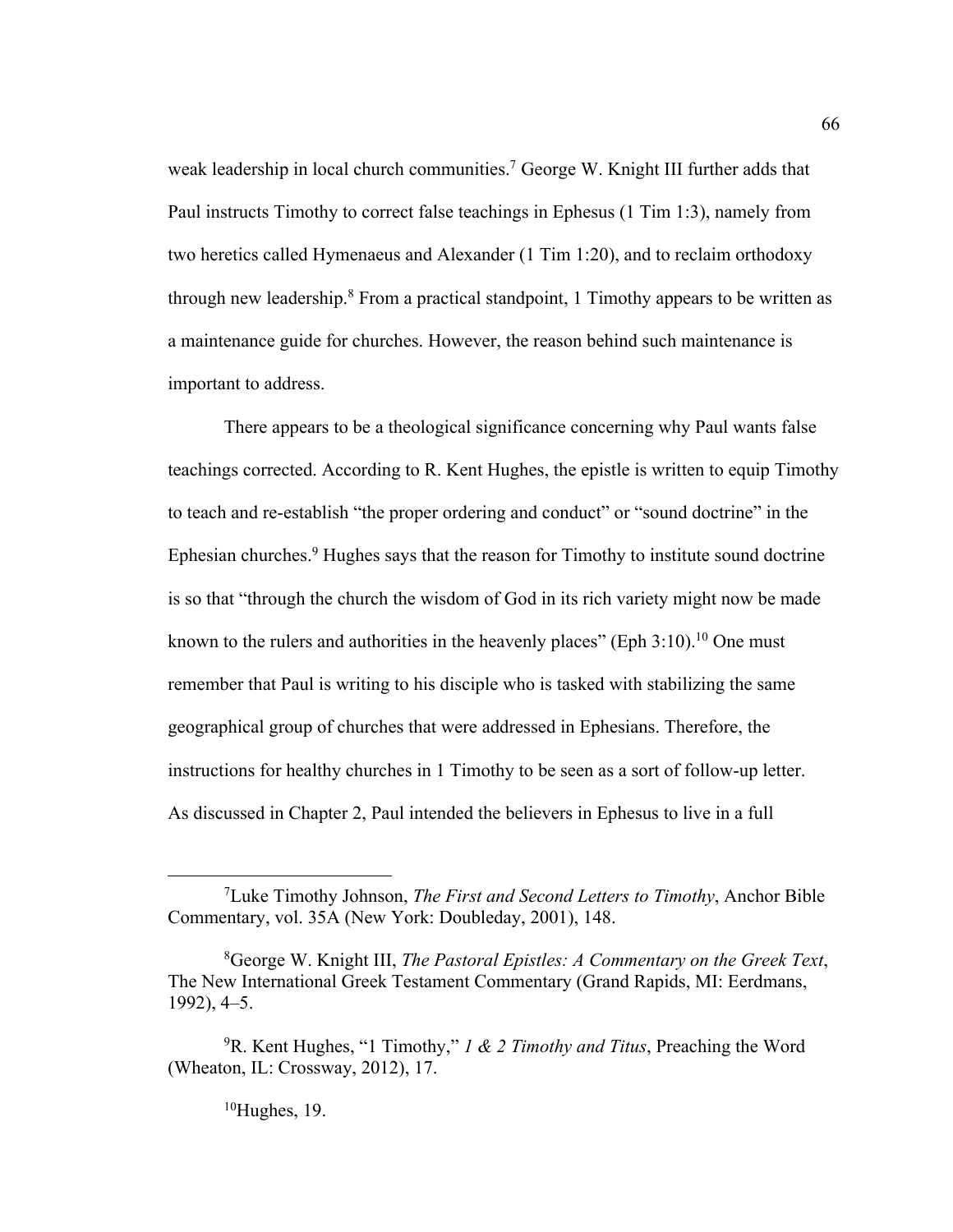understanding of the Gospel so that they might participate in its expansion. The contextual clues of false teachings in 1 Timothy suggest that the local communities are not living up to Paul's intentions and need to be restabilized. Hence, Johnson notes an emphasis on "healthy training"  $(1:10; 6:3)$  and "training in godliness"  $(4:7)$ .<sup>11</sup>

## Household Order as a Qualification for Leadership in 1 Timothy

In line with the overall purpose of the epistle, Paul lists several qualifications for those who want to serve in local church leadership. In re-shaping the standard for leadership, Timothy is instructed to work towards protecting sound doctrine being taught in the Ephesian churches. Among these qualifications, household order is found as playing a key role in finding healthy leadership.

# Qualifications of Bishops

In his letter, Paul lists a specific set of qualifications for those who wish to serve the churches as bishops. In Paul's list of qualifications for bishops in 1 Timothy 3:1–8, two of the fourteen are centered around the candidates' household role (1 Tim 3:2, 4–5). The first qualification is that they be "married only once" (1 Tim 3:2). One could assume that this qualification is met with a prerequisite of marriage. However, Fee rightly argues against such an interpretation, seeing that emphasis of the verse is placed on the "one" wife.<sup>12</sup> J. N. D. Kelly argues that in saying "one wife," Paul refers to men with a strict

 $11$ Johnson, 148.

<sup>12</sup>Gordon D. Fee, *1 and 2 Timothy, Titus*, New International Biblical Commentary (Peabody, MA: Hendrickson, 1988), 80.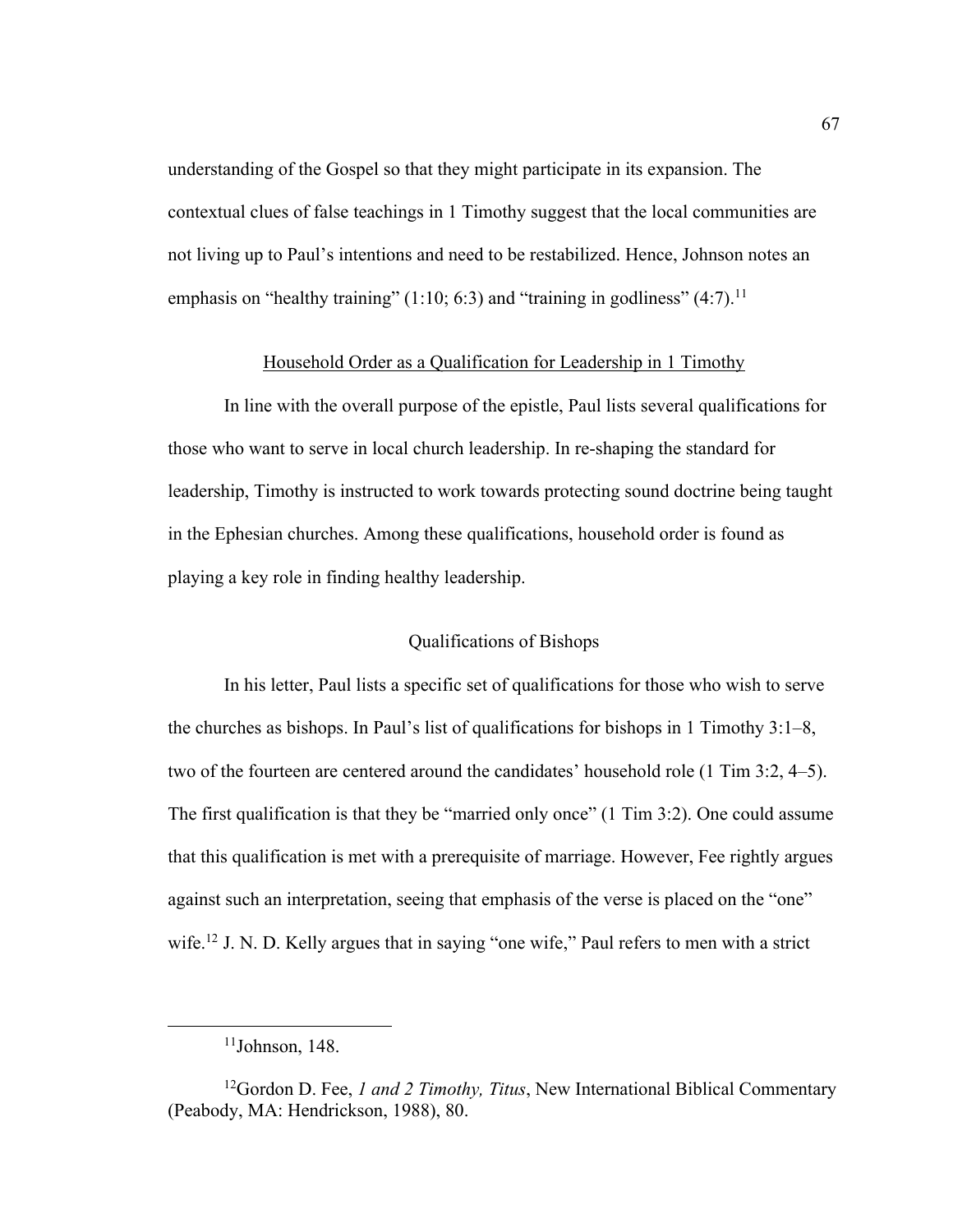sexual ethic and who refrain from re-marriage. This refraining would take place in either situations of divorce or the death of a spouse.<sup>13</sup> While Kelly's point is in line with Jesus' and Paul's teachings on divorce (Matt 5:27–32; 1 Cor 7:12–13), nevertheless, the request for a widower to refrain from remarriage may not have the strongest bearing in light of the later instructions for widows to remarry  $(1 \text{ Tim } 5:3-16)$ .

The qualification says something about a bishop's fidelity. Towner suggests that Paul is referring to faithful men who are monogamous and who safeguard themselves from promiscuity.14 Towner's claim is backed up by Thomas C. Oden, who notes that in the first century, port cities such as Ephesus were known for cultures of infidelity and divorce.15 This qualification can be seen as an application of the Household Code instructions to the *Paterfamilias* in Ephesians 5:25–33, that a bishop should withhold his right to divorce in order to love his wife as himself and to mirror God's steadfast love to her. It appears as though Paul is requiring those in leadership to be men who are faithful to long-term commitments.

A few verses later, Paul says that a candidate for bishop "must manage his own household well, keeping his children submissive and respectful in every way—for if someone does not know how to manage his own household, how can he take care of God's church?" (1 Tim 3:4–5). Johnson posits that the qualification in 3:2 helps establish

<sup>13</sup>J. N. D. Kelly, *The Pastoral Epistles*, Black's New Testament Commentary (Peabody, MA: Hendrickson, 1960), 75–76.

<sup>14</sup>Towner, *The Letters to Timothy and Titus*, 250–251.

<sup>15</sup>Thomas C. Oden, *First and Second Timothy and Titus*, Interpretation (Louisville: Westminster John Knox Press, 1989), 141.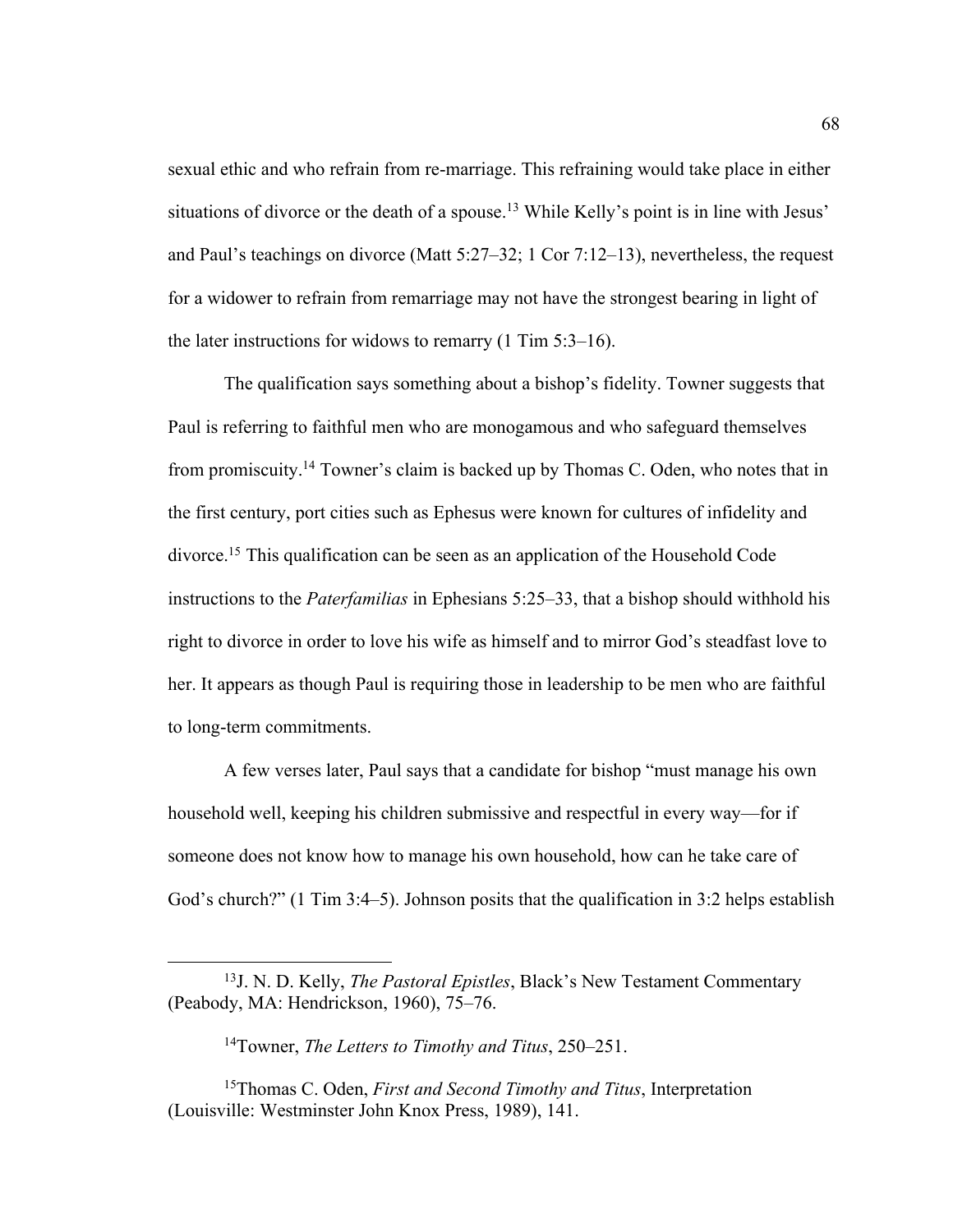a stable household culture, which appears as a separate qualification listed in 3:4.16 Johnson's logic builds to demonstrate that one qualification of healthy leadership should lead to more signs of health. If the *Paterfamilias* is faithful to his one wife, then he is on track toward leading his household well.

The phrase "manage his own household," which appears twice in verses 4–5, is worth observation. The Greek work προΐστημι is first seen as an attributive present participle in verse 4, modifying "must" in verse 2, and again in verse 5 it is seen as an aorist infinitive. Johnson interprets προΐστημι to denote the action of managing or governing, translating it to "ruling well."17

However, much like "submission" in Ephesians 5:21–22, the terms "manage" found in the NRSV and Johnson's "ruling" need some clarification in today's culture. One direction toward understanding the heart behind προΐστημι is to view it in light of self-giving leadership. In this passage, Fee defines προΐστημι as a leadership that is "guiding" and takes care of those under its authority.<sup>18</sup> In verses  $4-5$ , Dunn interprets προΐστημι as one who has been given leadership and "takes initiative on behalf of" the household.19 Ronald Clark Jr. understands προΐστημι to mean the *Paterfamilias*'

18Fee, *1 and 2 Timothy, Titus*, 82.

<sup>19</sup> James D. G. Dunn, "The First and Second Letters to Timothy and the Letter to Titus," *The New Interpreter's Bible*, vol. 11 (Nashville: Abingdon Press, 2000), 806.

<sup>16</sup>Johnson, 214.

 $17$ Johnson, 216.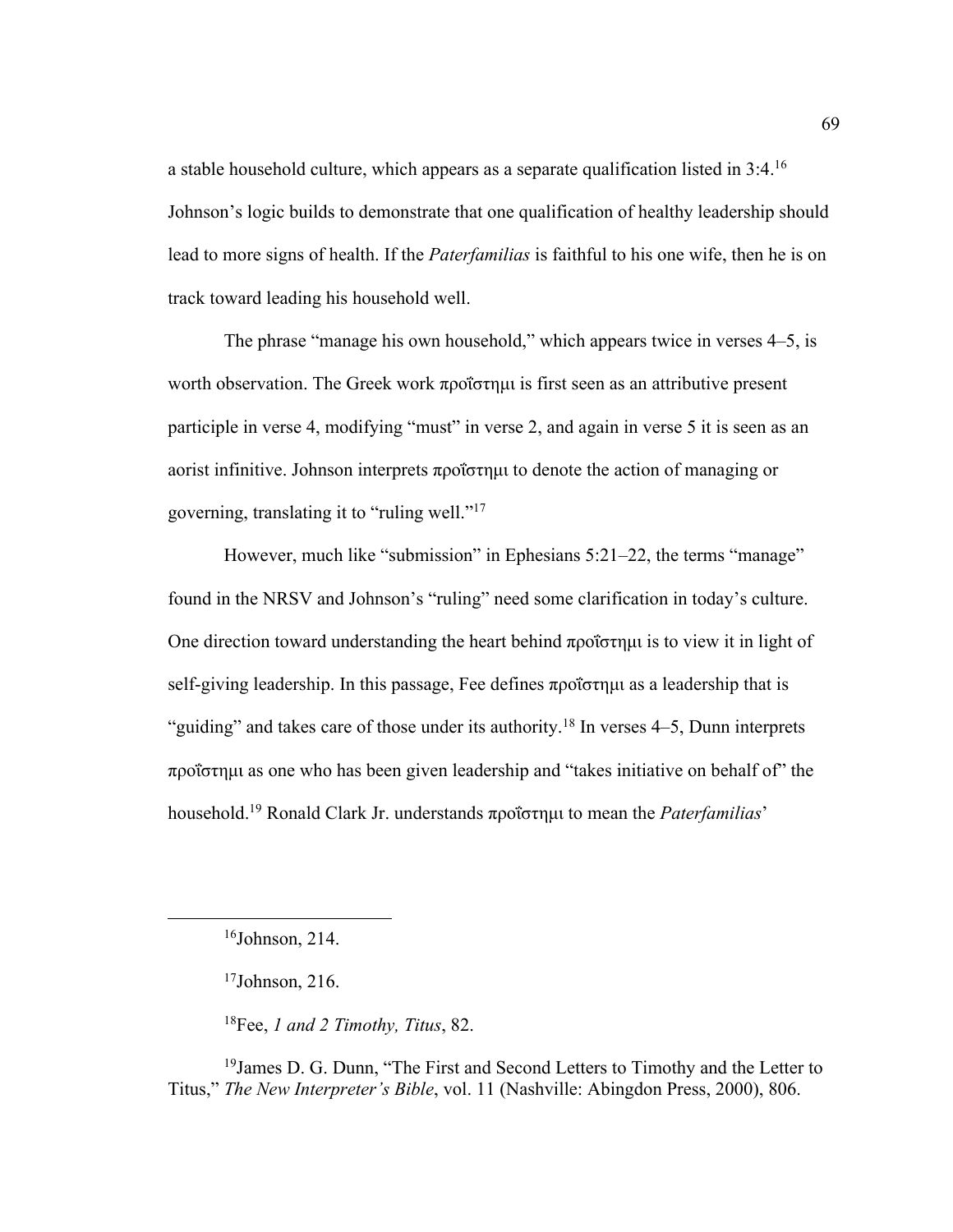involvement with his family, and not about dictating to them.<sup>20</sup> Essentially, the bishop is to love and lead his family by cultivating self-giving love. This household management required for bishops in 1 Timothy does not reflect an understanding of authoritarian and dictating management, but a form of leadership that is self-giving and seeks the betterment of those being led.

Under this form of management, the bishop functions as the *Paterfamilias* for the church community. One sees that a healthy bishop is required to live out the instructions to the *Paterfamilias* in the Ephesian Household Code, representing loving and self-giving leadership to all household members. In doing so, he is qualified to function in such a way with a church community. According to MacDonald, the bishop and the *Paterfamilias* both have roles in defining and defending tradition as well as creating a culture of virtue.21 Mounce observes that the qualifications listed in 1 Timothy 3 express Paul's vision for church leaders who are morally upstanding and able to shepherd their communities towards obedience to God.22

These qualifications describe men who are self-giving individuals who utilize their authority to instruct churches into Jesus' lordship lovingly. Put another way, the qualifications for bishops describe a similar image to the *Paterfamilias* in Ephesians

 $^{20}$ Ronald Clark Jr., "Family Management or Involvement? Paul's Use of προΐστημι in 1 Timothy 3 as a Requirement for Church Leadership," *Stone-Campbell Journal* 9, no. 2 (2006): 252, *AtlaSerialsPLUS®*, EBSCOhost (21 September 2021).

<sup>21</sup>Margaret Y. MacDonald, *Early Christian Women and Pagan Opinion: The Power of the Hysterical Woman* (New York: Cambridge University Press, 1996), 156– 157.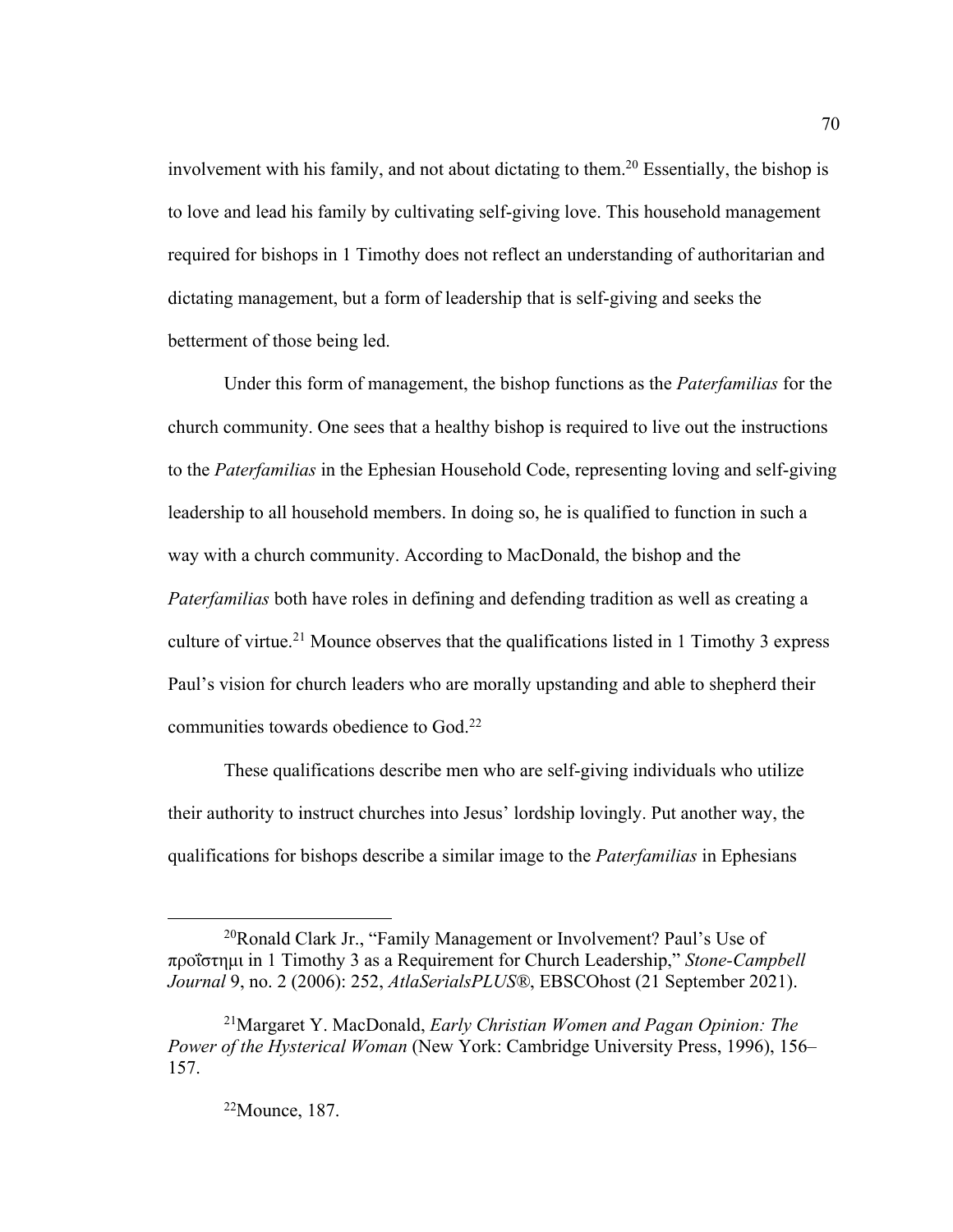5:21–6:9. Now the importance of the Pauline Household Codes in church leadership is becoming clear. If, as suggested in Chapter 2, households participating in household order reflect and teach Christ's self-giving love to one another, then each church community can be seen as a family of families that is participating in the principles of household order.

In verse 5, Paul compares the individual household to the church community that the bishop oversees, calling it "God's church." According to Mounce, by comparing the individual household to God's Church, Paul is implicitly calling church communities God's household, a statement that will become explicit in 3:15<sup>23</sup> Witherington III believes that in making this comparison, Paul is overlapping physical households with the spiritual household of God as church communities.<sup>24</sup> The community gathers as members of one unified household, centering themselves as God's children. It is as St. John Chrysostom said, "the Church is, as it were, a small household, and as in a house, there are children and wife and domestics," and with it a need for healthy authority, like a father, and partners in that authority, such as a wife.<sup>25</sup> Without household order that is rooted in Christology, the model by which the bishop pastors his community becomes abstract.

25St. John Chrysostom, *Homilies on the First Epistle of Paul to Timothy*, 10 (*NPNF* 13:439).

<sup>23</sup>Mounce, 178.

<sup>24</sup>Ben Witherington III, *Letters and Homilies for Hellenized Christians: A Socio-Rhetorical Commentary on Titus, 1–2 Timothy and 1–3 John* (Downers Grove, IL: InterVarsity Press, 2006), 238.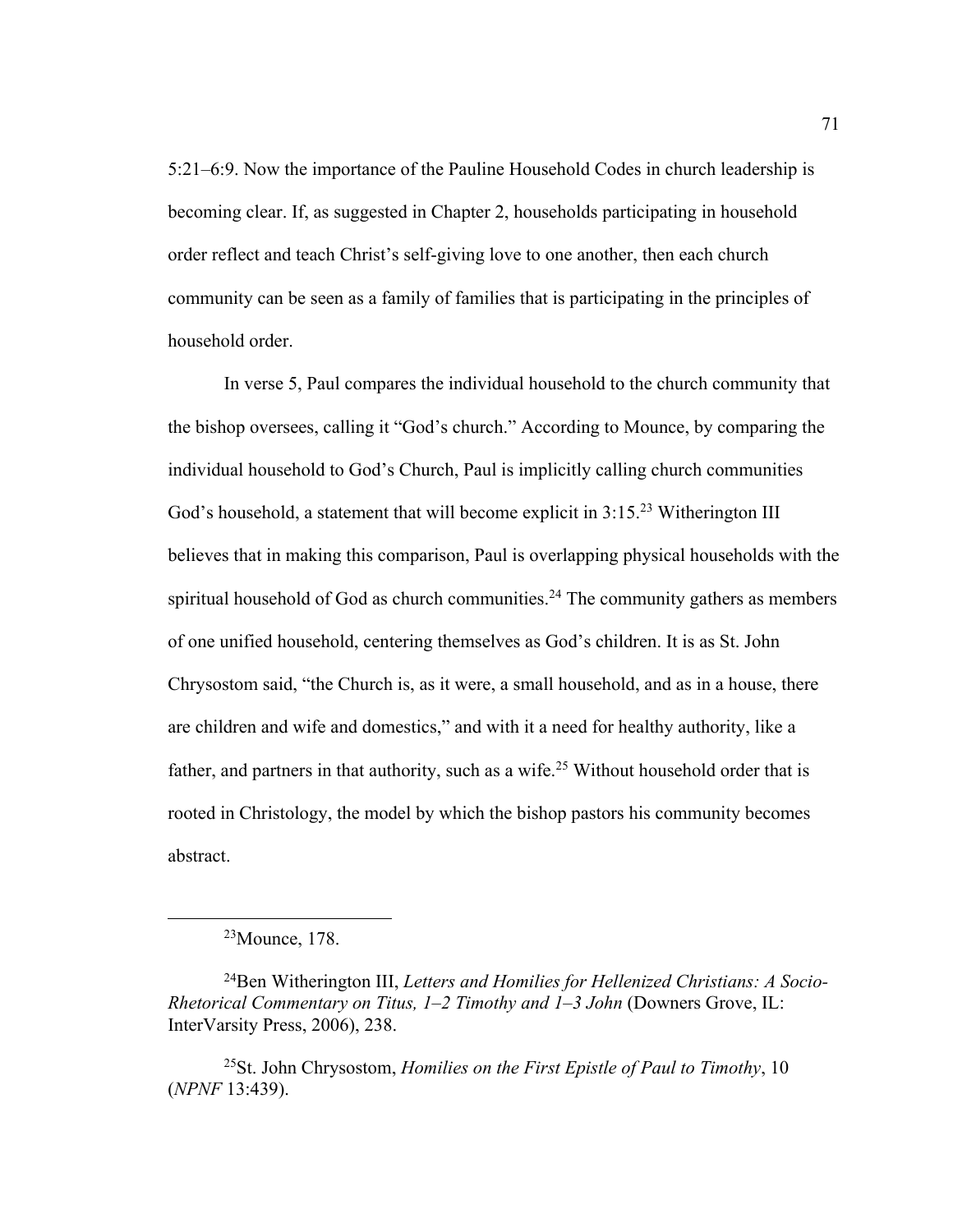## Qualifications of Deacons

There are not many differences between the qualifications of a bishop and a deacon involving household order that are worth noting. Johnson defines the Greek term διάκονος to mean "helper," with the main role being one who helps the bishops lead the church community.26 Therefore, it makes sense that those who help maintain sound doctrine should be held to a similar standard. More or less, these instructions in 1 Timothy 3:12 use similar vocabulary to 3:2–5. Paul tells Timothy that those who hold authority as deacons are to "be married only once" and to "manage their children and their households well." Mounce notes that, like bishops, these qualifications demonstrate individuals who lead by service and not by dictation.<sup>27</sup>

The prime difference is the explicit inclusion of women leaders in the role of deacon. There is some debate whether γυνή in 1 Timothy 3:11 should be translated as "wives" of the deacons or "women" who serve as deacons. The NRSV is just to translate the passage to say "women." Much can and should be said about this translation and the ordination of women, yet only a brief justification shall be presented here for the sake of staying on task. Johnson lists several reasons: the qualifications of women in 3:11 mirror the male qualifications listed in the pericope and places them within the same moral standard; there is no clear mention that the women in 3:11 are the wives mentioned in 3:12, and Paul makes explicit mention of a female deacon in Romans 16:1.28 In the same

<sup>&</sup>lt;sup>26</sup>Johnson, 226.

<sup>27</sup>Mounce, 205.

<sup>28</sup>Johnson, 229.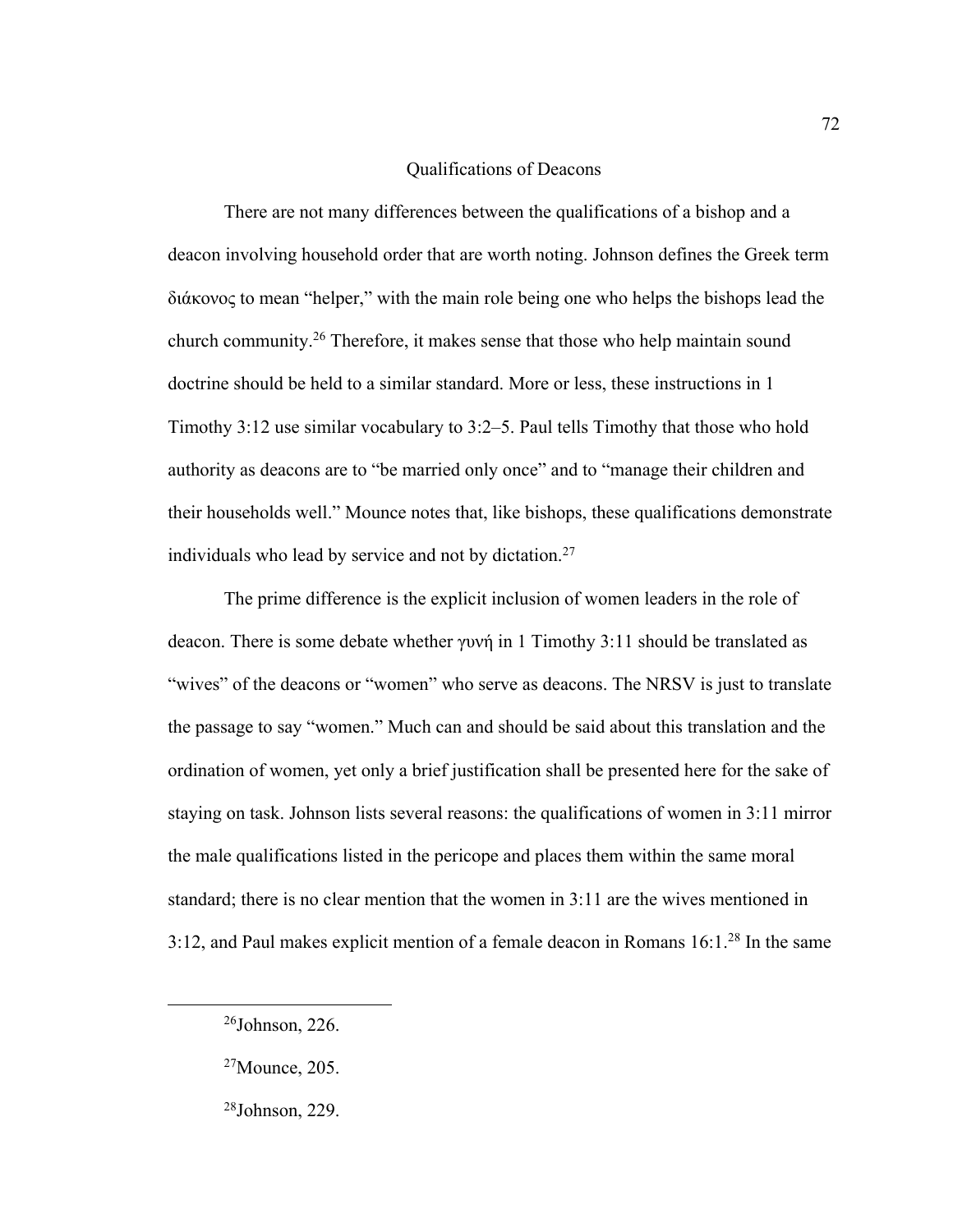way that the bishop acts as a *Paterfamilias* to the churches, the deacons function in the authority of a mother to her children.

### Conclusion

The above observations on Paul's qualifications for leadership in 1 Timothy demonstrate that household order was necessary for healthy churches. Dunn argues how first-century churches would gather in the homes of community members, and how houses became "the model for good order" within those churches and their gatherings.<sup>29</sup> Suppose someone with authority in his household cultivates a culture that manifests the ways of Christ in his house. In that case, it is a likely assumption that such culture would be cultivated in a community that is functioning as a family of families.

A person's function in the Household Codes takes on a larger role within the context of church community. The *Paterfamilias* is called to love and to lead not only his household, but the other households in his church. Parents are no longer just to instruct and disciple their children, but to instruct and disciple the other children of the church (cf. Titus 2:3–8). The influence of authority has a wider reach within the context of multiple households. The consensus of Paul's qualifications for leadership shows that leaders who are living the principles of the Household Code are important to help establish sound doctrine and right living. Even so, 1 Timothy demonstrates that the importance of right living within the home context goes deeper than the local church.

 $^{29}$ Dunn, "The First and Second Letters to Timothy and the Letter to Titus," 804.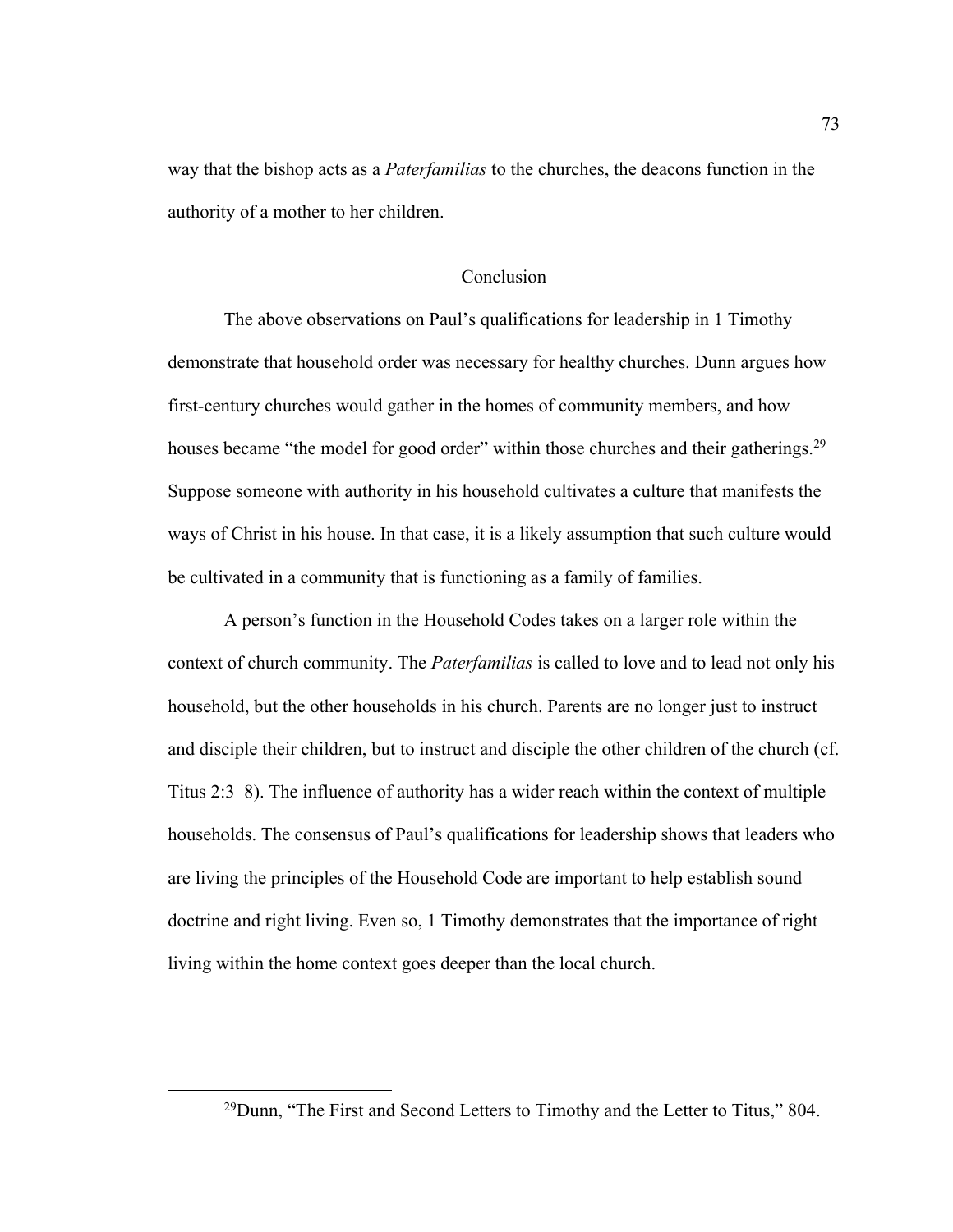#### The Church as God's Household: 3:14–15

The last section examined the importance of household order being practiced in local church leadership. Now it is time to examine the grand scheme of why orderly living is important in Pauline churches. This grand strategy is revealed in 1 Timothy 3:14–15, which shows Paul's intent for writing the epistle. Here is where Paul tells his disciple that he is writing to him so that he "may know how one ought to behave in the household of God, which is the church of the living God, the pillar and bulwark of the truth" (1 Tim 3:15). The following section will examine what Paul means by the "church of the living God" as God's "household."

# The Household of God

Directly after Paul presents his list of leadership qualifications to Timothy, Paul tells his disciple of his desire to visit him in Ephesus: "I hope to come to you soon, but I am writing these instructions to you so that, if I am delayed, you may know how one ought to behave in the household of God" (1 Tim 3:14–15a).

The issue here is to define the phrase οἴκφ θεοῦ which the NRSV translates as "the household of God," and why an individual's behavior in it matters. This phrase encapsulates the essence of the epistle as one large Household Code in which the universal Church functions as a macrocosm for Christian households. However, there are some scholars who take a stance that this "household" should merely be interpreted to mean the house churches in the Ephesian area that Timothy is tasked to stabilize. Among these scholars, Mounce finds that the use of Household Codes in the Pauline corpus to be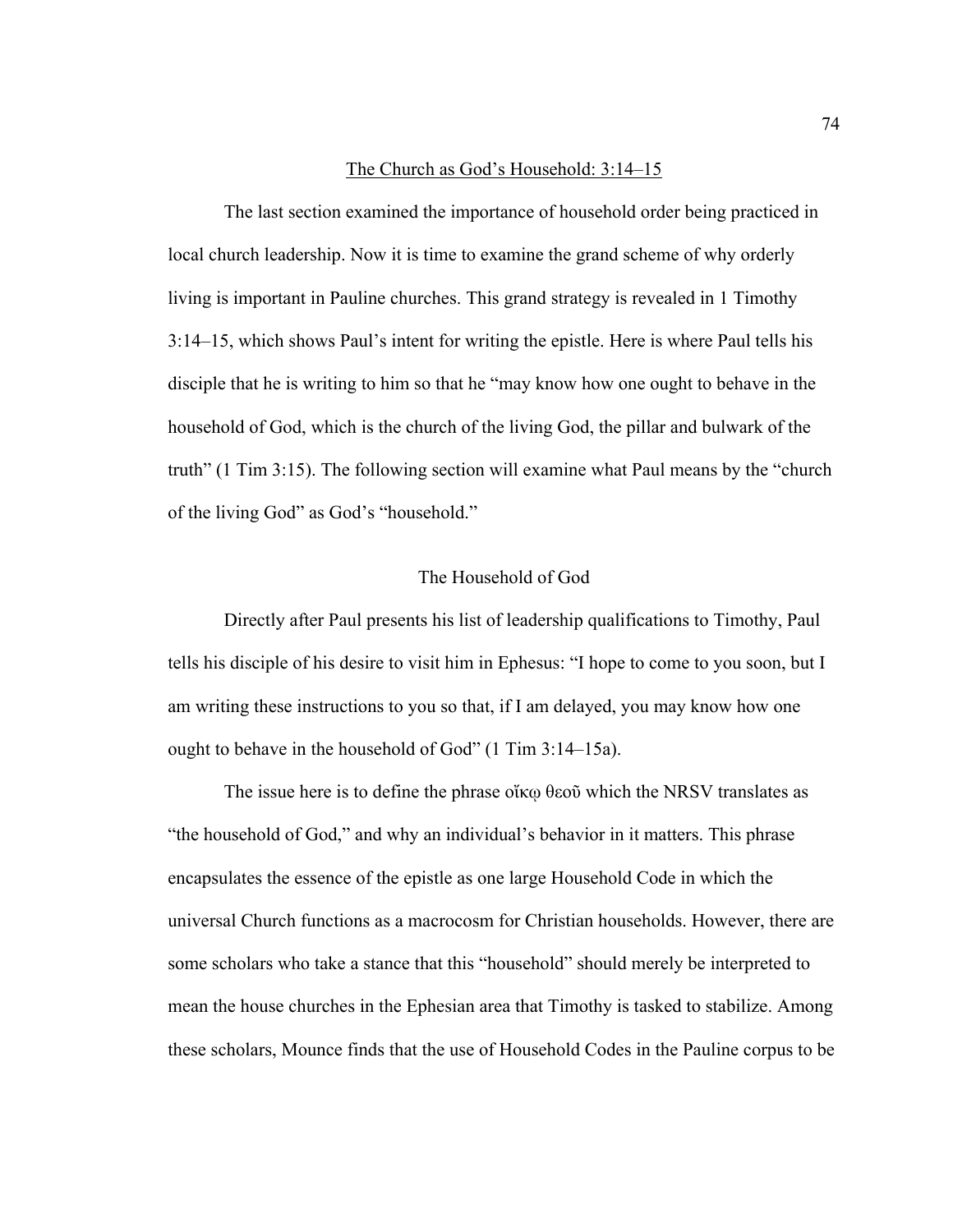too common to have such a high level of significance in 1 Timothy.<sup>30</sup> Mounce defends this interpretation by noting the absence of a definite article associated with οἴκῳ θεοῦ. Therefore, he concludes that Paul was not addressing *the* household of God as in *the*  Church, but simply the church communities in Ephesus.31

However, there is sufficient evidence to suggest that Paul is referring to the universal body of Christians as God's household. Reading the passage to mean the universal Church is in line with Paul's Jewish worldview, Dunn posits that the phrase "household of God" is a single cosmic household that emphasizes the apostle's Jewish identity, thereby affirming the oneness of God and His desire to commune with a distinct people.32 A cosmic household might be the best way to understand this passage. Korinna Zamfir notes that in the LXX, God's οἶκος often refers to the temple (Deut 23:19; Ps 41:5; 115:10; 121:1; 1 Kgs 5:3–5; Ezra 6:12–17; Dan 5:22–23).33 The image of the temple alludes to God's physical house on the earth during Israel's monarchy.

The terminology of God's house also appears in Ephesians 2:19. Here, Paul describes the unifying work of Christ, saying that disciples of the Lord are "members of the household of God." Cohick notes that by entering into membership of God's

<sup>32</sup>Dunn, "The First and Second Letters to Timothy and the Letter to Titus," 784.

33Korinna Zamfir, "Is the *ekklēsia* a Household (of God)? Reassessing the Notion of οἶκος θεοῦ in 1 Tim 3.15," *New Testament Studies* 66, no. 4 (2014): 517, *AtlaSerialsPLUS®*, EBSCOhost (19 September 2021). (c.f. Knight, 180).

<sup>30</sup>Mounce, 221.

<sup>31</sup>Mounce, 220.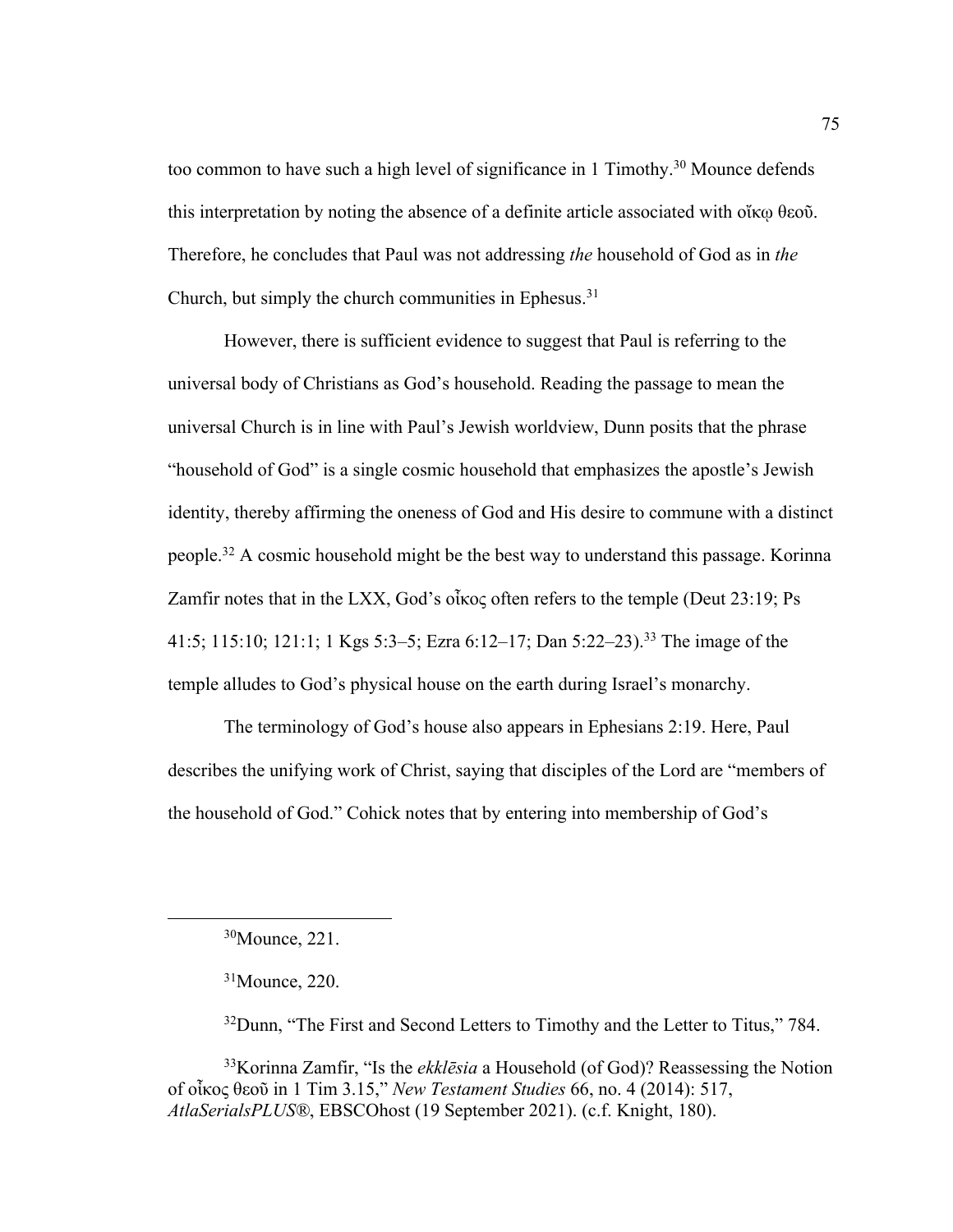household, οἰκεῖος, those in it are no longer "alien," πάροικος, to God.34 This language is universal to anyone who considers himself to be a son of God and other believers to be his brothers and sisters in Christ. After all, Stott notes that earlier in Ephesians, both Jews and Gentiles are "adopted" as God's "children," making all who follow Jesus to be siblings under one holy Father.<sup>35</sup> Paul goes on to say that this household was "built upon the foundation of the apostles and prophets, with Christ Jesus himself as the cornerstone," comprising one "holy temple" (Eph 2:20–21).

It is possible that Paul is referring to the collective Christian body as God's household. The whole letter gears its reader toward such a mentality. Towner notes that Household Codes are utilized throughout the letter (1 Tim 2:1–15; 3:4–5, 12; 5:3–16;  $6:1-2$ ), thereby shaping Christians' identity around household order.<sup>36</sup> Paul sees that the Ephesian Christians need to participate in household order for orderly houses, which contribute to orderly communities of families, which contribute to orderly living among these communities as one cosmic household.

#### The Church of the Living God

Paul defines the household of God further by calling it "the church of the living God, the pillar and bulwark of the truth" (1 Tim 3:15b). The terminology used here is ἐκκλησία θεοῦ ζῶντος, which can roughly be translated as "a people belonging to the

<sup>34</sup>Cohick, *The Letter to the Ephesians*, 196.

 $35$ Stott, 105–106.

<sup>36</sup>Towner, *The Letters to Timothy and Titus*, 273.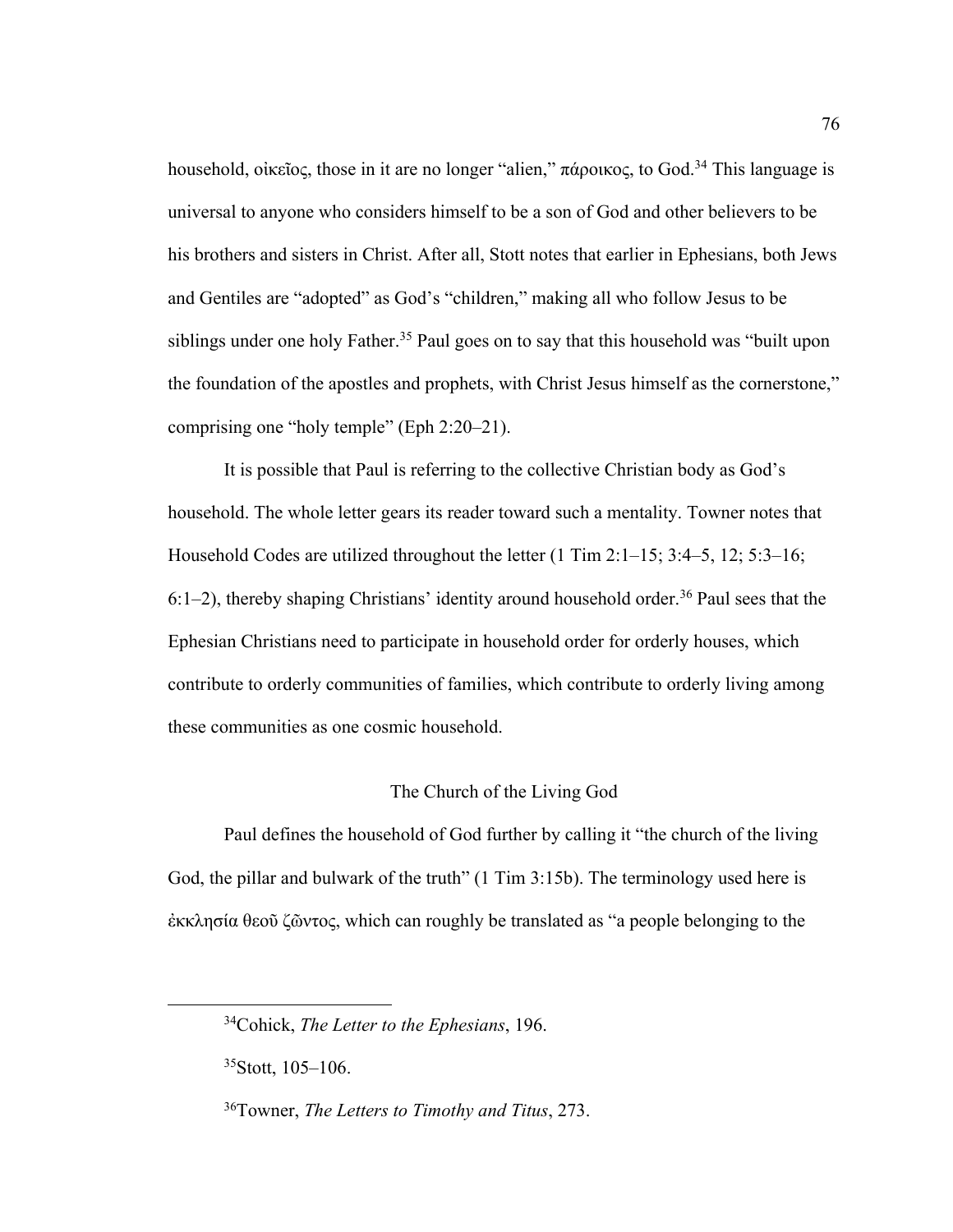living God."37 This phrase builds upon the last one to define the Church and the importance of right behavior for its members. Knight explains that Paul is both restating and highlighting the "awesomeness" of God's household by expressing what comprises this cosmic household by saying "the church of the living God."38

Is Paul referring to the global Church or to a single Christian community? While ἐκκλησία can mean a casual gathering or assembly of people (Acts 19:39), Danker notes that it can also describe a collective people with "shared belief" or interest, including Israelites who assembled "to hear the law" (Deut 4:10; 9:10; 18:16; 31:30; Acts 7:38).39 He further explains that this collective group of people can refer to the "global community of Christians," especially when attached to the genitive θεοῦ (1 Cor 10:32; 11:16, 22; 1 Tim 3:5).40

Zamfir posits that ἐκκλησία in this passage does not mean one household church, but a "larger social entity" comprised of several households.<sup>41</sup> She further states that just as the Greco-Roman ἐκκλησία describes a unified community, so the Christian ἐκκλησία is unified to "accomplish legal and liturgical acts" for God within a public sphere.<sup>42</sup> The ἐκκλησία is a manifestation of a heavenly city within the public realm, acting as God's

- 39Danker, "ἐκκλησία," 303.
- 40Danker, "ἐκκλησία," 304.
- 41Zamfir, 513.
- $42Zamfir, 514.$

<sup>37</sup>Author's translation.

<sup>38</sup>Knight, 180.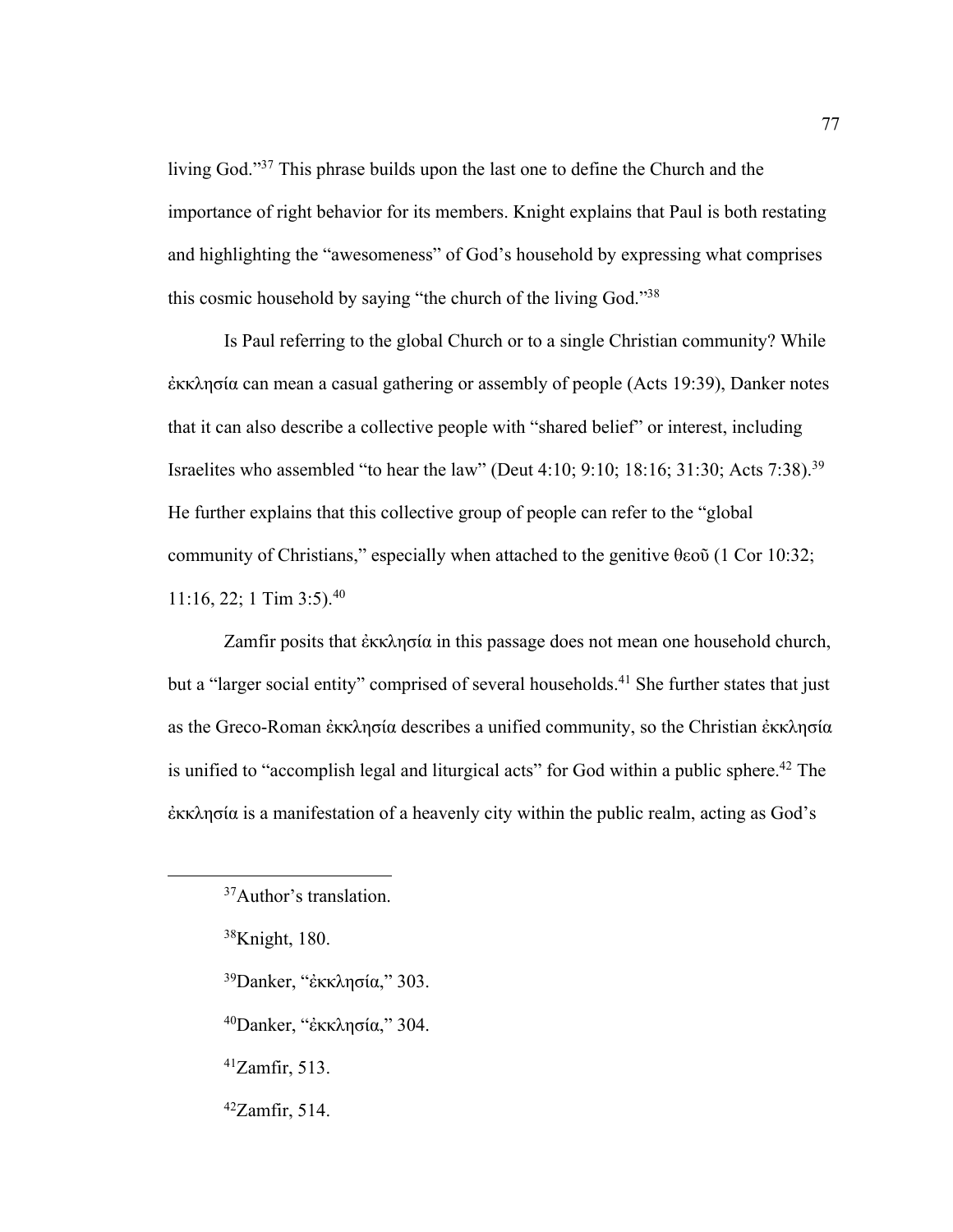agents of kingdom building (Gal 4:26; Phil 3:20; 1 Thes 4:17).<sup>43</sup> It is best to understand ἐκκλησία in 1 Timothy 3:15 to mean the collective body of Christians and their communities that are centered around the living God.

How One Ought to Behave As a Member of God's Household

Now that the global Church has been established as God's cosmic household, it is time to address the ethical behavior of that said household. Paul tells Timothy that he is writing to him so that he "may know how one ought to behave" in God's house (1 Tim 3:14–15). This behavior will be examined as the behavior of a family member in God's household.

If the "household of God" and the ἐκκλησία represent the global Church, then what does it mean for one to behave in it? It could suggest a calling for orderly gathering of Christians throughout church communities. However, Fee notes that Paul appears less concerned with providing a manual for the services and government of God's household than he is concerned with the conduct of its members.<sup>44</sup> Johnson argues that "behavior" is a weak translation of ἀναστρέφω stating that it means a "manner of life" under leading principles.45 David C. Verner finds ἀναστρέφω to indicate how one conducts one's entire

<sup>43</sup>Zamfir, 515.

<sup>44</sup>Fee, *1 and 2 Timothy, Titus*, 92.

<sup>45</sup>Johnson, 231.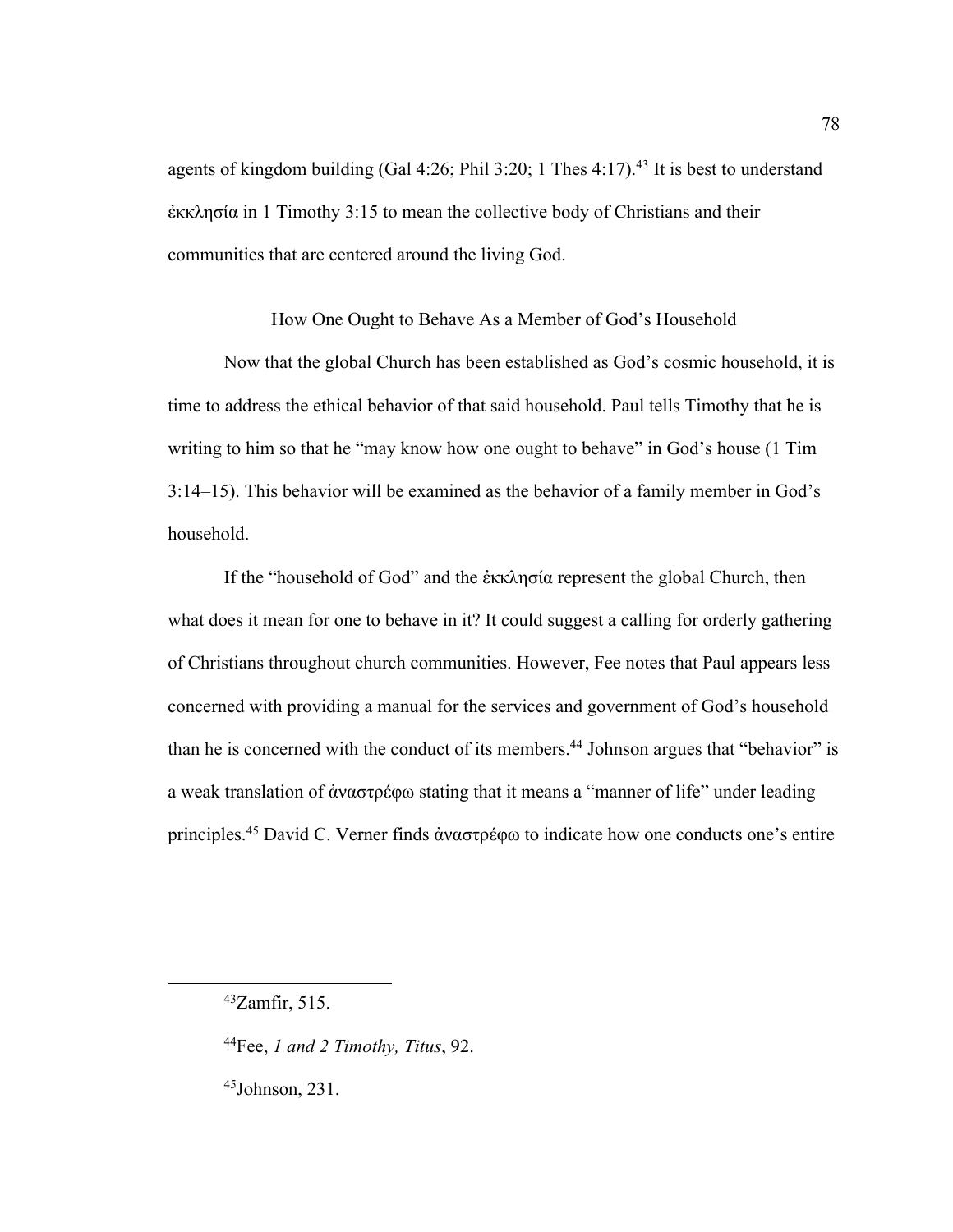life as a Christian.<sup>46</sup> Just as a son's behavior, both inside and outside the house, represents his father's household, so the Christian's actions represent God's household.

According to Verner, 1 Timothy 3:16 functions to undergird Paul's point in 3:15, adding Christological value.<sup>47</sup> Christians are to behave under God's fatherly authority to uphold His truth like a pillar for the watching world. The truth that the Church upholds is given in the Christ hymn in  $3:16$ , "He was revealed in flesh, vindicated in spirit, seen by angels, proclaimed among Gentiles, believed in throughout the world, taken up in glory." Paul's point is that Christians cannot proclaim the truth of Jesus' death and resurrection if they are living outside God's authority. As Witherington III proposes, Paul is concerned with how either good or bad Christian ethics shape thoughts about the Gospel in the minds of non-believers.48

# Conclusion

The above has demonstrated that just as families that are shaped by household order are important for establishing orderly church leaders and communities, so orderly church communities are important for an orderly global Church. The household of God is the Church, through which God reveals the Gospel to non-believers. The godly lifestyle of the members of individual church communities is important to maintain for

<sup>46</sup>David C. Verner, *The Household of God: The Social World of the Pastoral Epistles*, Society of Biblical Literature Dissertation Series, no. 71 (Chico, CA: Scholars Press, 1983), 109.

<sup>47</sup>Verner, 111.

<sup>48</sup>Witherington III, *Letters and Homilies for Hellenized Christians*, 245.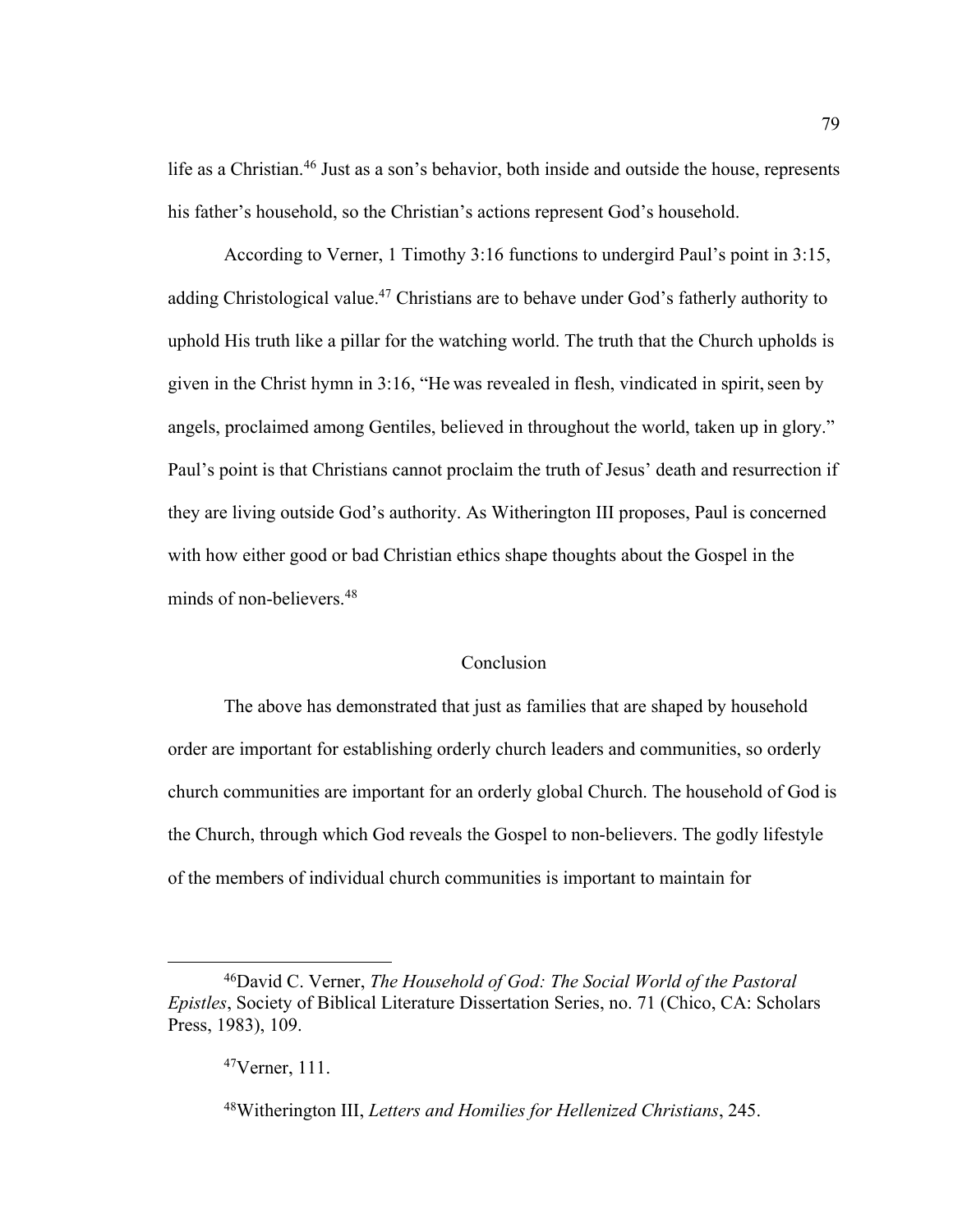establishing future Christians. This lifestyle is maintained by ensuring that mature leaders in healthy families are shepherding their communities in the ways of God.

# Conclusion: Church as a Family of Families

In response to the question presented at the beginning of this chapter, household order is essential because the house is the basic unit of the Church. MacDonald posits that 1 Timothy views households as "the public manifestation of church identity," where the private and public expressions of Christian faith are most intertwined.<sup>49</sup> Suppose the *Paterfamilias* is not cultivating a culture centered in the Gospel. In that case, his family cannot participate in cultivating that culture in their community which is a representation of the Church. Conversely, suppose healthy leadership with respect for authority is established in the household, and the household is being led in the ways of Jesus. In that case, that household has a positive impact on their community and the Church.

Previously, chapter 1 brought up Aristotle's view that the household was the basic unit of government.<sup>50</sup> According to this logic, one cannot get to the emperor's authority without parental government in place. The world could only appear Greek if the individual houses that made the empire lived like Greeks. This current chapter concludes by suggesting a similar idea: the household is the basic unit of the Church, and the Church will only function as it is intended to if her families are discipled in Jesus' ways. As Towner says, ". . . just as the household was regarded as the epicenter of social life in

<sup>49</sup>MacDonald, *Early Christian Women and Pagan Opinion*, 171.

<sup>50</sup>See page 4 above.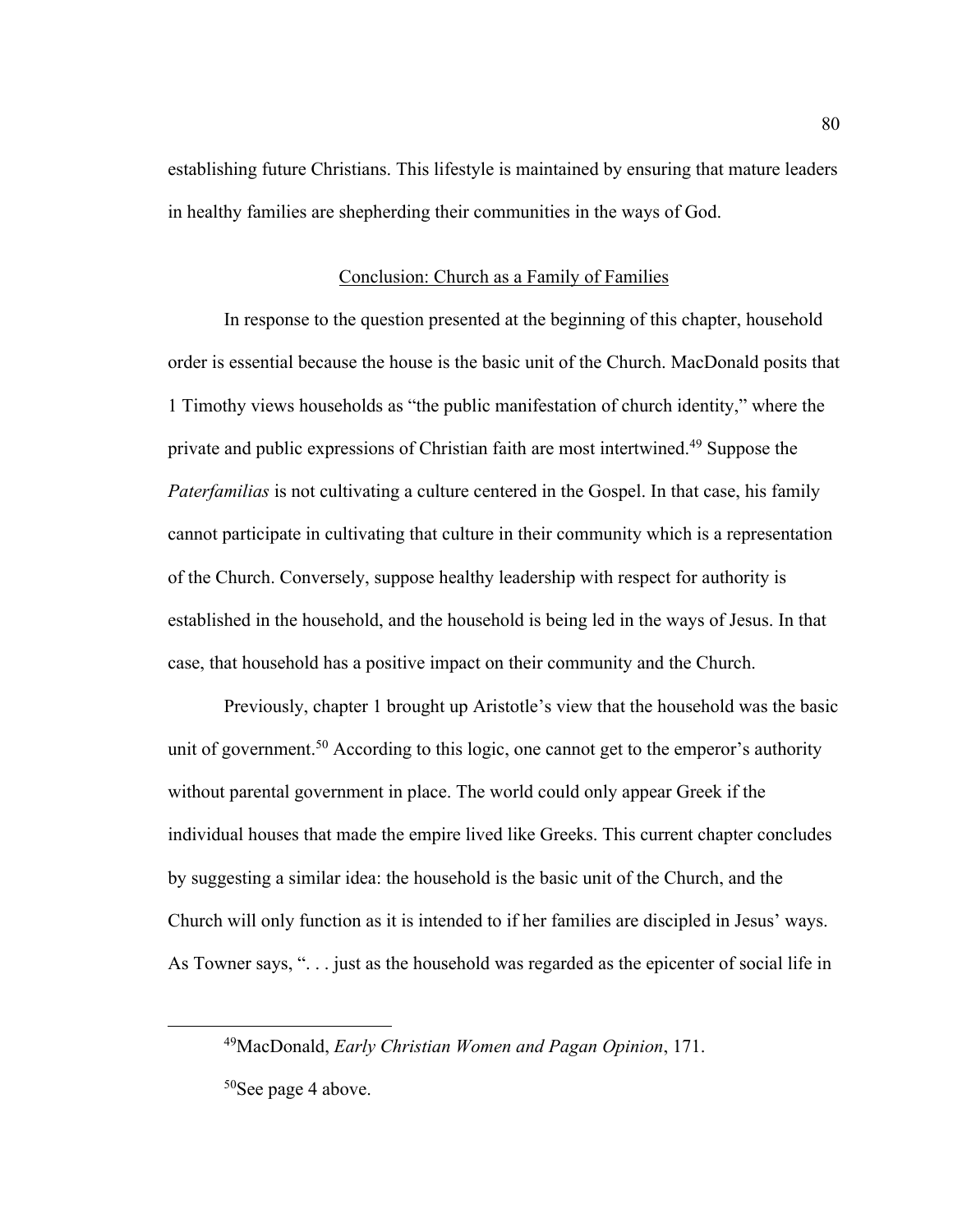the Greek and Roman world, so too in the Christian community the household is to provide the first authentic reflection of Christian faith and godliness."51 The household is a small public expression of God's household.

It is possible that Paul saw his strategic church planting in such a manner. Dunn sees a natural connection in 1 Timothy among the house (2:9–15), the local church (3:1– 13), and the global society  $(2:1-2)$ .<sup>52</sup> If God is to be revealed to the world as the ultimate authority, then Christians are required to order themselves around God's order of life. This means that order must first be established in the home, then in communities, and then to the rest of the world. This is why Paul saw it as important that leaders in churches be quality leaders in their homes. Simply put, the Church is a family of families, and living out the principles of the Pauline Household Code is how one ought to behave in God's household.

Chapter 1 introduced some of the fundamental problems surrounding Household Codes in the Pauline corpus. Chapter 2 then exegeted and interpreted one of the primary Codes concerning the individual family. Chapter 3 has examined the impact and importance of individual families participating in household order regarding the Church. Now it is time to conclude with the final chapter, which will glean pastoral insights for how household order can be practiced in the Church of the secular and Western worlds.

<sup>51</sup>Towner, *The Letters to Timothy and Titus*, 31–32.

<sup>&</sup>lt;sup>52</sup>Dunn, "The First and Second Letters to Timothy and the Letter to Titus," 804.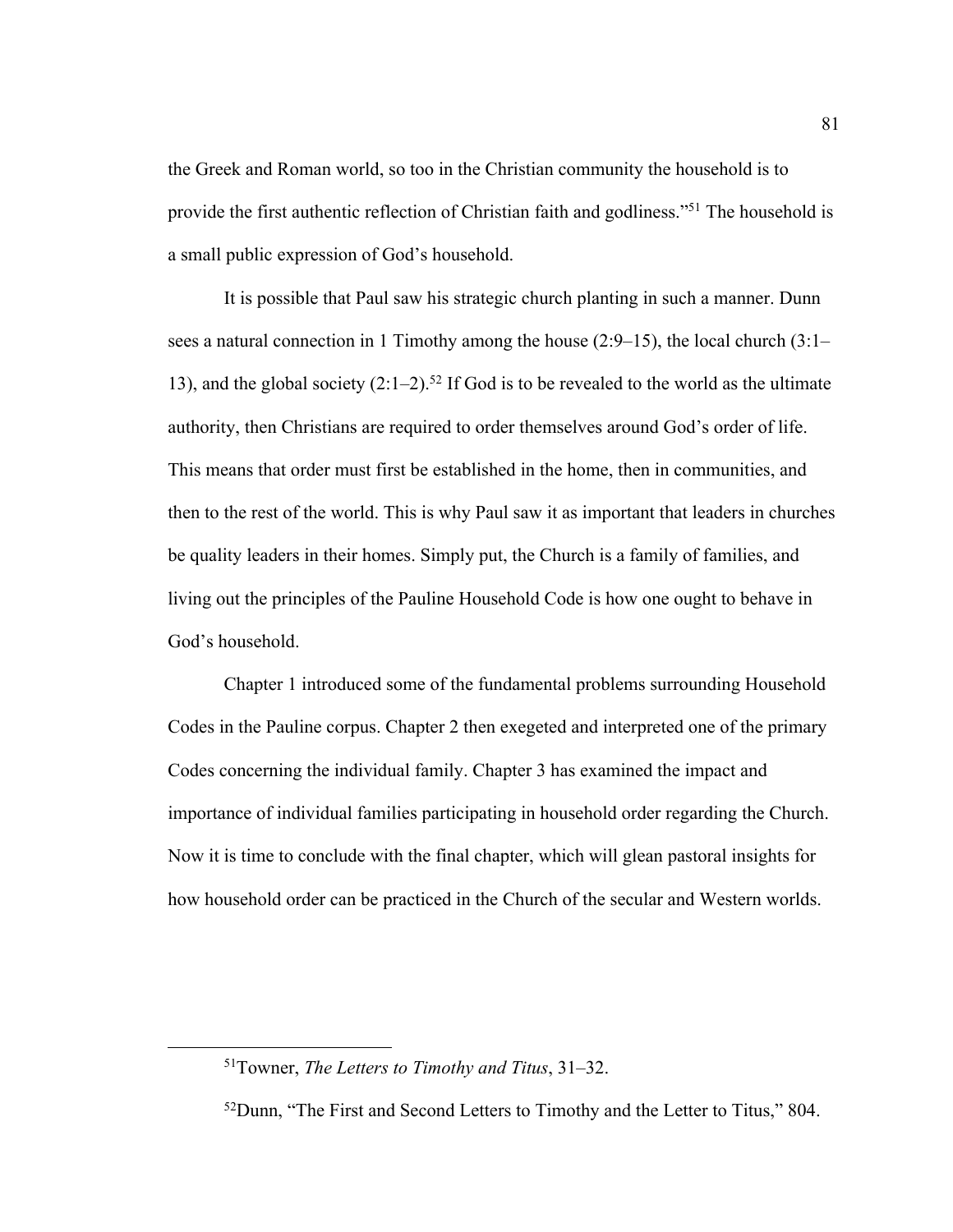# CHAPTER 4

# A BIBLICAL THEOLOGY OF FAMILIES: HOW HOUSEHOLD CODES REVEAL PAUL'S UNDERSTANDING OF CHURCH AND FAMILY

#### Introduction

After examining the Pauline Household Code as presented in Ephesians 5:21–6:9, and seeing how it is integrated into the framework of 1 Timothy, this thesis concludes that the Apostle Paul had a theology that was based around the family. His teachings have constructed a clear understanding that households are instructed to live their domestic lives as expressions of their faith. The previous chapter showed how healthy families are to operate within the context of local communities and in the Church as the household of God. This final chapter will summarize the research that was presented thus far as a biblical theology of families, as well as posit applications for how a theology of families can help churches today.

# A Biblical Theology of Families: Individual Homes to Global Communities

Chapter 1 introduced the concept of Household Codes and the problem that they present to the modern reader. It explained that the term "Household Codes" is used to define a collection of New Testament and Early Church pericopae that address counterpart groupings of typical households, and how they ought to behave regarding each other. However, over time, these Household Codes were taken out of context by an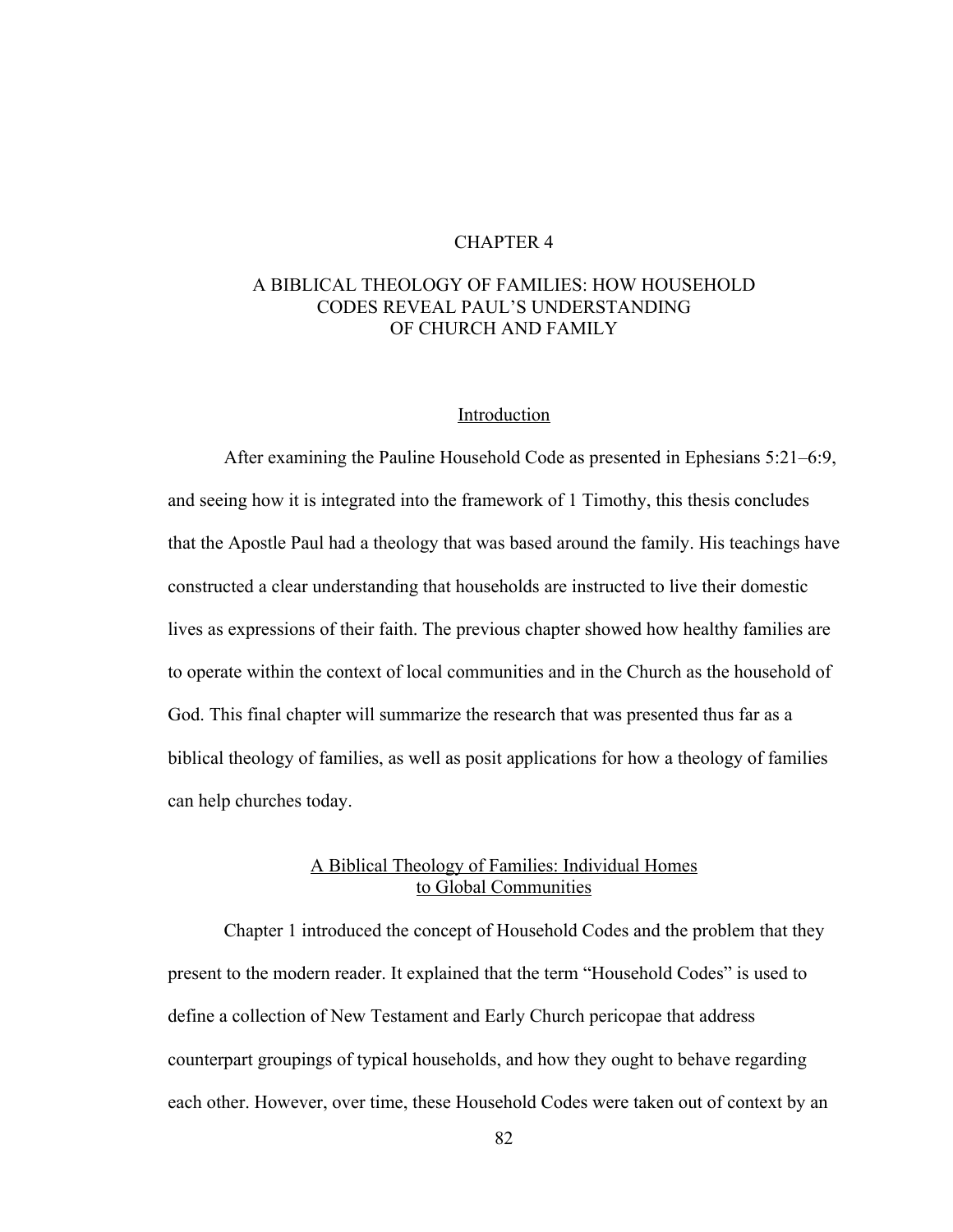authoritarian hermeneutic, by those with power to abuse those without power. In response, a hermeneutic of skepticism has become popularized, implying that the Household Codes can be ignored, and contexts can be fabricated surrounding them. Therefore, the hope is that this thesis has presented a meaningful middle ground for interpreting the Household Codes; one that demonstrates Paul's intentions for families and their role in the Church.

Chapter 1 also briefly examined Greco-Roman philosophies about the household. It was stated that Aristotle believed that an empire could not function unless individual houses operated within said government. According to Aristotle, the family composed the basic unit of a larger society.<sup>1</sup> An empire cannot truly be Greek unless the individual families behave as Greek households.

Chapter 2 exegeted one of the essential Pauline Household Codes in Ephesians 5:21–6:9. This passage was taken as the primary Pauline Household Code for this thesis, rather than Colossians 3:18–4:1. Colossians and Ephesians are classically held in close proximity to each other in scholarship and structure, with the similarities being most prominent in their Household Codes. James P. Hering provides an exhaustive side-byside comparison of the two Household Codes in their critical Greek form, highlighting the similarities and dissimilarities.<sup>2</sup> Hering also notes that the instructions to husbands and wives in Ephesians 5:21–33 are expounded upon twenty times more than that of the

<sup>1</sup> Aristotle, 1.12.1–14.

<sup>2</sup> James P. Hering, *The Colossian and Ephesian* Haustafeln *in Theological Context: An Analysis of Their Origins, Relationship, and Message* (New York: Peter Lang, 2007), 137–39.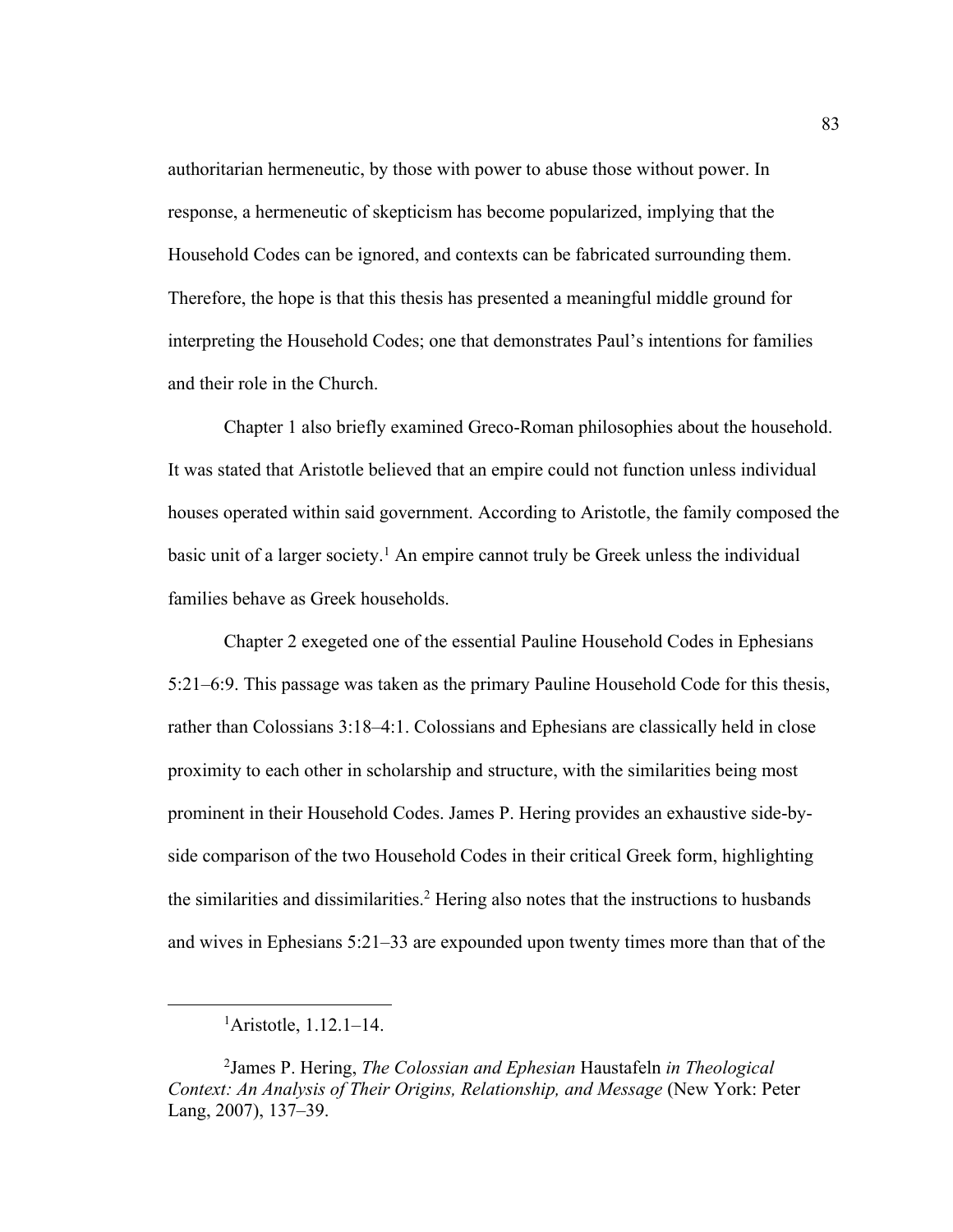instructions in Colossians  $3:18-19.3$  Out of the three relationships found in the Pauline Household Codes—husband and wife, parent/father and children, and master and slave the marriage relationship was found as most critical in today's present context. Therefore, the Household Code found in Ephesians was selected for this thesis as the basis for understanding Paul's vision for household order.

The exegesis of Ephesians 5:21–6:9 compared the popular Greco-Roman philosophies on family in Paul's day with his instructions to Ephesian families. Once it is placed into its context, the controversial message of the *Haustafel* becomes a clear vision for a new humanity under Christ's lordship. As Gombis points out, "Paul's political vision is radical," changing the ethos of the household, so that all in Christ's new humanity receive "dignity and honor as humans."<sup>4</sup>

This new reality for humanity is most intimately displayed in household order. Stott states that the *Paterfamilias* uses his authority not to deprive those under him, but to honor the *Imago Dei* of his wife, children, and slaves. The *Paterfamilias* is called to serve those under his authority. This authority over the household is synonymous with responsibility for the health of its members. This authority is seen not as something to rebel against, but is a source of security for those under it.<sup>5</sup> Thielman continues that, in the same way that Jesus does not forcibly control the Church, but reconciles her to God, so the husband is called not to control his wife, but to love her in a manner that leads her

4 Gombis, *The Drama of Ephesians*, 176. 5 Stott, 219–220.

<sup>&</sup>lt;sup>3</sup>Hering, 141.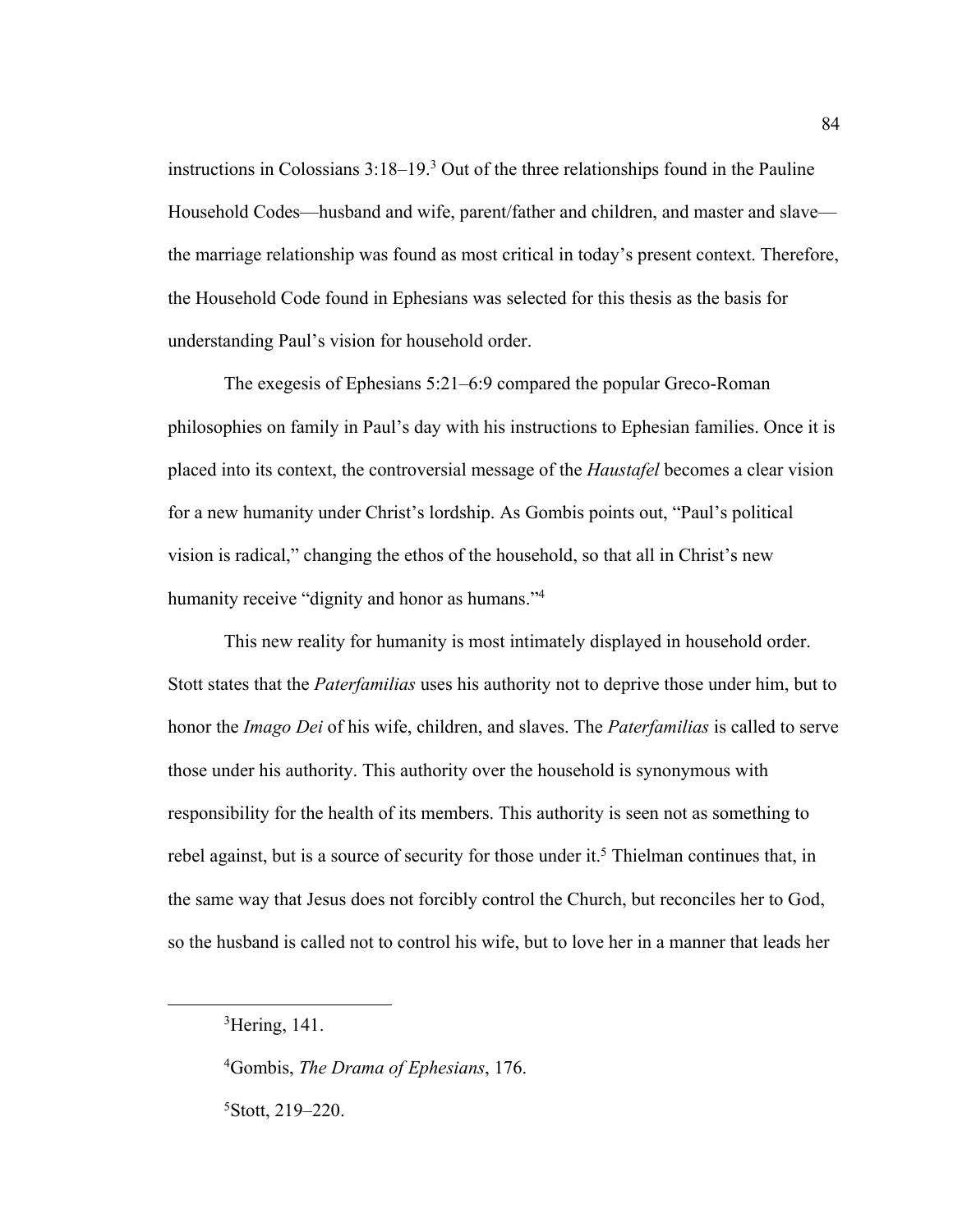towards Jesus' lordship.6 Similarly, Sears states that parents—namely the father—are called not to wield their authority over their children in a way that leads to anger and resentment even toward Christ's authority.<sup>7</sup> But, according to Hoehner, parents are called to disciple their children, teaching them how to live out the Christian faith.<sup>8</sup> Finally, Keener finds that both the slave and his master are placed under Christ's authority; and, they share the condition of humanity. Therefore, the slave is to be treated with dignity and respect.9 In reaction to the Christo-centric, self-giving love of the *Paterfamilias,*  those under his authority reciprocate this love back to him. Chapter 2 concluded by stating that the Christian household is centered around Jesus' self-giving authority and reciprocal love, thus displaying the Gospel message in daily living.

Finally, chapter 3 demonstrated how the principles of the Household Codes are woven into the framework of 1 Timothy. First, healthy leaders of churches are instructed to have a healthy leadership of their families. Elders and deacons must first show evidence that they can steward their authority well in their homes before they are placed in positions of authority in a church community, as the *Haustafeln* present the household as a microcosm of Christian community. Verner, who sees the entirety of the Pastorals as a series of Household Codes, says that Paul "presents material concerned with behavior in the church according to a schema that is closely associated with the early church's

- $7$ Sear, 62.
- 8 Hoehner, 786.
- <sup>9</sup>Keener, 205.

<sup>6</sup> Thielman, 378.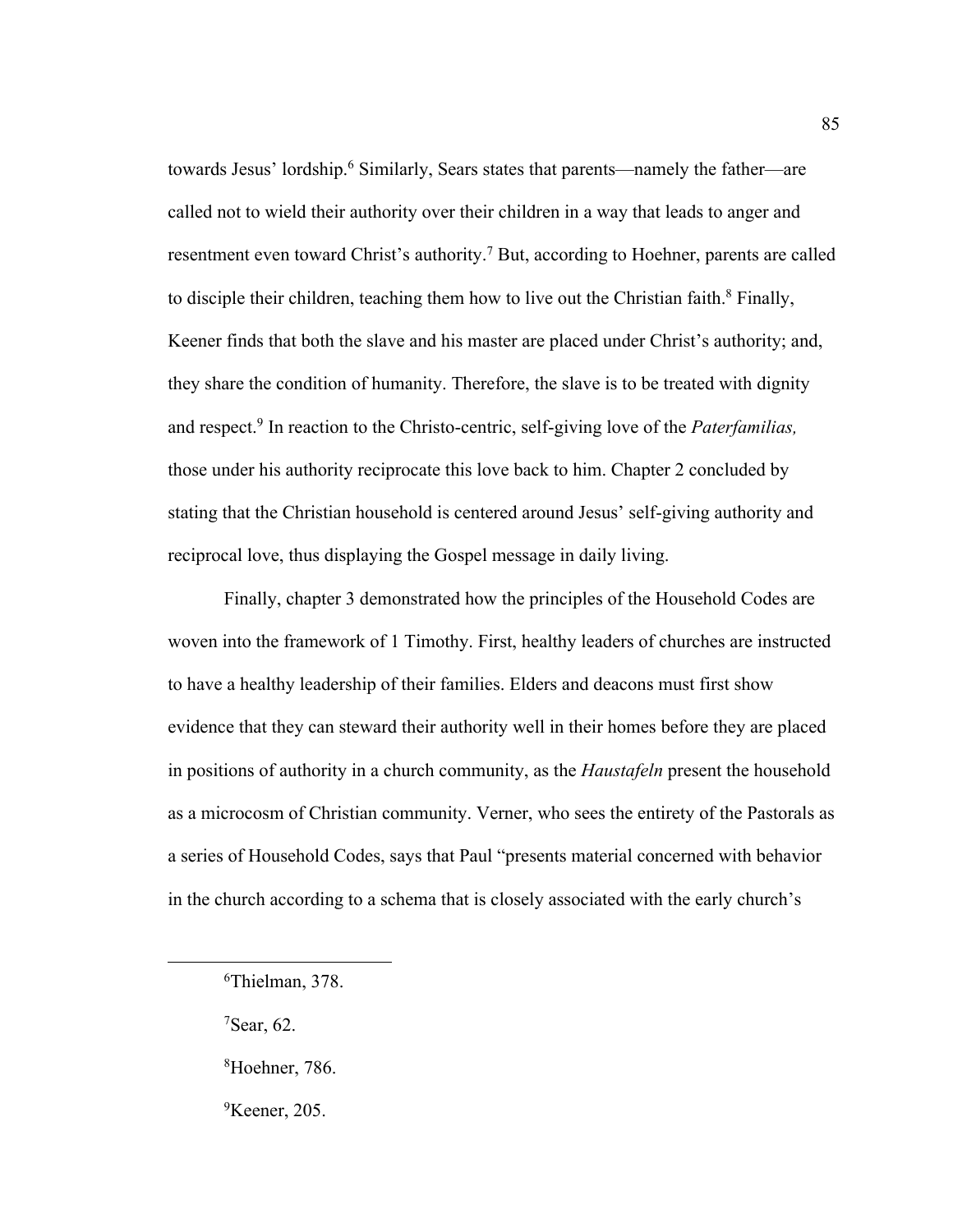ethical codes for household life."10 The reason why local church leadership is intertwined with familial authority is because Paul saw the Church as "the household of God" (1Tim  $3:16$ .<sup>11</sup> The Church, under the self-giving authority of the Lord, is comprised of communities under the self-giving authority of leaders, which are comprised of families under the self-giving authority of their corresponding *Patersfamilias*. In short, the Household of God functions as a family of families. And as such, it should operate in household order, where authority is not abusive, but instructive, thereby leading others into the ultimate authority of the Lord Jesus. Now it is time to build applications upon the data concluded around the Pauline Household Codes.

### Developing Household Codes into Pastoral Application

It is now time to apply the research that is presented in this thesis in practical ways by examining how a biblical theology of families is relevant to churches in a postmodern context. Understanding and exegeting the various *Haustafeln* of the Pauline corpus is a gentle gesture towards developing churches with strong families. However, biblical study often can be found woefully incomplete without also exegeting the context and how one can apply the truths of scripture. The following will provide a brief list of how a theology of families can shape the way that pastors care for their families and communities.

<sup>10</sup>Verner, 127.

 $11$ See pages 78–79 above.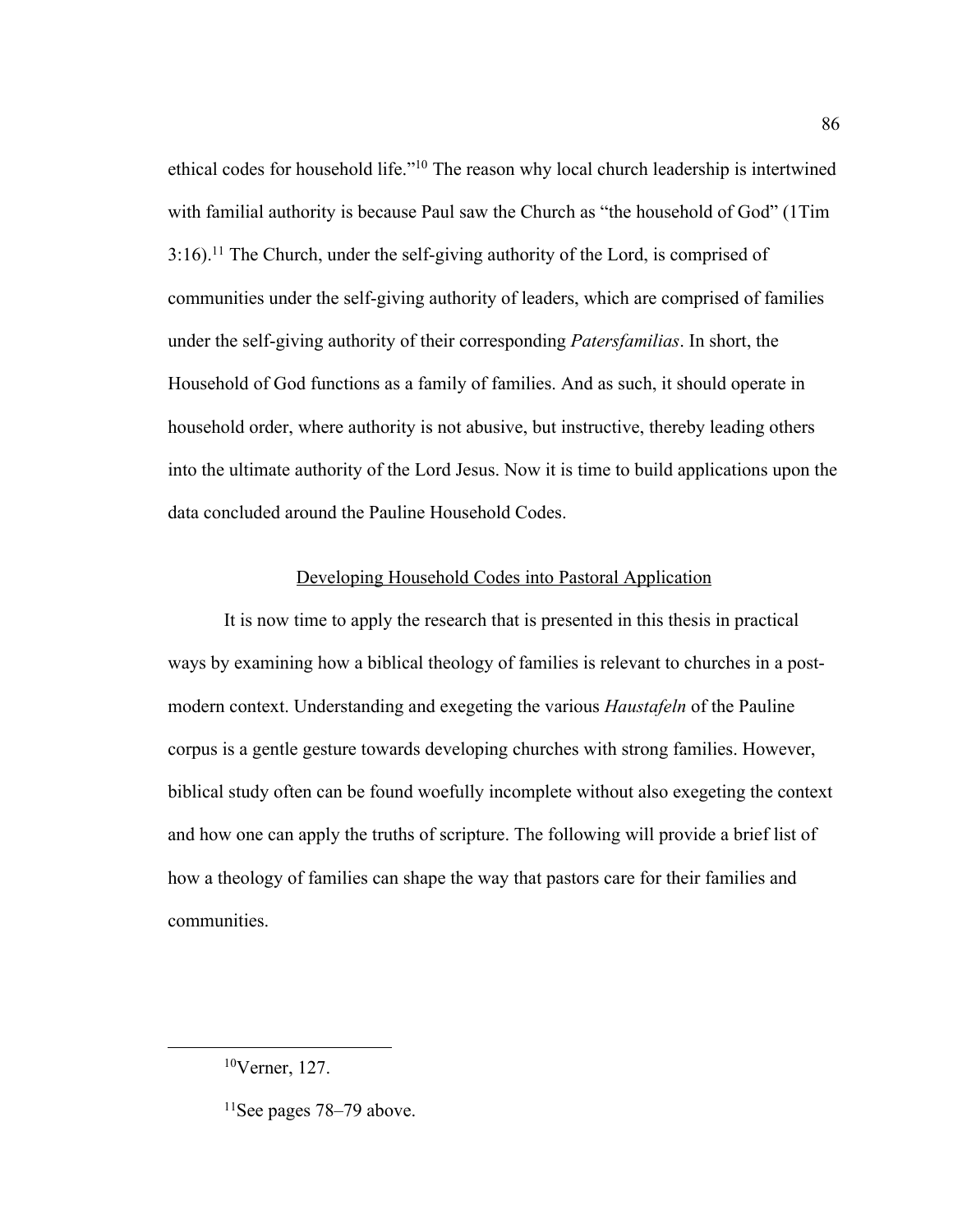## Family as an Expression of Church Discipleship

One of the concluding points in chapter 2 was that Ephesians 5:21–6:9 presents families as a model of church communities. In his preface to a mass service, Martin Luther proposed a "truly evangelical order."<sup>12</sup> This order would be a smaller service that was not held in public places, but was held in private places by those who desire intimate Christian community, "alone in a house somewhere to pray, to read, to baptize, to receive the sacraments, and to do other Christian works."13 The idea for a small service was to allow those who desired to live the Christian life to be made known and formed in Christ through sincere relational equity by those leading the service.<sup>14</sup> Many contemporary churches today have adopted Luther's idea of the smaller service through the formation of small groups.

However, such small groups are at risk of being nothing more than social clubs for the members of the larger church body. James K. A. Smith suggests that unless Christian communities worship in ways that are formed around habits that reinforce the narrative of the Gospel, they are in danger of partaking in liturgies of the secular culture.15 This predicament is where cultural commentator Mark Sayers proposes the idea

 $14$ Luther, 64.

<sup>&</sup>lt;sup>12</sup>Martin Luther, "The German Mass and Order of Service (1526)," trans. Augustus Steimle, rev. Ulrich S. Leupold, in *Luther's Works*, vol. 53, *Liturgy and Hymns*, ed. Ulrich S. Leupold (Philadelphia: Fortress Press, 1965), 63.

 $13$ Luther, 64.

<sup>15</sup>James K. A. Smith, *You are What You Love: The Spiritual Power of Habit*  (Grand Rapids, MI: Brazos Press, 2016), 74–75, 80.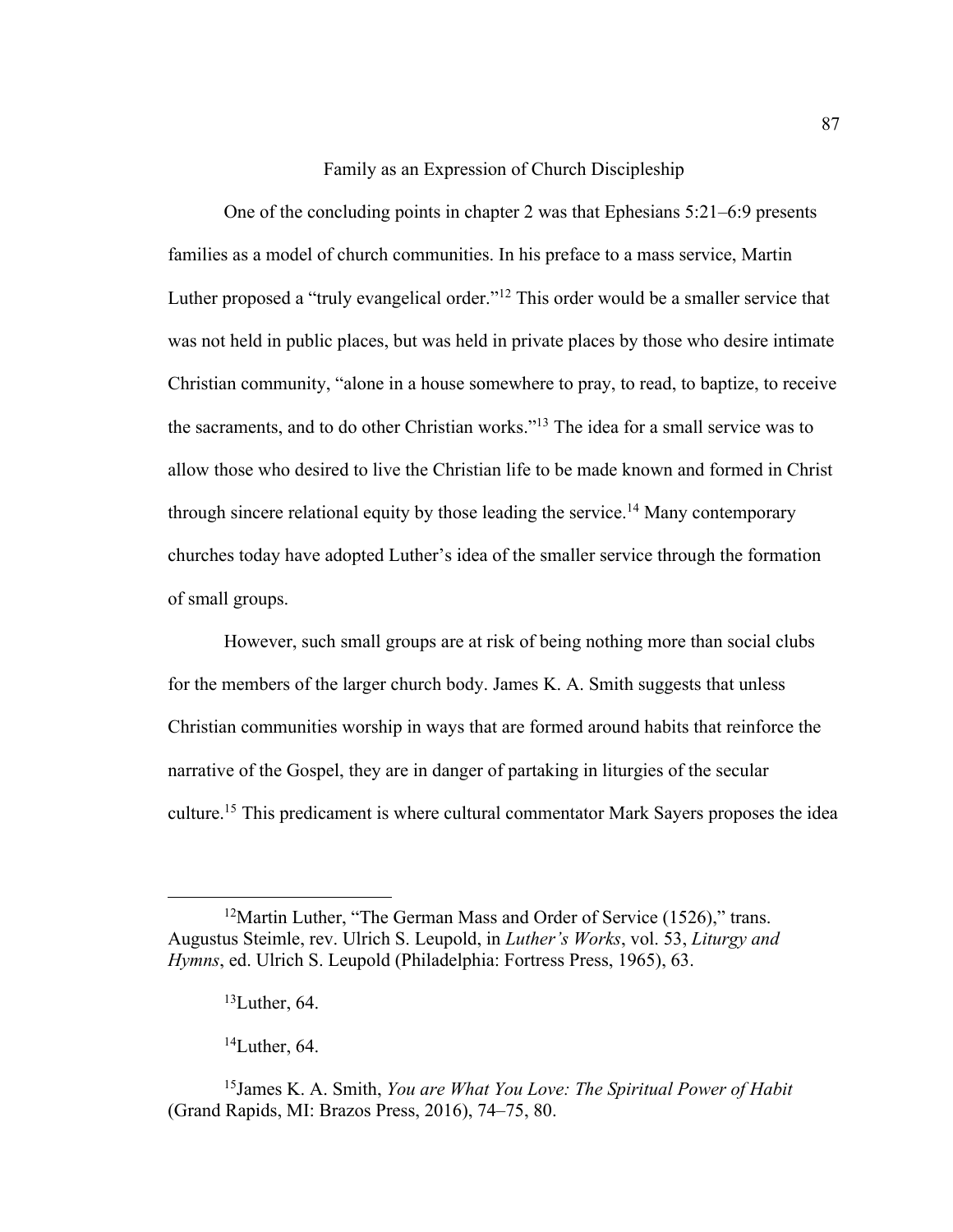of "remnant groups," which are pockets of Spirit-filled believers that are centered around discipleship to renew the larger congregation's spiritual ethos. The idea of a remnant group suggests that the remnant is unified by living a sincere Christian lifestyle that subtly ministers to the greater church, which contributes to the community's ministry to the secular culture.<sup>16</sup>

The exegesis of Ephesians 5:21–6:9 in chapter 2 concluded by suggesting that Paul intended households to be unified under the Lord in a paradigm of living that is similar to the wider church community. The household under Christ's authority is one in which the Gospel is declared in the most primitive relationships. The young are being taught and discipled by their parents—parents who self-sacrificially love each other, and in doing so, proclaim Christ. The implications posited by the Pauline household suggest that such a household culture creates a "truly evangelical society" or the "remnant" model for church communities.

In viewing the home as a small church, the Pauline Household Code should serve as a call for husbands/fathers/parents to take responsibility for the spiritual well-being of their homes. In the same way that each household in Paul's day had its own economy, it can be assumed that modern Western households have an economy. Authority over the household can either be delegated or assumed. The principle derived from this thesis is that such authority should reflect Christ's self-giving love to humanity being extended to every member of the Christian household.

<sup>16</sup>Mark Sayers, *Reappearing Church: The Hope for Renewal in the Rise of Our Post-Christian Culture* (Chicago: Moody Publishers, 2019), 165–166.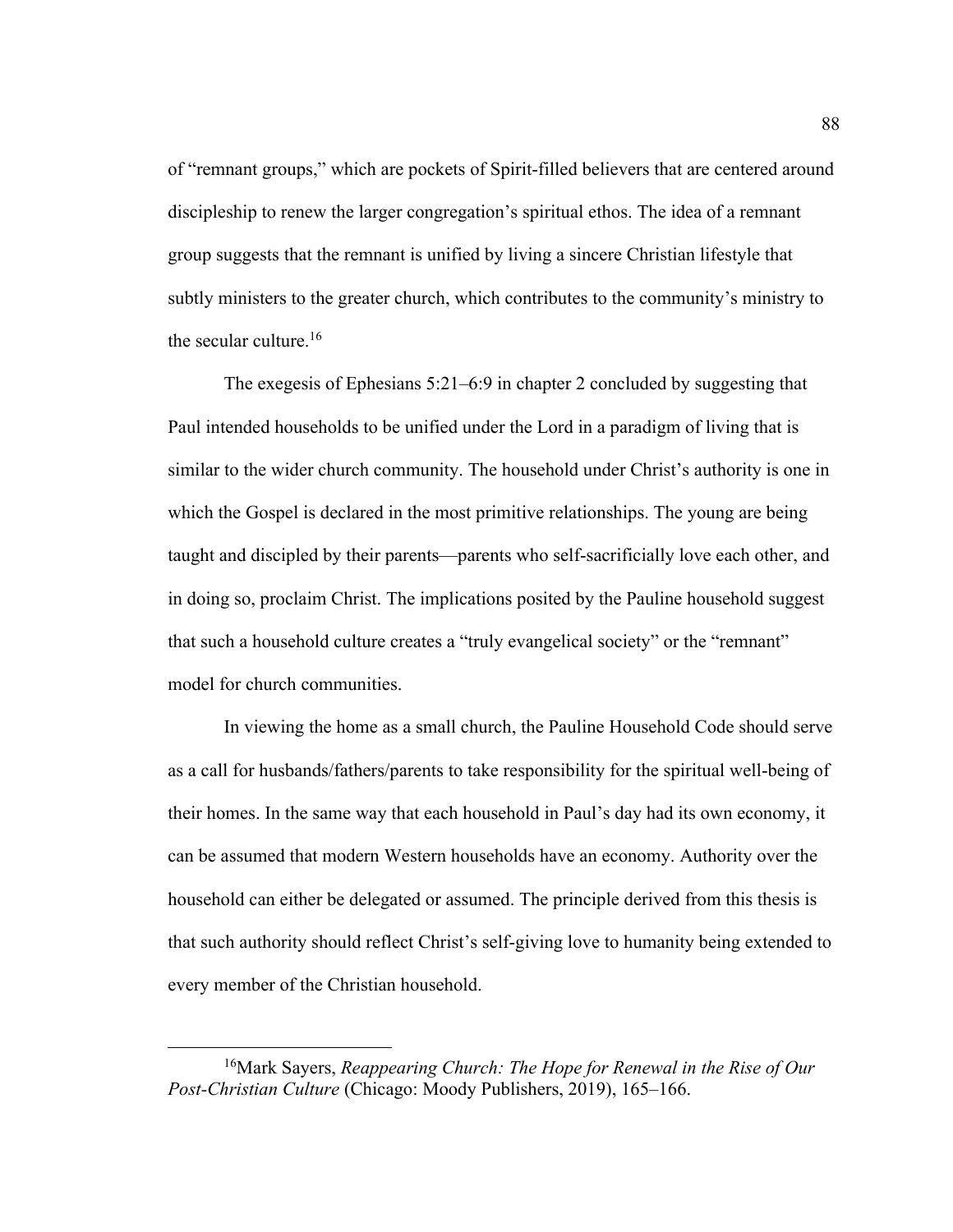The conclusion of chapter 3 stated that the Christian household reflects the grand Household of God (1 Tim 3:15). Leaning on Mounce's findings, this thesis views the cosmic Household of God is made manifest by church communities that consist of individual households.<sup>17</sup> The churches are under the pastoral leadership of elders and deacons, who are assumed to be leading their own households well. Under this Churchfamily paradigm, the family is seen as an extension of the family of God, which according to Smith, in baptism, the Christian enters God's household, which is a family that "traverses the boundaries" of residential households.18 The Church becomes the Christian's primary family. Within the primary family of God, David Matzko McCarthy states that the domestic household then becomes one's "secondary family," which is defined by the ethics and structures of the primary.<sup>19</sup>

This understanding of family shapes the way that individuals operate. The husband loves his wife as an expression of his worship to the Lord, and thereby, creates a culture of spiritual formation in his house. The wife reciprocates her husband's love through trust and mutual submission. Marriage becomes a sacramental display of the relationship between Jesus and the Church. Similarly, parenting in the primary family is seen through the lens of discipleship. The ways in which the children in a household are disciplined and taught now are connected directly to how they understand loving the Lord

<sup>17</sup>Mounce, 178. However, unlike Mounce, this thesis contended the Church is *the*  Household of God. See pages 74–77 above.

<sup>18</sup>Smith, 117.

<sup>19</sup>David Matzko McCarthy, *The Good Life: Genuine Christianity for the Middle Class* (Grand Rapids, MI: Brazos Press, 2004), 52.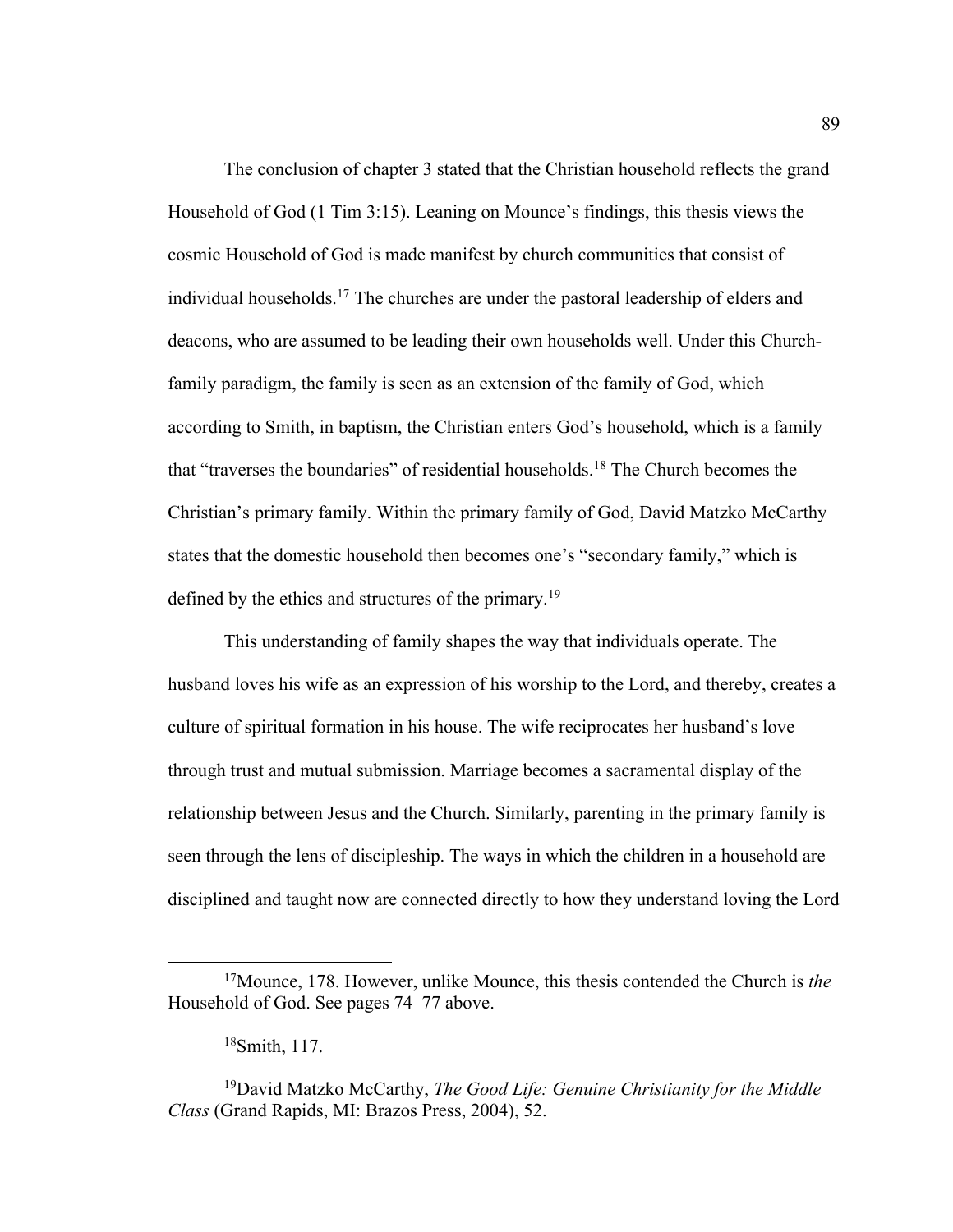and respecting His kingly authority. The parents are not only to teach their children with information about the Gospel, but also to show how to participate in loving the Lord. As MacDonald posits, the individual households are where holy lives of Christian virtue are lived out in the mundane reality of domestic life.<sup>20</sup> The holy domestic life lived out by multiple families will lead to a culture of interdependence.

# Family of Families as a Culture of Interdependence

Obviously, the dynamics of the American household, like those in the first century, vary from home to home. No two households will have the exact same dynamics, and each family will look different from other families. A household could be touched by a death in the family or by the Western realities of no-fault divorce, thereby leaving the household with one less parental figure. Perhaps a married couple is unable to have children of their own. These situations, and others, result in complexities that shape the forms and functions of domestic living, making the hope of household order more difficult to live out in daily life. Thankfully, this is why the Church operates as a family of families, creating a culture of interdependence. The following is a brief glimpse into a church community that operates in such a culture in light of the Household Codes.

When individual households view the Church as their adopted primary family, these households take on the familial responsibilities of the community. A marriage is no longer considered a mere private relationship, but is a sacred covenant that the community promises to help uphold according to the covenant stipulations. Marital crisis

<sup>20</sup>MacDonald, *Early Christian Women and Pagan Opinion*, 171.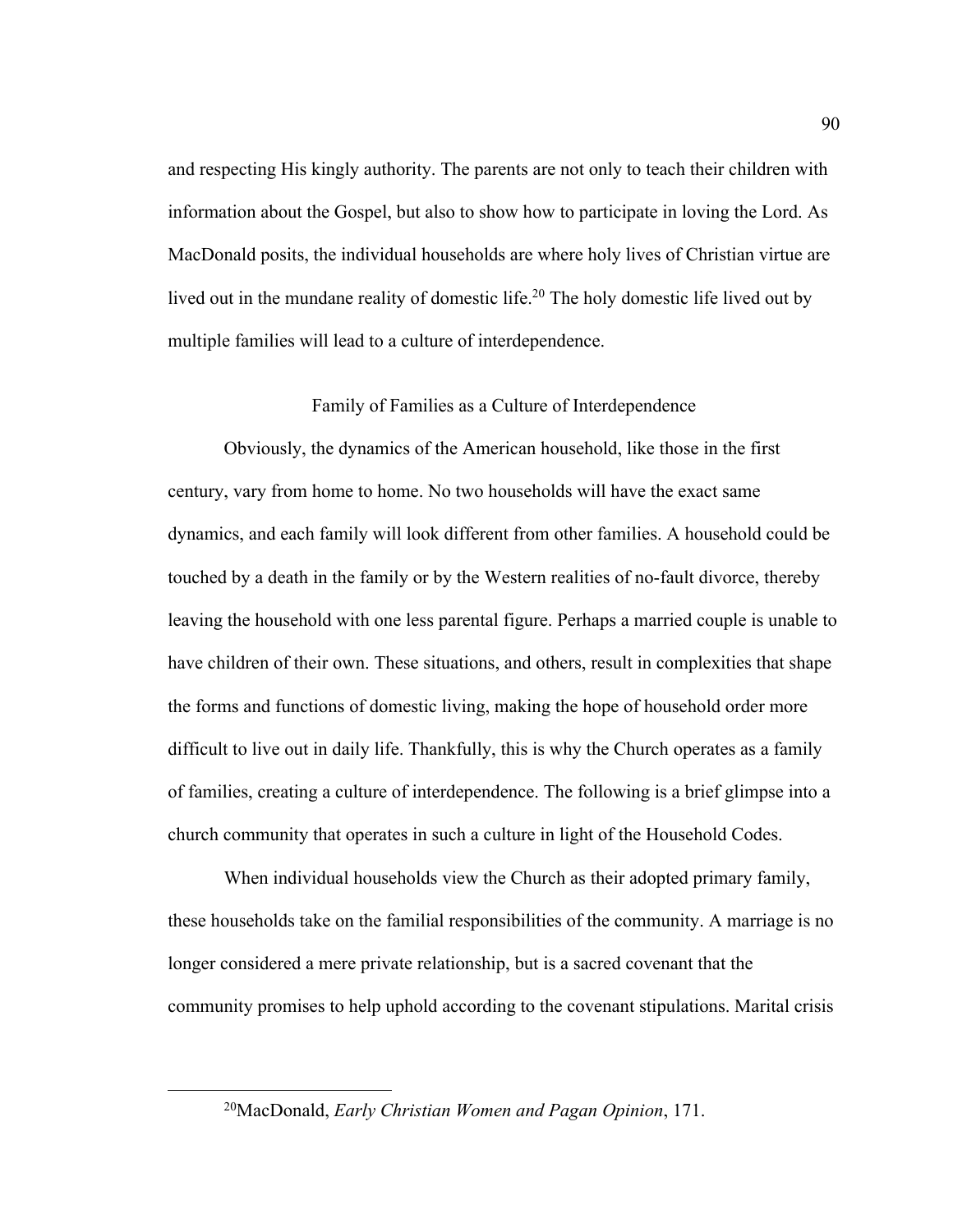is met with loving intervention and assistance, and the promise of Lord's marriage to the Church is reminded. If the unity of the marriage is a sacrament for the unity of Jesus and the Church, then the older men and women, with decades of covenant fidelity, are most valued aids to the younger couples. Younger Christian spouses are taught how to love self-sacrificially by older spouses or widows.

The interdependence of the family of families is also vital in parenting. The children of the Church are also the future of the Church. The responsibility of discipling the young within the community is in the hands of all parishioners, yet specifically those who serve in leadership or hold authority in their households. This communal responsibility for the young members is how the love of Jesus is shown to the single parent or to the parent-deprived child in the community. This process could start at a child's baptism or dedication, or once the parents enter church membership. The responsibility boundaries of the nuclear family vanish in the family of families, and in doing so, responsibilities are carried out according to Paul's wish for the Ephesian church (Eph 3:2–19).

The discipleship of the Christian community's children is not just for infants and toddlers, but also for teenagers and young adults. As noted by Rawson, the Greek word τέκνα (children) in Ephesians 6:1–4 can refer to any child from early adolescence though his or her mid-twenties.<sup>21</sup> The youthful adults in the Christian community still should find themselves being established by older figures of authority within the context of the Church. The hope here is that in being led by experienced authority figures, the young

<sup>21</sup>Rawson, 138–142, 145.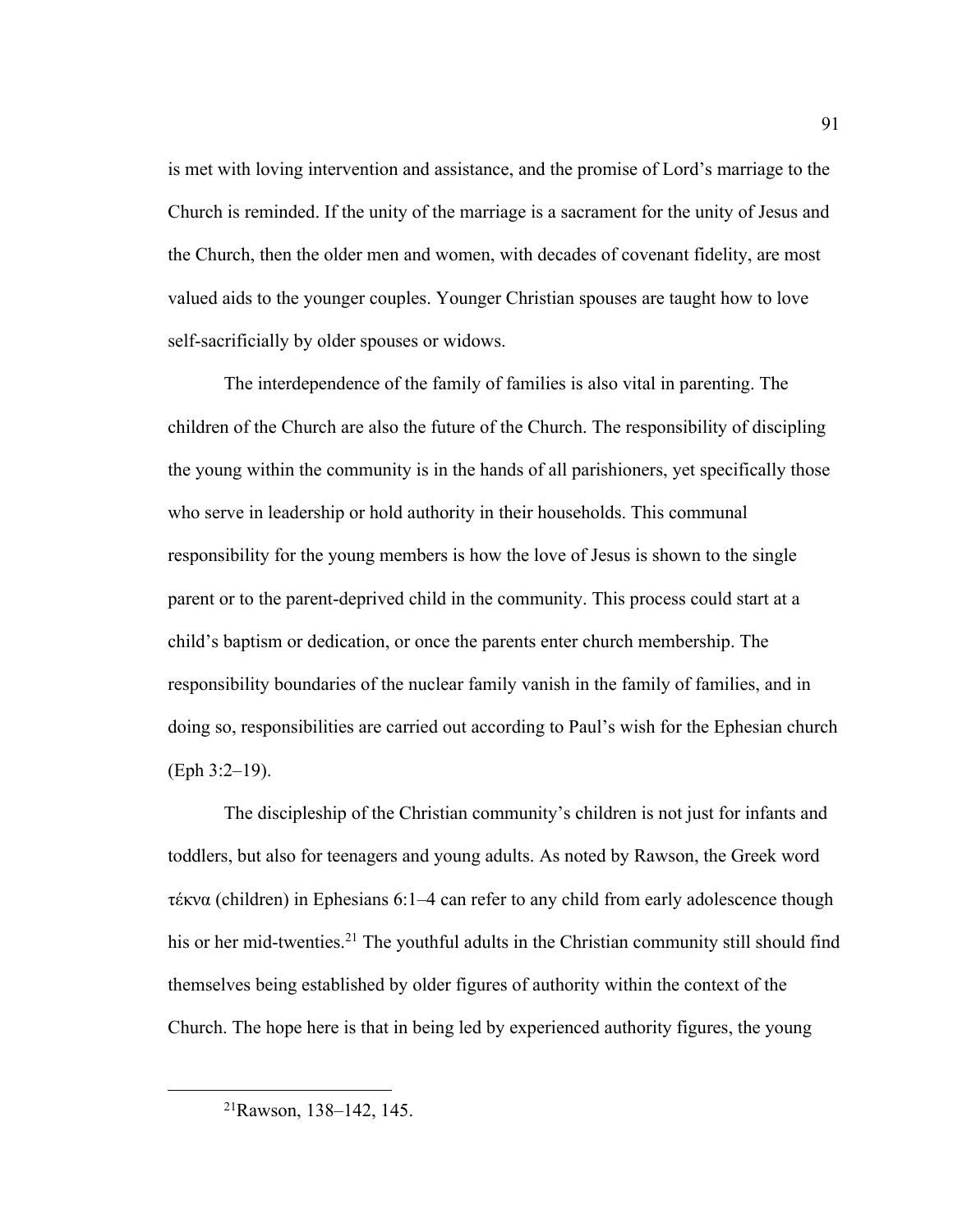adults of the Church will find themselves surrounded by wisdom as they enter into parenthood and into other places of authority. In turn, this loving wisdom that is given by the older people in the community is returned by the younger people providing care for them. This loving care is especially impactful to the widowed and to those who do not have their own children around to provide such care. Thus, the Pauline Household Codes find their meaning and relevance in the Church.

# Conclusion

Much more could be said about the practical applications of Household Codes in Western culture. Many other Household Codes exist outside Ephesians and 1 Timothy, from 1 Peter 2:15–3:7 to the ones found in Early Church documents, such as *The Didache*  4:9–11 or *1 Clement* 21:6–16.22 However, there simply is not enough room in this thesis to delve into the depths of theology presented in these texts. This thesis has merely scratched the surface, opening the door for further conversation both in the biblical academy and in the confessing Church.

The purpose of this thesis was to observe a pattern within the Pauline corpus, in order to better understand Paul's theology of the family. It was proposed that when one reads the Pauline Household Codes not from a hermeneutical viewpoint of authoritarianism or skepticism, but from a viewpoint that seeks to contextualize Paul, then the Household Codes present a robust understanding of domestic life under the reign of Christ. This thesis has demonstrated that Ephesians 5:21–6:9 presents a redeemed

 $^{22}$ Holmes, n.p.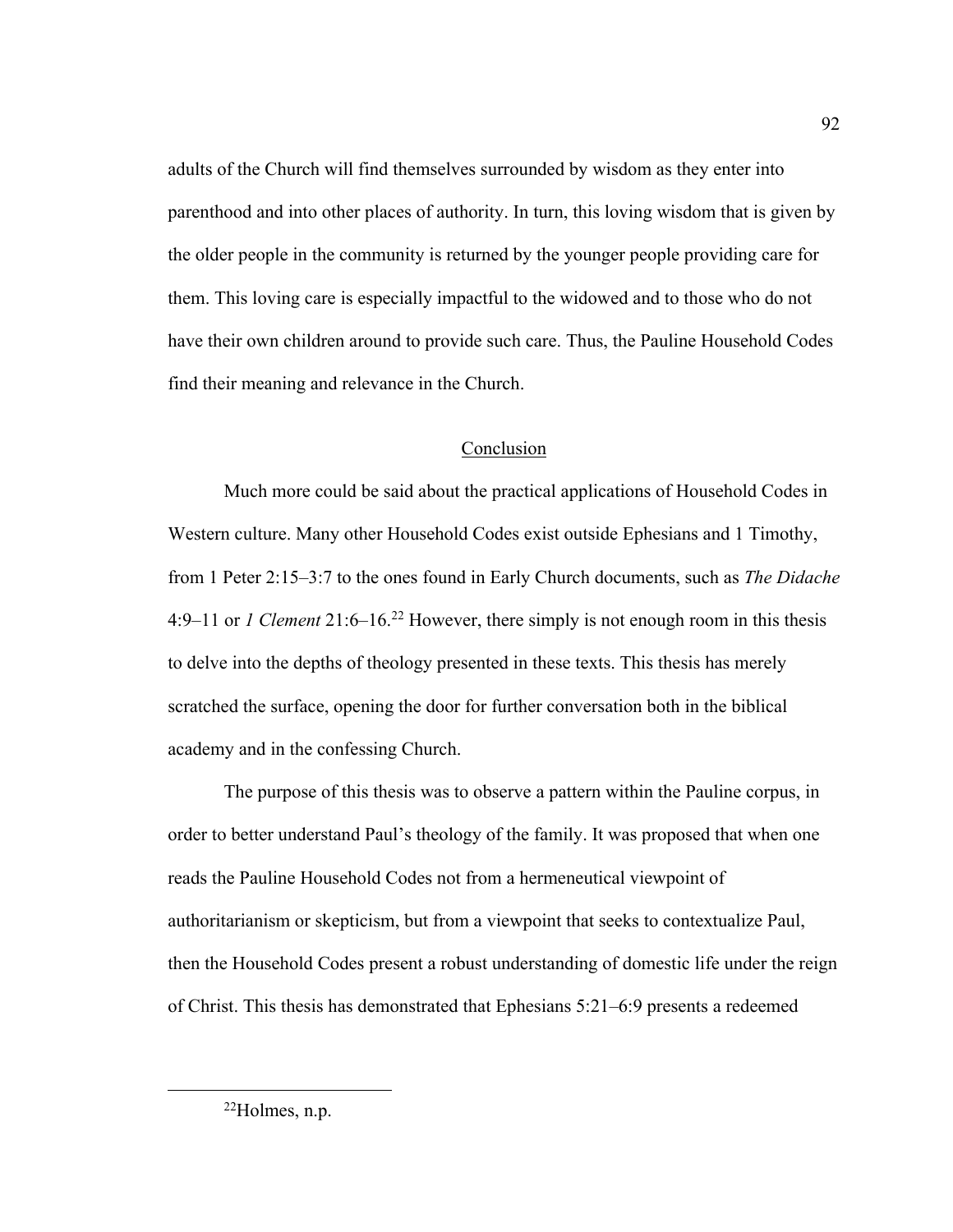culture of self-giving love, which reflects the image of the Church and her communities in the household. The hope is that modern church communities might have the imagination to recapture Paul's vision for the family of families.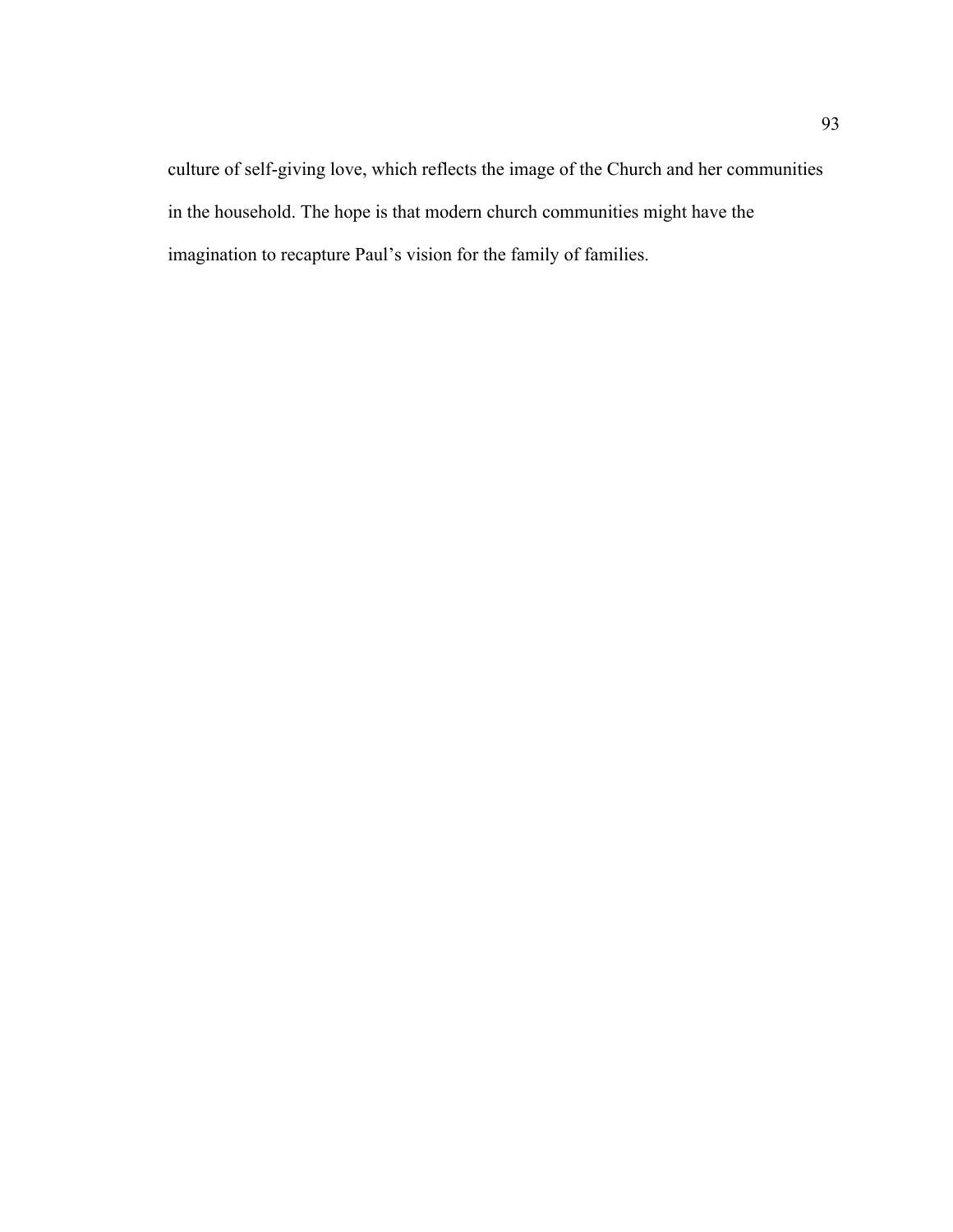## BIBLIOGRAPHY

#### Books

- Aland, Barbra, ed. et al. *The Greek New Testament*. 5th rev. ed. Stuttgart: United Bible Societies, 2014.
- Aristotle. *Politics*. Translated by Benjamin Jowett. Stilwell, KS: Digireads.com Publishing, 2017. Kindle Electronic Edition.
- Arnold, Clinton E. *Ephesians*. Zondervan Exegetical Commentary on the New Testament. Grand Rapids, MI: Zondervan, 2010.
- Capes, David B., Rodney Reeves, and E. Randolph Richards. *Rediscovering Paul: An Introduction to His World, Letters and Theology.* 2<sup>nd</sup> ed. Downers Grove, IL: InterVarsity Press, 2017.
- Chrysostom, John, St. "Homilies on the First Epistle of Paul to Timothy." In *The Nicene and Post-Nicene Fathers*. Vol. 13. Edited and translated by Philip Schaff. New York: Christian Literature Co., 1889. Reprint, Peabody, MA: Hendrickson, 1995.
- Cicero. *De Officiis*. Translated by Walter Miller. Loeb Classical Library. Cambridge, MA: Harvard University Press, 1961.
- Clark, Stephen B. *Man and Woman in Christ: An Examination of the Roles of Men and Women in Light of Scripture and the Social Sciences*. Ann Arbor, MI: Servant Books, 1980.
- Cohick, Lynn H. "The New Perspective and the Christian Life in Paul's Letter to the Ephesians." In *The Apostle Paul and the Christian Life: Ethical and Missional Implications of the New Perspective*, ed. Scot McKnight and Joseph B. Modica, 19–46. Grand Rapids, MI: Baker, 2016.

\_\_\_\_\_\_\_\_. *The Letter to the Ephesians*. New International Commentary on the New Testament. Grand Rapids, MI: Eerdmans, 2020.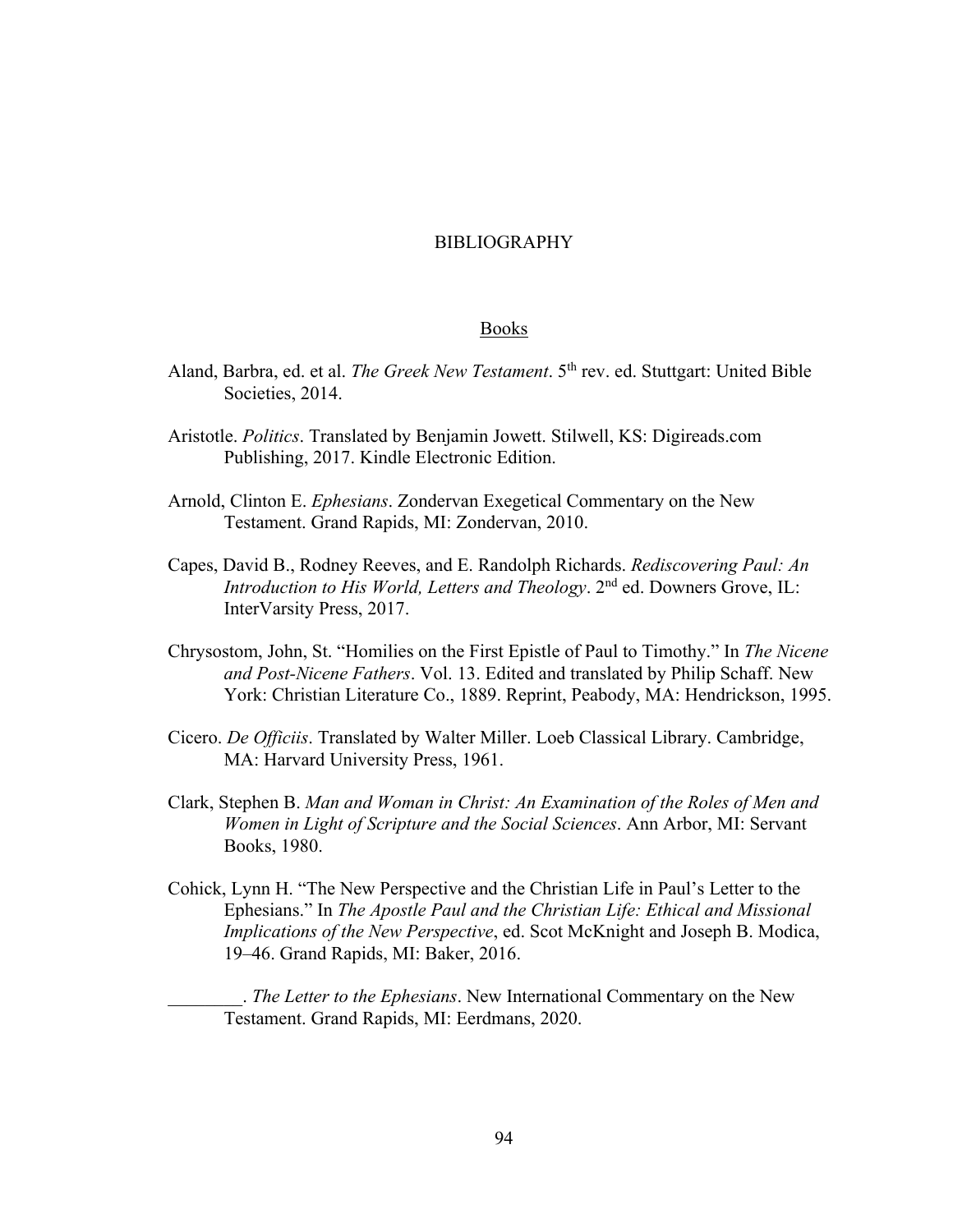- Danker, Frederick W., ed. *A Greek-English Lexicon of the New Testament and Other Early Christian Literature*. 3rd ed. Chicago: University of Chicago Press, 2000.
- Dionysius of Halicarnassus. *Roman Antiquities*. Vol. 1. Translated by Ernest Cary. Loeb Classical Library. Cambridge, MA: Harvard University Press, 1937.
- Dunn, James D. G. *The Theology of Paul the Apostle*. Grand Rapids, MI: Eerdmans, 1998.

\_\_\_\_\_\_\_\_. "The First and Second Letters to Timothy and the Letter to Titus." *The New Interpreter's Bible*. Vol. 11. Nashville: Abingdon Press, 2000.

Fee, Gordon D. *1 and 2 Timothy, Titus*. New International Biblical Commentary. Peabody, MA: Hendrickson, 1988.

\_\_\_\_\_\_\_\_. *God's Empowering Presence: The Holy Spirit in the Letters of Paul*. Peabody, MA: Hendrickson, 1994.

- Fiorenza, Elisabeth Schüssler. *Ephesians*. Edited by Linda M. Maloney. Wisdom Commentary. Vol. 50. Collegeville, MN: Liturgical Press, 2017.
- Fowl, Stephen E. *Ephesians: A Commentary*. The New Testament Library. Louisville: Westminster John Knox, 2012.
- Gombis, Timothy G. *The Drama of Ephesians: Participating in the Triumph of God*. Downers Grove, IL: InterVarsity Press, 2010.
- Harris, J. Albert. "Paul and Slavery." In *Paul in the Greco-Roman World: A Handbook*, ed. J. Paul Sampley, 575–607. Harrisburg, PA: Trinity Press, 2003.
- Hering, James P. *The Colossian and Ephesian* Haustafeln *in Theological Context: An Analysis of Their Origins, Relationship, and Message*. New York: Peter Lang, 2007.
- Hoehner, Harold W. *Ephesians: An Exegetical Commentary*. Grand Rapids, MI: Baker, 2002.
- Holmes, Michael W., ed. and trans. *The Apostolic Fathers: Greek Texts and English Translations*. 3rd rev. ed. Grand Rapids, MI: Baker, 2007.
- Hughes, R. Kent. "1 Timothy." *1 & 2 Timothy and Titus*. Preaching the Word. Wheaton, IL: Crossway, 2012.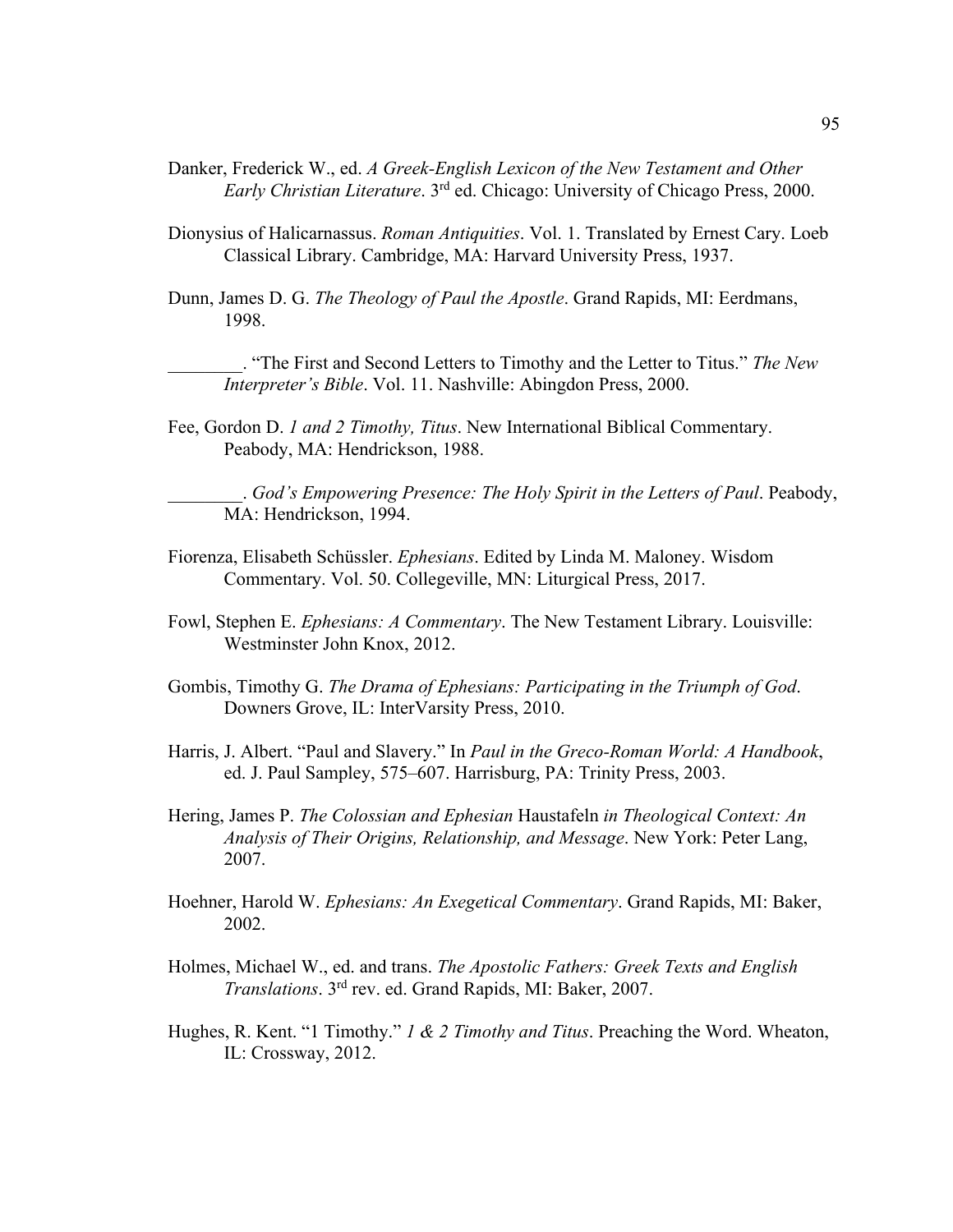- Jeffers, James S. *The Greco-Roman World of the New Testament Era: Exploring the Background of Early Christianity*. Downers Grove, IL: InterVarsity Press, 1999.
- Johnson, Luke Timothy. *The First and Second Letters to Timothy*. Anchor Bible Commentary. Vol 35A. New York: Doubleday, 2001.
- Keener, Craig S. *Paul, Women and Wives: Marriage and Women's Ministry in the Letters of Paul*. Grand Rapids, MI: Baker, 1992.
- Kelly, J. N. D. *The Pastoral Epistles*. Black's New Testament Commentary. Peabody, MA: Hendrickson, 1960.
- Knight, George W., III. *The Pastoral Epistles: A Commentary on the Greek Text*. The New International Greek Testament Commentary. Grand Rapids, MI: Eerdmans, 1992.
- Lincoln, Andrew T. *Ephesians*. World Biblical Commentary. Vol. 42. Dallas: Word Books, 1990.
- Luther, Martin. "The German Mass and Order of Service (1526)." Translated by Augustus Steimle. Revised by Ulrich S. Leupold. In *Luther's Works Liturgy*, vol. 53, *Liturgy and Hymns*, ed. Ulrich S. Leupold, 61–90. Philadelphia: Fortress Press, 1965.
- MacDonald, Margaret Y. *Early Christian Women and Pagan Opinion: The Power of the Hysterical Woman*. New York: Cambridge University Press, 1996.

\_\_\_\_\_\_\_\_. *Colossians and Ephesians*. Sacra Pagina. Collegeville, MN: Liturgical Press, 2000.

\_\_\_\_\_\_\_\_. *The Power of Children: The Construction of Christian Families in the Greco-Roman World*. Waco: Baylor University Press, 2014.

- McCarthy, David Matzko. *The Good Life: Genuine Christianity for the Middle Class*. Grand Rapids, MI: Brazos Press, 2004.
- McCaulley, Esau. *Reading While Black: African American Biblical Interpretation as an Exercise in Hope*. Downers Grove, IL: InterVarsity Press, 2020.
- McKnight, Scot. *The Letter to Philemon*. The New International Commentary of the New Testament. Grand Rapids, MI: Eerdmans, 2017.

\_\_\_\_\_\_\_\_. *The Letter to the Colossians*. The New International Commentary on the New Testament. Grand Rapids, MI: Eerdmans, 2018.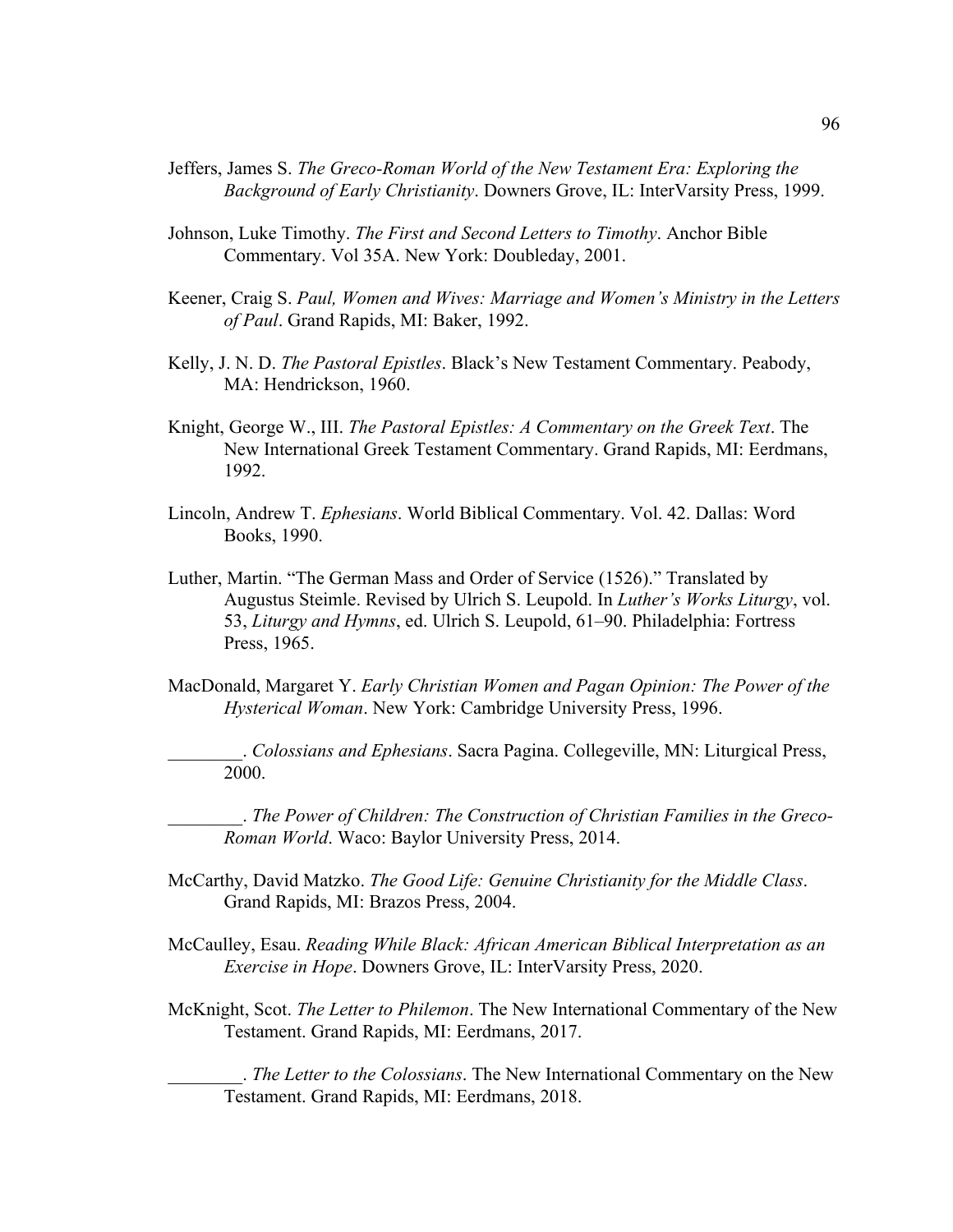- Mounce, William D. *Pastoral Epistles*. Word Biblical Commentary. Vol. 46. Nashville: Thomas Nelson, 2000.
- Oden, Thomas C. *First and Second Timothy and Titus*. Interpretation. Louisville: John Knox Press, 1989.
- Omanson, Roger L. *A Textual Guide to the Greek New Testament: An Adaptation of Bruce M. Metzger's Textual Commentary for the Needs of Translators*. Corr. ed. Stuttgart: Deutsche Bibelgesellschaft, 2012.
- Plato. *Laws*. Translated by Benjamin Jowett. Great Books of the Western World. Vol. 7. Chicago: University of Chicago, 1990.

\_\_\_\_\_\_\_\_. *The Republic*. Translated by Benjamin Jowett. Great Books of the Western World. Vol 7. Chicago: University of Chicago, 1990.

- Polhill, John B. *Paul and His Letters*. Nashville: Broadman & Holman, 1999.
- Plutarch. "Advice to the Bride and Groom." In *Moralia*, vol. 2, ed. and trans. Frank Cole Babbit, 297–345. Loeb Classical Library. Cambridge, MA: Harvard University Press, 1928.

\_\_\_\_\_\_\_\_. "Marcus Cato." In *Lives*, vol. 2, trans. Bernadotte Perrin, 301–383. Loeb Classical Library. Cambridge, MA: Harvard University Press, 1948.

- Rawson, Beryl. *Children and Childhood in Roman Italy*. New York: Oxford, 2003. Ebook accessed on 20 February 2021, from ProQuest Ebook Central.
- Sayers, Mark. *Reappearing Church: The Hope for Renewal in the Rise of Our Post-Christian Culture*. Chicago: Moody Publishers, 2019.
- Seneca. "Master and Slave." In *Epistles 1–65*, trans. Richard M. Gummere, 300–312. Loeb Classical Library. Cambridge, MA: Harvard University Press, 1917.

\_\_\_\_\_\_\_\_. *Moral Epistles*. Quoted in James S. Jeffers, *The Greco-Roman World of the New Testament Era: Exploring the Background of Early Christianity*. Downers Grove, IL: InterVarsity Press, 1999. 237.

Silva, Moisés, ed. *The New International Dictionary of New Testament Theology and Exegesis*. Vol. 3. Grand Rapids, MI: Zondervan, 2014.

\_\_\_\_\_\_\_\_. *The New International Dictionary of New Testament Theology and Exegesis*. Vol. 4. Grand Rapids, MI: Zondervan, 2014.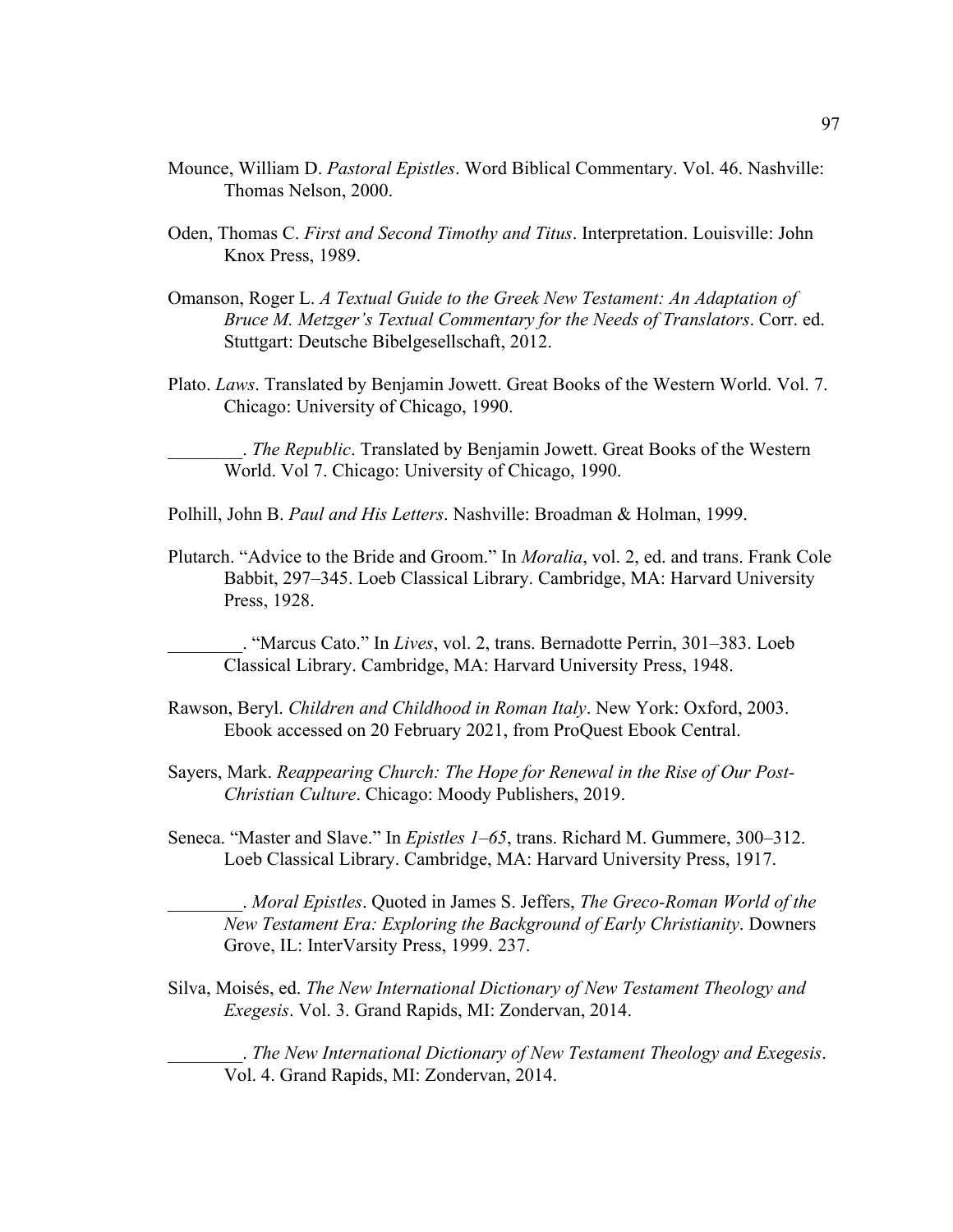- Smith, James K. A. *You are What You Love: The Spiritual Power of Habit*. Grand Rapids, MI: Brazos Press, 2016.
- Stambaugh, John E., and David L. Balch. *The New Testament in its Social Environment*. Philadelphia: Westminster Press, 1986.
- Stott, John R. W. *The Message of Ephesians: God's New Society*. Rev. ed. The Bible Speaks Today. Downers Grove, IL: InterVarsity Press, 2020.
- Thielman, Frank. *Ephesians*. Baker Exegetical Commentary on the New Testament. Grand Rapids, MI: Baker, 2010.
- Tisby, Jemar. *The Color of Compromise: The Truth About the American Church's Complicity in Racism*. Grand Rapids, MI: Zondervan, 2019.
- Towner, Philip H. "Household Codes." *Dictionary of the Later New Testament and Its Development*. Edited by Ralph P. Martin and Peter H. Davids. Downers Grove, IL: InterVarsity Press, 1997. 513–520.

\_\_\_\_\_\_\_\_. *The Letters to Timothy and Titus*. New International Commentary on the New Testament. Grand Rapids, MI: Eerdmans, 2006.

- Verner, David C. *The Household of God: The Social World of the Pastoral Epistles*. Society of Biblical Literature Dissertation Series. No. 71. Chico, CA: Scholars Press, 1983.
- Witherington, Ben, III. *Letters and Homilies for Hellenized Christians: A Socio-Rhetorical Commentary on Titus, 1–2 Timothy and 1–3 John*. Downers Grove, IL: InterVarsity Press, 2006.

\_\_\_\_\_\_\_\_. *The Letters to Philemon, the Colossians, and the Ephesians: A Socio-Rhetorical Commentary on the Captivity Epistles*. Grand Rapids, MI: Eerdmans, 2007.

Wright, N. T. *Justification: God's Plan and Paul's Vision.* Downers Grove, IL: InterVarsity Press: 2009.

\_\_\_\_\_\_\_\_. *Paul and the Faithfulness of God: Parts 3 and 4*. Christian Origins and the Question of God. Vol. 4. Minneapolis: Fortress Press, 2013.

\_\_\_\_\_\_\_\_. "Paul and Missional Hermeneutics." In *The Apostle Paul and the Christian Life: Ethical and Missional Implications of the New Perspective*, ed. Scot McKnight and Joseph B. Modica, 179–192. Grand Rapids, MI: Baker, 2016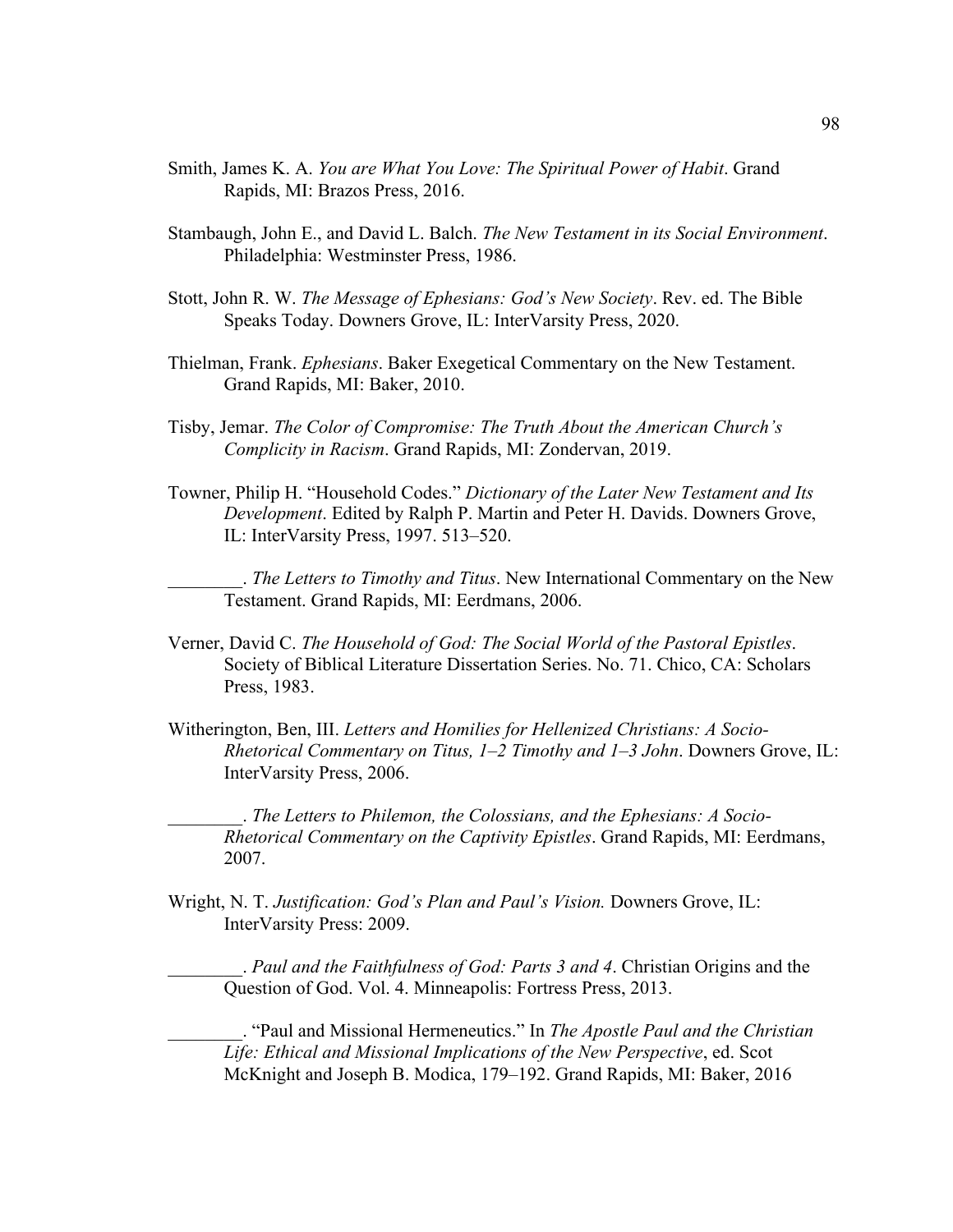Xenophon. *Oeconomicus*. Translated by B. J. Hayes. The Tutorial Series. Cambridge, UK: University Correspondence College Office, 1890.

Yoder, John Howard. *The Politics of Jesus*. 2nd ed. Grand Rapids, MI: Eerdmans, 1994.

## **Periodicals**

- Clark, Ronald, Jr. "Family Management or Involvement? Paul's Use of προΐστημι in 1 Timothy 3 as a Requirement for Church Leadership." *Stone-Campbell Journal* 9, no. 2 (2006): 243–252. *AtlaSerialsPLUS®*, EBSCOhost (21 September 2021).
- Fee, Gordon D. "The Cultural Context of Ephesians 5:18–6:9." *Priscilla Papers* 31, no. 4 (2017): 4–8. *AtlaSerialsPLUS®*, EBSCOhost (27 September 2020).
- Gombis, Timothy G. "A Radically New Humanity: The Function of the *Haustafel* in Ephesians." *Journal of the Evangelical Theological Society* 48, no. 2 (June 2005): 317–330. *AtlaSerialsPLUS®*, EBSCOhost (6 October 2020).
- Keown, Mark J. "Paul's Vision of a New Masculinity (Eph 5:21–6:9)." *Colloquium* 48, no. 1 (May 2016): 47–60. *AtlaSerialsPLUS®*, EBSCOhost (6 October 2020).
- MacDonald, Margaret Y. "Reading the New Testament Household Codes in Light of New Research on Children and Childhood in the Roman World." *Studies in Religion* 41, no. 3 (2012): 376–387. https://journals-sagepub-com.oralroberts.idm .oclc.org/doi/pdf/10.1177/0008429812441340/ (15 October 2020).
- Moo, Douglas J. "1 Timothy 2:11–15: Meaning and Significance." *Trinity Journal* 1, no. 1 (1980): 62–83. *AtlaSerialsPLUS®*, EBSCOhost (20 May 2021).
- Mouton, Elna. "Reimagining Ancient Household Ethos? On the Implied Rhetorical Effect of Ephesians 5:21–33." *Neotestamentica* 48, no. 1 (2014): 163–185. *AtlaSerialsPLUS®*, EBSCOhost (15 October 2020).
- Mutter, Kelvin F. "Ephesians 5:21–33 as Christian Alternative Discourse." *Trinity Journal* 39, no. 1 (2018): 3–20. *AtlaSerialsPLUS®*, EBSCOhost (21 September 2020).
- Roark, C. Mack. "Interpreting Ephesians 4–6: God's People in a Walk Worthy of His Calling." *Southwestern Journal of Theology* 39, no. 1 (Fall 1996): 32–42. *AtlaSerialsPLUS®*, EBSCOhost (21 September 2020).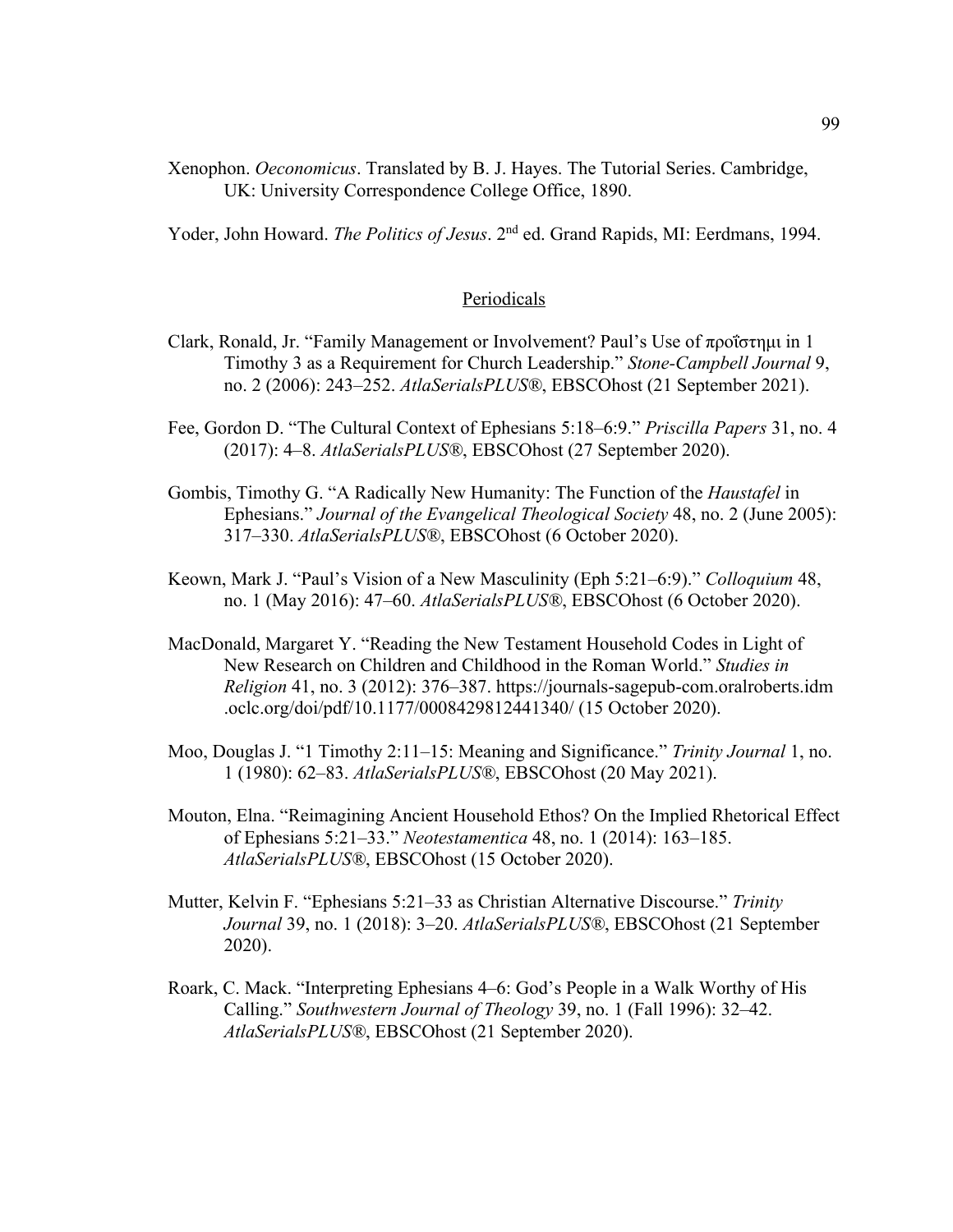- Sear, Benjamin. "The Role of Fathers in the Purposes of God: An Investigation and Application of the Instructions in Ephesians 6:1-4." *Churchman* 131, no. 1 (2017): 49–68. *AtlaSerialsPLUS®*, EBSCOhost (15 October 2020).
- Standhartinger, Angela. "The Origin and Intention of the Household Code in the Letter to the Colossians." *Journal for the Study of the New Testament* 23, no. 79 (September 2000): 117–130. *AtlaSerialsPLUS®*, EBSCOhost (15 March 2021).
- Trull, Joe E. "Is the Head of the House at Home? (Eph 5:21–6:9)." *The Theological Educator* 54 (Fall 1996): 83–94. *AtlaSerialsPLUS®*, EBSCOhost (15 October 2020).
- Zamfir, Korinna. "Is the *ekklēsia* a Household (of God)? Reassessing the Notion of οἶκος θεοῦ in 1 Tim 3.15." *New Testament Studies* 60, no. 4 (2014): 511–528. *AtlaSerialsPLUS®*, EBSCOhost (19 September 2021).

## Other Sources

Belz, Lisa Marie. "The Rhetoric of Gender in the Household of God: Ephesians 5:21–33 and Its Place in Pauline Tradition." Ph.D. diss., Loyola University Chicago, 2013. *ProQuest Dissertations & Theses Global* (16 October 2020).